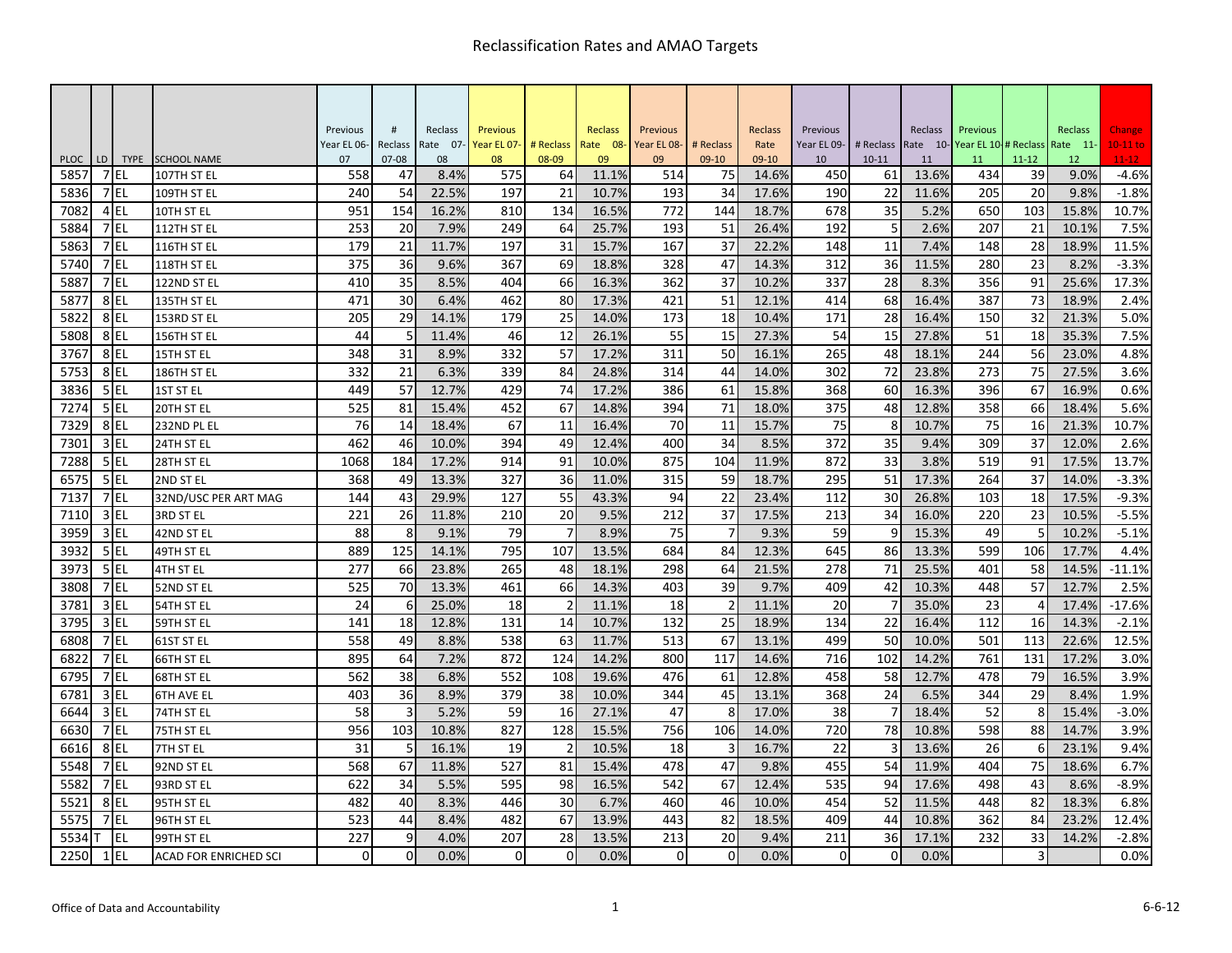|                     |    |                     |                                         | Previous       | #              | Reclass    | <b>Previous</b> |                | Reclass    | Previous    |                | Reclass        | Previous    |                | Reclass    | Previous    |                 | Reclass                 | Change            |
|---------------------|----|---------------------|-----------------------------------------|----------------|----------------|------------|-----------------|----------------|------------|-------------|----------------|----------------|-------------|----------------|------------|-------------|-----------------|-------------------------|-------------------|
|                     |    |                     |                                         | Year EL 06-    | Reclass        | Rate 07-   | Year EL 07-     | # Reclass      | Rate 08-   | Year EL 08- | # Reclass      | Rate           | Year EL 09- | # Reclass      | Rate 10-   | Year EL 10- |                 | # Reclass Rate 11-      | $10-11$ to        |
| <b>PLOC</b><br>8207 | LD | <b>TYPE</b><br>4 HS | <b>SCHOOL NAME</b><br>ACAD LDSHP COMMUN | 07<br>$\Omega$ | $07 - 08$<br>0 | 08<br>0.0% | 08<br>$\Omega$  | 08-09<br>5     | 09<br>0.0% | 09<br>161   | $09-10$<br>20  | 09-10<br>12.4% | 10<br>129   | $10 - 11$<br>6 | 11<br>4.7% | 11<br>135   | $11 - 12$<br>12 | 12 <sup>2</sup><br>8.9% | $11 - 12$<br>4.2% |
| 8009                |    | 5 MS                | <b>ADAMS MS</b>                         | 690            | 133            | 19.3%      | 631             | 106            | 16.8%      | 522         | 74             | 14.2%          | 415         | 65             | 15.7%      | 318         | 41              | 12.9%                   | $-2.8%$           |
| 8726                |    | $1$ HS              | <b>ADDAMS HS</b>                        | 17             | $\overline{0}$ | 0.0%       | 21              | 1              | 4.8%       | 19          | 1              | 5.3%           | 23          | 1              | 4.3%       | 36          | 3               | 8.3%                    | 4.0%              |
| 8507                |    | $1$ HS              | <b>AGGELER HS</b>                       | 9              | $\overline{0}$ | 0.0%       | 13              | $\Omega$       | 0.0%       | 13          | $\overline{0}$ | 0.0%           | 27          | $\Omega$       | 0.0%       | 32          | $\overline{2}$  | 6.3%                    | 6.3%              |
| 2014                |    | $5$ EL              | <b>ALBION EL</b>                        | 267            | 63             | 23.6%      | 218             | 31             | 14.2%      | 199         | 30             | 15.1%          | 189         | 21             | 11.1%      | 174         | 24              | 13.8%                   | 2.7%              |
| 2027                |    | 4EL                 | <b>ALDAMA EL</b>                        | 450            | 71             | 15.8%      | 399             | 68             | 17.0%      | 363         | 57             | 15.7%          | 298         | 49             | 16.4%      | 294         | 62              | 21.1%                   | 4.6%              |
| 5111                |    | 7EL                 | ALEXANDER SCI CTR SC                    | 161            | 15             | 9.3%       | 183             | 41             | 22.4%      | 177         | 40             | 22.6%          | 168         | 13             | 7.7%       | 185         | 45              | 24.3%                   | 16.6%             |
| 2041                |    | $4$ EL              | <b>ALEXANDRIA EL</b>                    | 760            | 112            | 14.7%      | 625             | 73             | 11.7%      | 511         | 58             | 11.4%          | 469         | 57             | 12.2%      | 469         | 76              | 16.2%                   | 4.1%              |
| 2068                |    | 4 EL                | <b>ALLESANDRO EL</b>                    | 187            | 49             | 26.2%      | 149             | 27             | 18.1%      | 136         | 33             | 24.3%          | 110         | 15             | 13.6%      | 105         | 10              | 9.5%                    | $-4.1%$           |
| 2082                |    | 3 EL                | ALTA LOMA EL                            | 434            | 50             | 11.5%      | 394             | 80             | 20.3%      | 335         | 34             | 10.1%          | 344         | 29             | 8.4%       | 361         | 79              | 21.9%                   | 13.5%             |
| 6426                |    | 5EL                 | <b>AMANECER PC</b>                      | 156            | 9              | 5.8%       | 160             | 16             | 10.0%      | 155         | 15             | 9.7%           | 176         | 20             | 11.4%      | 176         | 20              | 11.4%                   | 0.0%              |
| 2089                |    | 8EL                 | <b>AMBLER EL</b>                        | 35             | 4              | 11.4%      | 40              | 5              | 12.5%      | 38          | 5              | 13.2%          | 27          | 5              | 18.5%      | 25          | 5               | 20.0%                   | 1.5%              |
| 2369                |    | 4 EL                | AMBSDR-GLOBAL EDUC                      | $\overline{0}$ | $\overline{0}$ | 0.0%       | $\mathbf 0$     | $\mathbf{0}$   | 0.0%       | $\mathbf 0$ | $\mathbf 0$    | 0.0%           | $\mathbf 0$ | 6              | 0.0%       | 234         | 21              | 9.0%                    | 9.0%              |
| 7771                |    | 4 <sup>HS</sup>     | AMBSDR-GLOBAL LDSHP                     | $\overline{0}$ | $\overline{0}$ | 0.0%       | $\Omega$        | $\mathbf 0$    | 0.0%       | $\Omega$    | $\overline{0}$ | 0.0%           | $\Omega$    | $\mathbf{1}$   | 0.0%       | 133         | 14              | 10.5%                   | 10.5%             |
| 2096                |    | 8EL                 | <b>AMESTOY EL</b>                       | 346            | 56             | 16.2%      | 332             | 81             | 24.4%      | 297         | 44             | 14.8%          | 297         | 61             | 20.5%      | 304         | 76              | 25.0%                   | 4.5%              |
| 2110                |    | $1$ EL              | <b>ANATOLA EL</b>                       | 152            | 14             | 9.2%       | 162             | 9              | 5.6%       | 179         | 23             | 12.8%          | 191         | 30             | 15.7%      | 184         | 27              | 14.7%                   | $-1.0%$           |
| 2117                |    | $1$ EL              | <b>ANDASOL EL</b>                       | 97             | 17             | 17.5%      | 74              | 14             | 18.9%      | 78          | 21             | 26.9%          | 61          | 14             | 23.0%      | 65          | 5               | 7.7%                    | $-15.3%$          |
| 2123                |    | $3$ EL              | ANGELES MESA EL                         | 137            | 15             | 10.9%      | 132             | 8              | 6.1%       | 122         | 4              | 3.3%           | 127         | 8              | 6.3%       | 129         | 29              | 22.5%                   | 16.2%             |
| 8852                |    | 8 <sup>HS</sup>     | ANGEL'S GATE HS                         | 5              | $\overline{0}$ | 0.0%       | 9               | $\mathbf 0$    | 0.0%       | 5           | $\overline{2}$ | 40.0%          | 11          | 4              | 36.4%      | 4           |                 | 0.0%                    | $-36.4%$          |
| 2137                |    | $5$ EL              | <b>ANN EL</b>                           | 82             | 10             | 12.2%      | 69              | 5              | 7.2%       | 82          | 10             | 12.2%          | 74          | $\overline{7}$ | 9.5%       | 71          | 14              | 19.7%                   | 10.3%             |
| 2146                |    | 8EL                 | <b>ANNALEE EL</b>                       | 5              | $\Omega$       | 0.0%       | 5               | $\Omega$       | 0.0%       | 9           | $\Omega$       | 0.0%           | 11          | $\Omega$       | 0.0%       | 12          | $\mathbf{1}$    | 8.3%                    | 8.3%              |
| 2151                |    | 4 EL                | ANNANDALE EL                            | 90             | 15             | 16.7%      | 64              | $\overline{7}$ | 10.9%      | 77          | 10             | 13.0%          | 73          | 13             | 17.8%      | 76          | 18              | 23.7%                   | 5.9%              |
| 8690                |    | 4H <sub>5</sub>     | <b>APEX ACADEMY</b>                     | $\mathbf 0$    | $\overline{0}$ | 0.0%       | $\mathbf 0$     | 4              | 0.0%       | 100         | 20             | 20.0%          | 106         | 9              | 8.5%       | 114         | 5               | 4.4%                    | $-4.1%$           |
| 2164                |    | $2$ EL              | APPERSON EL                             | 65             | 8              | 12.3%      | 62              | 6              | 9.7%       | 52          | 14             | 26.9%          | 41          | 6              | 14.6%      | 44          | 11              | 25.0%                   | 10.4%             |
| 2178                |    | 4 EL                | <b>ARAGON EL</b>                        | 317            | 42             | 13.2%      | 283             | 33             | 11.7%      | 262         | 24             | 9.2%           | 259         | 17             | 6.6%       | 250         | 55              | 22.0%                   | 15.4%             |
| 8609                |    | $2$ HS              | <b>ARLETA SH</b>                        | 280            | 63             | 22.5%      | 379             | 63             | 16.6%      | 363         | 53             | 14.6%          | 440         | 45             | 10.2%      | 387         | 35              | 9.0%                    | $-1.2%$           |
| 2192                |    | 3 EL                | <b>ARLINGTON HTS EL</b>                 | 478            | 45             | 9.4%       | 447             | 46             | 10.3%      | 426         | 33             | 7.7%           | 448         | 33             | 7.4%       | 421         | 63              | 15.0%                   | 7.6%              |
| 2205                |    | $2$ EL              | <b>ARMINTA EL</b>                       | 394            | 55             | 14.0%      | 355             | 67             | 18.9%      | 285         | 59             | 20.7%          | 230         | 43             | 18.7%      | 184         | 37              | 20.1%                   | 1.4%              |
| 4322                |    | 4EL                 | ARROYO SECO MUSM SCI                    | 146            | 38             | 26.0%      | 123             | 29             | 23.6%      | 117         | 32             | 27.4%          | 120         | 39             | 32.5%      | 117         | 30              | 25.6%                   | $-6.9%$           |
| 2219                |    | 5EL                 | <b>ASCOT EL</b>                         | 696            | 161            | 23.1%      | 602             | 101            | 16.8%      | 568         | 113            | 19.9%          | 665         | 109            | 16.4%      | 636         | 156             | 24.5%                   | 8.1%              |
| 2233                |    | 4EL                 | ATWATER EL                              | 150            | 20             | 13.3%      | 153             | 17             | 11.1%      | 141         | 28             | 19.9%          | 103         | 19             | 18.4%      | 111         | 17              | 15.3%                   | $-3.1%$           |
| 8028                |    | 3 MS                | <b>AUDUBON MS</b>                       | 220            | 50             | 22.7%      | 170             | 22             | 12.9%      | 127         | 16             | 12.6%          | 103         | 12             | 11.7%      | 91          | 14              | 15.4%                   | 3.7%              |
| 4685                |    | 5 EL                | AURORA EL                               | 515            | 90             | 17.5%      | 407             | 61             | 15.0%      | 389         | 82             | 21.1%          | 348         | 51             | 14.7%      | 268         | 52              | 19.4%                   | 4.7%              |
| 2247                |    | 8EL                 | <b>AVALON GARDENS EL</b>                | 41             | $\overline{2}$ | 4.9%       | 36              | $\overline{4}$ | 11.1%      | 29          | $\Omega$       | 0.0%           | 27          | Δ              | 14.8%      | 36          | 5               | 13.9%                   | $-0.9%$           |
| 8531                |    | 8 <sup>HS</sup>     | <b>AVALON HS</b>                        | 17             | $\overline{0}$ | 0.0%       | 18              | $\mathbf{1}$   | 5.6%       | 26          | $\overline{4}$ | 15.4%          | 29          | 3              | 10.3%      | 25          | $\overline{2}$  | 8.0%                    | $-2.3%$           |
| 4020                |    | 7EL                 | <b>BAKEWELL PC</b>                      | 145            | $\Omega$       | 0.0%       | 132             | $\Omega$       | 0.0%       | 123         | $\Omega$       | 0.0%           | 143         | $\Omega$       | 0.0%       | 114         |                 | 0.0%                    | 0.0%              |
| 2269                |    | $1$ EL              | <b>BALBOA G/HA MAG</b>                  | 12             | 12             | 100.0%     | 3               | 6              | 200.0%     | 5           | 12             | 240.0%         | 10          | 6              | 60.0%      | 12          | 13              | 108.3%                  | 48.3%             |
| 2274                |    | 3 EL                | <b>BALDWIN HILLS EL</b>                 | 22             |                | 31.8%      | 20              | 3              | 15.0%      | 35          | 6              | 17.1%          | 25          | $\mathbf{1}$   | 4.0%       | 22          |                 | 31.8%                   | 27.8%             |
| 8038                |    | 4 MS                | <b>BANCROFT MS</b>                      | 405            | 161            | 39.8%      | 303             | 78             | 25.7%      | 267         | 62             | 23.2%          | 240         | 25             | 10.4%      | 193         | 28              | 14.5%                   | 4.1%              |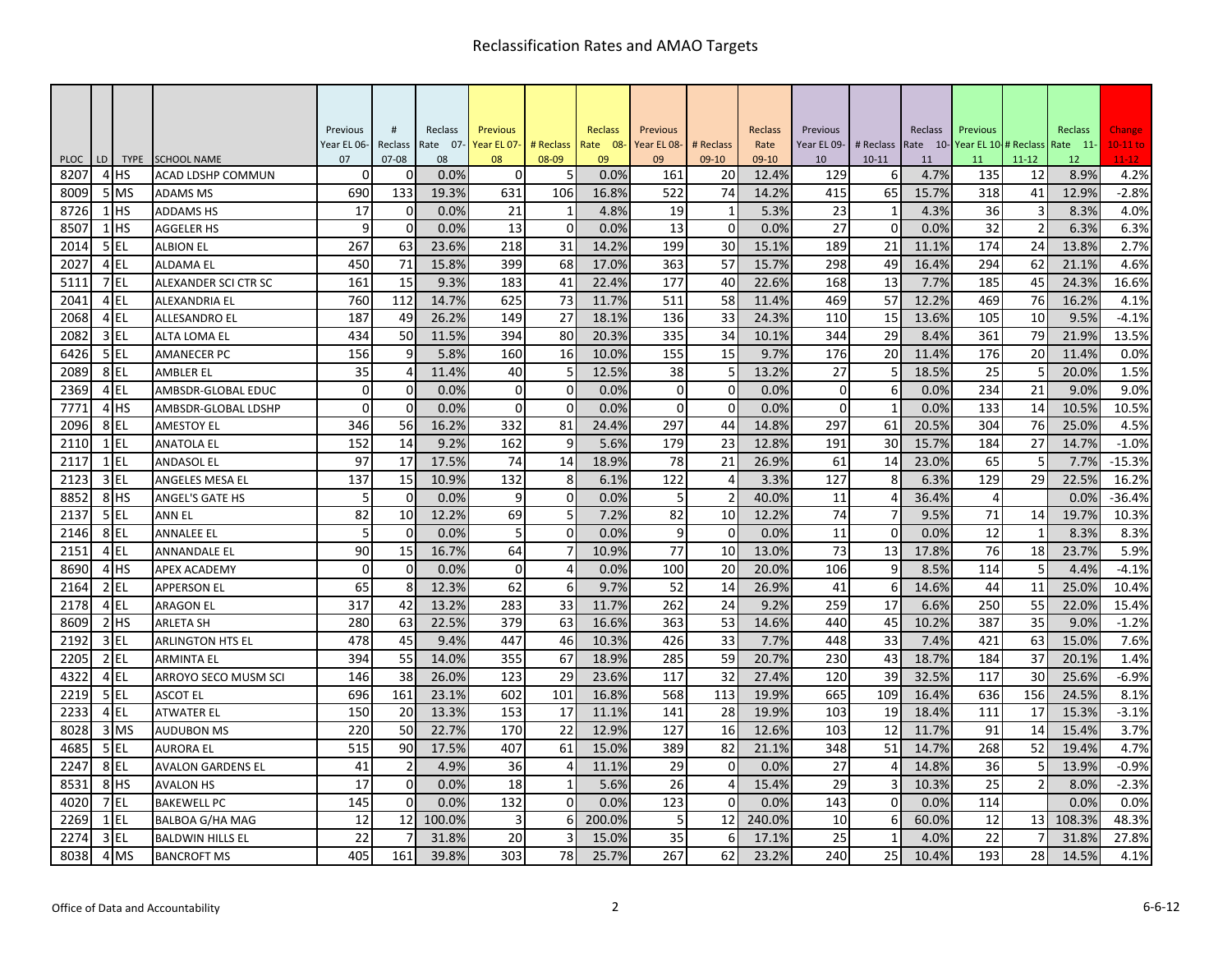|                     |    |                        |                                                | Previous    | #                    | Reclass     | <b>Previous</b> |                   | Reclass       | Previous    |                | Reclass       | Previous    |                | Reclass       | Previous    |                 | Reclass     | Change               |
|---------------------|----|------------------------|------------------------------------------------|-------------|----------------------|-------------|-----------------|-------------------|---------------|-------------|----------------|---------------|-------------|----------------|---------------|-------------|-----------------|-------------|----------------------|
|                     |    |                        |                                                | Year EL 06- | Reclass              | Rate 07-    | Year EL 07-     | # Reclass         | Rate 08-      | Year EL 08- | # Reclass      | Rate          | Year EL 09- | # Reclass      | Rate 10-      | Year EL 10- | # Reclass       | Rate 11-    | $10-11$ to           |
| <b>PLOC</b><br>2288 | LD |                        | TYPE SCHOOL NAME                               | 07<br>105   | $07 - 08$            | 08<br>16.2% | 08<br>93        | 08-09             | 09            | 09<br>72    | $09-10$        | 09-10<br>9.7% | 10<br>86    | $10 - 11$      | 11            | 11<br>94    | $11 - 12$<br>15 | 12<br>16.0% | $11 - 12$<br>$-0.3%$ |
| 1941                |    | 8EL<br>8 <sup>HS</sup> | <b>BANDINI EL</b><br><b>BANNEKER SP ED CTR</b> | 211         | 17<br>$\overline{0}$ | 0.0%        | 209             | 26<br>$\mathbf 0$ | 28.0%<br>0.0% | 213         | $\overline{2}$ | 0.9%          | 220         | 14<br>5        | 16.3%<br>2.3% | 200         |                 | 0.0%        | $-2.3%$              |
| 8529                |    | 8 <sup>HS</sup>        | <b>BANNING SH</b>                              | 815         | 71                   | 8.7%        | 821             | 58                | 7.1%          | 739         | 85             | 11.5%         | 669         | 81             | 12.1%         | 605         | 63              | 10.4%       | $-1.7%$              |
| 5562                |    | 7EL                    | <b>BARRETT EL</b>                              | 427         | 81                   | 19.0%       | 384             | 97                | 25.3%         | 340         | 43             | 12.6%         | 360         | 47             | 13.1%         | 387         | 52              | 13.4%       | 0.4%                 |
| 2315                |    | 8EL                    | <b>BARTON HILL EL</b>                          | 343         | 34                   | 9.9%        | 323             | 44                | 13.6%         | 303         | 55             | 18.2%         | 281         | 49             | 17.4%         | 281         | 59              | 21.0%       | 3.6%                 |
| 2323                |    | $1$ EL                 | <b>BASSETT EL</b>                              | 624         | 53                   | 8.5%        | 551             | 66                | 12.0%         | 566         | 81             | 14.3%         | 510         | 67             | 13.1%         | 502         | 102             | 20.3%       | 7.2%                 |
| 2329                |    | $2$ EL                 | <b>BEACHY EL</b>                               | 375         | 55                   | 14.7%       | 354             | 49                | 13.8%         | 303         | 52             | 17.2%         | 267         | 48             | 18.0%         | 236         | 64              | 27.1%       | 9.1%                 |
| 2335                |    | $1$ EL                 | <b>BECKFORD EL</b>                             | 41          | 11                   | 26.8%       | 34              | $\overline{3}$    | 8.8%          | 30          | 7              | 23.3%         | 42          | 9              | 21.4%         | 43          | 9               | 20.9%       | $-0.5%$              |
| 2342                |    | 3 EL                   | <b>BEETHOVEN EL</b>                            | 90          | 16                   | 17.8%       | 86              | 10                | 11.6%         | 95          | 24             | 25.3%         | 78          | 7              | 9.0%          | 91          | 10              | 11.0%       | 2.0%                 |
| 8536                |    | 6 <sup>HS</sup>        | <b>BELL SH</b>                                 | 1668        | 173                  | 10.4%       | 1572            | 173               | 11.0%         | 1501        | 199            | 13.3%         | 1281        | 173            | 13.5%         | 1129        | 141             | 12.5%       | $-1.0%$              |
| 3577                |    | $2$ EL                 | <b>BELLINGHAM PC</b>                           | 150         | $\Omega$             | 0.0%        | 131             | $\Omega$          | 0.0%          | 134         | $\Omega$       | 0.0%          | 107         | $\Omega$       | 0.0%          | 130         |                 | 0.0%        | 0.0%                 |
| 8543                |    | 4H <sub>S</sub>        | <b>BELMONT SH</b>                              | 2362        | 141                  | 6.0%        | 1909            | 83                | 4.3%          | 696         | 70             | 10.1%         | 526         | 53             | 10.1%         | 413         | 42              | 10.2%       | 0.1%                 |
| 2397                |    | 5 EL                   | <b>BELVEDERE EL</b>                            | 675         | 126                  | 18.7%       | 621             | 117               | 18.8%         | 570         | 139            | 24.4%         | 509         | 80             | 15.7%         | 469         | 86              | 18.3%       | 2.6%                 |
| 8047                |    | 5 MS                   | <b>BELVEDERE MS</b>                            | 898         | 169                  | 18.8%       | 788             | 119               | 15.1%         | 679         | 85             | 12.5%         | 527         | 39             | 7.4%          | 395         | 37              | 9.4%        | 2.0%                 |
| 8057                |    | 4 MS                   | <b>BERENDO MS</b>                              | 1548        | 311                  | 20.1%       | 1093            | 202               | 18.5%         | 934         | 133            | 14.2%         | 685         | 72             | 10.5%         | 451         | 66              | 14.6%       | 4.1%                 |
| 8696                |    | 4 <sub>HS</sub>        | <b>BERNSTEIN SH</b>                            | $\Omega$    | $\mathbf 0$          | 0.0%        | 0               | 45                | 0.0%          | 477         | 24             | 5.0%          | 564         | 54             | 9.6%          | 420         | $\overline{2}$  | 0.5%        | $-9.1%$              |
| 2438                |    | $1$ EL                 | <b>BERTRAND EL</b>                             | 201         | 27                   | 13.4%       | 199             | 24                | 12.1%         | 187         | 39             | 20.9%         | 174         | 22             | 12.6%         | 182         | 38              | 20.9%       | 8.2%                 |
| 8060                |    | 7 MS                   | <b>BETHUNE MS</b>                              | 1166        | 198                  | 17.0%       | 1022            | 171               | 16.7%         | 858         | 149            | 17.4%         | 724         | 51             | 7.0%          | 404         | 45              | 11.1%       | 4.1%                 |
| 1943                |    | 4 EL                   | <b>BLEND EL</b>                                | 35          | $\overline{0}$       | 0.0%        | 28              | $\mathbf 0$       | 0.0%          | 25          | $\Omega$       | 0.0%          | 26          | $\Omega$       | 0.0%          | 27          |                 | 0.0%        | 0.0%                 |
| 2470                |    | $1$ EL                 | <b>BLYTHE EL</b>                               | 253         | 26                   | 10.3%       | 245             | 18                | 7.3%          | 248         | 45             | 18.1%         | 220         | 42             | 19.1%         | 228         | 38              | 16.7%       | $-2.4%$              |
| 2473                |    | 8EL                    | <b>BONITA EL</b>                               | 97          | 17                   | 17.5%       | 111             | 26                | 23.4%         | 93          |                | 7.5%          | 112         | 19             | 17.0%         | 82          | 18              | 22.0%       | 5.0%                 |
| 8831                |    | 5 <sup>HS</sup>        | <b>BOYLE HEIGHTS HS</b>                        | 32          | $\overline{2}$       | 6.3%        | 20              | 5                 | 25.0%         | 20          | 1              | 5.0%          | 33          | $\overline{2}$ | 6.1%          | 37          | $\overline{2}$  | 5.4%        | $-0.7%$              |
| 2479                |    | 3 EL                   | <b>BRADDOCK DRIVE EL</b>                       | 251         | 36                   | 14.3%       | 236             | 26                | 11.0%         | 202         | 25             | 12.4%         | 198         | 46             | 23.2%         | 168         | 40              | 23.8%       | 0.6%                 |
| 7123                |    | $3$ EL                 | BRADLEY ENV/HUMAN MG                           | 62          | 5                    | 8.1%        | 65              | 10                | 15.4%         | 64          | 8              | 12.5%         | 51          | $\overline{2}$ | 3.9%          | 47          | 8               | 17.0%       | 13.1%                |
| 2486                |    | $2$ EL                 | <b>BRAINARD EL</b>                             | 36          | 8                    | 22.2%       | 35              | 7                 | 20.0%         | 39          | 3              | 7.7%          | 48          |                | 14.6%         | 50          | $\overline{3}$  | 6.0%        | $-8.6%$              |
| 8754                |    | 5H                     | <b>BRAVO MEDICAL MAG</b>                       | 71          | 36                   | 50.7%       | 47              | 14                | 29.8%         | 48          | 16             | 33.3%         | 51          | 12             | 23.5%         | 51          | 7               | 13.7%       | $-9.8%$              |
| 2493                |    | 5 EL                   | <b>BREED EL</b>                                | 405         | 43                   | 10.6%       | 399             | 85                | 21.3%         | 300         | 38             | 12.7%         | 307         | 57             | 18.6%         | 260         | 34              | 13.1%       | $-5.5%$              |
| 2507                |    | $3$ EL                 | <b>BRENTWOOD SCI MAG</b>                       | 331         | 93                   | 28.1%       | 302             | 91                | 30.1%         | 265         | 90             | 34.0%         | 290         | 59             | 20.3%         | 320         | 94              | 29.4%       | 9.0%                 |
| 252.                |    | 5 EL                   | <b>BRIDGE EL</b>                               | 208         | 18                   | 8.7%        | 201             | 21                | 10.4%         | 194         | 28             | 14.4%         | 188         | 20             | 10.6%         | 170         | 16              | 9.4%        | $-1.2%$              |
| 7164                |    | 7EL                    | <b>BRIGHT EL</b>                               | 306         | 53                   | 17.3%       | 296             | 65                | 22.0%         | 251         | 45             | 17.9%         | 257         | 42             | 16.3%         | 255         | 52              | 20.4%       | 4.0%                 |
| 2527                |    | 8EL                    | <b>BROAD AVE EL</b>                            | 306         | 41                   | 13.4%       | 279             | 32                | 11.5%         | 281         | 43             | 15.3%         | 228         | 41             | 18.0%         | 216         | 45              | 20.8%       | 2.9%                 |
| 2530                |    | 8EL                    | <b>BROADACRES EL</b>                           | 1           | $\Omega$             | 0.0%        | $\mathcal{P}$   | $\Omega$          | 0.0%          | 4           | $\Omega$       | 0.0%          | Е           | $\Omega$       | 0.0%          | 3           |                 | 0.0%        | 0.0%                 |
| 3829                |    | $2$ EL                 | <b>BROADOUS EL</b>                             | 610         | 109                  | 17.9%       | 504             | 154               | 30.6%         | 419         | 65             | 15.5%         | 407         | 47             | 11.5%         | 395         | 69              | 17.5%       | 5.9%                 |
| 2534                |    | $3$ EL                 | <b>BROADWAY EL</b>                             | 148         | 13                   | 8.8%        | 126             | 24                | 19.0%         | 103         | 18             | 17.5%         | 99          | 9              | 9.1%          | 94          | 24              | 25.5%       | 16.4%                |
| 2548                |    | $3$ EL                 | <b>BROCKTON EL</b>                             | 162         | 17                   | 10.5%       | 153             | 20                | 13.1%         | 150         | 12             | 8.0%          | 166         | 10             | 6.0%          | 158         | 23              | 14.6%       | 8.5%                 |
| 2562                |    | 5 EL                   | <b>BROOKLYN AVE EL</b>                         | 202         | 28                   | 13.9%       | 194             | 25                | 12.9%         | 177         | 17             | 9.6%          | 195         | 30             | 15.4%         | 200         | 39              | 19.5%       | 4.1%                 |
| 2589                |    | 6EL                    | <b>BRYSON EL</b>                               | 563         | 155                  | 27.5%       | 447             | 137               | 30.6%         | 339         | 49             | 14.5%         | 344         | 41             | 11.9%         | 247         | 59              | 23.9%       | 12.0%                |
| 2603                |    | 4 EL                   | <b>BUCHANAN EL</b>                             | 175         | 19                   | 10.9%       | 169             | 17                | 10.1%         | 181         | 23             | 12.7%         | 174         | 18             | 10.3%         | 165         | 40              | 24.2%       | 13.9%                |
| 2616                |    | 7 EL                   | <b>BUDLONG EL</b>                              | 617         | 71                   | 11.5%       | 533             | 63                | 11.8%         | 507         | 83             | 16.4%         | 479         | 44             | 9.2%          | 440         | 78              | 17.7%       | 8.5%                 |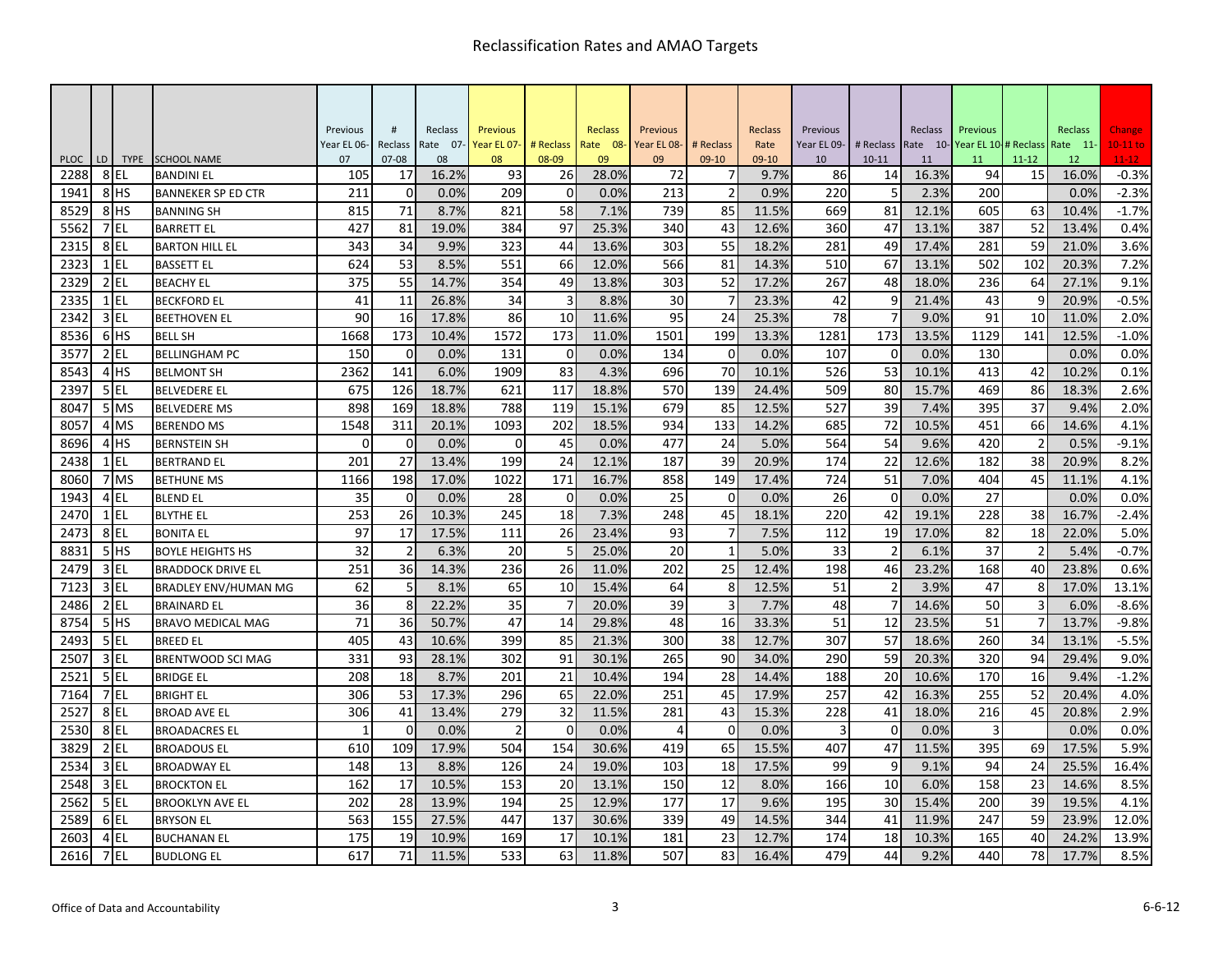| #<br>Previous<br>Reclass<br><b>Previous</b><br>Reclass<br>Previous<br>Reclass<br>Previous<br>Reclass<br>Previous<br>Reclass<br># Reclass<br># Reclass<br>Rate 10-Year EL 10-# Reclass<br>Year EL 06-<br>Reclass<br>Rate 07-<br>Year EL 07-<br>Rate 08-<br>Year EL 08-<br># Reclass<br>Rate<br>Year EL 09-<br>Rate 11-<br>LD<br><b>SCHOOL NAME</b><br>08-09<br>$11 - 12$<br>$11 - 12$<br><b>PLOC</b><br><b>TYPE</b><br>07<br>$07 - 08$<br>08<br>08<br>09<br>09<br>$09-10$<br>09-10<br>10<br>$10 - 11$<br>12<br>11<br>11<br>$2$ EL<br>128<br>19.5%<br>139<br>123<br>16.7%<br>2.8%<br>2630<br>156<br>22<br>14.1%<br>25<br>29<br>20.9%<br>17<br>13.8%<br>132<br>22<br><b>BURBANK EL</b><br>72<br>23<br>27<br>8066<br>605<br>138<br>22.8%<br>442<br>16.3%<br>363<br>54<br>14.9%<br>277<br>8.3%<br>171<br>15.8%<br>7.5%<br>4 MS<br><b>BURBANK MS</b><br>5<br>$1$ HS<br>53<br>0<br>54<br>13.7%<br>8612<br>46<br>2<br>4.3%<br>0.0%<br>56<br>19<br>33.9%<br>9.3%<br>61<br>14<br>23.0%<br><b>BURKE HS</b><br>356<br>87<br>290<br>88<br>250<br>81<br>223<br>25.6%<br>3 MS<br>455<br>169<br>37.1%<br>24.4%<br>32.4%<br>57<br>$-6.8%$<br>8075<br>30.3%<br><b>BURROUGHS MS</b><br>2658<br>$1$ EL<br>472<br>106<br>22.5%<br>368<br>68<br>18.5%<br>344<br>50<br>14.5%<br>318<br>43<br>13.5%<br>323<br>46<br>14.2%<br>0.7%<br><b>BURTON EL</b><br>4EL<br>20<br>182<br>31<br>2671<br>248<br>30<br>12.1%<br>208<br>9.6%<br>193<br>23<br>11.9%<br>16<br>8.8%<br>180<br>17.2%<br>8.4%<br><b>BUSHNELL WAY EL</b><br>77<br>706<br>200<br>557<br>104<br>18.7%<br>125<br>422<br>384<br>86<br>8080<br>2 MS<br>28.3%<br>511<br>24.5%<br>18.2%<br>22.4%<br>4.1%<br><b>BYRD MS</b><br>27<br>33<br>27.5%<br>6.3%<br>2685<br>8EL<br>160<br>16.9%<br>134<br>28<br>20.9%<br>133<br>10<br>7.5%<br>156<br>21.2%<br>131<br>36<br><b>CABRILLO EL</b><br>2699<br>$4$ EL<br>99<br>89<br>658<br>41<br>6.9%<br>140<br>25.1%<br>18.2%<br>636<br>15.6%<br>628<br>14.2%<br>121<br>18.4%<br>598<br>558<br><b>CAHUENGA EL</b><br>$1$ EL<br>37<br>9<br>31<br>12.9%<br>36<br>6<br>42<br>28.6%<br>11.9%<br>2704<br>24.3%<br>$\overline{4}$<br>41<br>5<br>12.2%<br>16.7%<br>12<br><b>CALABASH EL</b><br>59<br>13<br>72<br>10<br>11.9%<br>2706<br>$1$ EL<br>22.0%<br>9.7%<br>76<br>14<br>18.4%<br>68<br>8<br>11.8%<br>84<br>0.1%<br><b>CALAHAN EL</b><br>$\overline{7}$<br>18<br>2712<br>$1$ EL<br>86<br>8.1%<br>85<br>66<br>24.2%<br>53<br>11.3%<br>50<br>12<br>24.0%<br>12.7%<br>21.2%<br>16<br>6<br><b>CALVERT EL</b><br>$2$ EL<br>2726<br>840<br>91<br>10.8%<br>733<br>111<br>15.1%<br>651<br>79<br>618<br>44<br>7.1%<br>530<br>63<br>11.9%<br>4.8%<br>12.1%<br><b>CAMELLIA EL</b><br>$3$ EL<br>25<br>24<br>28<br>53<br>60<br>10<br>7<br>28.0%<br>5<br>20.8%<br>$\Omega$<br>0.0%<br>13.2%<br>16.7%<br>3.5%<br>2740<br><b>CANFIELD EL</b><br>60<br>59<br>579<br>585<br>551<br>516<br>531<br>122<br>23.0%<br>11.5%<br>2753<br>$1$ EL<br>63<br>10.9%<br>10.3%<br>104<br>18.9%<br>11.4%<br>CANOGA PARK EL<br>51<br>47<br>8571<br>$1$ HS<br>596<br>56<br>9.4%<br>553<br>9.2%<br>540<br>49<br>9.1%<br>506<br>9.3%<br>458<br>53<br>11.6%<br>2.3%<br><b>CANOGA PARK SH</b><br>57<br>405<br>40<br>394<br>373<br>69<br>352<br>63<br>322<br>59<br>2767<br>$1$ EL<br>9.9%<br>14.5%<br>18.5%<br>17.9%<br>18.3%<br>0.4%<br>CANTARA EL<br>2781<br>$2$ EL<br>369<br>74<br>20.1%<br>369<br>112<br>30.4%<br>303<br>39<br>12.9%<br>345<br>70<br>20.3%<br>353<br>81<br>22.9%<br>2.7%<br><b>CANTERBURY EL</b><br>2795<br>3 EL<br>10<br>3<br>30.0%<br>10<br>10.0%<br>9<br>20.0%<br>3<br>0.0%<br>$-20.0%$<br><b>CANYON EL</b><br>$\mathbf{1}$<br>33.3%<br>5<br>$1$ EL<br>134<br>21<br>140<br>34<br>14<br>12.6%<br>129<br>1.3%<br>2802<br>15.7%<br>24.3%<br>130<br>40<br>30.8%<br>111<br>18<br>14.0%<br><b>CAPISTRANO EL</b><br>$\Omega$<br>$2$ $HS$<br>129<br>0.0%<br>125<br>$\mathbf{1}$<br>0.8%<br>133<br>1.5%<br>177<br>$\Omega$<br>0.0%<br>151<br>0.7%<br>0.7%<br>1944<br>CARLSON HOSP (K-12)<br>60<br>157<br>19<br>8090<br>267<br>66<br>24.7%<br>253<br>23.7%<br>176<br>22<br>12.5%<br>12.1%<br>120<br>14<br>11.7%<br>$-0.4%$<br>8 MS<br><b>CARNEGIE MS</b><br>2815<br>8EL<br>180<br>34<br>18.9%<br>167<br>26<br>15.6%<br>147<br>25<br>17.0%<br>158<br>30<br>19.0%<br>147<br>34<br>23.1%<br>4.1%<br>CAROLDALE LRNG COMM<br>13<br>$2$ EL<br>54<br>10<br>48<br>13<br>45<br>10<br>22.2%<br>49<br>47<br>27.7%<br>11.3%<br>2822<br>18.5%<br>27.1%<br>8<br>16.3%<br><b>CARPENTER EL</b><br>8EL<br>190<br>149<br>29<br>110<br>29<br>27<br>29.7%<br>3.3%<br>2836<br>30<br>15.8%<br>19.5%<br>147<br>33<br>22.4%<br>26.4%<br>91<br><b>CARSON EL</b><br>$\Omega$<br>2939<br>$3$ EL<br>$\Omega$<br>14<br>371<br>67<br>18.1%<br>$\Omega$<br>0.0%<br>$\Omega$<br>0.0%<br>$\Omega$<br>$\Omega$<br>0.0%<br>$\Omega$<br>0.0%<br>18.1%<br><b>CARSON GORE ENV STD</b><br>40<br>27<br>318<br>22<br>294<br>40<br>6.7%<br>8575<br>8 <sup>HS</sup><br>313<br>12.8%<br>336<br>8.0%<br>314<br>18<br>5.7%<br>6.9%<br>13.6%<br>CARSON SH<br>8<br>$\overline{3}$<br>4EL<br>92<br>16<br>89<br>91<br>10<br>87<br>11<br>9.6%<br>2849<br>17.4%<br>9.0%<br>11.0%<br>3.4%<br>84<br>13.1%<br><b>CARTHAY CENTER EL</b><br>197<br>1052<br>122<br>880<br>733<br>69<br>593<br>43<br>8094<br>5 MS<br>1233<br>16.0%<br>11.6%<br>88<br>10.0%<br>9.4%<br>7.3%<br>$-2.2%$<br><b>CARVER MS</b><br>507<br>131<br>20.5%<br>67<br>397<br>65<br>370<br>78<br>21.1%<br>4 EL<br>25.8%<br>85<br>414<br>16.2%<br>16.4%<br>2863<br>415<br>CASTELAR EL<br>$3$ EL<br>14<br>3<br>83<br>11<br>2877<br>106<br>17<br>16.0%<br>104<br>13.5%<br>88<br>15<br>17.0%<br>78<br>3.8%<br>13.3%<br>9.4%<br>CASTLE HTS EL<br>2881<br>$1$ EL<br>63<br>32<br>17<br>38.6%<br>44<br>40.9%<br>9<br>22.0%<br>42<br>q<br>21.4%<br>50.8%<br>44<br>18<br>41<br>CASTLEBAY LN EL<br>$\mathbf 0$<br>$\Omega$<br>8045<br>4 MS<br>$\Omega$<br>$\mathbf 0$<br>0.0%<br>$\Omega$<br>0.0%<br>12<br>134<br>11<br>8.2%<br>127<br>19<br>15.0%<br>0.0%<br><b>CASTRO MS</b><br>54<br>289<br>259<br>48<br>230<br>200<br>43<br>43<br>2890<br>8EL<br>18.7%<br>18.5%<br>43<br>18.7%<br>21.5%<br>177<br>24.3%<br>CATSKILL EL<br>$\mathbf 0$<br>17<br>$\mathbf 0$<br>$\mathbf 0$<br>$1$ HS<br>$\overline{2}$<br>11.8%<br>14<br>19<br>0.0%<br>20<br>0.0%<br>20<br>0.0%<br>8506<br>0.0%<br><b>CDS AGGELER</b><br>$\overline{3}$<br>8589<br>8 <sup>HS</sup><br>19<br>$\mathbf 0$<br>20<br>24<br>6<br>4<br>45<br>8<br>0.0%<br>15.0%<br>25.0%<br>46<br>8.7%<br>17.8%<br><b>CDS COOPER</b><br>62<br>$\overline{2}$<br>39<br>78<br>88<br>5HS<br>3.2%<br>9<br>23.1%<br>47<br>8<br>17.0%<br>6<br>7.7%<br>8<br>9.1%<br>8670<br><b>CDS JOHNSON</b><br>7 <sup>HS</sup> |      |  |                    |          |          |      |          |          |      |          |          |      |    |             |      |    |      |            |
|----------------------------------------------------------------------------------------------------------------------------------------------------------------------------------------------------------------------------------------------------------------------------------------------------------------------------------------------------------------------------------------------------------------------------------------------------------------------------------------------------------------------------------------------------------------------------------------------------------------------------------------------------------------------------------------------------------------------------------------------------------------------------------------------------------------------------------------------------------------------------------------------------------------------------------------------------------------------------------------------------------------------------------------------------------------------------------------------------------------------------------------------------------------------------------------------------------------------------------------------------------------------------------------------------------------------------------------------------------------------------------------------------------------------------------------------------------------------------------------------------------------------------------------------------------------------------------------------------------------------------------------------------------------------------------------------------------------------------------------------------------------------------------------------------------------------------------------------------------------------------------------------------------------------------------------------------------------------------------------------------------------------------------------------------------------------------------------------------------------------------------------------------------------------------------------------------------------------------------------------------------------------------------------------------------------------------------------------------------------------------------------------------------------------------------------------------------------------------------------------------------------------------------------------------------------------------------------------------------------------------------------------------------------------------------------------------------------------------------------------------------------------------------------------------------------------------------------------------------------------------------------------------------------------------------------------------------------------------------------------------------------------------------------------------------------------------------------------------------------------------------------------------------------------------------------------------------------------------------------------------------------------------------------------------------------------------------------------------------------------------------------------------------------------------------------------------------------------------------------------------------------------------------------------------------------------------------------------------------------------------------------------------------------------------------------------------------------------------------------------------------------------------------------------------------------------------------------------------------------------------------------------------------------------------------------------------------------------------------------------------------------------------------------------------------------------------------------------------------------------------------------------------------------------------------------------------------------------------------------------------------------------------------------------------------------------------------------------------------------------------------------------------------------------------------------------------------------------------------------------------------------------------------------------------------------------------------------------------------------------------------------------------------------------------------------------------------------------------------------------------------------------------------------------------------------------------------------------------------------------------------------------------------------------------------------------------------------------------------------------------------------------------------------------------------------------------------------------------------------------------------------------------------------------------------------------------------------------------------------------------------------------------------------------------------------------------------------------------------------------------------------------------------------------------------------------------------------------------------------------------------------------------------------------------------------------------------------------------------------------------------------------------------------------------------------------------------------------------------------------------------------------------------------------------------------------------------------------------------------------------------------------------------------------------------------------------------------------------------------------------------------------------------------------------------------------------------------------------------------------------------------------------------------------------------------------------------------------------------------------------------------------------------------------------------------------------------------------------------------------------------------------------------------------------------------------------------------------------------------------------------------------------------------------------------------------------------------|------|--|--------------------|----------|----------|------|----------|----------|------|----------|----------|------|----|-------------|------|----|------|------------|
|                                                                                                                                                                                                                                                                                                                                                                                                                                                                                                                                                                                                                                                                                                                                                                                                                                                                                                                                                                                                                                                                                                                                                                                                                                                                                                                                                                                                                                                                                                                                                                                                                                                                                                                                                                                                                                                                                                                                                                                                                                                                                                                                                                                                                                                                                                                                                                                                                                                                                                                                                                                                                                                                                                                                                                                                                                                                                                                                                                                                                                                                                                                                                                                                                                                                                                                                                                                                                                                                                                                                                                                                                                                                                                                                                                                                                                                                                                                                                                                                                                                                                                                                                                                                                                                                                                                                                                                                                                                                                                                                                                                                                                                                                                                                                                                                                                                                                                                                                                                                                                                                                                                                                                                                                                                                                                                                                                                                                                                                                                                                                                                                                                                                                                                                                                                                                                                                                                                                                                                                                                                                                                                                                                                                                                                                                                                                                                                                                                                                                                                                                                                        |      |  |                    |          |          |      |          |          |      |          |          |      |    |             |      |    |      | Change     |
|                                                                                                                                                                                                                                                                                                                                                                                                                                                                                                                                                                                                                                                                                                                                                                                                                                                                                                                                                                                                                                                                                                                                                                                                                                                                                                                                                                                                                                                                                                                                                                                                                                                                                                                                                                                                                                                                                                                                                                                                                                                                                                                                                                                                                                                                                                                                                                                                                                                                                                                                                                                                                                                                                                                                                                                                                                                                                                                                                                                                                                                                                                                                                                                                                                                                                                                                                                                                                                                                                                                                                                                                                                                                                                                                                                                                                                                                                                                                                                                                                                                                                                                                                                                                                                                                                                                                                                                                                                                                                                                                                                                                                                                                                                                                                                                                                                                                                                                                                                                                                                                                                                                                                                                                                                                                                                                                                                                                                                                                                                                                                                                                                                                                                                                                                                                                                                                                                                                                                                                                                                                                                                                                                                                                                                                                                                                                                                                                                                                                                                                                                                                        |      |  |                    |          |          |      |          |          |      |          |          |      |    |             |      |    |      | $10-11$ to |
|                                                                                                                                                                                                                                                                                                                                                                                                                                                                                                                                                                                                                                                                                                                                                                                                                                                                                                                                                                                                                                                                                                                                                                                                                                                                                                                                                                                                                                                                                                                                                                                                                                                                                                                                                                                                                                                                                                                                                                                                                                                                                                                                                                                                                                                                                                                                                                                                                                                                                                                                                                                                                                                                                                                                                                                                                                                                                                                                                                                                                                                                                                                                                                                                                                                                                                                                                                                                                                                                                                                                                                                                                                                                                                                                                                                                                                                                                                                                                                                                                                                                                                                                                                                                                                                                                                                                                                                                                                                                                                                                                                                                                                                                                                                                                                                                                                                                                                                                                                                                                                                                                                                                                                                                                                                                                                                                                                                                                                                                                                                                                                                                                                                                                                                                                                                                                                                                                                                                                                                                                                                                                                                                                                                                                                                                                                                                                                                                                                                                                                                                                                                        |      |  |                    |          |          |      |          |          |      |          |          |      |    |             |      |    |      |            |
|                                                                                                                                                                                                                                                                                                                                                                                                                                                                                                                                                                                                                                                                                                                                                                                                                                                                                                                                                                                                                                                                                                                                                                                                                                                                                                                                                                                                                                                                                                                                                                                                                                                                                                                                                                                                                                                                                                                                                                                                                                                                                                                                                                                                                                                                                                                                                                                                                                                                                                                                                                                                                                                                                                                                                                                                                                                                                                                                                                                                                                                                                                                                                                                                                                                                                                                                                                                                                                                                                                                                                                                                                                                                                                                                                                                                                                                                                                                                                                                                                                                                                                                                                                                                                                                                                                                                                                                                                                                                                                                                                                                                                                                                                                                                                                                                                                                                                                                                                                                                                                                                                                                                                                                                                                                                                                                                                                                                                                                                                                                                                                                                                                                                                                                                                                                                                                                                                                                                                                                                                                                                                                                                                                                                                                                                                                                                                                                                                                                                                                                                                                                        |      |  |                    |          |          |      |          |          |      |          |          |      |    |             |      |    |      |            |
|                                                                                                                                                                                                                                                                                                                                                                                                                                                                                                                                                                                                                                                                                                                                                                                                                                                                                                                                                                                                                                                                                                                                                                                                                                                                                                                                                                                                                                                                                                                                                                                                                                                                                                                                                                                                                                                                                                                                                                                                                                                                                                                                                                                                                                                                                                                                                                                                                                                                                                                                                                                                                                                                                                                                                                                                                                                                                                                                                                                                                                                                                                                                                                                                                                                                                                                                                                                                                                                                                                                                                                                                                                                                                                                                                                                                                                                                                                                                                                                                                                                                                                                                                                                                                                                                                                                                                                                                                                                                                                                                                                                                                                                                                                                                                                                                                                                                                                                                                                                                                                                                                                                                                                                                                                                                                                                                                                                                                                                                                                                                                                                                                                                                                                                                                                                                                                                                                                                                                                                                                                                                                                                                                                                                                                                                                                                                                                                                                                                                                                                                                                                        |      |  |                    |          |          |      |          |          |      |          |          |      |    |             |      |    |      |            |
|                                                                                                                                                                                                                                                                                                                                                                                                                                                                                                                                                                                                                                                                                                                                                                                                                                                                                                                                                                                                                                                                                                                                                                                                                                                                                                                                                                                                                                                                                                                                                                                                                                                                                                                                                                                                                                                                                                                                                                                                                                                                                                                                                                                                                                                                                                                                                                                                                                                                                                                                                                                                                                                                                                                                                                                                                                                                                                                                                                                                                                                                                                                                                                                                                                                                                                                                                                                                                                                                                                                                                                                                                                                                                                                                                                                                                                                                                                                                                                                                                                                                                                                                                                                                                                                                                                                                                                                                                                                                                                                                                                                                                                                                                                                                                                                                                                                                                                                                                                                                                                                                                                                                                                                                                                                                                                                                                                                                                                                                                                                                                                                                                                                                                                                                                                                                                                                                                                                                                                                                                                                                                                                                                                                                                                                                                                                                                                                                                                                                                                                                                                                        |      |  |                    |          |          |      |          |          |      |          |          |      |    |             |      |    |      |            |
|                                                                                                                                                                                                                                                                                                                                                                                                                                                                                                                                                                                                                                                                                                                                                                                                                                                                                                                                                                                                                                                                                                                                                                                                                                                                                                                                                                                                                                                                                                                                                                                                                                                                                                                                                                                                                                                                                                                                                                                                                                                                                                                                                                                                                                                                                                                                                                                                                                                                                                                                                                                                                                                                                                                                                                                                                                                                                                                                                                                                                                                                                                                                                                                                                                                                                                                                                                                                                                                                                                                                                                                                                                                                                                                                                                                                                                                                                                                                                                                                                                                                                                                                                                                                                                                                                                                                                                                                                                                                                                                                                                                                                                                                                                                                                                                                                                                                                                                                                                                                                                                                                                                                                                                                                                                                                                                                                                                                                                                                                                                                                                                                                                                                                                                                                                                                                                                                                                                                                                                                                                                                                                                                                                                                                                                                                                                                                                                                                                                                                                                                                                                        |      |  |                    |          |          |      |          |          |      |          |          |      |    |             |      |    |      |            |
|                                                                                                                                                                                                                                                                                                                                                                                                                                                                                                                                                                                                                                                                                                                                                                                                                                                                                                                                                                                                                                                                                                                                                                                                                                                                                                                                                                                                                                                                                                                                                                                                                                                                                                                                                                                                                                                                                                                                                                                                                                                                                                                                                                                                                                                                                                                                                                                                                                                                                                                                                                                                                                                                                                                                                                                                                                                                                                                                                                                                                                                                                                                                                                                                                                                                                                                                                                                                                                                                                                                                                                                                                                                                                                                                                                                                                                                                                                                                                                                                                                                                                                                                                                                                                                                                                                                                                                                                                                                                                                                                                                                                                                                                                                                                                                                                                                                                                                                                                                                                                                                                                                                                                                                                                                                                                                                                                                                                                                                                                                                                                                                                                                                                                                                                                                                                                                                                                                                                                                                                                                                                                                                                                                                                                                                                                                                                                                                                                                                                                                                                                                                        |      |  |                    |          |          |      |          |          |      |          |          |      |    |             |      |    |      |            |
|                                                                                                                                                                                                                                                                                                                                                                                                                                                                                                                                                                                                                                                                                                                                                                                                                                                                                                                                                                                                                                                                                                                                                                                                                                                                                                                                                                                                                                                                                                                                                                                                                                                                                                                                                                                                                                                                                                                                                                                                                                                                                                                                                                                                                                                                                                                                                                                                                                                                                                                                                                                                                                                                                                                                                                                                                                                                                                                                                                                                                                                                                                                                                                                                                                                                                                                                                                                                                                                                                                                                                                                                                                                                                                                                                                                                                                                                                                                                                                                                                                                                                                                                                                                                                                                                                                                                                                                                                                                                                                                                                                                                                                                                                                                                                                                                                                                                                                                                                                                                                                                                                                                                                                                                                                                                                                                                                                                                                                                                                                                                                                                                                                                                                                                                                                                                                                                                                                                                                                                                                                                                                                                                                                                                                                                                                                                                                                                                                                                                                                                                                                                        |      |  |                    |          |          |      |          |          |      |          |          |      |    |             |      |    |      |            |
|                                                                                                                                                                                                                                                                                                                                                                                                                                                                                                                                                                                                                                                                                                                                                                                                                                                                                                                                                                                                                                                                                                                                                                                                                                                                                                                                                                                                                                                                                                                                                                                                                                                                                                                                                                                                                                                                                                                                                                                                                                                                                                                                                                                                                                                                                                                                                                                                                                                                                                                                                                                                                                                                                                                                                                                                                                                                                                                                                                                                                                                                                                                                                                                                                                                                                                                                                                                                                                                                                                                                                                                                                                                                                                                                                                                                                                                                                                                                                                                                                                                                                                                                                                                                                                                                                                                                                                                                                                                                                                                                                                                                                                                                                                                                                                                                                                                                                                                                                                                                                                                                                                                                                                                                                                                                                                                                                                                                                                                                                                                                                                                                                                                                                                                                                                                                                                                                                                                                                                                                                                                                                                                                                                                                                                                                                                                                                                                                                                                                                                                                                                                        |      |  |                    |          |          |      |          |          |      |          |          |      |    |             |      |    |      |            |
|                                                                                                                                                                                                                                                                                                                                                                                                                                                                                                                                                                                                                                                                                                                                                                                                                                                                                                                                                                                                                                                                                                                                                                                                                                                                                                                                                                                                                                                                                                                                                                                                                                                                                                                                                                                                                                                                                                                                                                                                                                                                                                                                                                                                                                                                                                                                                                                                                                                                                                                                                                                                                                                                                                                                                                                                                                                                                                                                                                                                                                                                                                                                                                                                                                                                                                                                                                                                                                                                                                                                                                                                                                                                                                                                                                                                                                                                                                                                                                                                                                                                                                                                                                                                                                                                                                                                                                                                                                                                                                                                                                                                                                                                                                                                                                                                                                                                                                                                                                                                                                                                                                                                                                                                                                                                                                                                                                                                                                                                                                                                                                                                                                                                                                                                                                                                                                                                                                                                                                                                                                                                                                                                                                                                                                                                                                                                                                                                                                                                                                                                                                                        |      |  |                    |          |          |      |          |          |      |          |          |      |    |             |      |    |      |            |
|                                                                                                                                                                                                                                                                                                                                                                                                                                                                                                                                                                                                                                                                                                                                                                                                                                                                                                                                                                                                                                                                                                                                                                                                                                                                                                                                                                                                                                                                                                                                                                                                                                                                                                                                                                                                                                                                                                                                                                                                                                                                                                                                                                                                                                                                                                                                                                                                                                                                                                                                                                                                                                                                                                                                                                                                                                                                                                                                                                                                                                                                                                                                                                                                                                                                                                                                                                                                                                                                                                                                                                                                                                                                                                                                                                                                                                                                                                                                                                                                                                                                                                                                                                                                                                                                                                                                                                                                                                                                                                                                                                                                                                                                                                                                                                                                                                                                                                                                                                                                                                                                                                                                                                                                                                                                                                                                                                                                                                                                                                                                                                                                                                                                                                                                                                                                                                                                                                                                                                                                                                                                                                                                                                                                                                                                                                                                                                                                                                                                                                                                                                                        |      |  |                    |          |          |      |          |          |      |          |          |      |    |             |      |    |      |            |
|                                                                                                                                                                                                                                                                                                                                                                                                                                                                                                                                                                                                                                                                                                                                                                                                                                                                                                                                                                                                                                                                                                                                                                                                                                                                                                                                                                                                                                                                                                                                                                                                                                                                                                                                                                                                                                                                                                                                                                                                                                                                                                                                                                                                                                                                                                                                                                                                                                                                                                                                                                                                                                                                                                                                                                                                                                                                                                                                                                                                                                                                                                                                                                                                                                                                                                                                                                                                                                                                                                                                                                                                                                                                                                                                                                                                                                                                                                                                                                                                                                                                                                                                                                                                                                                                                                                                                                                                                                                                                                                                                                                                                                                                                                                                                                                                                                                                                                                                                                                                                                                                                                                                                                                                                                                                                                                                                                                                                                                                                                                                                                                                                                                                                                                                                                                                                                                                                                                                                                                                                                                                                                                                                                                                                                                                                                                                                                                                                                                                                                                                                                                        |      |  |                    |          |          |      |          |          |      |          |          |      |    |             |      |    |      |            |
|                                                                                                                                                                                                                                                                                                                                                                                                                                                                                                                                                                                                                                                                                                                                                                                                                                                                                                                                                                                                                                                                                                                                                                                                                                                                                                                                                                                                                                                                                                                                                                                                                                                                                                                                                                                                                                                                                                                                                                                                                                                                                                                                                                                                                                                                                                                                                                                                                                                                                                                                                                                                                                                                                                                                                                                                                                                                                                                                                                                                                                                                                                                                                                                                                                                                                                                                                                                                                                                                                                                                                                                                                                                                                                                                                                                                                                                                                                                                                                                                                                                                                                                                                                                                                                                                                                                                                                                                                                                                                                                                                                                                                                                                                                                                                                                                                                                                                                                                                                                                                                                                                                                                                                                                                                                                                                                                                                                                                                                                                                                                                                                                                                                                                                                                                                                                                                                                                                                                                                                                                                                                                                                                                                                                                                                                                                                                                                                                                                                                                                                                                                                        |      |  |                    |          |          |      |          |          |      |          |          |      |    |             |      |    |      |            |
|                                                                                                                                                                                                                                                                                                                                                                                                                                                                                                                                                                                                                                                                                                                                                                                                                                                                                                                                                                                                                                                                                                                                                                                                                                                                                                                                                                                                                                                                                                                                                                                                                                                                                                                                                                                                                                                                                                                                                                                                                                                                                                                                                                                                                                                                                                                                                                                                                                                                                                                                                                                                                                                                                                                                                                                                                                                                                                                                                                                                                                                                                                                                                                                                                                                                                                                                                                                                                                                                                                                                                                                                                                                                                                                                                                                                                                                                                                                                                                                                                                                                                                                                                                                                                                                                                                                                                                                                                                                                                                                                                                                                                                                                                                                                                                                                                                                                                                                                                                                                                                                                                                                                                                                                                                                                                                                                                                                                                                                                                                                                                                                                                                                                                                                                                                                                                                                                                                                                                                                                                                                                                                                                                                                                                                                                                                                                                                                                                                                                                                                                                                                        |      |  |                    |          |          |      |          |          |      |          |          |      |    |             |      |    |      |            |
|                                                                                                                                                                                                                                                                                                                                                                                                                                                                                                                                                                                                                                                                                                                                                                                                                                                                                                                                                                                                                                                                                                                                                                                                                                                                                                                                                                                                                                                                                                                                                                                                                                                                                                                                                                                                                                                                                                                                                                                                                                                                                                                                                                                                                                                                                                                                                                                                                                                                                                                                                                                                                                                                                                                                                                                                                                                                                                                                                                                                                                                                                                                                                                                                                                                                                                                                                                                                                                                                                                                                                                                                                                                                                                                                                                                                                                                                                                                                                                                                                                                                                                                                                                                                                                                                                                                                                                                                                                                                                                                                                                                                                                                                                                                                                                                                                                                                                                                                                                                                                                                                                                                                                                                                                                                                                                                                                                                                                                                                                                                                                                                                                                                                                                                                                                                                                                                                                                                                                                                                                                                                                                                                                                                                                                                                                                                                                                                                                                                                                                                                                                                        |      |  |                    |          |          |      |          |          |      |          |          |      |    |             |      |    |      |            |
|                                                                                                                                                                                                                                                                                                                                                                                                                                                                                                                                                                                                                                                                                                                                                                                                                                                                                                                                                                                                                                                                                                                                                                                                                                                                                                                                                                                                                                                                                                                                                                                                                                                                                                                                                                                                                                                                                                                                                                                                                                                                                                                                                                                                                                                                                                                                                                                                                                                                                                                                                                                                                                                                                                                                                                                                                                                                                                                                                                                                                                                                                                                                                                                                                                                                                                                                                                                                                                                                                                                                                                                                                                                                                                                                                                                                                                                                                                                                                                                                                                                                                                                                                                                                                                                                                                                                                                                                                                                                                                                                                                                                                                                                                                                                                                                                                                                                                                                                                                                                                                                                                                                                                                                                                                                                                                                                                                                                                                                                                                                                                                                                                                                                                                                                                                                                                                                                                                                                                                                                                                                                                                                                                                                                                                                                                                                                                                                                                                                                                                                                                                                        |      |  |                    |          |          |      |          |          |      |          |          |      |    |             |      |    |      |            |
|                                                                                                                                                                                                                                                                                                                                                                                                                                                                                                                                                                                                                                                                                                                                                                                                                                                                                                                                                                                                                                                                                                                                                                                                                                                                                                                                                                                                                                                                                                                                                                                                                                                                                                                                                                                                                                                                                                                                                                                                                                                                                                                                                                                                                                                                                                                                                                                                                                                                                                                                                                                                                                                                                                                                                                                                                                                                                                                                                                                                                                                                                                                                                                                                                                                                                                                                                                                                                                                                                                                                                                                                                                                                                                                                                                                                                                                                                                                                                                                                                                                                                                                                                                                                                                                                                                                                                                                                                                                                                                                                                                                                                                                                                                                                                                                                                                                                                                                                                                                                                                                                                                                                                                                                                                                                                                                                                                                                                                                                                                                                                                                                                                                                                                                                                                                                                                                                                                                                                                                                                                                                                                                                                                                                                                                                                                                                                                                                                                                                                                                                                                                        |      |  |                    |          |          |      |          |          |      |          |          |      |    |             |      |    |      |            |
|                                                                                                                                                                                                                                                                                                                                                                                                                                                                                                                                                                                                                                                                                                                                                                                                                                                                                                                                                                                                                                                                                                                                                                                                                                                                                                                                                                                                                                                                                                                                                                                                                                                                                                                                                                                                                                                                                                                                                                                                                                                                                                                                                                                                                                                                                                                                                                                                                                                                                                                                                                                                                                                                                                                                                                                                                                                                                                                                                                                                                                                                                                                                                                                                                                                                                                                                                                                                                                                                                                                                                                                                                                                                                                                                                                                                                                                                                                                                                                                                                                                                                                                                                                                                                                                                                                                                                                                                                                                                                                                                                                                                                                                                                                                                                                                                                                                                                                                                                                                                                                                                                                                                                                                                                                                                                                                                                                                                                                                                                                                                                                                                                                                                                                                                                                                                                                                                                                                                                                                                                                                                                                                                                                                                                                                                                                                                                                                                                                                                                                                                                                                        |      |  |                    |          |          |      |          |          |      |          |          |      |    |             |      |    |      |            |
|                                                                                                                                                                                                                                                                                                                                                                                                                                                                                                                                                                                                                                                                                                                                                                                                                                                                                                                                                                                                                                                                                                                                                                                                                                                                                                                                                                                                                                                                                                                                                                                                                                                                                                                                                                                                                                                                                                                                                                                                                                                                                                                                                                                                                                                                                                                                                                                                                                                                                                                                                                                                                                                                                                                                                                                                                                                                                                                                                                                                                                                                                                                                                                                                                                                                                                                                                                                                                                                                                                                                                                                                                                                                                                                                                                                                                                                                                                                                                                                                                                                                                                                                                                                                                                                                                                                                                                                                                                                                                                                                                                                                                                                                                                                                                                                                                                                                                                                                                                                                                                                                                                                                                                                                                                                                                                                                                                                                                                                                                                                                                                                                                                                                                                                                                                                                                                                                                                                                                                                                                                                                                                                                                                                                                                                                                                                                                                                                                                                                                                                                                                                        |      |  |                    |          |          |      |          |          |      |          |          |      |    |             |      |    |      |            |
|                                                                                                                                                                                                                                                                                                                                                                                                                                                                                                                                                                                                                                                                                                                                                                                                                                                                                                                                                                                                                                                                                                                                                                                                                                                                                                                                                                                                                                                                                                                                                                                                                                                                                                                                                                                                                                                                                                                                                                                                                                                                                                                                                                                                                                                                                                                                                                                                                                                                                                                                                                                                                                                                                                                                                                                                                                                                                                                                                                                                                                                                                                                                                                                                                                                                                                                                                                                                                                                                                                                                                                                                                                                                                                                                                                                                                                                                                                                                                                                                                                                                                                                                                                                                                                                                                                                                                                                                                                                                                                                                                                                                                                                                                                                                                                                                                                                                                                                                                                                                                                                                                                                                                                                                                                                                                                                                                                                                                                                                                                                                                                                                                                                                                                                                                                                                                                                                                                                                                                                                                                                                                                                                                                                                                                                                                                                                                                                                                                                                                                                                                                                        |      |  |                    |          |          |      |          |          |      |          |          |      |    |             |      |    |      |            |
|                                                                                                                                                                                                                                                                                                                                                                                                                                                                                                                                                                                                                                                                                                                                                                                                                                                                                                                                                                                                                                                                                                                                                                                                                                                                                                                                                                                                                                                                                                                                                                                                                                                                                                                                                                                                                                                                                                                                                                                                                                                                                                                                                                                                                                                                                                                                                                                                                                                                                                                                                                                                                                                                                                                                                                                                                                                                                                                                                                                                                                                                                                                                                                                                                                                                                                                                                                                                                                                                                                                                                                                                                                                                                                                                                                                                                                                                                                                                                                                                                                                                                                                                                                                                                                                                                                                                                                                                                                                                                                                                                                                                                                                                                                                                                                                                                                                                                                                                                                                                                                                                                                                                                                                                                                                                                                                                                                                                                                                                                                                                                                                                                                                                                                                                                                                                                                                                                                                                                                                                                                                                                                                                                                                                                                                                                                                                                                                                                                                                                                                                                                                        |      |  |                    |          |          |      |          |          |      |          |          |      |    |             |      |    |      |            |
|                                                                                                                                                                                                                                                                                                                                                                                                                                                                                                                                                                                                                                                                                                                                                                                                                                                                                                                                                                                                                                                                                                                                                                                                                                                                                                                                                                                                                                                                                                                                                                                                                                                                                                                                                                                                                                                                                                                                                                                                                                                                                                                                                                                                                                                                                                                                                                                                                                                                                                                                                                                                                                                                                                                                                                                                                                                                                                                                                                                                                                                                                                                                                                                                                                                                                                                                                                                                                                                                                                                                                                                                                                                                                                                                                                                                                                                                                                                                                                                                                                                                                                                                                                                                                                                                                                                                                                                                                                                                                                                                                                                                                                                                                                                                                                                                                                                                                                                                                                                                                                                                                                                                                                                                                                                                                                                                                                                                                                                                                                                                                                                                                                                                                                                                                                                                                                                                                                                                                                                                                                                                                                                                                                                                                                                                                                                                                                                                                                                                                                                                                                                        |      |  |                    |          |          |      |          |          |      |          |          |      |    |             |      |    |      |            |
|                                                                                                                                                                                                                                                                                                                                                                                                                                                                                                                                                                                                                                                                                                                                                                                                                                                                                                                                                                                                                                                                                                                                                                                                                                                                                                                                                                                                                                                                                                                                                                                                                                                                                                                                                                                                                                                                                                                                                                                                                                                                                                                                                                                                                                                                                                                                                                                                                                                                                                                                                                                                                                                                                                                                                                                                                                                                                                                                                                                                                                                                                                                                                                                                                                                                                                                                                                                                                                                                                                                                                                                                                                                                                                                                                                                                                                                                                                                                                                                                                                                                                                                                                                                                                                                                                                                                                                                                                                                                                                                                                                                                                                                                                                                                                                                                                                                                                                                                                                                                                                                                                                                                                                                                                                                                                                                                                                                                                                                                                                                                                                                                                                                                                                                                                                                                                                                                                                                                                                                                                                                                                                                                                                                                                                                                                                                                                                                                                                                                                                                                                                                        |      |  |                    |          |          |      |          |          |      |          |          |      |    |             |      |    |      |            |
|                                                                                                                                                                                                                                                                                                                                                                                                                                                                                                                                                                                                                                                                                                                                                                                                                                                                                                                                                                                                                                                                                                                                                                                                                                                                                                                                                                                                                                                                                                                                                                                                                                                                                                                                                                                                                                                                                                                                                                                                                                                                                                                                                                                                                                                                                                                                                                                                                                                                                                                                                                                                                                                                                                                                                                                                                                                                                                                                                                                                                                                                                                                                                                                                                                                                                                                                                                                                                                                                                                                                                                                                                                                                                                                                                                                                                                                                                                                                                                                                                                                                                                                                                                                                                                                                                                                                                                                                                                                                                                                                                                                                                                                                                                                                                                                                                                                                                                                                                                                                                                                                                                                                                                                                                                                                                                                                                                                                                                                                                                                                                                                                                                                                                                                                                                                                                                                                                                                                                                                                                                                                                                                                                                                                                                                                                                                                                                                                                                                                                                                                                                                        |      |  |                    |          |          |      |          |          |      |          |          |      |    |             |      |    |      |            |
|                                                                                                                                                                                                                                                                                                                                                                                                                                                                                                                                                                                                                                                                                                                                                                                                                                                                                                                                                                                                                                                                                                                                                                                                                                                                                                                                                                                                                                                                                                                                                                                                                                                                                                                                                                                                                                                                                                                                                                                                                                                                                                                                                                                                                                                                                                                                                                                                                                                                                                                                                                                                                                                                                                                                                                                                                                                                                                                                                                                                                                                                                                                                                                                                                                                                                                                                                                                                                                                                                                                                                                                                                                                                                                                                                                                                                                                                                                                                                                                                                                                                                                                                                                                                                                                                                                                                                                                                                                                                                                                                                                                                                                                                                                                                                                                                                                                                                                                                                                                                                                                                                                                                                                                                                                                                                                                                                                                                                                                                                                                                                                                                                                                                                                                                                                                                                                                                                                                                                                                                                                                                                                                                                                                                                                                                                                                                                                                                                                                                                                                                                                                        |      |  |                    |          |          |      |          |          |      |          |          |      |    |             |      |    |      |            |
|                                                                                                                                                                                                                                                                                                                                                                                                                                                                                                                                                                                                                                                                                                                                                                                                                                                                                                                                                                                                                                                                                                                                                                                                                                                                                                                                                                                                                                                                                                                                                                                                                                                                                                                                                                                                                                                                                                                                                                                                                                                                                                                                                                                                                                                                                                                                                                                                                                                                                                                                                                                                                                                                                                                                                                                                                                                                                                                                                                                                                                                                                                                                                                                                                                                                                                                                                                                                                                                                                                                                                                                                                                                                                                                                                                                                                                                                                                                                                                                                                                                                                                                                                                                                                                                                                                                                                                                                                                                                                                                                                                                                                                                                                                                                                                                                                                                                                                                                                                                                                                                                                                                                                                                                                                                                                                                                                                                                                                                                                                                                                                                                                                                                                                                                                                                                                                                                                                                                                                                                                                                                                                                                                                                                                                                                                                                                                                                                                                                                                                                                                                                        |      |  |                    |          |          |      |          |          |      |          |          |      |    |             |      |    |      |            |
|                                                                                                                                                                                                                                                                                                                                                                                                                                                                                                                                                                                                                                                                                                                                                                                                                                                                                                                                                                                                                                                                                                                                                                                                                                                                                                                                                                                                                                                                                                                                                                                                                                                                                                                                                                                                                                                                                                                                                                                                                                                                                                                                                                                                                                                                                                                                                                                                                                                                                                                                                                                                                                                                                                                                                                                                                                                                                                                                                                                                                                                                                                                                                                                                                                                                                                                                                                                                                                                                                                                                                                                                                                                                                                                                                                                                                                                                                                                                                                                                                                                                                                                                                                                                                                                                                                                                                                                                                                                                                                                                                                                                                                                                                                                                                                                                                                                                                                                                                                                                                                                                                                                                                                                                                                                                                                                                                                                                                                                                                                                                                                                                                                                                                                                                                                                                                                                                                                                                                                                                                                                                                                                                                                                                                                                                                                                                                                                                                                                                                                                                                                                        |      |  |                    |          |          |      |          |          |      |          |          |      |    |             |      |    |      |            |
|                                                                                                                                                                                                                                                                                                                                                                                                                                                                                                                                                                                                                                                                                                                                                                                                                                                                                                                                                                                                                                                                                                                                                                                                                                                                                                                                                                                                                                                                                                                                                                                                                                                                                                                                                                                                                                                                                                                                                                                                                                                                                                                                                                                                                                                                                                                                                                                                                                                                                                                                                                                                                                                                                                                                                                                                                                                                                                                                                                                                                                                                                                                                                                                                                                                                                                                                                                                                                                                                                                                                                                                                                                                                                                                                                                                                                                                                                                                                                                                                                                                                                                                                                                                                                                                                                                                                                                                                                                                                                                                                                                                                                                                                                                                                                                                                                                                                                                                                                                                                                                                                                                                                                                                                                                                                                                                                                                                                                                                                                                                                                                                                                                                                                                                                                                                                                                                                                                                                                                                                                                                                                                                                                                                                                                                                                                                                                                                                                                                                                                                                                                                        |      |  |                    |          |          |      |          |          |      |          |          |      |    |             |      |    |      |            |
|                                                                                                                                                                                                                                                                                                                                                                                                                                                                                                                                                                                                                                                                                                                                                                                                                                                                                                                                                                                                                                                                                                                                                                                                                                                                                                                                                                                                                                                                                                                                                                                                                                                                                                                                                                                                                                                                                                                                                                                                                                                                                                                                                                                                                                                                                                                                                                                                                                                                                                                                                                                                                                                                                                                                                                                                                                                                                                                                                                                                                                                                                                                                                                                                                                                                                                                                                                                                                                                                                                                                                                                                                                                                                                                                                                                                                                                                                                                                                                                                                                                                                                                                                                                                                                                                                                                                                                                                                                                                                                                                                                                                                                                                                                                                                                                                                                                                                                                                                                                                                                                                                                                                                                                                                                                                                                                                                                                                                                                                                                                                                                                                                                                                                                                                                                                                                                                                                                                                                                                                                                                                                                                                                                                                                                                                                                                                                                                                                                                                                                                                                                                        |      |  |                    |          |          |      |          |          |      |          |          |      |    |             |      |    |      |            |
|                                                                                                                                                                                                                                                                                                                                                                                                                                                                                                                                                                                                                                                                                                                                                                                                                                                                                                                                                                                                                                                                                                                                                                                                                                                                                                                                                                                                                                                                                                                                                                                                                                                                                                                                                                                                                                                                                                                                                                                                                                                                                                                                                                                                                                                                                                                                                                                                                                                                                                                                                                                                                                                                                                                                                                                                                                                                                                                                                                                                                                                                                                                                                                                                                                                                                                                                                                                                                                                                                                                                                                                                                                                                                                                                                                                                                                                                                                                                                                                                                                                                                                                                                                                                                                                                                                                                                                                                                                                                                                                                                                                                                                                                                                                                                                                                                                                                                                                                                                                                                                                                                                                                                                                                                                                                                                                                                                                                                                                                                                                                                                                                                                                                                                                                                                                                                                                                                                                                                                                                                                                                                                                                                                                                                                                                                                                                                                                                                                                                                                                                                                                        |      |  |                    |          |          |      |          |          |      |          |          |      |    |             |      |    |      |            |
|                                                                                                                                                                                                                                                                                                                                                                                                                                                                                                                                                                                                                                                                                                                                                                                                                                                                                                                                                                                                                                                                                                                                                                                                                                                                                                                                                                                                                                                                                                                                                                                                                                                                                                                                                                                                                                                                                                                                                                                                                                                                                                                                                                                                                                                                                                                                                                                                                                                                                                                                                                                                                                                                                                                                                                                                                                                                                                                                                                                                                                                                                                                                                                                                                                                                                                                                                                                                                                                                                                                                                                                                                                                                                                                                                                                                                                                                                                                                                                                                                                                                                                                                                                                                                                                                                                                                                                                                                                                                                                                                                                                                                                                                                                                                                                                                                                                                                                                                                                                                                                                                                                                                                                                                                                                                                                                                                                                                                                                                                                                                                                                                                                                                                                                                                                                                                                                                                                                                                                                                                                                                                                                                                                                                                                                                                                                                                                                                                                                                                                                                                                                        |      |  |                    |          |          |      |          |          |      |          |          |      |    |             |      |    |      | 4.7%       |
|                                                                                                                                                                                                                                                                                                                                                                                                                                                                                                                                                                                                                                                                                                                                                                                                                                                                                                                                                                                                                                                                                                                                                                                                                                                                                                                                                                                                                                                                                                                                                                                                                                                                                                                                                                                                                                                                                                                                                                                                                                                                                                                                                                                                                                                                                                                                                                                                                                                                                                                                                                                                                                                                                                                                                                                                                                                                                                                                                                                                                                                                                                                                                                                                                                                                                                                                                                                                                                                                                                                                                                                                                                                                                                                                                                                                                                                                                                                                                                                                                                                                                                                                                                                                                                                                                                                                                                                                                                                                                                                                                                                                                                                                                                                                                                                                                                                                                                                                                                                                                                                                                                                                                                                                                                                                                                                                                                                                                                                                                                                                                                                                                                                                                                                                                                                                                                                                                                                                                                                                                                                                                                                                                                                                                                                                                                                                                                                                                                                                                                                                                                                        |      |  |                    |          |          |      |          |          |      |          |          |      |    |             |      |    |      |            |
|                                                                                                                                                                                                                                                                                                                                                                                                                                                                                                                                                                                                                                                                                                                                                                                                                                                                                                                                                                                                                                                                                                                                                                                                                                                                                                                                                                                                                                                                                                                                                                                                                                                                                                                                                                                                                                                                                                                                                                                                                                                                                                                                                                                                                                                                                                                                                                                                                                                                                                                                                                                                                                                                                                                                                                                                                                                                                                                                                                                                                                                                                                                                                                                                                                                                                                                                                                                                                                                                                                                                                                                                                                                                                                                                                                                                                                                                                                                                                                                                                                                                                                                                                                                                                                                                                                                                                                                                                                                                                                                                                                                                                                                                                                                                                                                                                                                                                                                                                                                                                                                                                                                                                                                                                                                                                                                                                                                                                                                                                                                                                                                                                                                                                                                                                                                                                                                                                                                                                                                                                                                                                                                                                                                                                                                                                                                                                                                                                                                                                                                                                                                        |      |  |                    |          |          |      |          |          |      |          |          |      |    |             |      |    |      | $-0.5%$    |
|                                                                                                                                                                                                                                                                                                                                                                                                                                                                                                                                                                                                                                                                                                                                                                                                                                                                                                                                                                                                                                                                                                                                                                                                                                                                                                                                                                                                                                                                                                                                                                                                                                                                                                                                                                                                                                                                                                                                                                                                                                                                                                                                                                                                                                                                                                                                                                                                                                                                                                                                                                                                                                                                                                                                                                                                                                                                                                                                                                                                                                                                                                                                                                                                                                                                                                                                                                                                                                                                                                                                                                                                                                                                                                                                                                                                                                                                                                                                                                                                                                                                                                                                                                                                                                                                                                                                                                                                                                                                                                                                                                                                                                                                                                                                                                                                                                                                                                                                                                                                                                                                                                                                                                                                                                                                                                                                                                                                                                                                                                                                                                                                                                                                                                                                                                                                                                                                                                                                                                                                                                                                                                                                                                                                                                                                                                                                                                                                                                                                                                                                                                                        |      |  |                    |          |          |      |          |          |      |          |          |      |    |             |      |    |      | 6.8%       |
|                                                                                                                                                                                                                                                                                                                                                                                                                                                                                                                                                                                                                                                                                                                                                                                                                                                                                                                                                                                                                                                                                                                                                                                                                                                                                                                                                                                                                                                                                                                                                                                                                                                                                                                                                                                                                                                                                                                                                                                                                                                                                                                                                                                                                                                                                                                                                                                                                                                                                                                                                                                                                                                                                                                                                                                                                                                                                                                                                                                                                                                                                                                                                                                                                                                                                                                                                                                                                                                                                                                                                                                                                                                                                                                                                                                                                                                                                                                                                                                                                                                                                                                                                                                                                                                                                                                                                                                                                                                                                                                                                                                                                                                                                                                                                                                                                                                                                                                                                                                                                                                                                                                                                                                                                                                                                                                                                                                                                                                                                                                                                                                                                                                                                                                                                                                                                                                                                                                                                                                                                                                                                                                                                                                                                                                                                                                                                                                                                                                                                                                                                                                        |      |  |                    |          |          |      |          |          |      |          |          |      |    |             |      |    |      | 2.8%       |
|                                                                                                                                                                                                                                                                                                                                                                                                                                                                                                                                                                                                                                                                                                                                                                                                                                                                                                                                                                                                                                                                                                                                                                                                                                                                                                                                                                                                                                                                                                                                                                                                                                                                                                                                                                                                                                                                                                                                                                                                                                                                                                                                                                                                                                                                                                                                                                                                                                                                                                                                                                                                                                                                                                                                                                                                                                                                                                                                                                                                                                                                                                                                                                                                                                                                                                                                                                                                                                                                                                                                                                                                                                                                                                                                                                                                                                                                                                                                                                                                                                                                                                                                                                                                                                                                                                                                                                                                                                                                                                                                                                                                                                                                                                                                                                                                                                                                                                                                                                                                                                                                                                                                                                                                                                                                                                                                                                                                                                                                                                                                                                                                                                                                                                                                                                                                                                                                                                                                                                                                                                                                                                                                                                                                                                                                                                                                                                                                                                                                                                                                                                                        |      |  |                    |          |          |      |          |          |      |          |          |      |    |             |      |    |      | 0.0%       |
|                                                                                                                                                                                                                                                                                                                                                                                                                                                                                                                                                                                                                                                                                                                                                                                                                                                                                                                                                                                                                                                                                                                                                                                                                                                                                                                                                                                                                                                                                                                                                                                                                                                                                                                                                                                                                                                                                                                                                                                                                                                                                                                                                                                                                                                                                                                                                                                                                                                                                                                                                                                                                                                                                                                                                                                                                                                                                                                                                                                                                                                                                                                                                                                                                                                                                                                                                                                                                                                                                                                                                                                                                                                                                                                                                                                                                                                                                                                                                                                                                                                                                                                                                                                                                                                                                                                                                                                                                                                                                                                                                                                                                                                                                                                                                                                                                                                                                                                                                                                                                                                                                                                                                                                                                                                                                                                                                                                                                                                                                                                                                                                                                                                                                                                                                                                                                                                                                                                                                                                                                                                                                                                                                                                                                                                                                                                                                                                                                                                                                                                                                                                        |      |  |                    |          |          |      |          |          |      |          |          |      |    |             |      |    |      | 9.1%       |
|                                                                                                                                                                                                                                                                                                                                                                                                                                                                                                                                                                                                                                                                                                                                                                                                                                                                                                                                                                                                                                                                                                                                                                                                                                                                                                                                                                                                                                                                                                                                                                                                                                                                                                                                                                                                                                                                                                                                                                                                                                                                                                                                                                                                                                                                                                                                                                                                                                                                                                                                                                                                                                                                                                                                                                                                                                                                                                                                                                                                                                                                                                                                                                                                                                                                                                                                                                                                                                                                                                                                                                                                                                                                                                                                                                                                                                                                                                                                                                                                                                                                                                                                                                                                                                                                                                                                                                                                                                                                                                                                                                                                                                                                                                                                                                                                                                                                                                                                                                                                                                                                                                                                                                                                                                                                                                                                                                                                                                                                                                                                                                                                                                                                                                                                                                                                                                                                                                                                                                                                                                                                                                                                                                                                                                                                                                                                                                                                                                                                                                                                                                                        |      |  |                    |          |          |      |          |          |      |          |          |      |    |             |      |    |      | 1.4%       |
|                                                                                                                                                                                                                                                                                                                                                                                                                                                                                                                                                                                                                                                                                                                                                                                                                                                                                                                                                                                                                                                                                                                                                                                                                                                                                                                                                                                                                                                                                                                                                                                                                                                                                                                                                                                                                                                                                                                                                                                                                                                                                                                                                                                                                                                                                                                                                                                                                                                                                                                                                                                                                                                                                                                                                                                                                                                                                                                                                                                                                                                                                                                                                                                                                                                                                                                                                                                                                                                                                                                                                                                                                                                                                                                                                                                                                                                                                                                                                                                                                                                                                                                                                                                                                                                                                                                                                                                                                                                                                                                                                                                                                                                                                                                                                                                                                                                                                                                                                                                                                                                                                                                                                                                                                                                                                                                                                                                                                                                                                                                                                                                                                                                                                                                                                                                                                                                                                                                                                                                                                                                                                                                                                                                                                                                                                                                                                                                                                                                                                                                                                                                        | 7762 |  | <b>CDS JOHNSON</b> | $\Omega$ | $\Omega$ | 0.0% | $\Omega$ | $\Omega$ | 0.0% | $\Omega$ | $\Omega$ | 0.0% | 13 | $\mathbf 0$ | 0.0% | 25 | 0.0% | 0.0%       |
| $\Omega$<br>$\overline{0}$<br>$\overline{0}$<br>$\mathbf{0}$<br>8092<br>2 <sup>HS</sup><br>$\Omega$<br>0.0%<br>$\Omega$<br>16<br>26<br>0.0%<br>0.0%<br>0.0%<br>16<br>0.0%<br><b>CDS LONDON</b>                                                                                                                                                                                                                                                                                                                                                                                                                                                                                                                                                                                                                                                                                                                                                                                                                                                                                                                                                                                                                                                                                                                                                                                                                                                                                                                                                                                                                                                                                                                                                                                                                                                                                                                                                                                                                                                                                                                                                                                                                                                                                                                                                                                                                                                                                                                                                                                                                                                                                                                                                                                                                                                                                                                                                                                                                                                                                                                                                                                                                                                                                                                                                                                                                                                                                                                                                                                                                                                                                                                                                                                                                                                                                                                                                                                                                                                                                                                                                                                                                                                                                                                                                                                                                                                                                                                                                                                                                                                                                                                                                                                                                                                                                                                                                                                                                                                                                                                                                                                                                                                                                                                                                                                                                                                                                                                                                                                                                                                                                                                                                                                                                                                                                                                                                                                                                                                                                                                                                                                                                                                                                                                                                                                                                                                                                                                                                                                         |      |  |                    |          |          |      |          |          |      |          |          |      |    |             |      |    |      | 0.0%       |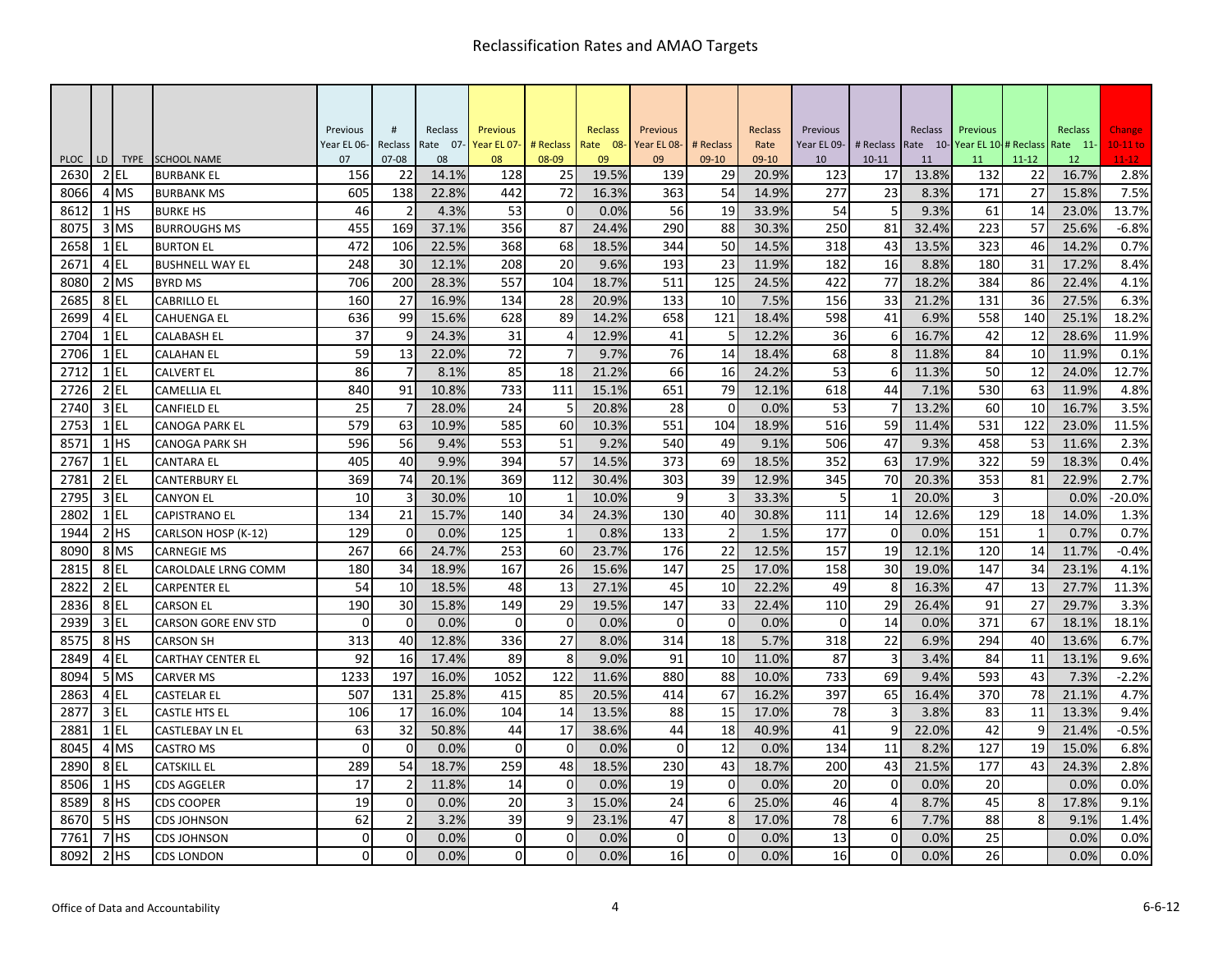|              |    |                         |                                              | Previous                   | #                       | Reclass       | Previous             |                         | <b>Reclass</b> | Previous             |                | Reclass        | Previous        |              | Reclass        | Previous                     |           | Reclass         | Change           |
|--------------|----|-------------------------|----------------------------------------------|----------------------------|-------------------------|---------------|----------------------|-------------------------|----------------|----------------------|----------------|----------------|-----------------|--------------|----------------|------------------------------|-----------|-----------------|------------------|
|              |    |                         |                                              | Year EL 06-                | Reclass                 | Rate 07-      | Year EL 07-          | # Reclass               | Rate 08-       | Year EL 08-          | # Reclass      | Rate           | Year EL 09-     | # Reclass    |                | Rate 10-Year EL 10-# Reclass |           | Rate 11-        | $10-11$ to       |
| <b>PLOC</b>  | LD | <b>TYPE</b>             | <b>SCHOOL NAME</b>                           | 07                         | $07 - 08$               | 08            | 08                   | 08-09                   | 09             | 09                   | 09-10          | 09-10          | 10              | $10 - 11$    | 11             | 11                           | $11 - 12$ | 12 <sup>2</sup> | $11-12$          |
| 8991         | S. | нs                      | <b>CDS TRI-C</b>                             | 45                         | $\Omega$                | 0.0%          | 40                   | $\mathbf 0$             | 0.0%           | 50                   | 6              | 12.0%          | 54              | 0            | 0.0%           | 56                           |           | 3.6%            | 3.6%             |
| 8730         |    | HS                      | CDS WEST HOLLYWOOD                           | 20                         | $\mathbf 0$             | 0.0%          | 29                   | $\mathbf{1}$            | 3.4%           | 30                   | 1              | 3.3%           | 49              | $\mathbf 0$  | 0.0%           | 22                           |           | 0.0%            | 0.0%             |
| 8580         |    | <b>HS</b>               | <b>CENTRAL HS</b>                            | 168                        | 9                       | 5.4%          | 166                  | 8                       | 4.8%           | 168                  | 5              | 3.0%           | 193             | $\mathbf 0$  | 0.0%           | 176                          | 6         | 3.4%            | 3.4%             |
| 8516<br>2942 |    | 4 <sup>HS</sup><br>5 EL | CENTRAL LA NEW HS #9                         | $\overline{0}$<br>$\Omega$ | $\mathbf 0$<br>$\Omega$ | 0.0%<br>0.0%  | $\Omega$<br>$\Omega$ | $\mathbf 0$<br>$\Omega$ | 0.0%<br>0.0%   | $\Omega$<br>$\Omega$ | 9<br>$\Omega$  | 0.0%<br>0.0%   | 170<br>$\Omega$ | 34<br>19     | 20.0%<br>0.0%  | 145<br>305                   | 19<br>45  | 13.1%<br>14.8%  | $-6.9%$<br>14.8% |
| 2945         |    | 8EL                     | <b>CENTRAL REG EL #16</b>                    | 86                         | 15                      | 17.4%         | 63                   | 7                       | 11.1%          | 74                   | 7              | 9.5%           | 78              | 10           | 12.8%          | 60                           | 14        |                 | 10.5%            |
| 2959         |    | $2$ EL                  | <b>CENTURY PARK EL</b>                       | 139                        |                         |               | 123                  | 22                      |                | 134                  | 27             |                | 117             | 19           |                |                              | 28        | 23.3%<br>19.9%  |                  |
| 2986         |    | 8 EL                    | <b>CHANDLER EL</b>                           | 130                        | 26<br>11                | 18.7%<br>8.5% | 153                  | 13                      | 17.9%<br>8.5%  | 141                  | 15             | 20.1%<br>10.6% | 139             | 19           | 16.2%<br>13.7% | 141<br>126                   | 27        | 21.4%           | 3.6%<br>7.8%     |
| 3002         |    | 3 EL                    | <b>CHAPMAN EL</b><br><b>CHARNOCK ROAD EL</b> | 175                        | 24                      | 13.7%         | 187                  | 22                      | 11.8%          | 182                  | 34             | 18.7%          | 161             | 21           | 13.0%          | 159                          | 34        | 21.4%           | 8.3%             |
| 3014         |    | $1$ EL                  | <b>CHASE EL</b>                              | 562                        | 53                      | 9.4%          | 538                  | 50                      | 9.3%           | 505                  | 55             | 10.9%          | 449             | 53           | 11.8%          | 432                          | 51        | 11.8%           | 0.0%             |
| 3027         |    | $1$ EL                  | <b>CHATSWORTH PARK EL</b>                    | 77                         | 18                      | 23.4%         | 67                   | 5                       | 7.5%           | 65                   | 18             | 27.7%          | 55              | 12           | 21.8%          | 36                           | 16        | 44.4%           | 22.6%            |
| 8583         |    | $1$ $HS$                | <b>CHATSWORTH SH</b>                         | 481                        | 41                      | 8.5%          | 398                  | 68                      | 17.1%          | 376                  | 24             | 6.4%           | 355             | 56           | 15.8%          | 334                          | 37        | 11.1%           | $-4.7%$          |
| 7640         |    | 5 EL                    | <b>CHAVEZ EL</b>                             | 210                        | 15                      | 7.1%          | 192                  | 40                      | 20.8%          | 143                  | 41             | 28.7%          | 98              | 15           | 15.3%          | 92                           | 14        | 15.2%           | $-0.1%$          |
| 7715         |    | $2$ HS                  | <b>CHAVEZ LA-ARTES</b>                       | $\overline{0}$             | $\mathbf 0$             | 0.0%          | $\mathbf 0$          | $\mathbf 0$             | 0.0%           | $\mathbf 0$          | $\Omega$       | 0.0%           | $\mathbf 0$     | $\mathbf 0$  | 0.0%           |                              | 5         |                 | 0.0%             |
| 7717         |    | 2H <sub>5</sub>         | <b>CHAVEZ LA-ASE</b>                         | $\Omega$                   | $\mathbf 0$             | 0.0%          | $\Omega$             | $\mathbf 0$             | 0.0%           | $\Omega$             | 0              | 0.0%           | $\Omega$        | $\mathbf{0}$ | 0.0%           |                              | 6         |                 | 0.0%             |
| 7716         |    | $2$ $HS$                | CHAVEZ LA-SJ HUM ACAD                        | $\Omega$                   | $\mathbf 0$             | 0.0%          | $\mathbf 0$          | $\mathbf 0$             | 0.0%           | $\Omega$             | 0              | 0.0%           | $\mathbf 0$     | $\mathbf 0$  | 0.0%           |                              | 17        |                 | 0.0%             |
| 8901         |    | 2H <sub>5</sub>         | CHAVEZ LA-TCHR PRP AC                        | $\Omega$                   | $\Omega$                | 0.0%          | $\Omega$             | $\mathbf 0$             | 0.0%           | $\Omega$             | $\Omega$       | 0.0%           | $\Omega$        | $\mathbf{0}$ | 0.0%           |                              |           |                 | 0.0%             |
| 3041         |    | 4EL                     | CHEREMOYA EL                                 | 163                        | 38                      | 23.3%         | 142                  | 27                      | 19.0%          | 117                  | 26             | 22.2%          | 110             | 12           | 10.9%          | 105                          | 31        | 29.5%           | 18.6%            |
| 8688         |    | $3$ HS                  | <b>CHEVIOT HILLS HS</b>                      | 9                          | $\overline{2}$          | 22.2%         | 10                   | $\overline{2}$          | 20.0%          | 15                   | $\Omega$       | 0.0%           | 11              | 4            | 36.4%          | 12                           |           | 33.3%           | $-3.0%$          |
| 3068         |    | $3$ EL                  | <b>CIENEGA EL</b>                            | 409                        | 36                      | 8.8%          | 383                  | 59                      | 15.4%          | 361                  | 52             | 14.4%          | 355             | 52           | 14.6%          | 350                          | 45        | 12.9%           | $-1.8%$          |
| 3082         |    | 8EL                     | <b>CIMARRON EL</b>                           | 21                         | 3                       | 14.3%         | 22                   |                         | 22.7%          | 13                   | $\Omega$       | 0.0%           | 13              |              | 7.7%           | 13                           |           | 15.4%           | 7.7%             |
| 8801         |    | <b>IHS</b>              | <b>CITY OF ANGELS</b>                        | 240                        | 28                      | 11.7%         | 237                  | 26                      | 11.0%          | 245                  | 27             | 11.0%          | 337             | 17           | 5.0%           | 269                          | 32        | 11.9%           | 6.9%             |
| 3096         |    | 5 EL                    | <b>CITY TERRACE EL</b>                       | 206                        | 29                      | 14.1%         | 185                  | 46                      | 24.9%          | 156                  | 44             | 28.2%          | 123             | 19           | 15.4%          | 140                          | 39        | 27.9%           | 12.4%            |
| 8500         |    | 4 <sup>HS</sup>         | <b>CIVITAS LEADERSHIP</b>                    | $\Omega$                   | -1                      | 0.0%          | 43                   | 6                       | 14.0%          | 105                  | 13             | 12.4%          | 113             | 3            | 2.7%           | 142                          | 4         | 2.8%            | 0.2%             |
| 8590         |    | $1$ HS                  | <b>CLEVELAND SH</b>                          | 768                        | 120                     | 15.6%         | 649                  | 84                      | 12.9%          | 615                  | 103            | 16.7%          | 699             | 78           | 11.2%          | 622                          | 49        | 7.9%            | $-3.3%$          |
| 3110         |    | 4 EL                    | <b>CLIFFORD EL</b>                           | 50                         | 8                       | 16.0%         | 37                   | 5                       | 13.5%          | 34                   |                | 2.9%           | 36              | 8            | 22.2%          | 40                           | 5         | 12.5%           | $-9.7%$          |
| 8062         |    | 5 MS                    | <b>CLINTON MS</b>                            | 601                        | 112                     | 18.6%         | 519                  | 80                      | 15.4%          | 477                  | 51             | 10.7%          | 469             | 40           | 8.5%           | 383                          | 31        | 8.1%            | $-0.4%$          |
| 3123         |    | $3$ EL                  | <b>CLOVER EL</b>                             | 84                         | 14                      | 16.7%         | 107                  | 27                      | 25.2%          | 85                   | 14             | 16.5%          | 102             | 32           | 31.4%          | 80                           | 21        | 26.3%           | $-5.1%$          |
| 8245         |    | 3 MS                    | <b>COCHRAN MS</b>                            | 748                        | 162                     | 21.7%         | 623                  | 101                     | 16.2%          | 504                  | 69             | 13.7%          | 405             | 55           | 13.6%          | 333                          | 39        | 11.7%           | $-1.9%$          |
| 6342         |    | 3 EL                    | <b>COEUR D ALENE EL</b>                      | 27                         | 4                       | 14.8%         | 35                   | $\overline{2}$          | 5.7%           | 37                   | $\overline{2}$ | 5.4%           | 31              | 10           | 32.3%          | 27                           |           | 25.9%           | $-6.3%$          |
| 3137         |    | $1$ EL                  | COHASSET EL                                  | 432                        | 44                      | 10.2%         | 445                  | 60                      | 13.5%          | 423                  | 80             | 18.9%          | 354             | 36           | 10.2%          | 348                          | 43        | 12.4%           | 2.2%             |
| 3151         |    | $2$ EL                  | COLDWATER CYN EL                             | 745                        | 91                      | 12.2%         | 628                  | 107                     | 17.0%          | 572                  | 132            | 23.1%          | 462             | 49           | 10.6%          | 390                          | 53        | 13.6%           | 3.0%             |
| 3164         |    | $2$ EL                  | <b>COLFAX EL</b>                             | 75                         | 11                      | 14.7%         | 52                   | 9                       | 17.3%          | 57                   |                | 15.8%          | 51              |              | 13.7%          | 53                           |           | 13.2%           | $-0.5%$          |
| 3178         |    | $3$ EL                  | COLISEUM EL                                  | 46                         | $\overline{3}$          | 6.5%          | 42                   | 3                       | 7.1%           | 40                   | 8              | 20.0%          | 57              | 6            | 10.5%          | 56                           | $\Delta$  | 7.1%            | $-3.4%$          |
| 7432         |    | $2$ EL                  | <b>COLUMBUS AVE EL</b>                       | 382                        | 30                      | 7.9%          | 432                  | 70                      | 16.2%          | 382                  | 31             | 8.1%           | 375             | 73           | 19.5%          | 286                          | 67        | 23.4%           | 4.0%             |
| 8102         |    | 1 MS                    | <b>COLUMBUS MS</b>                           | 460                        | 122                     | 26.5%         | 393                  | 39                      | 9.9%           | 359                  | 54             | 15.0%          | 275             | 38           | 13.8%          | 242                          | 39        | 16.1%           | 2.3%             |
| 3192         |    | 4EL                     | COMMONWEALTH EL                              | 523                        | 83                      | 15.9%         | 473                  | 84                      | 17.8%          | 448                  | 67             | 15.0%          | 420             | 57           | 13.6%          | 464                          | 95        | 20.5%           | 6.9%             |
| 2743         |    | 3 EL                    | <b>COMMUNITY MAG CHT SC</b>                  | 55                         | 20                      | 36.4%         | 40                   | 12                      | 30.0%          | 35                   |                | 25.7%          | 43              | 9            | 20.9%          | 44                           | 17        | 38.6%           | 17.7%            |
| 3205         |    | 7 EL                    | <b>COMPTON EL</b>                            | 212                        | 14                      | 6.6%          | 169                  | 18                      | 10.7%          | 177                  | 18             | 10.2%          | 172             | 11           | 6.4%           | 132                          | 18        | 13.6%           | 7.2%             |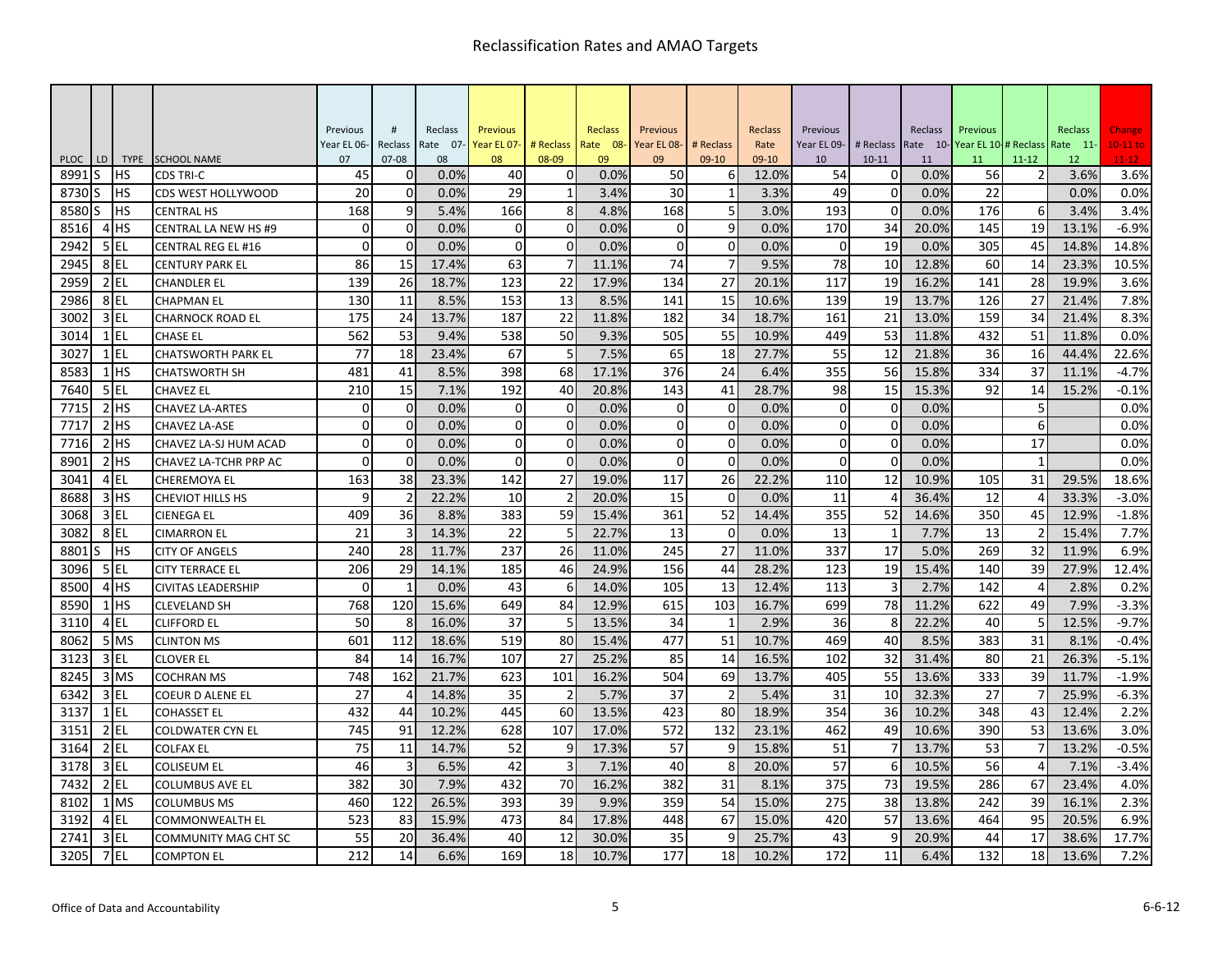| #<br>Reclass<br>Reclass<br>Reclass<br><b>Previous</b><br>Reclass<br>Previous<br>Previous<br>Reclass<br>Previous<br>Previous<br>Year EL 06-<br>Reclass<br>Rate 07-<br>Year EL 07-<br># Reclass<br>Rate 08-<br>Year EL 08-<br># Reclass<br>Rate<br>Year EL 09-<br># Reclass<br>Rate 10-<br>Year EL 10-<br># Reclass<br>Rate 11-<br>LD<br><b>TYPE</b><br><b>SCHOOL NAME</b><br>08-09<br>$11 - 12$<br><b>PLOC</b><br>07<br>$07 - 08$<br>08<br>08<br>09<br>09<br>$09-10$<br>09-10<br>10<br>$10 - 11$<br>12<br>11<br>11<br>453<br>70<br>15.5%<br>473<br>301<br>15.9%<br>10.1%<br>8517<br>4 HS<br>51<br>10.8%<br>15.3%<br>283<br>45<br>267<br>27<br>46<br><b>CONTRERAS LC</b><br>762<br>105<br>3219<br>6EL<br>183<br>24.0%<br>626<br>103<br>16.5%<br>581<br>168<br>28.9%<br>533<br>68<br>12.8%<br>504<br>20.8%<br><b>CORONA EL</b><br>$2$ EL<br>201<br>19<br>39<br>5016<br>3<br>1.5%<br>206<br>9.2%<br>272<br>24<br>8.8%<br>348<br>11.2%<br>399<br>104<br>26.1%<br><b>COUGHLIN EL</b><br>$\overline{0}$<br>$\overline{3}$<br>$\mathbf 0$<br>8<br>$\mathbf 0$<br>0.0%<br><b>EL</b><br>5<br>0.0%<br>0.0%<br>0.0%<br>$\mathbf 0$<br>0.0%<br>3260<br>3<br>$\mathbf{1}$<br><b>COWAN EL</b><br>15<br>19<br>9<br>10<br>8596<br><b>IHS</b><br>334<br>4.5%<br>264<br>7.2%<br>246<br>3.7%<br>228<br>4.4%<br>175<br>10<br>5.7%<br><b>CRENSHAW SH</b><br>3EL<br>53<br>55<br>$\overline{3}$<br>3288<br>58<br>10<br>17.2%<br>$\overline{7}$<br>13.2%<br>10<br>18.2%<br>53<br>5.7%<br>70<br>10<br>14.3%<br>CRESCENT HTS L/A/S/J<br>13<br>12<br>8EL<br>$\overline{0}$<br>$\mathbf 0$<br>10<br>0<br>3302<br>0.0%<br>0.0%<br>0.0%<br>6<br>16.7%<br>42.9%<br>1<br>7<br>3<br><b>CRESTWOOD ST EL</b><br>5<br>5HS<br>$\overline{0}$<br>$\overline{0}$<br>$\mathbf{0}$<br>$\mathbf 0$<br>$\mathbf 0$<br>7722<br>0.0%<br>$\mathbf 0$<br>0.0%<br>$\mathbf 0$<br>0.0%<br>$\Omega$<br>0.0%<br>CRHS #16 SJ: FINE ART<br>$\Omega$<br>$\Omega$<br>8563<br>$5$ HS<br>$\Omega$<br>$\Omega$<br>$\Omega$<br>$\Omega$<br>$\Omega$<br>$\overline{4}$<br>0.0%<br>0.0%<br>0.0%<br>$\Omega$<br>0.0%<br>CRHS #16 SJ:GLOB ISS<br>187<br>27<br>22<br>98<br>18<br>11<br>8103<br>8 MS<br>14.4%<br>103<br>21.4%<br>18.4%<br>104<br>10.6%<br>14<br>30.4%<br>46<br><b>CURTISS MS</b><br>$\overline{2}$<br>25<br>3329<br>$4$ EL<br>36<br>5.6%<br>33<br>15.2%<br>16.0%<br>35<br>11.4%<br>35<br>11.4%<br><b>DAHLIA HTS EL</b><br>8104<br>388<br>62<br>16.0%<br>292<br>77<br>26.4%<br>234<br>189<br>32<br>16.9%<br>140<br>32<br>22.9%<br>8 MS<br>34<br>14.5%<br><b>DANA MS</b><br>15<br>3335<br>$1$ EL<br>103<br>20<br>84<br>14<br>16.7%<br>80<br>17<br>21.3%<br>78<br>8<br>10.3%<br>79<br>19.0%<br>19.4%<br><b>DANUBE EL</b><br>$1$ EL<br>47<br>8<br>39<br>12<br>15<br>3340<br>36<br>10<br>27.8%<br>17.0%<br>48<br>10<br>44<br>34.1%<br>30.8%<br>20.8%<br><b>DARBY EL</b><br>4 EL<br>340<br>77<br>63<br>258<br>52<br>35<br>66<br>22.8%<br>3356<br>22.6%<br>288<br>21.9%<br>20.2%<br>231<br>15.2%<br>289<br><b>DAYTON HEIGHTS EL</b><br>3377<br>$1$ EL<br>72<br>6<br>8.3%<br>75<br>11<br>56<br>10<br>17.9%<br>6<br>12.2%<br>60<br>11.7%<br>14.7%<br>49<br><b>DEARBORN EL</b><br>72<br>54<br>$\Omega$<br>6<br>90<br>8<br>80<br>10<br>3384<br>8EL<br>0.0%<br>8.3%<br>8.9%<br>12.5%<br>85<br>13<br>15.3%<br>DEL AMO EL<br>2386<br>$4$ EL<br>590<br>82<br>13.9%<br>119<br>561<br>94<br>16.8%<br>607<br>82<br>13.5%<br>545<br>113<br>20.7%<br>646<br>18.4%<br>DEL OLMO EL<br>3397<br>$4$ EL<br>5<br>25<br>13<br>24<br>92<br>5.4%<br>95<br>21<br>22.1%<br>85<br>29.4%<br>68<br>19.1%<br>63<br>38.1%<br>DELEVAN DRIVE EL<br>$5$ EL<br>465<br>76<br>16.3%<br>380<br>73<br>383<br>95<br>286<br>50<br>17.5%<br>267<br>73<br>27.3%<br>3315<br>19.2%<br>24.8%<br><b>DENA EL</b><br>55<br>8EL<br>328<br>36<br>329<br>16.7%<br>324<br>45<br>13.9%<br>319<br>46<br>317<br>61<br>19.2%<br>3425<br>11.0%<br>14.4%<br><b>DENKER EL</b><br>12<br>10<br>3438<br>2 EL<br>65<br>18.5%<br>67<br>24<br>35.8%<br>56<br>17<br>30.4%<br>38<br>9<br>23.7%<br>53<br>18.9%<br><b>DIXIE CANYON EL</b><br>7<br>8110<br>8 MS<br>256<br>61<br>23.8%<br>202<br>39<br>19.3%<br>163<br>16<br>120<br>5.8%<br>97<br>22<br>22.7%<br>9.8%<br><b>DODSON MS</b><br>110<br>22<br>25<br>87<br>16<br>8EL<br>106<br>20<br>20.0%<br>101<br>23<br>98<br>25.5%<br>18.4%<br>3452<br>18.9%<br>22.8%<br><b>DOLORES EL</b><br>49<br>8EL<br>216<br>29<br>29<br>177<br>30<br>26.2%<br>3466<br>13.4%<br>189<br>15.3%<br>14<br>7.9%<br>183<br>16.4%<br>187<br><b>DOMINGUEZ EL</b><br>16<br>3479<br>4 EL<br>142<br>32<br>101<br>12<br>13<br>107<br>22.5%<br>11.9%<br>111<br>20<br>18.0%<br>105<br>12.4%<br>15.0%<br><b>DORRIS PLACE EL</b><br>3H <sub>5</sub><br>404<br>41<br>351<br>40<br>325<br>18<br>324<br>24<br>30<br>8600<br>10.1%<br>11.4%<br>5.5%<br>7.4%<br>283<br>10.6%<br><b>DORSEY SH</b><br>4H <sub>5</sub><br>152<br>33<br>20<br>11<br>13<br>16<br>8738<br>21.7%<br>114<br>17.5%<br>105<br>10.5%<br>104<br>12.5%<br>99<br>16.2%<br><b>DOWNTWN BUSINESS MAG</b> |              |                |      |     |       |      |     |       |     |    |       |     |    |      |     |    |      |                         |
|---------------------------------------------------------------------------------------------------------------------------------------------------------------------------------------------------------------------------------------------------------------------------------------------------------------------------------------------------------------------------------------------------------------------------------------------------------------------------------------------------------------------------------------------------------------------------------------------------------------------------------------------------------------------------------------------------------------------------------------------------------------------------------------------------------------------------------------------------------------------------------------------------------------------------------------------------------------------------------------------------------------------------------------------------------------------------------------------------------------------------------------------------------------------------------------------------------------------------------------------------------------------------------------------------------------------------------------------------------------------------------------------------------------------------------------------------------------------------------------------------------------------------------------------------------------------------------------------------------------------------------------------------------------------------------------------------------------------------------------------------------------------------------------------------------------------------------------------------------------------------------------------------------------------------------------------------------------------------------------------------------------------------------------------------------------------------------------------------------------------------------------------------------------------------------------------------------------------------------------------------------------------------------------------------------------------------------------------------------------------------------------------------------------------------------------------------------------------------------------------------------------------------------------------------------------------------------------------------------------------------------------------------------------------------------------------------------------------------------------------------------------------------------------------------------------------------------------------------------------------------------------------------------------------------------------------------------------------------------------------------------------------------------------------------------------------------------------------------------------------------------------------------------------------------------------------------------------------------------------------------------------------------------------------------------------------------------------------------------------------------------------------------------------------------------------------------------------------------------------------------------------------------------------------------------------------------------------------------------------------------------------------------------------------------------------------------------------------------------------------------------------------------------------------------------------------------------------------------------------------------------------------------------------------------------------------------------------------------------------------------------------------------------------------------------------------------------------------------------------------------------------------------------------------------------------------------------------------------------------------------------------------------------------------------------------------------------------------------------------------------------------------------------------------------------------------------------------------------------------------------------------------------------------------------------------------------------------------------------------------------------------------------------------------------------------------------------------------------------------------------------------------------------------------------------------------------------------------------------------------------------------------------------------------------------------------------------|--------------|----------------|------|-----|-------|------|-----|-------|-----|----|-------|-----|----|------|-----|----|------|-------------------------|
|                                                                                                                                                                                                                                                                                                                                                                                                                                                                                                                                                                                                                                                                                                                                                                                                                                                                                                                                                                                                                                                                                                                                                                                                                                                                                                                                                                                                                                                                                                                                                                                                                                                                                                                                                                                                                                                                                                                                                                                                                                                                                                                                                                                                                                                                                                                                                                                                                                                                                                                                                                                                                                                                                                                                                                                                                                                                                                                                                                                                                                                                                                                                                                                                                                                                                                                                                                                                                                                                                                                                                                                                                                                                                                                                                                                                                                                                                                                                                                                                                                                                                                                                                                                                                                                                                                                                                                                                                                                                                                                                                                                                                                                                                                                                                                                                                                                                                                                                                         |              |                |      |     |       |      |     |       |     |    |       |     |    |      |     |    |      | Change                  |
|                                                                                                                                                                                                                                                                                                                                                                                                                                                                                                                                                                                                                                                                                                                                                                                                                                                                                                                                                                                                                                                                                                                                                                                                                                                                                                                                                                                                                                                                                                                                                                                                                                                                                                                                                                                                                                                                                                                                                                                                                                                                                                                                                                                                                                                                                                                                                                                                                                                                                                                                                                                                                                                                                                                                                                                                                                                                                                                                                                                                                                                                                                                                                                                                                                                                                                                                                                                                                                                                                                                                                                                                                                                                                                                                                                                                                                                                                                                                                                                                                                                                                                                                                                                                                                                                                                                                                                                                                                                                                                                                                                                                                                                                                                                                                                                                                                                                                                                                                         |              |                |      |     |       |      |     |       |     |    |       |     |    |      |     |    |      | $10-11$ to<br>$11 - 12$ |
|                                                                                                                                                                                                                                                                                                                                                                                                                                                                                                                                                                                                                                                                                                                                                                                                                                                                                                                                                                                                                                                                                                                                                                                                                                                                                                                                                                                                                                                                                                                                                                                                                                                                                                                                                                                                                                                                                                                                                                                                                                                                                                                                                                                                                                                                                                                                                                                                                                                                                                                                                                                                                                                                                                                                                                                                                                                                                                                                                                                                                                                                                                                                                                                                                                                                                                                                                                                                                                                                                                                                                                                                                                                                                                                                                                                                                                                                                                                                                                                                                                                                                                                                                                                                                                                                                                                                                                                                                                                                                                                                                                                                                                                                                                                                                                                                                                                                                                                                                         |              |                |      |     |       |      |     |       |     |    |       |     |    |      |     |    |      | $-5.8%$                 |
|                                                                                                                                                                                                                                                                                                                                                                                                                                                                                                                                                                                                                                                                                                                                                                                                                                                                                                                                                                                                                                                                                                                                                                                                                                                                                                                                                                                                                                                                                                                                                                                                                                                                                                                                                                                                                                                                                                                                                                                                                                                                                                                                                                                                                                                                                                                                                                                                                                                                                                                                                                                                                                                                                                                                                                                                                                                                                                                                                                                                                                                                                                                                                                                                                                                                                                                                                                                                                                                                                                                                                                                                                                                                                                                                                                                                                                                                                                                                                                                                                                                                                                                                                                                                                                                                                                                                                                                                                                                                                                                                                                                                                                                                                                                                                                                                                                                                                                                                                         |              |                |      |     |       |      |     |       |     |    |       |     |    |      |     |    |      | 8.1%                    |
|                                                                                                                                                                                                                                                                                                                                                                                                                                                                                                                                                                                                                                                                                                                                                                                                                                                                                                                                                                                                                                                                                                                                                                                                                                                                                                                                                                                                                                                                                                                                                                                                                                                                                                                                                                                                                                                                                                                                                                                                                                                                                                                                                                                                                                                                                                                                                                                                                                                                                                                                                                                                                                                                                                                                                                                                                                                                                                                                                                                                                                                                                                                                                                                                                                                                                                                                                                                                                                                                                                                                                                                                                                                                                                                                                                                                                                                                                                                                                                                                                                                                                                                                                                                                                                                                                                                                                                                                                                                                                                                                                                                                                                                                                                                                                                                                                                                                                                                                                         |              |                |      |     |       |      |     |       |     |    |       |     |    |      |     |    |      | 14.9%                   |
|                                                                                                                                                                                                                                                                                                                                                                                                                                                                                                                                                                                                                                                                                                                                                                                                                                                                                                                                                                                                                                                                                                                                                                                                                                                                                                                                                                                                                                                                                                                                                                                                                                                                                                                                                                                                                                                                                                                                                                                                                                                                                                                                                                                                                                                                                                                                                                                                                                                                                                                                                                                                                                                                                                                                                                                                                                                                                                                                                                                                                                                                                                                                                                                                                                                                                                                                                                                                                                                                                                                                                                                                                                                                                                                                                                                                                                                                                                                                                                                                                                                                                                                                                                                                                                                                                                                                                                                                                                                                                                                                                                                                                                                                                                                                                                                                                                                                                                                                                         |              |                |      |     |       |      |     |       |     |    |       |     |    |      |     |    |      | 0.0%                    |
|                                                                                                                                                                                                                                                                                                                                                                                                                                                                                                                                                                                                                                                                                                                                                                                                                                                                                                                                                                                                                                                                                                                                                                                                                                                                                                                                                                                                                                                                                                                                                                                                                                                                                                                                                                                                                                                                                                                                                                                                                                                                                                                                                                                                                                                                                                                                                                                                                                                                                                                                                                                                                                                                                                                                                                                                                                                                                                                                                                                                                                                                                                                                                                                                                                                                                                                                                                                                                                                                                                                                                                                                                                                                                                                                                                                                                                                                                                                                                                                                                                                                                                                                                                                                                                                                                                                                                                                                                                                                                                                                                                                                                                                                                                                                                                                                                                                                                                                                                         |              |                |      |     |       |      |     |       |     |    |       |     |    |      |     |    |      | 1.3%                    |
|                                                                                                                                                                                                                                                                                                                                                                                                                                                                                                                                                                                                                                                                                                                                                                                                                                                                                                                                                                                                                                                                                                                                                                                                                                                                                                                                                                                                                                                                                                                                                                                                                                                                                                                                                                                                                                                                                                                                                                                                                                                                                                                                                                                                                                                                                                                                                                                                                                                                                                                                                                                                                                                                                                                                                                                                                                                                                                                                                                                                                                                                                                                                                                                                                                                                                                                                                                                                                                                                                                                                                                                                                                                                                                                                                                                                                                                                                                                                                                                                                                                                                                                                                                                                                                                                                                                                                                                                                                                                                                                                                                                                                                                                                                                                                                                                                                                                                                                                                         |              |                |      |     |       |      |     |       |     |    |       |     |    |      |     |    |      | 8.6%                    |
|                                                                                                                                                                                                                                                                                                                                                                                                                                                                                                                                                                                                                                                                                                                                                                                                                                                                                                                                                                                                                                                                                                                                                                                                                                                                                                                                                                                                                                                                                                                                                                                                                                                                                                                                                                                                                                                                                                                                                                                                                                                                                                                                                                                                                                                                                                                                                                                                                                                                                                                                                                                                                                                                                                                                                                                                                                                                                                                                                                                                                                                                                                                                                                                                                                                                                                                                                                                                                                                                                                                                                                                                                                                                                                                                                                                                                                                                                                                                                                                                                                                                                                                                                                                                                                                                                                                                                                                                                                                                                                                                                                                                                                                                                                                                                                                                                                                                                                                                                         |              |                |      |     |       |      |     |       |     |    |       |     |    |      |     |    |      | 26.2%                   |
|                                                                                                                                                                                                                                                                                                                                                                                                                                                                                                                                                                                                                                                                                                                                                                                                                                                                                                                                                                                                                                                                                                                                                                                                                                                                                                                                                                                                                                                                                                                                                                                                                                                                                                                                                                                                                                                                                                                                                                                                                                                                                                                                                                                                                                                                                                                                                                                                                                                                                                                                                                                                                                                                                                                                                                                                                                                                                                                                                                                                                                                                                                                                                                                                                                                                                                                                                                                                                                                                                                                                                                                                                                                                                                                                                                                                                                                                                                                                                                                                                                                                                                                                                                                                                                                                                                                                                                                                                                                                                                                                                                                                                                                                                                                                                                                                                                                                                                                                                         |              |                |      |     |       |      |     |       |     |    |       |     |    |      |     |    |      | 0.0%                    |
|                                                                                                                                                                                                                                                                                                                                                                                                                                                                                                                                                                                                                                                                                                                                                                                                                                                                                                                                                                                                                                                                                                                                                                                                                                                                                                                                                                                                                                                                                                                                                                                                                                                                                                                                                                                                                                                                                                                                                                                                                                                                                                                                                                                                                                                                                                                                                                                                                                                                                                                                                                                                                                                                                                                                                                                                                                                                                                                                                                                                                                                                                                                                                                                                                                                                                                                                                                                                                                                                                                                                                                                                                                                                                                                                                                                                                                                                                                                                                                                                                                                                                                                                                                                                                                                                                                                                                                                                                                                                                                                                                                                                                                                                                                                                                                                                                                                                                                                                                         |              |                |      |     |       |      |     |       |     |    |       |     |    |      |     |    |      | 0.0%                    |
|                                                                                                                                                                                                                                                                                                                                                                                                                                                                                                                                                                                                                                                                                                                                                                                                                                                                                                                                                                                                                                                                                                                                                                                                                                                                                                                                                                                                                                                                                                                                                                                                                                                                                                                                                                                                                                                                                                                                                                                                                                                                                                                                                                                                                                                                                                                                                                                                                                                                                                                                                                                                                                                                                                                                                                                                                                                                                                                                                                                                                                                                                                                                                                                                                                                                                                                                                                                                                                                                                                                                                                                                                                                                                                                                                                                                                                                                                                                                                                                                                                                                                                                                                                                                                                                                                                                                                                                                                                                                                                                                                                                                                                                                                                                                                                                                                                                                                                                                                         |              |                |      |     |       |      |     |       |     |    |       |     |    |      |     |    |      | 19.9%                   |
|                                                                                                                                                                                                                                                                                                                                                                                                                                                                                                                                                                                                                                                                                                                                                                                                                                                                                                                                                                                                                                                                                                                                                                                                                                                                                                                                                                                                                                                                                                                                                                                                                                                                                                                                                                                                                                                                                                                                                                                                                                                                                                                                                                                                                                                                                                                                                                                                                                                                                                                                                                                                                                                                                                                                                                                                                                                                                                                                                                                                                                                                                                                                                                                                                                                                                                                                                                                                                                                                                                                                                                                                                                                                                                                                                                                                                                                                                                                                                                                                                                                                                                                                                                                                                                                                                                                                                                                                                                                                                                                                                                                                                                                                                                                                                                                                                                                                                                                                                         |              |                |      |     |       |      |     |       |     |    |       |     |    |      |     |    |      | 0.0%                    |
|                                                                                                                                                                                                                                                                                                                                                                                                                                                                                                                                                                                                                                                                                                                                                                                                                                                                                                                                                                                                                                                                                                                                                                                                                                                                                                                                                                                                                                                                                                                                                                                                                                                                                                                                                                                                                                                                                                                                                                                                                                                                                                                                                                                                                                                                                                                                                                                                                                                                                                                                                                                                                                                                                                                                                                                                                                                                                                                                                                                                                                                                                                                                                                                                                                                                                                                                                                                                                                                                                                                                                                                                                                                                                                                                                                                                                                                                                                                                                                                                                                                                                                                                                                                                                                                                                                                                                                                                                                                                                                                                                                                                                                                                                                                                                                                                                                                                                                                                                         |              |                |      |     |       |      |     |       |     |    |       |     |    |      |     |    |      | 5.9%                    |
|                                                                                                                                                                                                                                                                                                                                                                                                                                                                                                                                                                                                                                                                                                                                                                                                                                                                                                                                                                                                                                                                                                                                                                                                                                                                                                                                                                                                                                                                                                                                                                                                                                                                                                                                                                                                                                                                                                                                                                                                                                                                                                                                                                                                                                                                                                                                                                                                                                                                                                                                                                                                                                                                                                                                                                                                                                                                                                                                                                                                                                                                                                                                                                                                                                                                                                                                                                                                                                                                                                                                                                                                                                                                                                                                                                                                                                                                                                                                                                                                                                                                                                                                                                                                                                                                                                                                                                                                                                                                                                                                                                                                                                                                                                                                                                                                                                                                                                                                                         |              |                |      |     |       |      |     |       |     |    |       |     |    |      |     |    |      | 8.7%                    |
|                                                                                                                                                                                                                                                                                                                                                                                                                                                                                                                                                                                                                                                                                                                                                                                                                                                                                                                                                                                                                                                                                                                                                                                                                                                                                                                                                                                                                                                                                                                                                                                                                                                                                                                                                                                                                                                                                                                                                                                                                                                                                                                                                                                                                                                                                                                                                                                                                                                                                                                                                                                                                                                                                                                                                                                                                                                                                                                                                                                                                                                                                                                                                                                                                                                                                                                                                                                                                                                                                                                                                                                                                                                                                                                                                                                                                                                                                                                                                                                                                                                                                                                                                                                                                                                                                                                                                                                                                                                                                                                                                                                                                                                                                                                                                                                                                                                                                                                                                         |              |                |      |     |       |      |     |       |     |    |       |     |    |      |     |    |      | 13.3%                   |
|                                                                                                                                                                                                                                                                                                                                                                                                                                                                                                                                                                                                                                                                                                                                                                                                                                                                                                                                                                                                                                                                                                                                                                                                                                                                                                                                                                                                                                                                                                                                                                                                                                                                                                                                                                                                                                                                                                                                                                                                                                                                                                                                                                                                                                                                                                                                                                                                                                                                                                                                                                                                                                                                                                                                                                                                                                                                                                                                                                                                                                                                                                                                                                                                                                                                                                                                                                                                                                                                                                                                                                                                                                                                                                                                                                                                                                                                                                                                                                                                                                                                                                                                                                                                                                                                                                                                                                                                                                                                                                                                                                                                                                                                                                                                                                                                                                                                                                                                                         |              |                |      |     |       |      |     |       |     |    |       |     |    |      |     |    |      | 7.7%                    |
|                                                                                                                                                                                                                                                                                                                                                                                                                                                                                                                                                                                                                                                                                                                                                                                                                                                                                                                                                                                                                                                                                                                                                                                                                                                                                                                                                                                                                                                                                                                                                                                                                                                                                                                                                                                                                                                                                                                                                                                                                                                                                                                                                                                                                                                                                                                                                                                                                                                                                                                                                                                                                                                                                                                                                                                                                                                                                                                                                                                                                                                                                                                                                                                                                                                                                                                                                                                                                                                                                                                                                                                                                                                                                                                                                                                                                                                                                                                                                                                                                                                                                                                                                                                                                                                                                                                                                                                                                                                                                                                                                                                                                                                                                                                                                                                                                                                                                                                                                         |              |                |      |     |       |      |     |       |     |    |       |     |    |      |     |    |      | $-0.6%$                 |
|                                                                                                                                                                                                                                                                                                                                                                                                                                                                                                                                                                                                                                                                                                                                                                                                                                                                                                                                                                                                                                                                                                                                                                                                                                                                                                                                                                                                                                                                                                                                                                                                                                                                                                                                                                                                                                                                                                                                                                                                                                                                                                                                                                                                                                                                                                                                                                                                                                                                                                                                                                                                                                                                                                                                                                                                                                                                                                                                                                                                                                                                                                                                                                                                                                                                                                                                                                                                                                                                                                                                                                                                                                                                                                                                                                                                                                                                                                                                                                                                                                                                                                                                                                                                                                                                                                                                                                                                                                                                                                                                                                                                                                                                                                                                                                                                                                                                                                                                                         |              |                |      |     |       |      |     |       |     |    |       |     |    |      |     |    |      | 2.8%                    |
|                                                                                                                                                                                                                                                                                                                                                                                                                                                                                                                                                                                                                                                                                                                                                                                                                                                                                                                                                                                                                                                                                                                                                                                                                                                                                                                                                                                                                                                                                                                                                                                                                                                                                                                                                                                                                                                                                                                                                                                                                                                                                                                                                                                                                                                                                                                                                                                                                                                                                                                                                                                                                                                                                                                                                                                                                                                                                                                                                                                                                                                                                                                                                                                                                                                                                                                                                                                                                                                                                                                                                                                                                                                                                                                                                                                                                                                                                                                                                                                                                                                                                                                                                                                                                                                                                                                                                                                                                                                                                                                                                                                                                                                                                                                                                                                                                                                                                                                                                         |              |                |      |     |       |      |     |       |     |    |       |     |    |      |     |    |      | 7.2%                    |
|                                                                                                                                                                                                                                                                                                                                                                                                                                                                                                                                                                                                                                                                                                                                                                                                                                                                                                                                                                                                                                                                                                                                                                                                                                                                                                                                                                                                                                                                                                                                                                                                                                                                                                                                                                                                                                                                                                                                                                                                                                                                                                                                                                                                                                                                                                                                                                                                                                                                                                                                                                                                                                                                                                                                                                                                                                                                                                                                                                                                                                                                                                                                                                                                                                                                                                                                                                                                                                                                                                                                                                                                                                                                                                                                                                                                                                                                                                                                                                                                                                                                                                                                                                                                                                                                                                                                                                                                                                                                                                                                                                                                                                                                                                                                                                                                                                                                                                                                                         |              |                |      |     |       |      |     |       |     |    |       |     |    |      |     |    |      | 19.0%                   |
|                                                                                                                                                                                                                                                                                                                                                                                                                                                                                                                                                                                                                                                                                                                                                                                                                                                                                                                                                                                                                                                                                                                                                                                                                                                                                                                                                                                                                                                                                                                                                                                                                                                                                                                                                                                                                                                                                                                                                                                                                                                                                                                                                                                                                                                                                                                                                                                                                                                                                                                                                                                                                                                                                                                                                                                                                                                                                                                                                                                                                                                                                                                                                                                                                                                                                                                                                                                                                                                                                                                                                                                                                                                                                                                                                                                                                                                                                                                                                                                                                                                                                                                                                                                                                                                                                                                                                                                                                                                                                                                                                                                                                                                                                                                                                                                                                                                                                                                                                         |              |                |      |     |       |      |     |       |     |    |       |     |    |      |     |    |      | 9.9%                    |
|                                                                                                                                                                                                                                                                                                                                                                                                                                                                                                                                                                                                                                                                                                                                                                                                                                                                                                                                                                                                                                                                                                                                                                                                                                                                                                                                                                                                                                                                                                                                                                                                                                                                                                                                                                                                                                                                                                                                                                                                                                                                                                                                                                                                                                                                                                                                                                                                                                                                                                                                                                                                                                                                                                                                                                                                                                                                                                                                                                                                                                                                                                                                                                                                                                                                                                                                                                                                                                                                                                                                                                                                                                                                                                                                                                                                                                                                                                                                                                                                                                                                                                                                                                                                                                                                                                                                                                                                                                                                                                                                                                                                                                                                                                                                                                                                                                                                                                                                                         |              |                |      |     |       |      |     |       |     |    |       |     |    |      |     |    |      | 4.8%                    |
|                                                                                                                                                                                                                                                                                                                                                                                                                                                                                                                                                                                                                                                                                                                                                                                                                                                                                                                                                                                                                                                                                                                                                                                                                                                                                                                                                                                                                                                                                                                                                                                                                                                                                                                                                                                                                                                                                                                                                                                                                                                                                                                                                                                                                                                                                                                                                                                                                                                                                                                                                                                                                                                                                                                                                                                                                                                                                                                                                                                                                                                                                                                                                                                                                                                                                                                                                                                                                                                                                                                                                                                                                                                                                                                                                                                                                                                                                                                                                                                                                                                                                                                                                                                                                                                                                                                                                                                                                                                                                                                                                                                                                                                                                                                                                                                                                                                                                                                                                         |              |                |      |     |       |      |     |       |     |    |       |     |    |      |     |    |      | $-4.8%$                 |
|                                                                                                                                                                                                                                                                                                                                                                                                                                                                                                                                                                                                                                                                                                                                                                                                                                                                                                                                                                                                                                                                                                                                                                                                                                                                                                                                                                                                                                                                                                                                                                                                                                                                                                                                                                                                                                                                                                                                                                                                                                                                                                                                                                                                                                                                                                                                                                                                                                                                                                                                                                                                                                                                                                                                                                                                                                                                                                                                                                                                                                                                                                                                                                                                                                                                                                                                                                                                                                                                                                                                                                                                                                                                                                                                                                                                                                                                                                                                                                                                                                                                                                                                                                                                                                                                                                                                                                                                                                                                                                                                                                                                                                                                                                                                                                                                                                                                                                                                                         |              |                |      |     |       |      |     |       |     |    |       |     |    |      |     |    |      | 16.8%                   |
|                                                                                                                                                                                                                                                                                                                                                                                                                                                                                                                                                                                                                                                                                                                                                                                                                                                                                                                                                                                                                                                                                                                                                                                                                                                                                                                                                                                                                                                                                                                                                                                                                                                                                                                                                                                                                                                                                                                                                                                                                                                                                                                                                                                                                                                                                                                                                                                                                                                                                                                                                                                                                                                                                                                                                                                                                                                                                                                                                                                                                                                                                                                                                                                                                                                                                                                                                                                                                                                                                                                                                                                                                                                                                                                                                                                                                                                                                                                                                                                                                                                                                                                                                                                                                                                                                                                                                                                                                                                                                                                                                                                                                                                                                                                                                                                                                                                                                                                                                         |              |                |      |     |       |      |     |       |     |    |       |     |    |      |     |    |      | $-7.1%$                 |
|                                                                                                                                                                                                                                                                                                                                                                                                                                                                                                                                                                                                                                                                                                                                                                                                                                                                                                                                                                                                                                                                                                                                                                                                                                                                                                                                                                                                                                                                                                                                                                                                                                                                                                                                                                                                                                                                                                                                                                                                                                                                                                                                                                                                                                                                                                                                                                                                                                                                                                                                                                                                                                                                                                                                                                                                                                                                                                                                                                                                                                                                                                                                                                                                                                                                                                                                                                                                                                                                                                                                                                                                                                                                                                                                                                                                                                                                                                                                                                                                                                                                                                                                                                                                                                                                                                                                                                                                                                                                                                                                                                                                                                                                                                                                                                                                                                                                                                                                                         |              |                |      |     |       |      |     |       |     |    |       |     |    |      |     |    |      | 9.8%                    |
|                                                                                                                                                                                                                                                                                                                                                                                                                                                                                                                                                                                                                                                                                                                                                                                                                                                                                                                                                                                                                                                                                                                                                                                                                                                                                                                                                                                                                                                                                                                                                                                                                                                                                                                                                                                                                                                                                                                                                                                                                                                                                                                                                                                                                                                                                                                                                                                                                                                                                                                                                                                                                                                                                                                                                                                                                                                                                                                                                                                                                                                                                                                                                                                                                                                                                                                                                                                                                                                                                                                                                                                                                                                                                                                                                                                                                                                                                                                                                                                                                                                                                                                                                                                                                                                                                                                                                                                                                                                                                                                                                                                                                                                                                                                                                                                                                                                                                                                                                         |              |                |      |     |       |      |     |       |     |    |       |     |    |      |     |    |      | 2.6%<br>3.2%            |
|                                                                                                                                                                                                                                                                                                                                                                                                                                                                                                                                                                                                                                                                                                                                                                                                                                                                                                                                                                                                                                                                                                                                                                                                                                                                                                                                                                                                                                                                                                                                                                                                                                                                                                                                                                                                                                                                                                                                                                                                                                                                                                                                                                                                                                                                                                                                                                                                                                                                                                                                                                                                                                                                                                                                                                                                                                                                                                                                                                                                                                                                                                                                                                                                                                                                                                                                                                                                                                                                                                                                                                                                                                                                                                                                                                                                                                                                                                                                                                                                                                                                                                                                                                                                                                                                                                                                                                                                                                                                                                                                                                                                                                                                                                                                                                                                                                                                                                                                                         |              |                |      |     |       |      |     |       |     |    |       |     |    |      |     |    |      | 3.7%                    |
|                                                                                                                                                                                                                                                                                                                                                                                                                                                                                                                                                                                                                                                                                                                                                                                                                                                                                                                                                                                                                                                                                                                                                                                                                                                                                                                                                                                                                                                                                                                                                                                                                                                                                                                                                                                                                                                                                                                                                                                                                                                                                                                                                                                                                                                                                                                                                                                                                                                                                                                                                                                                                                                                                                                                                                                                                                                                                                                                                                                                                                                                                                                                                                                                                                                                                                                                                                                                                                                                                                                                                                                                                                                                                                                                                                                                                                                                                                                                                                                                                                                                                                                                                                                                                                                                                                                                                                                                                                                                                                                                                                                                                                                                                                                                                                                                                                                                                                                                                         | 8112<br>7 MS | <b>DREW MS</b> | 1148 | 134 | 11.7% | 1002 | 146 | 14.6% | 833 | 97 | 11.6% | 712 | 46 | 6.5% | 411 | 35 | 8.5% | 2.1%                    |
| $2$ EL<br>628<br>59<br>578<br>79<br>13.7%<br>78<br>65<br>13.9%<br>66<br>3493<br>9.4%<br>521<br>15.0%<br>468<br>421<br>15.7%<br><b>DYER EL</b>                                                                                                                                                                                                                                                                                                                                                                                                                                                                                                                                                                                                                                                                                                                                                                                                                                                                                                                                                                                                                                                                                                                                                                                                                                                                                                                                                                                                                                                                                                                                                                                                                                                                                                                                                                                                                                                                                                                                                                                                                                                                                                                                                                                                                                                                                                                                                                                                                                                                                                                                                                                                                                                                                                                                                                                                                                                                                                                                                                                                                                                                                                                                                                                                                                                                                                                                                                                                                                                                                                                                                                                                                                                                                                                                                                                                                                                                                                                                                                                                                                                                                                                                                                                                                                                                                                                                                                                                                                                                                                                                                                                                                                                                                                                                                                                                           |              |                |      |     |       |      |     |       |     |    |       |     |    |      |     |    |      | 1.8%                    |
| 4EL<br>12.8%<br>19<br>23<br>28.0%<br>3507<br>149<br>19<br>166<br>11.4%<br>168<br>13.7%<br>160<br>17<br>10.6%<br>157<br>44<br><b>EAGLE ROCK EL</b>                                                                                                                                                                                                                                                                                                                                                                                                                                                                                                                                                                                                                                                                                                                                                                                                                                                                                                                                                                                                                                                                                                                                                                                                                                                                                                                                                                                                                                                                                                                                                                                                                                                                                                                                                                                                                                                                                                                                                                                                                                                                                                                                                                                                                                                                                                                                                                                                                                                                                                                                                                                                                                                                                                                                                                                                                                                                                                                                                                                                                                                                                                                                                                                                                                                                                                                                                                                                                                                                                                                                                                                                                                                                                                                                                                                                                                                                                                                                                                                                                                                                                                                                                                                                                                                                                                                                                                                                                                                                                                                                                                                                                                                                                                                                                                                                       |              |                |      |     |       |      |     |       |     |    |       |     |    |      |     |    |      | 17.4%                   |
| 8614<br>4H <sub>5</sub><br>422<br>65<br>428<br>53<br>12.4%<br>387<br>42<br>10.9%<br>47<br>13.0%<br>335<br>18<br>15.4%<br>362<br>5.4%<br><b>EAGLE ROCK HS</b>                                                                                                                                                                                                                                                                                                                                                                                                                                                                                                                                                                                                                                                                                                                                                                                                                                                                                                                                                                                                                                                                                                                                                                                                                                                                                                                                                                                                                                                                                                                                                                                                                                                                                                                                                                                                                                                                                                                                                                                                                                                                                                                                                                                                                                                                                                                                                                                                                                                                                                                                                                                                                                                                                                                                                                                                                                                                                                                                                                                                                                                                                                                                                                                                                                                                                                                                                                                                                                                                                                                                                                                                                                                                                                                                                                                                                                                                                                                                                                                                                                                                                                                                                                                                                                                                                                                                                                                                                                                                                                                                                                                                                                                                                                                                                                                            |              |                |      |     |       |      |     |       |     |    |       |     |    |      |     |    |      | $-7.6%$                 |
| 8HS<br>8578<br>$\overline{0}$<br>0.0%<br>$\mathbf{1}$<br>10<br>$\overline{2}$<br>20.0%<br>13<br>$\mathbf 0$<br>20<br>$\mathbf{1}$<br>5.0%<br>4<br>6<br>16.7%<br>0.0%<br><b>EAGLE TREE CONTN HS</b>                                                                                                                                                                                                                                                                                                                                                                                                                                                                                                                                                                                                                                                                                                                                                                                                                                                                                                                                                                                                                                                                                                                                                                                                                                                                                                                                                                                                                                                                                                                                                                                                                                                                                                                                                                                                                                                                                                                                                                                                                                                                                                                                                                                                                                                                                                                                                                                                                                                                                                                                                                                                                                                                                                                                                                                                                                                                                                                                                                                                                                                                                                                                                                                                                                                                                                                                                                                                                                                                                                                                                                                                                                                                                                                                                                                                                                                                                                                                                                                                                                                                                                                                                                                                                                                                                                                                                                                                                                                                                                                                                                                                                                                                                                                                                      |              |                |      |     |       |      |     |       |     |    |       |     |    |      |     |    |      | 5.0%                    |
| 2H <sub>5</sub><br>30<br>28<br>34<br>$\mathbf 0$<br>$\mathbf 0$<br>8788<br>13.3%<br>$\overline{4}$<br>14.3%<br>0.0%<br>44<br>0.0%<br>47<br>0.0%<br>4<br><b>EARHART HS</b>                                                                                                                                                                                                                                                                                                                                                                                                                                                                                                                                                                                                                                                                                                                                                                                                                                                                                                                                                                                                                                                                                                                                                                                                                                                                                                                                                                                                                                                                                                                                                                                                                                                                                                                                                                                                                                                                                                                                                                                                                                                                                                                                                                                                                                                                                                                                                                                                                                                                                                                                                                                                                                                                                                                                                                                                                                                                                                                                                                                                                                                                                                                                                                                                                                                                                                                                                                                                                                                                                                                                                                                                                                                                                                                                                                                                                                                                                                                                                                                                                                                                                                                                                                                                                                                                                                                                                                                                                                                                                                                                                                                                                                                                                                                                                                               |              |                |      |     |       |      |     |       |     |    |       |     |    |      |     |    |      | 0.0%                    |
| $2$ HS<br>29<br>$\overline{a}$<br>27<br>29<br>212<br>41<br>349<br>356<br>350<br>7.7%<br>326<br>8.9%<br>8607<br>19.3%<br>8.3%<br>1.1%<br><b>EAST VALLEY SH</b>                                                                                                                                                                                                                                                                                                                                                                                                                                                                                                                                                                                                                                                                                                                                                                                                                                                                                                                                                                                                                                                                                                                                                                                                                                                                                                                                                                                                                                                                                                                                                                                                                                                                                                                                                                                                                                                                                                                                                                                                                                                                                                                                                                                                                                                                                                                                                                                                                                                                                                                                                                                                                                                                                                                                                                                                                                                                                                                                                                                                                                                                                                                                                                                                                                                                                                                                                                                                                                                                                                                                                                                                                                                                                                                                                                                                                                                                                                                                                                                                                                                                                                                                                                                                                                                                                                                                                                                                                                                                                                                                                                                                                                                                                                                                                                                           |              |                |      |     |       |      |     |       |     |    |       |     |    |      |     |    |      | 1.2%                    |
| 3521<br>5 <sub>EL</sub><br>871<br>817<br>87<br>780<br>123<br>701<br>118<br>113<br>106<br>12.2%<br>10.6%<br>15.8%<br>16.8%<br>644<br>17.5%<br><b>EASTMAN EL</b>                                                                                                                                                                                                                                                                                                                                                                                                                                                                                                                                                                                                                                                                                                                                                                                                                                                                                                                                                                                                                                                                                                                                                                                                                                                                                                                                                                                                                                                                                                                                                                                                                                                                                                                                                                                                                                                                                                                                                                                                                                                                                                                                                                                                                                                                                                                                                                                                                                                                                                                                                                                                                                                                                                                                                                                                                                                                                                                                                                                                                                                                                                                                                                                                                                                                                                                                                                                                                                                                                                                                                                                                                                                                                                                                                                                                                                                                                                                                                                                                                                                                                                                                                                                                                                                                                                                                                                                                                                                                                                                                                                                                                                                                                                                                                                                          |              |                |      |     |       |      |     |       |     |    |       |     |    |      |     |    |      | 0.7%                    |
| 52<br>8113<br>7 MS<br>1039<br>141<br>13.6%<br>881<br>148<br>16.8%<br>738<br>143<br>19.4%<br>573<br>9.1%<br>325<br>61<br>18.8%<br><b>EDISON MS</b>                                                                                                                                                                                                                                                                                                                                                                                                                                                                                                                                                                                                                                                                                                                                                                                                                                                                                                                                                                                                                                                                                                                                                                                                                                                                                                                                                                                                                                                                                                                                                                                                                                                                                                                                                                                                                                                                                                                                                                                                                                                                                                                                                                                                                                                                                                                                                                                                                                                                                                                                                                                                                                                                                                                                                                                                                                                                                                                                                                                                                                                                                                                                                                                                                                                                                                                                                                                                                                                                                                                                                                                                                                                                                                                                                                                                                                                                                                                                                                                                                                                                                                                                                                                                                                                                                                                                                                                                                                                                                                                                                                                                                                                                                                                                                                                                       |              |                |      |     |       |      |     |       |     |    |       |     |    |      |     |    |      | 9.7%                    |
| $1$ HS<br>24<br>19<br>35<br>$\Omega$<br>37<br>1.9%<br>8770<br>3<br>12.5%<br>$\mathcal{P}$<br>10.5%<br>0.0%<br>$\mathbf{1}$<br>2.7%<br>54<br>$\mathbf{1}$<br><b>EINSTEIN HS</b>                                                                                                                                                                                                                                                                                                                                                                                                                                                                                                                                                                                                                                                                                                                                                                                                                                                                                                                                                                                                                                                                                                                                                                                                                                                                                                                                                                                                                                                                                                                                                                                                                                                                                                                                                                                                                                                                                                                                                                                                                                                                                                                                                                                                                                                                                                                                                                                                                                                                                                                                                                                                                                                                                                                                                                                                                                                                                                                                                                                                                                                                                                                                                                                                                                                                                                                                                                                                                                                                                                                                                                                                                                                                                                                                                                                                                                                                                                                                                                                                                                                                                                                                                                                                                                                                                                                                                                                                                                                                                                                                                                                                                                                                                                                                                                          |              |                |      |     |       |      |     |       |     |    |       |     |    |      |     |    |      | $-0.9%$                 |
| 3541<br>2 EL<br>358<br>43<br>361<br>38<br>335<br>311<br>31<br>10.0%<br>306<br>55<br>18.0%<br>12.0%<br>10.5%<br>43<br>12.8%<br>EL DORADO EL                                                                                                                                                                                                                                                                                                                                                                                                                                                                                                                                                                                                                                                                                                                                                                                                                                                                                                                                                                                                                                                                                                                                                                                                                                                                                                                                                                                                                                                                                                                                                                                                                                                                                                                                                                                                                                                                                                                                                                                                                                                                                                                                                                                                                                                                                                                                                                                                                                                                                                                                                                                                                                                                                                                                                                                                                                                                                                                                                                                                                                                                                                                                                                                                                                                                                                                                                                                                                                                                                                                                                                                                                                                                                                                                                                                                                                                                                                                                                                                                                                                                                                                                                                                                                                                                                                                                                                                                                                                                                                                                                                                                                                                                                                                                                                                                              |              |                |      |     |       |      |     |       |     |    |       |     |    |      |     |    |      | 8.0%                    |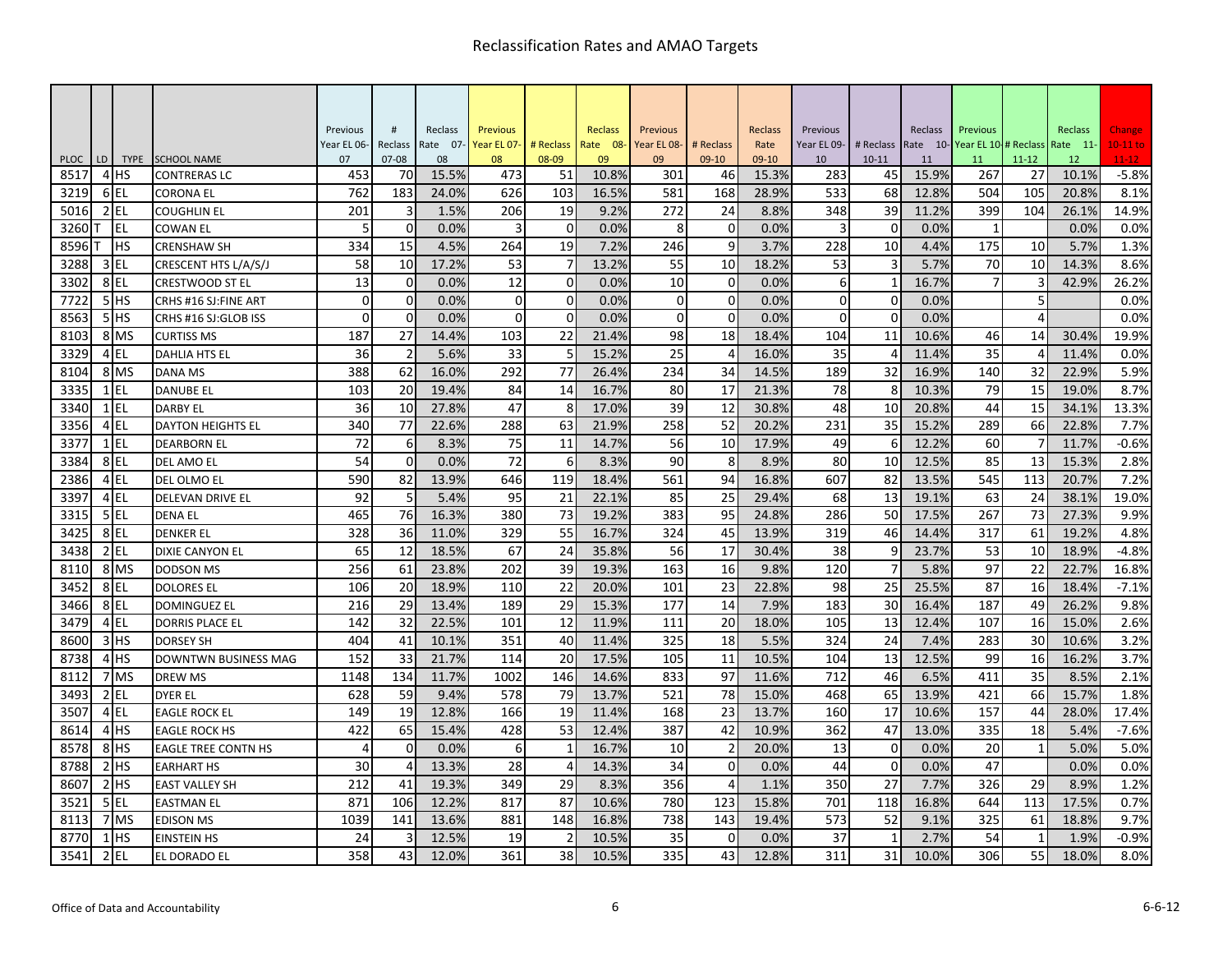|                     |              |                 |                                         | Previous    | #               | Reclass     | <b>Previous</b> |                | Reclass    | Previous       |             | Reclass        | Previous    |                | Reclass    | Previous                     |           | Reclass     | Change       |
|---------------------|--------------|-----------------|-----------------------------------------|-------------|-----------------|-------------|-----------------|----------------|------------|----------------|-------------|----------------|-------------|----------------|------------|------------------------------|-----------|-------------|--------------|
|                     |              |                 |                                         | Year EL 06- | Reclass         | Rate 07-    | Year EL 07-     | # Reclass      | Rate 08-   | Year EL 08-    | # Reclass   | Rate           | Year EL 09- | # Reclass      |            | Rate 10-Year EL 10-# Reclass |           | Rate 11-    | $10-11$ to   |
| <b>PLOC</b><br>3545 | LD<br>1 IEL  |                 | TYPE SCHOOL NAME                        | 07<br>79    | $07 - 08$<br>14 | 08<br>17.7% | 08<br>76        | 08-09<br>5     | 09<br>6.6% | 09<br>61       | $09-10$     | 09-10<br>21.3% | 10          | $10 - 11$<br>5 | 11<br>9.6% | 11<br>61                     | $11 - 12$ | 12<br>16.4% | $11-12$      |
| 3562                |              | 5 EL            | <b>EL ORO EL</b><br><b>EL SERENO EL</b> | 260         | 38              | 14.6%       | 214             | 33             | 15.4%      | 190            | 13<br>26    | 13.7%          | 52<br>182   | 20             | 11.0%      | 170                          | 10<br>31  | 18.2%       | 6.8%<br>7.2% |
| 8118                |              | 5 MS            | <b>EL SERENO MS</b>                     | 715         | 173             | 24.2%       | 567             | 91             | 16.0%      | 439            | 56          | 12.8%          | 310         | 46             | 14.8%      | 232                          | 39        | 16.8%       | 2.0%         |
| 2680                | lS.          | EL.             | <b>ELEMENTARY CDS</b>                   | 5           | $\Omega$        | 0.0%        | $\overline{4}$  | $\Omega$       | 0.0%       | $\overline{7}$ | $\Omega$    | 0.0%           | 6           | $\Omega$       | 0.0%       | 4                            |           | 0.0%        | 0.0%         |
| 3548                |              | 6EL             | <b>ELIZABETH LC</b>                     | 1163        | 148             | 12.7%       | 1088            | 171            | 15.7%      | 1006           | 131         | 13.0%          | 845         | 92             | 10.9%      | 613                          | 88        | 14.4%       | 3.5%         |
| 8930                |              | 8 <sup>HS</sup> | <b>ELLINGTON HS</b>                     | 9           | $\mathbf{1}$    | 11.1%       | 13              | $\mathbf 0$    | 0.0%       | 13             | $\Omega$    | 0.0%           | 8           | $\mathbf 0$    | 0.0%       | 9                            |           | 0.0%        | 0.0%         |
| 3575                |              | 4 EL            | ELYSIAN HEIGHTS EL                      | 85          | 17              | 20.0%       | 69              | 18             | 26.1%      | 87             | 12          | 13.8%          | 86          | 12             | 14.0%      | 75                           | 9         | 12.0%       | $-2.0%$      |
| 3589                | $\mathbf{1}$ | lel             | <b>EMELITA EL</b>                       | 140         | 15              | 10.7%       | 141             | 12             | 8.5%       | 139            | 24          | 17.3%          | 123         | 27             | 22.0%      | 114                          | 22        | 19.3%       | $-2.7%$      |
| 8123                |              | 3 MS            | <b>EMERSON MS</b>                       | 398         | 78              | 19.6%       | 243             | 33             | 13.6%      | 184            | 27          | 14.7%          | 142         | 29             | 20.4%      | 137                          | 22        | 16.1%       | $-4.4%$      |
| 3610                | $1$ EL       |                 | <b>ENADIA EL</b>                        | $\Omega$    | $\mathbf 0$     | 0.0%        | $\Omega$        | $\mathbf{1}$   | 0.0%       | 33             | 16          | 48.5%          | 44          | 16             | 36.4%      | 33                           |           | 21.2%       | $-15.2%$     |
| 3616                | $1$ EL       |                 | <b>ENCINO EL</b>                        | 75          | 23              | 30.7%       | 60              | 16             | 26.7%      | 47             | 6           | 12.8%          | 47          | 11             | 23.4%      | 46                           | 19        | 41.3%       | 17.9%        |
| 3630                |              | $2$ EL          | <b>ERWIN EL</b>                         | 488         | 50              | 10.2%       | 430             | 79             | 18.4%      | 424            | 69          | 16.3%          | 392         | 83             | 21.2%      | 327                          | 67        | 20.5%       | $-0.7%$      |
| 3220                | 6EL          |                 | <b>ESCUTIA PC</b>                       | 181         | $\mathbf 0$     | 0.0%        | 138             | $\overline{0}$ | 0.0%       | 193            | $\mathbf 0$ | 0.0%           | 130         | $\mathbf 0$    | 0.0%       | 111                          |           | 0.0%        | 0.0%         |
| 3640                | 8EL          |                 | <b>ESHELMAN EL</b>                      | 168         | 17              | 10.1%       | 163             | 30             | 18.4%      | 162            | 36          | 22.2%          | 156         | 33             | 21.2%      | 161                          | 45        | 28.0%       | 6.8%         |
| 2383                |              | 4 EL            | <b>ESPERANZA EL</b>                     | 808         | 109             | 13.5%       | 700             | 76             | 10.9%      | 681            | 88          | 12.9%          | 642         | 82             | 12.8%      | 597                          | 67        | 11.2%       | $-1.5%$      |
| 3671                | 5 EL         |                 | <b>EUCLID EL</b>                        | 545         | 61              | 11.2%       | 555             | 55             | 9.9%       | 532            | 77          | 14.5%          | 534         | 71             | 13.3%      | 540                          | 63        | 11.7%       | $-1.6%$      |
| 3699                | 5 EL         |                 | EVERGREEN EL                            | 585         | 72              | 12.3%       | 510             | 75             | 14.7%      | 466            | 78          | 16.7%          | 406         | 86             | 21.2%      | 433                          | 91        | 21.0%       | $-0.2%$      |
| 8876                |              | $2$ HS          | <b>EVERGREEN HS</b>                     | 12          | $\overline{0}$  | 0.0%        | 23              | 7              | 30.4%      | 27             | $\Omega$    | 0.0%           | 33          | -1             | 3.0%       | 32                           |           | 0.0%        | $-3.0%$      |
| 3712                |              | $2$ EL          | <b>FAIR EL</b>                          | 694         | 80              | 11.5%       | 662             | 93             | 14.0%      | 658            | 84          | 12.8%          | 646         | 104            | 16.1%      | 605                          | 163       | 26.9%       | 10.8%        |
| 3726                |              | $3$ EL          | <b>FAIRBURN EL</b>                      | 65          | 19              | 29.2%       | 40              | 9              | 22.5%      | 44             | 6           | 13.6%          | 44          | 12             | 27.3%      | 48                           | 15        | 31.3%       | 4.0%         |
| 8621                |              | 4 <sup>HS</sup> | <b>FAIRFAX SH</b>                       | 612         | 66              | 10.8%       | 579             | 75             | 13.0%      | 494            | 74          | 15.0%          | 378         | 25             | 6.6%       | 370                          | 73        | 19.7%       | 13.1%        |
| 3740                |              | 5 EL            | <b>FARMDALE EL</b>                      | 284         | 42              | 14.8%       | 273             | 44             | 16.1%      | 236            | 48          | 20.3%          | 218         | 8              | 3.7%       | 240                          | 48        | 20.0%       | 16.3%        |
| 3753                | $2$ EL       |                 | <b>FERNANGELES EL</b>                   | 722         | 95              | 13.2%       | 652             | 50             | 7.7%       | 632            | 58          | 9.2%           | 605         | 42             | 6.9%       | 521                          | 110       | 21.1%       | 14.2%        |
| 3822                |              | EL              | <b>FIGUEROA EL</b>                      | 330         | 64              | 19.4%       | 251             | 43             | 17.1%      | 227            | 31          | 13.7%          | 199         | 30             | 15.1%      | 208                          | 49        | 23.6%       | 8.5%         |
| 3849                |              | 6EL             | <b>FISHBURN EL</b>                      | 436         | 50              | 11.5%       | 416             | 72             | 17.3%      | 370            | 69          | 18.6%          | 350         | 69             | 19.7%      | 321                          | 58        | 18.1%       | $-1.6%$      |
| 8127                |              | 8 MS            | <b>FLEMING MS</b>                       | 412         | 124             | 30.1%       | 335             | 64             | 19.1%      | 269            | 53          | 19.7%          | 244         | 48             | 19.7%      | 204                          | 47        | 23.0%       | 3.4%         |
| 3877                |              | 4 EL            | <b>FLETCHER DR EL</b>                   | 544         | 76              | 14.0%       | 455             | 82             | 18.0%      | 363            | 37          | 10.2%          | 340         | 42             | 12.4%      | 303                          | 50        | 16.5%       | 4.1%         |
| 3890                | 6 EL         |                 | <b>FLORENCE EL</b>                      | 500         | 87              | 17.4%       | 461             | 70             | 15.2%      | 417            | 75          | 18.0%          | 396         | 50             | 12.6%      | 400                          | 88        | 22.0%       | 9.4%         |
| 5781                |              | 7 EL            | <b>FLOURNOY EL</b>                      | 375         | 37              | 9.9%        | 327             | 46             | 14.1%      | 304            | 28          | 9.2%           | 324         | 35             | 10.8%      | 338                          | 35        | 10.4%       | $-0.4%$      |
| 3918                |              | 5 EL            | <b>FORD BLVD EL</b>                     | 864         | 138             | 16.0%       | 755             | 125            | 16.6%      | 619            | 85          | 13.7%          | 583         | 95             | 16.3%      | 589                          | 126       | 21.4%       | 5.1%         |
| 8132                |              | 7 MS            | <b>FOSHAY LC</b>                        | 1017        | 200             | 19.7%       | 945             | 170            | 18.0%      | 794            | 102         | 12.8%          | 642         | 30             | 4.7%       | 410                          | 30        | 7.3%        | 2.6%         |
| 3986                |              | 4 EL            | <b>FRANKLIN EL</b>                      | 84          | 13              | 15.5%       | 71              | 18             | 25.4%      | 58             | 5           | 8.6%           | 70          | 23             | 32.9%      | 58                           | 14        | 24.1%       | $-8.7%$      |
| 8643                |              | 4H <sub>S</sub> | <b>FRANKLIN SH</b>                      | 855         | 105             | 12.3%       | 722             | 59             | 8.2%       | 614            | 45          | 7.3%           | 568         | 29             | 5.1%       | 463                          | 52        | 11.2%       | 6.1%         |
| 8650                |              | 7 <sup>HS</sup> | <b>FREMONT SH</b>                       | 1987        | 144             | 7.2%        | 1818            | 149            | 8.2%       | 1700           | 166         | 9.8%           | 1672        | 86             | 5.1%       | 1579                         | 108       | 6.8%        | 1.7%         |
| 4014                |              | 8EL             | <b>FRIES EL</b>                         | 428         | 55              | 12.9%       | 417             | 71             | 17.0%      | 419            | 57          | 13.6%          | 387         | 60             | 15.5%      | 359                          | 79        | 22.0%       | 6.5%         |
| 8137                |              | $1$ MS          | <b>FROST MS</b>                         | 243         | 68              | 28.0%       | 179             | 68             | 38.0%      | 120            | 35          | 29.2%          | 93          | $\overline{7}$ | 7.5%       | 93                           | 22        | 23.7%       | 16.1%        |
| 4027                |              | 1 EL            | FULLBRIGHT EL                           | 332         | 53              | 16.0%       | 282             | 41             | 14.5%      | 292            | 42          | 14.4%          | 283         | 44             | 15.5%      | 238                          | 46        | 19.3%       | 3.8%         |
| 8142                |              | 2 MS            | <b>FULTON COLLEGE PREP</b>              | 826         | 185             | 22.4%       | 768             | 131            | 17.1%      | 758            | 137         | 18.1%          | 669         | 87             | 13.0%      | 650                          | 71        | 10.9%       | $-2.1%$      |
| 8151                |              | 6 MS            | <b>GAGE MS</b>                          | 1436        | 171             | 11.9%       | 1217            | 145            | 11.9%      | 990            | 107         | 10.8%          | 764         | 73             | 9.6%       | 594                          | 48        | 8.1%        | $-1.5%$      |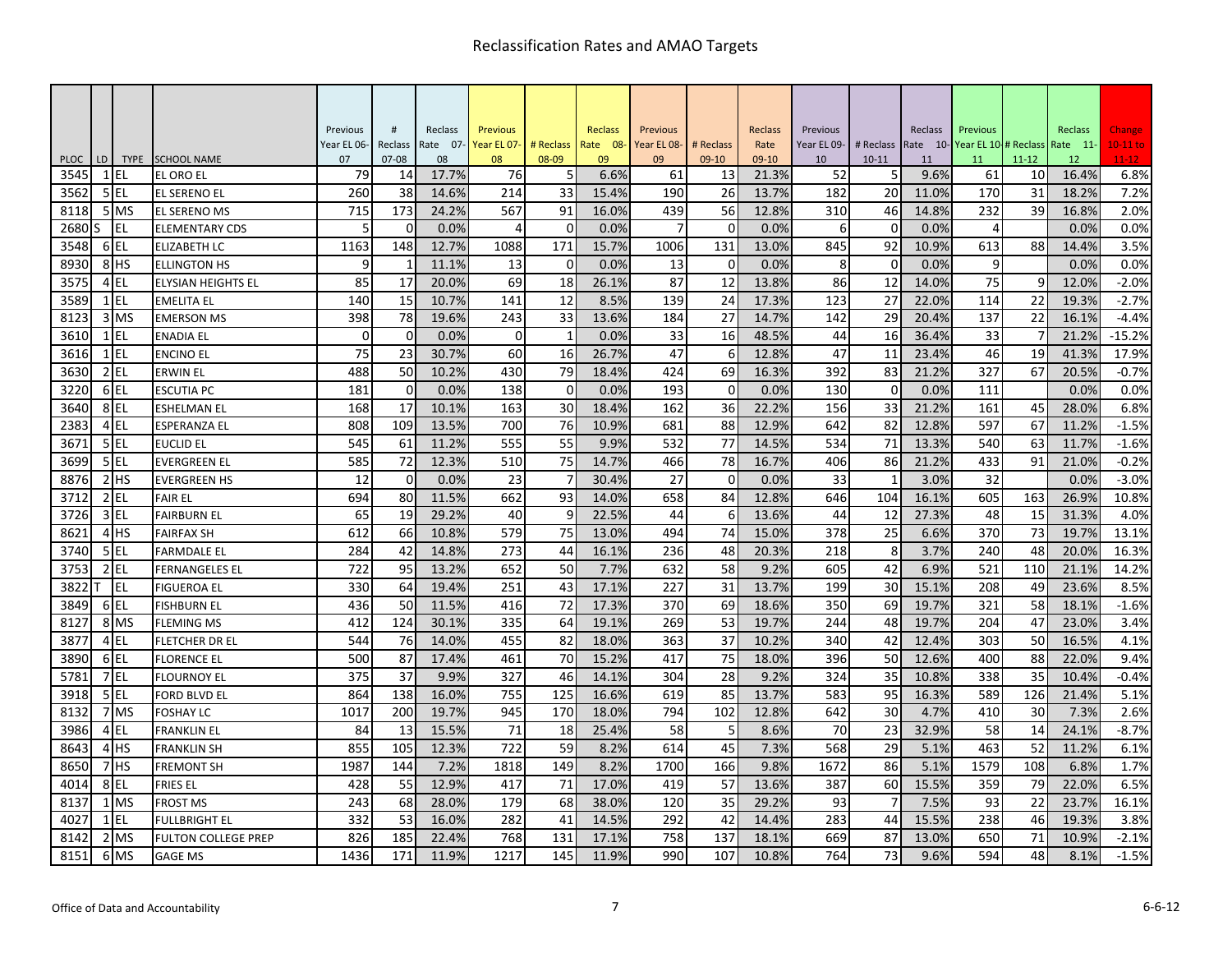|             |        |                 |                             | Previous       | #              | Reclass  | <b>Previous</b> |           | Reclass  | Previous    |           | Reclass | Previous    |           | Reclass | Previous                     |           | Reclass  | Change     |
|-------------|--------|-----------------|-----------------------------|----------------|----------------|----------|-----------------|-----------|----------|-------------|-----------|---------|-------------|-----------|---------|------------------------------|-----------|----------|------------|
|             |        |                 |                             | Year EL 06-    | Reclass        | Rate 07- | Year EL 07-     | # Reclass | Rate 08- | Year EL 08- | # Reclass | Rate    | Year EL 09- | # Reclass |         | Rate 10-Year EL 10-# Reclass |           | Rate 11- | $10-11$ to |
| <b>PLOC</b> | LD     | <b>TYPE</b>     | <b>SCHOOL NAME</b>          | 07             | $07 - 08$      | 08       | 08              | 08-09     | 09       | 09          | $09-10$   | 09-10   | 10          | $10 - 11$ | 11      | 11                           | $11 - 12$ | 12       | $11 - 12$  |
| 4055        | 1 EL   |                 | <b>GARDEN GROVE EL</b>      | 244            | 41             | 16.8%    | 223             | 20        | 9.0%     | 203         | 35        | 17.2%   | 185         | 26        | 14.1%   | 175                          | 30        | 17.1%    | 3.1%       |
| 4041        | 8EL    |                 | <b>GARDENA EL</b>           | 486            | 73             | 15.0%    | 456             | 51        | 11.2%    | 415         | 46        | 11.1%   | 407         | 51        | 12.5%   | 386                          | 81        | 21.0%    | 8.5%       |
| 8664        |        | 8 <sup>HS</sup> | <b>GARDENA SH</b>           | 584            | 59             | 10.1%    | 502             | 64        | 12.7%    | 511         | 41        | 8.0%    | 433         | 32        | 7.4%    | 368                          | 49        | 13.3%    | 5.9%       |
| 4068        | 4EL    |                 | <b>GARDNER EL</b>           | 185            | 39             | 21.1%    | 180             | 27        | 15.0%    | 177         | 42        | 23.7%   | 165         | 31        | 18.8%   | 151                          | 32        | 21.2%    | 2.4%       |
| 8679        |        | 5HS             | <b>GARFIELD SH</b>          | 1666           | 154            | 9.2%     | 1566            | 143       | 9.1%     | 1415        | 123       | 8.7%    | 1197        | 149       | 12.4%   | 595                          | 80        | 13.4%    | 1.0%       |
| 4082        |        | 4 EL            | <b>GARVANZA EL</b>          | 263            | 37             | 14.1%    | 231             | 40        | 17.3%    | 204         | 43        | 21.1%   | 187         | 27        | 14.4%   | 185                          | 45        | 24.3%    | 9.9%       |
| 3426        | $5$ EL |                 | <b>GARZA PC</b>             | 130            | $\mathbf{1}$   | 0.8%     | 132             | 4         | 3.0%     | 130         | 2         | 1.5%    | 123         | 5         | 4.1%    | 120                          | 15        | 12.5%    | 8.4%       |
| 4096        | 5EL    |                 | <b>GATES EL</b>             | 429            | 55             | 12.8%    | 411             | 58        | 14.1%    | 400         | 81        | 20.3%   | 358         | 51        | 14.2%   | 380                          | 104       | 27.4%    | 13.1%      |
| 4110        | $1$ EL |                 | <b>GAULT EL</b>             | 214            | 29             | 13.6%    | 191             | 40        | 20.9%    | 182         | 21        | 11.5%   | 186         | 16        | 8.6%    | 199                          | 26        | 13.1%    | 4.5%       |
| 4117        | $1$ EL |                 | <b>GERMAIN EL</b>           | 111            | $\overline{7}$ | 6.3%     | 88              | 11        | 12.5%    | 98          | 20        | 20.4%   | 92          | 22        | 23.9%   | 84                           | 22        | 26.2%    | 2.3%       |
| 4123        | 4EL    |                 | <b>GLASSELL PARK EL</b>     | 394            | 64             | 16.2%    | 351             | 31        | 8.8%     | 321         | 44        | 13.7%   | 319         | 26        | 8.2%    | 336                          | 39        | 11.6%    | 3.5%       |
| 4130        | $1$ EL |                 | <b>GLEDHILL EL</b>          | 325            | 29             | 8.9%     | 267             | 25        | 9.4%     | 249         | 64        | 25.7%   | 206         | 23        | 11.2%   | 191                          | 39        | 20.4%    | 9.3%       |
| 4137        | 5EL    |                 | <b>GLEN ALTA EL</b>         | 146            | 36             | 24.7%    | 110             | 15        | 13.6%    | 96          | 12        | 12.5%   | 81          | 22        | 27.2%   | 68                           | 27        | 39.7%    | 12.5%      |
| 4164        | 4EL    |                 | <b>GLENFELIZ BLVD EL</b>    | 131            | 23             | 17.6%    | 116             | 9         | 7.8%     | 111         | 11        | 9.9%    | 110         | 20        | 18.2%   | 85                           | 15        | 17.6%    | $-0.5%$    |
| 4192        | $2$ EL |                 | <b>GLENWOOD EL</b>          | 368            | 43             | 11.7%    | 337             | 50        | 14.8%    | 318         | 39        | 12.3%   | 293         | 42        | 14.3%   | 252                          | 46        | 18.3%    | 3.9%       |
| 8160        |        | <b>MS</b>       | <b>GOMPERS MS</b>           | 732            | 143            | 19.5%    | 593             | 54        | 9.1%     | 560         | 88        | 15.7%   | 451         | 47        | 10.4%   | 362                          | 29        | 8.0%     | $-2.4%$    |
| 4219        | 7 EL   |                 | <b>GRAHAM EL</b>            | 515            | 54             | 10.5%    | 478             | 34        | 7.1%     | 444         | 38        | 8.6%    | 440         | 38        | 8.6%    | 454                          | 55        | 12.1%    | 3.5%       |
| 4233        | $1$ EL |                 | <b>GRANADA EL</b>           | 79             | 25             | 31.6%    | 92              | 11        | 12.0%    | 100         | 12        | 12.0%   | 99          | 8         | 8.1%    | 101                          | 11        | 10.9%    | 2.8%       |
| 4247        |        | 3 EL            | <b>GRAND VIEW EL</b>        | 420            | 54             | 12.9%    | 401             | 32        | 8.0%     | 363         | 45        | 12.4%   | 307         | 28        | 9.1%    | 287                          | 26        | 9.1%     | $-0.1%$    |
| 4260        | 4EL    |                 | <b>GRANT EL</b>             | 538            | 68             | 12.6%    | 421             | 54        | 12.8%    | 350         | 48        | 13.7%   | 341         | 53        | 15.5%   | 340                          | 76        | 22.4%    | 6.8%       |
| 8683        |        | $2$ $HS$        | <b>GRANT SH</b>             | 751            | 105            | 14.0%    | 658             | 94        | 14.3%    | 638         | 84        | 13.2%   | 612         | 81        | 13.2%   | 529                          | 84        | 15.9%    | 2.6%       |
| 4274        |        | 7 EL            | <b>GRAPE EL</b>             | 339            | 36             | 10.6%    | 303             | 52        | 17.2%    | 261         | 53        | 20.3%   | 237         | 27        | 11.4%   | 246                          | 34        | 13.8%    | 2.4%       |
| 2385        |        | $4$ EL          | <b>GRATTS EL</b>            | 667            | 42             | 6.3%     | 657             | 85        | 12.9%    | 593         | 66        | 11.1%   | 572         | 64        | 11.2%   | 403                          | 93        | 23.1%    | 11.9%      |
| 8816        |        | $1$ HS          | <b>GREY HS</b>              | 34             | 3              | 8.8%     | 46              | 3         | 6.5%     | 33          | $\Omega$  | 0.0%    | 55          | 3         | 5.5%    | 49                           |           | 0.0%     | $-5.5%$    |
| 4295        | $2$ EL |                 | <b>GRIDLEY EL</b>           | 537            | 58             | 10.8%    | 481             | 78        | 16.2%    | 433         | 60        | 13.9%   | 437         | 71        | 16.2%   | 334                          | 95        | 28.4%    | 12.2%      |
| 4301        | $5$ EL |                 | <b>GRIFFIN EL</b>           | 410            | 67             | 16.3%    | 370             | 29        | 7.8%     | 376         | 71        | 18.9%   | 342         | 59        | 17.3%   | 332                          | 44        | 13.3%    | $-4.0%$    |
| 5849        | 7 EL   |                 | <b>GRIFFITH JOYNER EL</b>   | 467            | 32             | 6.9%     | 462             | 50        | 10.8%    | 412         | 71        | 17.2%   | 345         | 51        | 14.8%   | 355                          | 30        | 8.5%     | $-6.3%$    |
| 8168        |        | 5 MS            | <b>GRIFFITH MS</b>          | 759            | 157            | 20.7%    | 605             | 104       | 17.2%    | 473         | 84        | 17.8%   | 349         | 28        | 8.0%    | 300                          | 18        | 6.0%     | $-2.0%$    |
| 4315        | 8EL    |                 | <b>GULF EL</b>              | 628            | 119            | 18.9%    | 564             | 91        | 16.1%    | 491         | 54        | 11.0%   | 475         | 79        | 16.6%   | 472                          | 100       | 21.2%    | 4.6%       |
| 4329        | $2$ EL |                 | <b>HADDON EL</b>            | 511            | 71             | 13.9%    | 460             | 77        | 16.7%    | 400         | 51        | 12.8%   | 405         | 37        | 9.1%    | 407                          | 60        | 14.7%    | 5.6%       |
| 8169        |        | 1 MS            | <b>HALE MS</b>              | 220            | 85             | 38.6%    | 156             | 34        | 21.8%    | 137         | 14        | 10.2%   | 109         |           | 6.4%    | 79                           | 16        | 20.3%    | 13.8%      |
| 4342        | 8EL    |                 | <b>HALLDALE EL</b>          | 238            | 27             | 11.3%    | 219             | 20        | 9.1%     | 198         | 33        | 16.7%   | 176         | 30        | 17.0%   | 187                          | 40        | 21.4%    | 4.3%       |
| 6274        |        | 5 EL            | <b>HAMASAKI EL</b>          | 231            | 29             | 12.6%    | 202             | 36        | 17.8%    | 198         | 36        | 18.2%   | 184         | 41        | 22.3%   | 165                          | 25        | 15.2%    | $-7.1%$    |
| 8686        |        | $3$ HS          | <b>HAMILTON SH-COMPLEX</b>  | 389            | 91             | 23.4%    | 378             | 61        | 16.1%    | 344         | 77        | 22.4%   | 326         | 49        | 15.0%   | 294                          | 32        | 10.9%    | $-4.1%$    |
| 4349        | $1$ EL |                 | <b>HAMLIN EL</b>            | 94             | 13             | 13.8%    | 84              | 11        | 13.1%    | 100         | 14        | 14.0%   | 91          | 17        | 18.7%   | 97                           | 11        | 11.3%    | $-7.3%$    |
| 4356        | 5EL    |                 | <b>HAMMEL EL</b>            | 474            | 50             | 10.5%    | 446             | 63        | 14.1%    | 400         | 92        | 23.0%   | 357         | 40        | 11.2%   | 392                          | 83        | 21.2%    | 10.0%      |
| 4397        | 4EL    |                 | <b>HANCOCK PARK EL</b>      | 163            | 34             | 20.9%    | 199             | 82        | 41.2%    | 148         | 54        | 36.5%   | 159         | 51        | 32.1%   | 165                          | 32        | 19.4%    | $-12.7%$   |
| 4425        | 8EL    |                 | <b>HARBOR CITY EL</b>       | 342            | 39             | 11.4%    | 309             | 52        | 16.8%    | 273         | 47        | 17.2%   | 273         | 36        | 13.2%   | 268                          | 49        | 18.3%    | 5.1%       |
| 8518        |        | 8 <sup>HS</sup> | <b>HARBOR TCHR PREP ACD</b> | $\overline{0}$ | $\mathbf{1}$   | 0.0%     | -1              | $\Omega$  | 0.0%     | $\Omega$    | $\Omega$  | 0.0%    | -1          |           | 200.0%  | 0                            |           |          |            |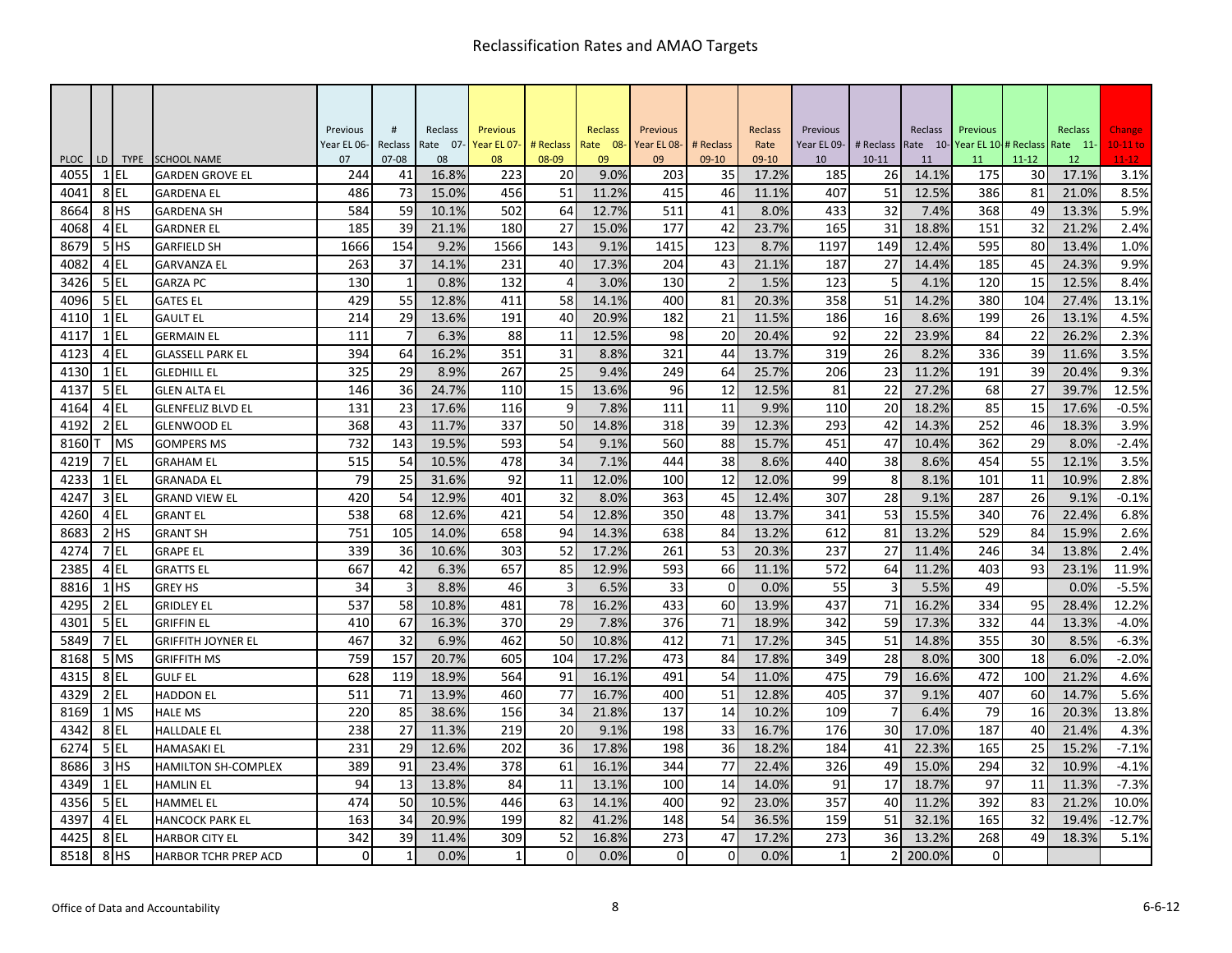|                     |      |                       |                                         | Previous    | #               | Reclass     | <b>Previous</b> |                | Reclass     | Previous    |               | Reclass       | Previous    |                 | Reclass     | Previous    |                 | Reclass     | Change            |
|---------------------|------|-----------------------|-----------------------------------------|-------------|-----------------|-------------|-----------------|----------------|-------------|-------------|---------------|---------------|-------------|-----------------|-------------|-------------|-----------------|-------------|-------------------|
|                     |      |                       |                                         | Year EL 06- | Reclass         | Rate 07-    | Year EL 07-     | # Reclass      | Rate 08-    | Year EL 08- | # Reclass     | Rate          | Year EL 09- | # Reclass       | Rate 10-    | Year EL 10- | # Reclass       | Rate 11-    | $10-11$ to        |
| <b>PLOC</b><br>4431 | LD   | <b>TYPE</b><br>$2$ EL | <b>SCHOOL NAME</b><br><b>HARDING EL</b> | 07<br>142   | $07 - 08$<br>22 | 08<br>15.5% | 08<br>145       | 08-09<br>33    | 09<br>22.8% | 09<br>121   | $09-10$<br>6  | 09-10<br>5.0% | 10<br>143   | $10 - 11$<br>25 | 11<br>17.5% | 11<br>117   | $11 - 12$<br>23 | 12<br>19.7% | $11 - 12$<br>2.2% |
| 4681                |      | 5EL                   | <b>HARMONY EL</b>                       | 578         | 70              | 12.1%       | 527             | 61             | 11.6%       | 485         | 82            | 16.9%         | 488         | 73              | 15.0%       | 492         | 85              | 17.3%       | 2.3%              |
| 4438                |      | $5$ EL                | <b>HARRISON EL</b>                      | 479         | 25              | 5.2%        | 382             | 36             | 9.4%        | 353         | 70            | 19.8%         | 322         | 30              | 9.3%        | 293         | 54              | 18.4%       | 9.1%              |
| 4445                |      | $1$ EL                | <b>HART ST EL</b>                       | 532         | 75              | 14.1%       | 507             | 129            | 25.4%       | 432         | 112           | 25.9%         | 373         | 38              | 10.2%       | 394         | 57              | 14.5%       | 4.3%              |
| 8170                |      | 8 MS                  | <b>HARTE PREP MS</b>                    | 584         | 130             | 22.3%       | 454             | 78             | 17.2%       | 366         | 65            | 17.8%         | 323         | 46              | 14.2%       | 282         | 59              | 20.9%       | 6.7%              |
| 2042                |      | 4 EL                  | <b>HARVARD EL</b>                       | 341         | 75              | 22.0%       | 272             | 58             | 21.3%       | 254         | 37            | 14.6%         | 262         | 35              | 13.4%       | 289         | 51              | 17.6%       | 4.3%              |
| 4452                |      | $1$ EL                | <b>HASKELL EL</b>                       | 139         | 29              | 20.9%       | 140             | 30             | 21.4%       | 146         | 19            | 13.0%         | 142         | 25              | 17.6%       | 135         | 27              | 20.0%       | 2.4%              |
| 4466                | 8 EL |                       | <b>HAWAIIAN EL</b>                      | 379         | 54              | 14.2%       | 367             | 33             | 9.0%        | 429         | 57            | 13.3%         | 437         | 77              | 17.6%       | 412         | 87              | 21.1%       | 3.5%              |
| 4473                |      | $1$ EL                | <b>HAYNES EL</b>                        | 49          | 17              | 34.7%       | 44              | $\overline{4}$ | 9.1%        | 35          |               | 20.0%         | 35          | 11              | 31.4%       | 23          |                 | 30.4%       | $-1.0%$           |
| 4493                |      | $2$ EL                | <b>HAZELTINE EL</b>                     | 628         | 93              | 14.8%       | 553             | 36             | 6.5%        | 552         | 62            | 11.2%         | 502         | 60              | 12.0%       | 423         | 54              | 12.8%       | 0.8%              |
| 4507                |      | 6EL                   | HELIOTROPE EL                           | 584         | 107             | 18.3%       | 491             | 120            | 24.4%       | 395         | 109           | 27.6%         | 315         | 88              | 27.9%       | 282         | 29              | 10.3%       | $-17.7%$          |
| 8174                |      | 1 MS                  | <b>HENRY MS</b>                         | 140         | 75              | 53.6%       | 129             | 50             | 38.8%       | 113         | 23            | 20.4%         | 105         | 16              | 15.2%       | 114         | 26              | 22.8%       | 7.6%              |
| 4515                |      | $2$ EL                | <b>HERRICK EL</b>                       | 408         | 67              | 16.4%       | 370             | 66             | 17.8%       | 337         | 63            | 18.7%         | 315         | 53              | 16.8%       | 307         | 93              | 30.3%       | 13.5%             |
| 4521                |      | $1$ EL                | <b>HESBY OAKS SCHOOL</b>                | 28          | 10              | 35.7%       | 33              | 9              | 27.3%       | 31          | 5             | 16.1%         | 30          | 8               | 26.7%       | 31          | $\Delta$        | 12.9%       | $-13.8%$          |
| 8645                |      | 4 <sup>HS</sup>       | <b>HIGHLAND PARK HS</b>                 | 15          | $\overline{4}$  | 26.7%       | 12              | $\mathbf 0$    | 0.0%        | 12          | $\mathbf{1}$  | 8.3%          | 19          | $\Omega$        | 0.0%        | 20          |                 | 0.0%        | 0.0%              |
| 4528                |      | $3$ EL                | HILLCREST DR EL                         | 368         | 11              | 3.0%        | 320             | 28             | 8.8%        | 327         | 29            | 8.9%          | 299         | 24              | 8.0%        | 288         | 32              | 11.1%       | 3.1%              |
| 4534                |      | 5 EL                  | <b>HILLSIDE EL</b>                      | 239         | 40              | 16.7%       | 218             | 23             | 10.6%       | 226         | 45            | 19.9%         | 174         | 23              | 13.2%       | 185         | 49              | 26.5%       | 13.3%             |
| 4548                |      | $3$ EL                | <b>HOBART BLVD EL</b>                   | 857         | 126             | 14.7%       | 723             | 112            | 15.5%       | 681         | 116           | 17.0%         | 609         | 99              | 16.3%       | 471         | 94              | 20.0%       | 3.7%              |
| 8179                |      | <b>MS</b>             | <b>HOLLENBECK MS</b>                    | 1038        | 236             | 22.7%       | 810             | 79             | 9.8%        | 606         | 69            | 11.4%         | 477         | 65              | 13.6%       | 366         | 50              | 13.7%       | 0.0%              |
| 6549                |      | $4$ EL                | HOLLYWOOD PC                            | 110         | 15              | 13.6%       | 112             | 24             | 21.4%       | 115         | 11            | 9.6%          | 112         | 8               | 7.1%        | 113         | 15              | 13.3%       | 6.1%              |
| 8693                |      | 4 <sup>HS</sup>       | HOLLYWOOD SH                            | 1140        | 114             | 10.0%       | 1033            | 99             | 9.6%        | 492         | 24            | 4.9%          | 351         | $\Omega$        | 0.0%        | 328         | 53              | 16.2%       | 16.2%             |
| 4562                |      | 6EL                   | HOLMES EL                               | 189         | 31              | 16.4%       | 208             | 27             | 13.0%       | 164         | 49            | 29.9%         | 119         | 19              | 16.0%       | 121         | 6               | 5.0%        | $-11.0%$          |
| 8182                |      | 1 MS                  | <b>HOLMES MS</b>                        | 249         | 89              | 35.7%       | 179             | 27             | 15.1%       | 160         | 52            | 32.5%         | 110         | 29              | 26.4%       | 132         | 19              | 14.4%       | $-12.0%$          |
| 4575                |      | $5$ EL                | HOOPER EL                               | 1044        | 92              | 8.8%        | 976             | 151            | 15.5%       | 926         | 185           | 20.0%         | 762         | 201             | 26.4%       | 680         | 146             | 21.5%       | $-4.9%$           |
| 4576                |      | 5EL                   | <b>HOOPER PC</b>                        | 240         | $\overline{0}$  | 0.0%        | 241             | $\mathbf 0$    | 0.0%        | 213         | $\mathbf 0$   | 0.0%          | 226         | $\mathbf 0$     | 0.0%        | 223         |                 | 0.0%        | 0.0%              |
| 4589                |      | 4 EL                  | <b>HOOVER EL</b>                        | 1313        | 135             | 10.3%       | 1207            | 109            | 9.0%        | 1139        | 62            | 5.4%          | 690         | 92              | 13.3%       | 639         | 105             | 16.4%       | 3.1%              |
| 6920                |      | 6EL                   | HOPE EL                                 | 348         | 48              | 13.8%       | 326             | 37             | 11.3%       | 316         | 58            | 18.4%         | 299         | 51              | 17.1%       | 276         | 40              | 14.5%       | $-2.6%$           |
| 8652                |      | 7HS                   | <b>HOPE HS</b>                          | 28          | $\overline{2}$  | 7.1%        | 32              | $\mathbf{1}$   | 3.1%        | 31          | $\mathbf{1}$  | 3.2%          | 33          | $\Omega$        | 0.0%        | 39          | 4               | 10.3%       | 10.3%             |
| 4603                |      | $2$ EL                | <b>HUBBARD EL</b>                       | 465         | 85              | 18.3%       | 471             | 79             | 16.8%       | 418         | 54            | 12.9%         | 427         | 80              | 18.7%       | 394         | 64              | 16.2%       | $-2.5%$           |
| 2944                |      | l EL                  | <b>HUERTA EL</b>                        | $\Omega$    | $\Omega$        | 0.0%        | $\Omega$        | $\mathbf 0$    | 0.0%        | $\mathbf 0$ | $\mathbf 0$   | 0.0%          | $\Omega$    | 11              | 0.0%        | 288         | 26              | 9.0%        | 9.0%              |
| 2375                |      | 6EL                   | HUGHES EL                               | 511         | 114             | 22.3%       | 425             | 85             | 20.0%       | 357         | 48            | 13.4%         | 409         | 37              | 9.0%        | 302         | 27              | 8.9%        | $-0.1%$           |
| 4616                |      | 5 EL                  | HUMPHREYS EL                            | 531         | 87              | 16.4%       | 477             | 66             | 13.8%       | 449         | 85            | 18.9%         | 446         | 38              | 8.5%        | 437         | 70              | 16.0%       | 7.5%              |
| 4630                |      | 5 <sub>EL</sub>       | HUNTINGTON DR EL                        | 290         | 23              | 7.9%        | 282             | 57             | 20.2%       | 261         | 43            | 16.5%         | 224         | 22              | 9.8%        | 216         | 40              | 18.5%       | 8.7%              |
| 2391                |      | 6EL                   | <b>HUNTINGTON PARK EL</b>               | 269         | 74              | 27.5%       | 272             | 43             | 15.8%       | 263         | 50            | 19.0%         | 252         | 65              | 25.8%       | 234         | 46              | 19.7%       | $-6.1%$           |
| 8700                |      | 6 <sup>HS</sup>       | <b>HUNTINGTON PARK SH</b>               | 1606        | 139             | 8.7%        | 1498            | 107            | 7.1%        | 1436        | 160           | 11.1%         | 1317        | 132             | 10.0%       | 1129        | 90              | 8.0%        | $-2.1%$           |
| 4658                |      | 3 EL                  | <b>HYDE PARK EL</b>                     | 342         | 18              | 5.3%        | 321             | 21             | 6.5%        | 321         | 21            | 6.5%          | 282         | 23              | 8.2%        | 250         | 48              | 19.2%       | 11.0%             |
| 6880                |      | 6EL                   | <b>INDEPENDENCE EL</b>                  | 492         | 56              | 11.4%       | 451             | 95             | 21.1%       | 376         | 57            | 15.2%         | 337         | 63              | 18.7%       | 327         | 64              | 19.6%       | 0.9%              |
| 8559                |      | $1$ HS                | <b>INDEPENDENCE HS</b>                  | 35          | $\mathbf{1}$    | 2.9%        | 35              | $\Omega$       | 0.0%        | 35          | $\mathcal{P}$ | 5.7%          | 37          |                 | 2.7%        | 38          | 3               | 7.9%        | 5.2%              |
| 8701                |      | 6 <sup>HS</sup>       | <b>INTERNATIONAL ST LC</b>              | 138         | 40              | 29.0%       | 143             | 29             | 20.3%       | 129         | 21            | 16.3%         | 153         | 18              | 11.8%       | 143         | 21              | 14.7%       | 2.9%              |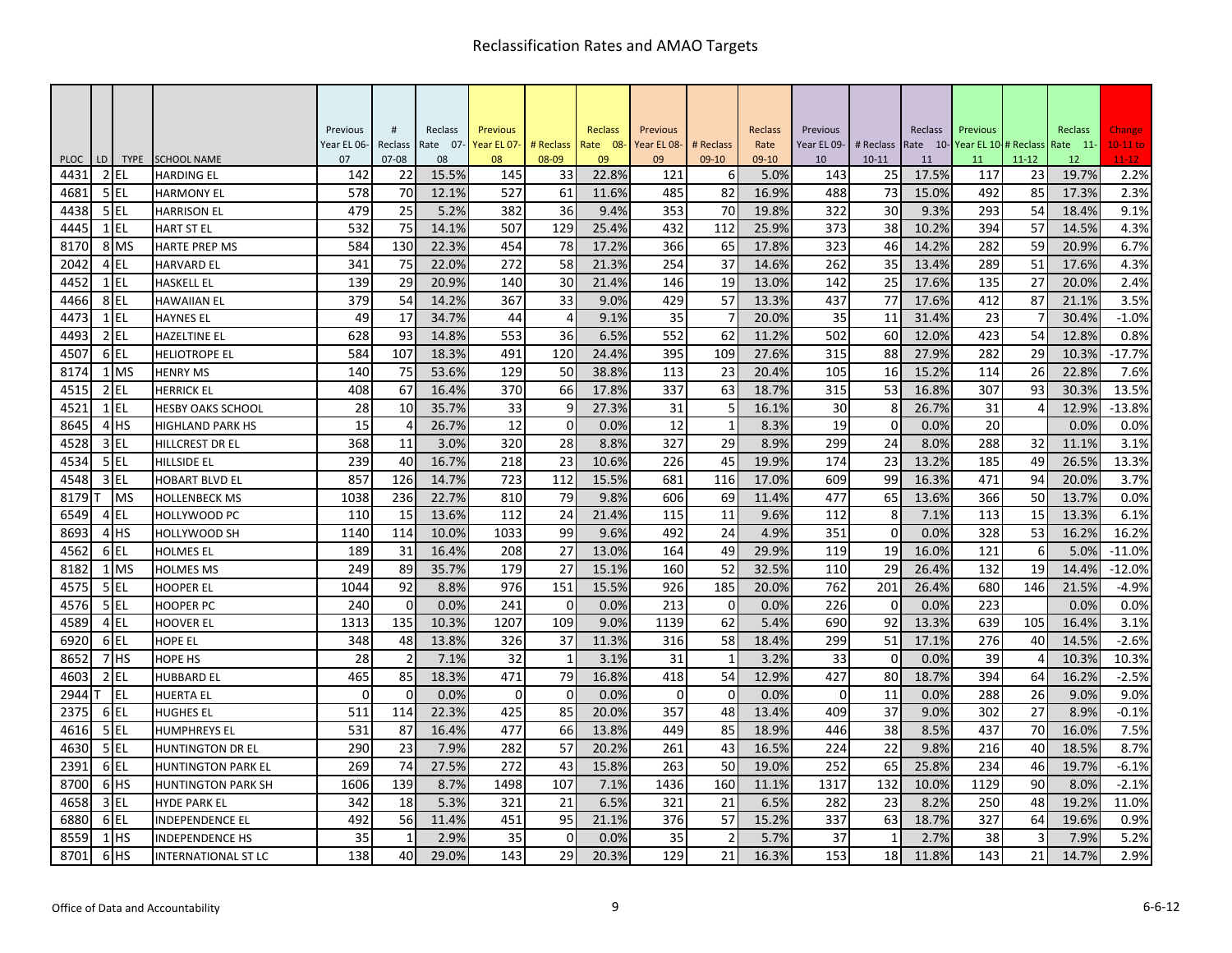|             |    |                 |                         | Previous          | #                    | Reclass        | <b>Previous</b>   |                    | <b>Reclass</b> | Previous          |                      | Reclass       | Previous          |                        | Reclass        | Previous                   |              | Reclass        | Change                |
|-------------|----|-----------------|-------------------------|-------------------|----------------------|----------------|-------------------|--------------------|----------------|-------------------|----------------------|---------------|-------------------|------------------------|----------------|----------------------------|--------------|----------------|-----------------------|
| <b>PLOC</b> | LD | <b>TYPE</b>     | <b>SCHOOL NAME</b>      | Year EL 06-<br>07 | Reclass<br>$07 - 08$ | Rate 07-<br>08 | Year EL 07-<br>08 | # Reclass<br>08-09 | Rate 08-<br>09 | Year EL 08-<br>09 | # Reclass<br>$09-10$ | Rate<br>09-10 | Year EL 09-<br>10 | # Reclass<br>$10 - 11$ | Rate 10-<br>11 | Year EL 10-# Reclass<br>11 | $11 - 12$    | Rate 11-<br>12 | $10-11$ to<br>$11-12$ |
| 8189        |    | 4 MS            | <b>IRVING MS</b>        | 468               | 117                  | 25.0%          | 391               | 77                 | 19.7%          | 303               | 61                   | 20.1%         | 245               | 30                     | 12.2%          | 167                        | 21           | 12.6%          | 0.3%                  |
| 2301        |    | 8 EL            | <b>ISLAND EL</b>        | 460               | 55                   | 12.0%          | 476               | 92                 | 19.3%          | 372               | 17                   | 4.6%          | 410               | 67                     | 16.3%          | 409                        | 85           | 20.8%          | 4.4%                  |
| 4671        |    | 4EL             | <b>IVANHOE EL</b>       | 30                | 3                    | 10.0%          | 33                | 3                  | 9.1%           | 33                | 5                    | 15.2%         | 25                | 6                      | 24.0%          | 23                         | 10           | 43.5%          | 19.5%                 |
| 8714        |    | 5HS             | <b>JEFFERSON SH</b>     | 1051              | 42                   | 4.0%           | 887               | 80                 | 9.0%           | 859               | 75                   | 8.7%          | 798               | 51                     | 6.4%           | 761                        | 31           | 4.1%           | $-2.3%$               |
| 2943        |    | 5 EL            | <b>JONES ES</b>         | $\Omega$          | $\Omega$             | 0.0%           | $\Omega$          | $\pmb{0}$          | 0.0%           | $\Omega$          | 0                    | 0.0%          | $\Omega$          | $\overline{7}$         | 0.0%           | 240                        | 35           | 14.6%          | 14.6%                 |
| 5112        |    | 7EL             | JONES PC                | $\Omega$          | $\mathbf 0$          | 0.0%           | $\mathbf 0$       | $\overline{2}$     | 0.0%           | 90                | 6                    | 6.7%          | 128               | $\mathbf{1}$           | 0.8%           | 111                        | $\mathbf{1}$ | 0.9%           | 0.1%                  |
| 8721        |    | 7HS             | JORDAN SH               | 773               | 57                   | 7.4%           | 656               | 44                 | 6.7%           | 563               | 31                   | 5.5%          | 547               | 33                     | 6.0%           | 481                        | 17           | 3.5%           | $-2.5%$               |
| 4692        |    | 1 EL            | <b>JUSTICE EL</b>       | 22                | $\mathbf{1}$         | 4.5%           | 31                | $\mathbf{0}$       | 0.0%           | 40                | 1                    | 2.5%          | 34                |                        | 20.6%          | 19                         | 8            | 42.1%          | 21.5%                 |
| 8777        |    | 5 <sup>HS</sup> | KAHLO HS                | 56                | $\overline{2}$       | 3.6%           | 44                | $\overline{7}$     | 15.9%          | 40                | 5                    | 12.5%         | 37                | $\overline{4}$         | 10.8%          | 48                         | 8            | 16.7%          | 5.9%                  |
| 4696        |    | 5EL             | <b>KENNEDY EL</b>       | 360               | 51                   | 14.2%          | 329               | 23                 | 7.0%           | 357               | 51                   | 14.3%         | 249               | 36                     | 14.5%          | 204                        | 25           | 12.3%          | $-2.2%$               |
| 8725        |    | $1$ HS          | <b>KENNEDY SH</b>       | 581               | 103                  | 17.7%          | 472               | 76                 | 16.1%          | 450               | 60                   | 13.3%         | 430               | 61                     | 14.2%          | 342                        | 34           | 9.9%           | $-4.2%$               |
| 4699        |    | 3 EL            | <b>KENTER CANYON EL</b> | 22                | 5                    | 22.7%          | 12                | 3                  | 25.0%          | 15                | 6                    | 40.0%         | 13                | $\Delta$               | 30.8%          | 17                         | 9            | 52.9%          | 22.2%                 |
| 4712        |    | <b>EL</b>       | KENTWOOD EL             | 27                | $\overline{2}$       | 7.4%           | 19                | 5                  | 26.3%          | 26                | 7                    | 26.9%         | 24                | 3                      | 12.5%          | 22                         | 9            | 40.9%          | 28.4%                 |
| 4726        |    | $2$ EL          | KESTER EL               | 186               | 50                   | 26.9%          | 162               | 26                 | 16.0%          | 169               | 36                   | 21.3%         | 187               | 43                     | 23.0%          | 191                        | 33           | 17.3%          | $-5.7%$               |
| 8064        |    | 4 MS            | <b>KIM ACADEMY</b>      | $\Omega$          | $\Omega$             | 0.0%           | $\Omega$          | $\Omega$           | 0.0%           | $\mathbf 0$       | 41                   | 0.0%          | 207               | 47                     | 22.7%          | 248                        | 40           | 16.1%          | $-6.6%$               |
| 2701        |    | 4EL             | KIM EL                  | 423               | 70                   | 16.5%          | 428               | 75                 | 17.5%          | 403               | 88                   | 21.8%         | 297               | 44                     | 14.8%          | 325                        | 69           | 21.2%          | 6.4%                  |
| 6534        |    | 7 EL            | KING JR EL              | 324               | 50                   | 15.4%          | 292               | 30                 | 10.3%          | 261               | 57                   | 21.8%         | 223               | 36                     | 16.1%          | 204                        | 33           | 16.2%          | 0.0%                  |
| 8208        |    | 4 MS            | <b>KING MS</b>          | 939               | 123                  | 13.1%          | 825               | 110                | 13.3%          | 671               | 85                   | 12.7%         | 356               | 28                     | 7.9%           | 250                        | 25           | 10.0%          | 2.1%                  |
| 8727        |    | 7 <sup>HS</sup> | KING-DREW MED MAG       | 72                | 17                   | 23.6%          | 76                | 22                 | 28.9%          | 58                | 15                   | 25.9%         | 50                | 9                      | 18.0%          | 47                         |              | 14.9%          | $-3.1%$               |
| 6179        |    | 4EL             | KINGSLEY EL             | 375               | 33                   | 8.8%           | 382               | 44                 | 11.5%          | 333               | 34                   | 10.2%         | 333               | 37                     | 11.1%          | 329                        | 39           | 11.9%          | 0.7%                  |
| 4760        |    | $2$ EL          | <b>KITTRIDGE EL</b>     | 586               | 75                   | 12.8%          | 503               | 89                 | 17.7%          | 463               | 65                   | 14.0%         | 456               | 46                     | 10.1%          | 463                        | 75           | 16.2%          | 6.1%                  |
| 4762        |    | $1$ EL          | KNOLLWOOD EL            | 82                | 3                    | 3.7%           | 69                | 9                  | 13.0%          | 66                | 16                   | 24.2%         | 46                | 9                      | 19.6%          | 42                         | $\Delta$     | 9.5%           | $-10.0%$              |
| 6869        |    | 7 EL            | <b>KNOX EL</b>          | $\Omega$          | $\overline{0}$       | 0.0%           | $\mathbf 0$       | $\mathbf 0$        | 0.0%           | $\mathbf 0$       | 0                    | 0.0%          | $\mathbf 0$       | 12                     | 0.0%           | 404                        | 64           | 15.8%          | 15.8%                 |
| 7399        |    | $2$ EL          | KORENSTEIN EL           | $\Omega$          | $\Omega$             | 0.0%           | $\Omega$          | $\Omega$           | 0.0%           | $\Omega$          | $\boldsymbol{0}$     | 0.0%          | $\Omega$          | 8                      | 0.0%           | 320                        | 47           | 14.7%          | 14.7%                 |
| 8774        |    | 4 <sup>HS</sup> | LA GLOBAL STUDIES       | 81                | 20                   | 24.7%          | 80                | 15                 | 18.8%          | 78                | 5                    | 6.4%          | 72                | 6                      | 8.3%           | 57                         | 3            | 5.3%           | $-3.1%$               |
| 8501        |    | 4 <sup>HS</sup> | LA HS FOR THE ARTS      | $\Omega$          | 15                   | 0.0%           | 122               | 15                 | 12.3%          | 137               | 6                    | 4.4%          | 149               | 15                     | 10.1%          | 121                        | 8            | 6.6%           | $-3.5%$               |
| 4786        |    | 8 EL            | LA SALLE EL             | 132               | 5                    | 3.8%           | 129               | $\overline{7}$     | 5.4%           | 124               | 11                   | 8.9%          | 98                | 13                     | 13.3%          | 78                         | 18           | 23.1%          | 9.8%                  |
| 8210        |    | 4 HS            | LA TEACHER PREP ACAD    | $\Omega$          | $\Omega$             | 0.0%           | $\Omega$          | $\mathbf{1}$       | 0.0%           | 194               | 29                   | 14.9%         | 167               | $\overline{7}$         | 4.2%           | 171                        | 14           | 8.2%           | 4.0%                  |
| 8741        |    | 3 <sup>HS</sup> | <b>LACES MAG</b>        | 16                | 17                   | 106.3%         | 14                | 13                 | 92.9%          | 9                 |                      | 55.6%         | 9                 | 3                      | 33.3%          | 8                          | 6            | 75.0%          | 41.7%                 |
| 2543        |    | 4EL             | LAFAYETTE PARK PC       | 114               | $\overline{0}$       | 0.0%           | 94                | $\mathbf{0}$       | 0.0%           | 103               | $\mathbf 0$          | 0.0%          | 97                | $\mathbf 0$            | 0.0%           | 100                        |              | 0.0%           | 0.0%                  |
| 2393        |    | 4EL             | LAKE ST PRIMARY         | 136               | $\Omega$             | 0.0%           | 96                | $\mathbf 0$        | 0.0%           | 113               | $\mathbf 0$          | 0.0%          | 142               | $\mathbf 0$            | 0.0%           | 123                        |              | 5.7%           | 5.7%                  |
| 4764        |    | $1$ EL          | <b>LANAI EL</b>         | 43                | 10                   | 23.3%          | 36                | 9                  | 25.0%          | 30                | 14                   | 46.7%         | 41                | $\overline{7}$         | 17.1%          | 40                         | 8            | 20.0%          | 2.9%                  |
| 4767        |    | 5 EL            | LANE EL                 | 105               | 17                   | 16.2%          | 75                | 14                 | 18.7%          | 62                | 8                    | 12.9%         | 58                |                        | 12.1%          | 76                         | 18           | 23.7%          | 11.6%                 |
| 4775        |    | 1 EL            | LANGDON EL              | 935               | 84                   | 9.0%           | 855               | 115                | 13.5%          | 724               | 65                   | 9.0%          | 685               | 32                     | 4.7%           | 458                        | 87           | 19.0%          | 14.3%                 |
| 4781        |    | $2$ EL          | LANKERSHIM EL           | 324               | 32                   | 9.9%           | 261               | 49                 | 18.8%          | 228               | 8                    | 3.5%          | 226               | 43                     | 19.0%          | 201                        | 42           | 20.9%          | 1.9%                  |
| 1919        |    | 7 <sup>HS</sup> | <b>LANTERMAN HS</b>     | 176               | $\Omega$             | 0.0%           | 190               | $\Omega$           | 0.0%           | 187               | $\Omega$             | 0.0%          | 182               | $\Omega$               | 0.0%           | 175                        |              | 0.0%           | 0.0%                  |
| 4790        |    | 1 EL            | <b>LASSEN EL</b>        | 246               | 47                   | 19.1%          | 228               | 57                 | 25.0%          | 221               | 26                   | 11.8%         | 239               | 21                     | 8.8%           | 216                        | 52           | 24.1%          | 15.3%                 |
| 4795        |    | 5EL             | LATONA EL               | 153               | 32                   | 20.9%          | 126               | 15                 | 11.9%          | 108               | 11                   | 10.2%         | 107               | 9                      | 8.4%           | 106                        | 24           | 22.6%          | 14.2%                 |
| 4808        |    | 4 EL            | LAUREL EL               | 116               | 20                   | 17.2%          | 75                | 12                 | 16.0%          | 67                | 8                    | 11.9%         | 70                | 15                     | 21.4%          | 68                         | 11           | 16.2%          | $-5.3%$               |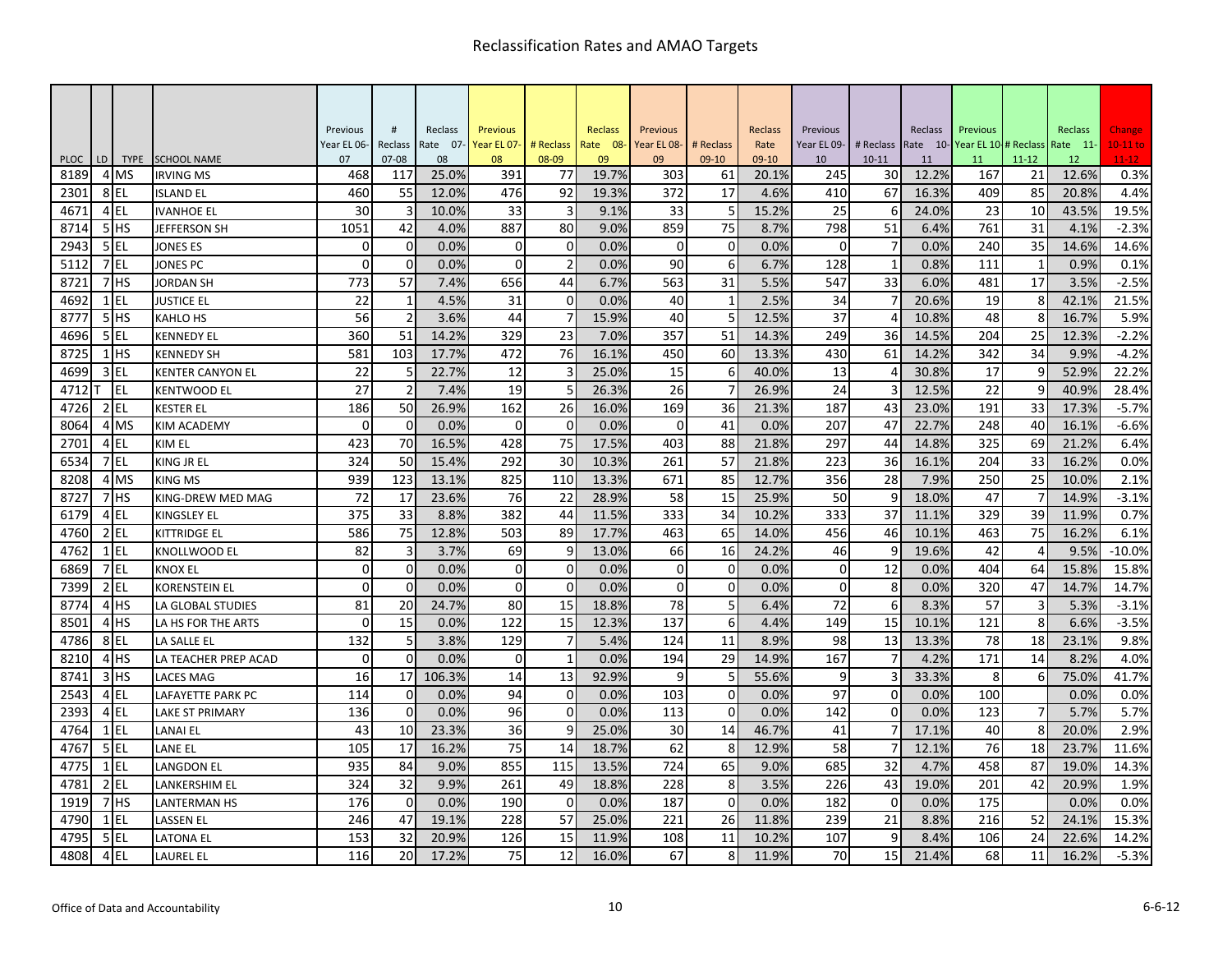|                     |    |                     |                                   | Previous    | #                | Reclass     | <b>Previous</b> |                | <b>Reclass</b> | Previous    |                | Reclass        | Previous    |                | Reclass        | Previous                     |                 | Reclass        | Change           |
|---------------------|----|---------------------|-----------------------------------|-------------|------------------|-------------|-----------------|----------------|----------------|-------------|----------------|----------------|-------------|----------------|----------------|------------------------------|-----------------|----------------|------------------|
|                     |    |                     |                                   | Year EL 06- | Reclass          | Rate 07-    | Year EL 07-     | # Reclass      | Rate 08-       | Year EL 08- | # Reclass      | Rate           | Year EL 09- | # Reclass      |                | Rate 10-Year EL 10-# Reclass |                 | Rate 11-       | $10-11$ to       |
| <b>PLOC</b><br>8217 | LD | <b>TYPE</b><br>1 MS | <b>SCHOOL NAME</b>                | 07<br>382   | $07 - 08$<br>136 | 08<br>35.6% | 08<br>271       | 08-09          | 09<br>21.0%    | 09<br>224   | 09-10<br>54    | 09-10<br>24.1% | 10<br>192   | $10 - 11$      | 11             | 11<br>188                    | $11 - 12$<br>49 | 12             | $11-12$<br>12.5% |
| 8226                |    | 4 MS                | <b>LAWRENCE MS</b><br>LE CONTE MS | 867         | 230              | 26.5%       | 692             | 57<br>117      | 16.9%          | 596         | 134            | 22.5%          | 431         | 26<br>63       | 13.5%<br>14.6% | 285                          | 60              | 26.1%<br>21.1% | 6.4%             |
| 4829                |    | 8EL                 | LEAPWOOD EL                       | 6           | 0                | 0.0%        | $\overline{7}$  | 0              | 0.0%           | 10          | 2              | 20.0%          | 11          | 1              | 9.1%           | 14                           | 2               | 14.3%          | 5.2%             |
| 1908                |    | $1$ HS              | LEICHMAN SP ED CTR                | 114         | $\mathbf 0$      | 0.0%        | 111             | $\mathbf 0$    | 0.0%           | 111         | $\Omega$       | 0.0%           | 106         | $\mathbf 0$    | 0.0%           | 105                          |                 | 0.0%           | 0.0%             |
| 4836                |    | 8EL                 | <b>LELAND EL</b>                  | 86          | 13               | 15.1%       | 82              | 12             | 14.6%          | 80          | 20             | 25.0%          | 72          | 6              | 8.3%           | 76                           | 15              | 19.7%          | 11.4%            |
| 4849                |    | $1$ EL              | <b>LEMAY EL</b>                   | 121         | 21               | 17.4%       | 108             | 30             | 27.8%          | 94          | 19             | 20.2%          | 105         | 14             | 13.3%          | 106                          | 22              | 20.8%          | 7.4%             |
| 8620                |    | $1$ HS              | LEONIS HS                         | 11          | $\mathbf 0$      | 0.0%        | 15              | $\mathbf 0$    | 0.0%           | 24          | $\Omega$       | 0.0%           | 24          | $\mathbf 0$    | 0.0%           | 30                           |                 | 3.3%           | 3.3%             |
| 8638                |    | 2H <sub>5</sub>     | LEWIS HS                          | 34          | $\mathbf 0$      | 0.0%        | 40              | $\overline{2}$ | 5.0%           | 35          | $\Omega$       | 0.0%           | 41          | 3              | 7.3%           | 26                           |                 | 0.0%           | $-7.3%$          |
| 5170                |    | $4$ EL              | <b>LEXINGTON AVE PC</b>           | 171         | 22               | 12.9%       | 148             | 22             | 14.9%          | 139         | 24             | 17.3%          | 112         | 10             | 8.9%           | 126                          | 16              | 12.7%          | 3.8%             |
| 4863                |    | 6EL                 | <b>LIBERTY EL</b>                 | 497         | 64               | 12.9%       | 451             | 93             | 20.6%          | 400         | 92             | 23.0%          | 346         | 67             | 19.4%          | 305                          | 71              | 23.3%          | 3.9%             |
| 8058                |    | 4 MS                | LIECHTY MS                        | $\Omega$    | 106              | 0.0%        | 888             | 143            | 16.1%          | 800         | 136            | 17.0%          | 673         | 68             | 10.1%          | 580                          | 52              | 9.0%           | $-1.1%$          |
| 4870                |    | $1$ EL              | <b>LIGGETT EL</b>                 | 731         | 132              | 18.1%       | 650             | 86             | 13.2%          | 577         | 105            | 18.2%          | 528         | 58             | 11.0%          | 442                          | 69              | 15.6%          | 4.6%             |
| 4877                |    | 6EL                 | LILLIAN EL                        | 451         | 83               | 18.4%       | 430             | 66             | 15.3%          | 395         | 58             | 14.7%          | 372         | 46             | 12.4%          | 379                          | 69              | 18.2%          | 5.8%             |
| 4881                |    | $1$ EL              | LIMERICK EL                       | 528         | 79               | 15.0%       | 530             | 58             | 10.9%          | 478         | 121            | 25.3%          | 435         | 39             | 9.0%           | 462                          | 75              | 16.2%          | 7.3%             |
| 8729                |    | 5HS                 | LINCOLN SH                        | 1040        | 131              | 12.6%       | 902             | 112            | 12.4%          | 796         | 66             | 8.3%           | 707         | 45             | 6.4%           | 624                          | 41              | 6.6%           | 0.2%             |
| 4680                |    | $5$ EL              | LIZARRAGA EL                      | 564         | 75               | 13.3%       | 489             | 103            | 21.1%          | 456         | 47             | 10.3%          | 484         | 47             | 9.7%           | 488                          | 81              | 16.6%          | 6.9%             |
| 4887                |    | $1$ EL              | LOCKHURST EL                      | 37          | 6                | 16.2%       | 36              | 3              | 8.3%           | 30          | 1              | 3.3%           | 36          | 6              | 16.7%          | 37                           |                 | 18.9%          | 2.3%             |
| 4890                |    | 4EL                 | LOCKWOOD EL                       | 345         | 75               | 21.7%       | 282             | 78             | 27.7%          | 227         | 55             | 24.2%          | 217         | 32             | 14.7%          | 238                          | 52              | 21.8%          | 7.1%             |
| 4904                |    | $4$ EL              | <b>LOGAN EL</b>                   | 486         | 49               | 10.1%       | 375             | 70             | 18.7%          | 320         | 31             | 9.7%           | 265         | 34             | 12.8%          | 244                          | 73              | 29.9%          | 17.1%            |
| 1947                |    | $1$ EL              | LOKRANTZ SP ED CTR                | 91          | $\mathbf{1}$     | 1.1%        | 114             | $\overline{2}$ | 1.8%           | 107         | $\mathbf 0$    | 0.0%           | 79          | $\mathbf{0}$   | 0.0%           | 114                          |                 | 0.0%           | 0.0%             |
| 4918                |    | 6EL                 | LOMA VISTA EL                     | 629         | 95               | 15.1%       | 554             | 107            | 19.3%          | 511         | 60             | 11.7%          | 539         | 62             | 11.5%          | 527                          | 85              | 16.1%          | 4.6%             |
| 4932                |    | 8EL                 | LOMITA MATH/SCI MAG               | 147         | 30               | 20.4%       | 154             | 33             | 21.4%          | 144         | 31             | 21.5%          | 154         | 42             | 27.3%          | 138                          | 40              | 29.0%          | 1.7%             |
| 8685                |    | $2$ $HS$            | LONDON HS                         | 26          | $\mathbf{1}$     | 3.8%        | 19              | $\mathbf 0$    | 0.0%           | 28          | $\mathbf 0$    | 0.0%           | 38          | $\overline{2}$ | 5.3%           | 45                           | 1               | 2.2%           | $-3.0%$          |
| 4945                |    | $5$ EL              | LORENA EL                         | 487         | 90               | 18.5%       | 452             | 46             | 10.2%          | 435         | 91             | 20.9%          | 396         | 71             | 17.9%          | 359                          | 50              | 13.9%          | $-4.0%$          |
| 4959                |    | 5EL                 | <b>LORETO EL</b>                  | 339         | 35               | 10.3%       | 301             | 21             | 7.0%           | 298         | 33             | 11.1%          | 268         | 22             | 8.2%           | 251                          | 66              | 26.3%          | 18.1%            |
| 4973                |    | $1$ EL              | LORNE EL                          | 85          | 20               | 23.5%       | 87              | 24             | 27.6%          | 70          | 12             | 17.1%          | 88          | 12             | 13.6%          | 86                           | 12              | 14.0%          | 0.3%             |
| 8200                |    | 5 MS                | LOS ANGELES ACAD MS               | 1157        | 181              | 15.6%       | 1038            | 180            | 17.3%          | 927         | 153            | 16.5%          | 723         | 62             | 8.6%           | 642                          | 71              | 11.1%          | 2.5%             |
| 4982                |    | $3$ EL              | LOS ANGELES EL                    | 613         | 89               | 14.5%       | 593             | 92             | 15.5%          | 503         | 63             | 12.5%          | 479         | 80             | 16.7%          | 471                          | 95              | 20.2%          | 3.5%             |
| 8736                |    | $3$ HS              | LOS ANGELES SH                    | 1884        | 144              | 7.6%        | 1355            | 129            | 9.5%           | 1128        | 96             | 8.5%           | 950         | 84             | 8.8%           | 627                          | 63              | 10.0%          | 1.2%             |
| 4986                |    | $4$ EL              | LOS FELIZ EL                      | 263         | 48               | 18.3%       | 229             | 28             | 12.2%          | 225         | 24             | 10.7%          | 204         | 32             | 15.7%          | 185                          | 47              | 25.4%          | 9.7%             |
| 1948                |    | $2$ HS              | LOWMAN SP ED CTR                  | 152         | $\mathbf{1}$     | 0.7%        | 151             | $\mathbf 0$    | 0.0%           | 145         | $\Omega$       | 0.0%           | 143         | $\mathbf 0$    | 0.0%           | 148                          |                 | 0.0%           | 0.0%             |
| 5014                |    | $3$ EL              | LOYOLA VILLAGE EL                 | 40          | 8                | 20.0%       | 32              | 7              | 21.9%          | 21          |                | 14.3%          | 31          | $\mathbf{1}$   | 3.2%           | 22                           | 10              | 45.5%          | 42.2%            |
| 1959                |    | 1 MS                | LULL SP ED CTR                    | 87          | $\overline{7}$   | 8.0%        | 59              | $\mathbf 0$    | 0.0%           | 72          | 0              | 0.0%           | 77          | $\mathbf{0}$   | 0.0%           | 85                           |                 | 0.0%           | 0.0%             |
| 2544                |    | 4EL                 | <b>MACARTHUR PARK PC</b>          | 214         | $\overline{0}$   | 0.0%        | 197             | $\mathbf 0$    | 0.0%           | 164         | $\overline{2}$ | 1.2%           | 156         | $\mathbf{0}$   | 0.0%           | 144                          | $\Delta$        | 2.8%           | 2.8%             |
| 5113                |    | 7EL                 | <b>MACK EL</b>                    | 245         | 10               | 4.1%        | 259             | 33             | 12.7%          | 249         | 41             | 16.5%          | 222         | 31             | 14.0%          | 177                          | 39              | 22.0%          | 8.1%             |
| 8228                |    | 2 MS                | <b>MACLAY MS</b>                  | 580<br>334  | 111              | 19.1%       | 514<br>277      | 66             | 12.8%          | 444         | 58             | 13.1%          | 347         | 39             | 11.2%          | 313                          | 58<br>54        | 18.5%          | 7.3%             |
| 3210                |    | 6EL<br>2 MS         | <b>MADISON EL</b>                 | 867         | 62               | 18.6%       |                 | 38<br>120      | 13.7%          | 257         | 51             | 19.8%<br>21.1% | 240         | 51<br>63       | 21.3%          | 225<br>400                   |                 | 24.0%          | 2.8%<br>4.4%     |
| 8230                |    |                     | <b>MADISON MS</b>                 |             | 222              | 25.6%       | 741             |                | 16.2%          | 577         | 122            |                | 463         |                | 13.6%          |                              | 72              | 18.0%          |                  |
| 5055                |    | 4 EL                | <b>MAGNOLIA EL</b>                | 1094        | 67               | 6.1%        | 1025            | 103            | 10.0%          | 948         | 116            | 12.2%          | 914         | 98             | 10.7%          | 811                          | 108             | 13.3%          | 2.6%             |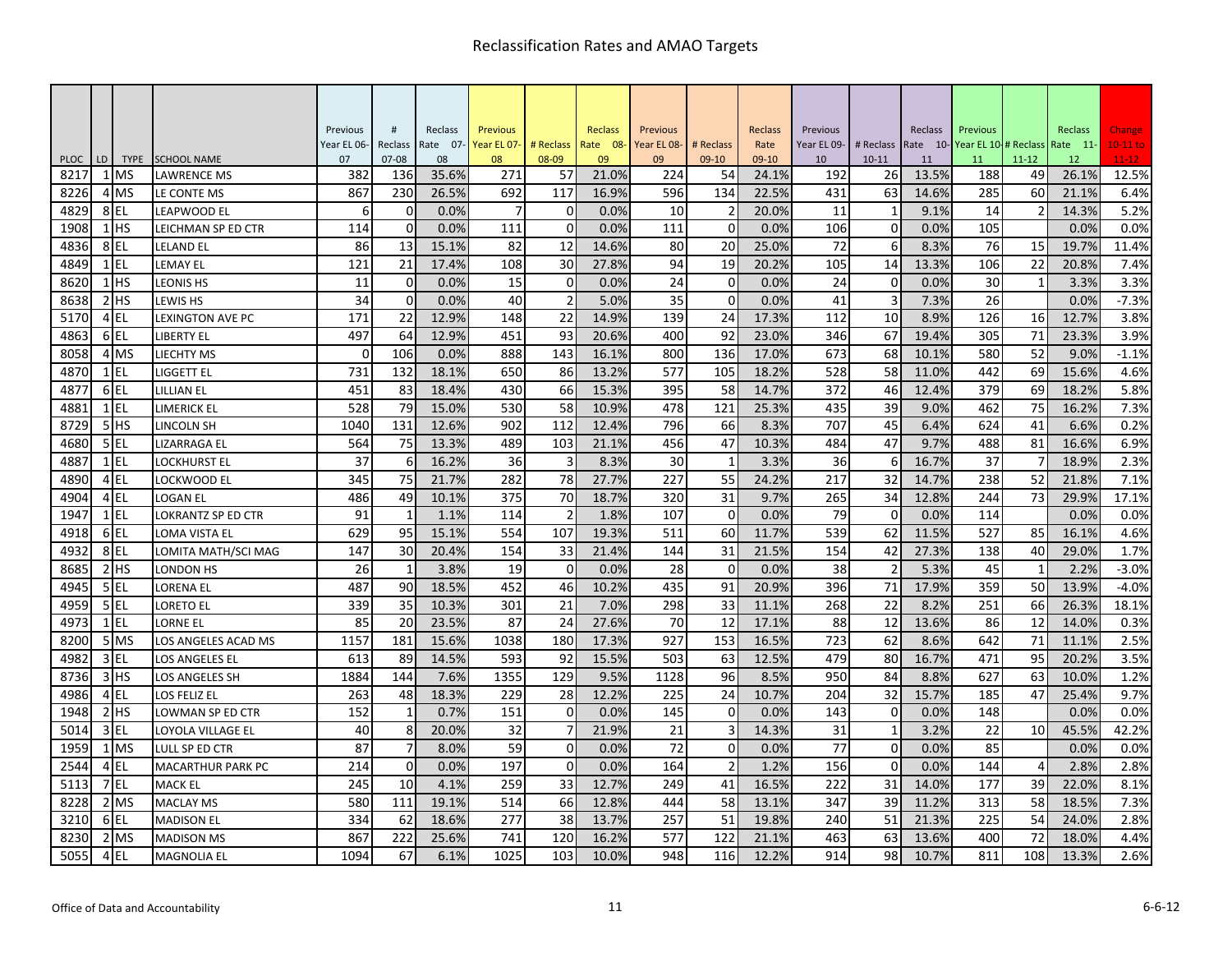|                     |    |                    |                                         | Previous    | #                        | Reclass     | <b>Previous</b> |                | Reclass     | Previous    |                | Reclass        | Previous    |                 | Reclass     | Previous    |                 | Reclass     | Change            |
|---------------------|----|--------------------|-----------------------------------------|-------------|--------------------------|-------------|-----------------|----------------|-------------|-------------|----------------|----------------|-------------|-----------------|-------------|-------------|-----------------|-------------|-------------------|
|                     |    |                    |                                         | Year EL 06- | Reclass                  | Rate 07-    | Year EL 07-     | # Reclass      | Rate 08-    | Year EL 08- | # Reclass      | Rate           | Year EL 09- | # Reclass       | Rate 10-    | Year EL 10- | # Reclass       | Rate 11-    | $10-11$ to        |
| <b>PLOC</b><br>5068 | LD | <b>TYPE</b><br>5EL | <b>SCHOOL NAME</b><br><b>MAIN ST EL</b> | 07<br>955   | $07 - 08$<br>114         | 08<br>11.9% | 08<br>878       | 08-09<br>107   | 09<br>12.2% | 09<br>797   | $09-10$<br>143 | 09-10<br>17.9% | 10<br>700   | $10 - 11$<br>78 | 11<br>11.1% | 11<br>486   | $11 - 12$<br>84 | 12<br>17.3% | $11 - 12$<br>6.1% |
| 5082                |    | 5 EL               | <b>MALABAR EL</b>                       | 544         | 92                       | 16.9%       | 436             | 34             | 7.8%        | 394         | 66             | 16.8%          | 406         | 59              | 14.5%       | 355         | 90              | 25.4%       | 10.8%             |
| 5096                |    | 7EL                | <b>MANCHESTER EL</b>                    | 569         | 87                       | 15.3%       | 557             | 79             | 14.2%       | 505         | 45             | 8.9%           | 478         | 78              | 16.3%       | 445         | 87              | 19.6%       | 3.2%              |
| 5110                |    | 8EL                | <b>MANHATTAN EL</b>                     | 101         | 8                        | 7.9%        | 92              | 6              | 6.5%        | 74          | 8              | 10.8%          | 65          | 3               | 4.6%        | 58          | 8               | 13.8%       | 9.2%              |
| 8236                |    | 3 MS               | <b>MANN MS</b>                          | 366         | 57                       | 15.6%       | 295             | 52             | 17.6%       | 238         | 33             | 13.9%          | 173         | 12              | 6.9%        | 132         | 19              | 14.4%       | 7.5%              |
| 8743                |    | <b>IHS</b>         | <b>MANUAL ARTS SH</b>                   | 1480        | 126                      | 8.5%        | 1240            | 123            | 9.9%        | 1270        | 122            | 9.6%           | 1291        | 92              | 7.1%        | 1138        | 84              | 7.4%        | 0.3%              |
| 7220                |    | 5EL                | <b>MAPLE PC</b>                         | 182         | $\overline{0}$           | 0.0%        | 164             | $\mathbf 0$    | 0.0%        | 155         | $\Omega$       | 0.0%           | 153         | $\mathbf 0$     | 0.0%        | 177         | 3               | 1.7%        | 1.7%              |
| 5192                |    | $3$ EL             | <b>MAR VISTA EL</b>                     | 45          | 16                       | 35.6%       | 41              | 10             | 24.4%       | 41          | 6              | 14.6%          | 46          | 11              | 23.9%       | 33          | 8               | 24.2%       | 0.3%              |
| 5137                |    | 5EL                | <b>MARIANNA EL</b>                      | 193         | 26                       | 13.5%       | 208             | 36             | 17.3%       | 187         | 38             | 20.3%          | 179         | 33              | 18.4%       | 178         | 31              | 17.4%       | $-1.0%$           |
| 8235                |    | 3 MS               | <b>MARINA DEL REY MS</b>                | 436         | 121                      | 27.8%       | 265             | 40             | 15.1%       | 212         | 26             | 12.3%          | 163         | 15              | 9.2%        | 140         | 32              | 22.9%       | 13.7%             |
| 4983                | 3  | l EL               | MARIPOSA-NABI PC                        | 200         | $\overline{\phantom{a}}$ | 1.0%        | 208             | $\Omega$       | 0.0%        | 202         | 29             | 14.4%          | 182         | 9               | 4.9%        | 191         | 23              | 12.0%       | 7.1%              |
| 8425                |    | 3 MS               | <b>MARK TWAIN MS</b>                    | 425         | 86                       | 20.2%       | 259             | 35             | 13.5%       | 205         | 38             | 18.5%          | 168         | 20              | 11.9%       | 162         | 43              | 26.5%       | 14.6%             |
| 8237                |    | IMS                | <b>MARKHAM MS</b>                       | 713         | 121                      | 17.0%       | 550             | 76             | 13.8%       | 482         | 59             | 12.2%          | 350         | 29              | 8.3%        | 278         | 44              | 15.8%       | 7.5%              |
| 1949                |    | $3$ EL             | <b>MARLTON</b>                          | 193         | 11                       | 5.7%        | 171             | 6              | 3.5%        | 159         | 8              | 5.0%           | 164         | 8               | 4.9%        | 146         | 5               | 3.4%        | $-1.5%$           |
| 5164                |    | $3$ EL             | <b>MARQUEZ EL</b>                       | 41          | $\overline{7}$           | 17.1%       | 30              | $\overline{7}$ | 23.3%       | 31          | 8              | 25.8%          | 20          | $\overline{2}$  | 10.0%       | 15          | $\overline{4}$  | 26.7%       | 16.7%             |
| 8750                |    | 4 <sub>HS</sub>    | <b>MARSHALL SH</b>                      | 1047        | 100                      | 9.6%        | 908             | 71             | 7.8%        | 789         | 107            | 13.6%          | 630         | 62              | 9.8%        | 573         | 49              | 8.6%        | $-1.3%$           |
| 5178                |    | 3 EL               | <b>MARVIN EL</b>                        | 408         | 59                       | 14.5%       | 391             | 75             | 19.2%       | 361         | 61             | 16.9%          | 383         | 59              | 15.4%       | 392         | 80              | 20.4%       | 5.0%              |
| 5198                |    | $1$ EL             | <b>MAYALL EL</b>                        | 125         | 12                       | 9.6%        | 142             | 13             | 9.2%        | 138         | 13             | 9.4%           | 128         | 24              | 18.8%       | 118         | 13              | 11.0%       | -7.7%             |
| 5205                |    | $4$ EL             | <b>MAYBERRY EL</b>                      | 174         | 29                       | 16.7%       | 168             | 29             | 17.3%       | 149         | 24             | 16.1%          | 129         | 13              | 10.1%       | 126         | 20              | 15.9%       | 5.8%              |
| 8882                |    | 6 <sup>HS</sup>    | MAYWOOD ACADEMY SH                      | 402         | 105                      | 26.1%       | 350             | 61             | 17.4%       | 298         | 24             | 8.1%           | 251         | 37              | 14.7%       | 251         | 21              | 8.4%        | $-6.4%$           |
| 2381                |    | 6EL                | <b>MAYWOOD EL</b>                       | 314         | 62                       | 19.7%       | 278             | 50             | 18.0%       | 235         | 55             | 23.4%          | 181         | 48              | 26.5%       | 179         | 35              | 19.6%       | $-7.0%$           |
| 1918                |    | <b>IHS</b>         | MC ALISTER HS-CYESIS                    | 84          | $\overline{4}$           | 4.8%        | 78              | 3              | 3.8%        | 76          | 7              | 9.2%           | 100         | 1               | 1.0%        | 94          | 6               | 6.4%        | 5.4%              |
| 6658                |    | 7 EL               | <b>MC KINLEY EL</b>                     | 592         | 74                       | 12.5%       | 546             | 43             | 7.9%        | 534         | 137            | 25.7%          | 438         | 35              | 8.0%        | 374         | 74              | 19.8%       | 11.8%             |
| 1952                |    | $3$ HS             | MCBRIDE SP ED CTR                       | 65          | $\Omega$                 | 0.0%        | 65              | $\Omega$       | 0.0%        | 71          | $\Omega$       | 0.0%           | 56          | 0               | 0.0%        | 54          |                 | 0.0%        | 0.0%              |
| 5219                |    | 4 EL               | <b>MELROSE EL</b>                       | 62          | 14                       | 22.6%       | 64              | 11             | 17.2%       | 70          | 22             | 31.4%          | 56          | 9               | 16.1%       | 63          | 14              | 22.2%       | 6.2%              |
| 5233                |    | $1$ EL             | <b>MELVIN EL</b>                        | 278         | 44                       | 15.8%       | 258             | 34             | 13.2%       | 253         | 34             | 13.4%          | 241         | 44              | 18.3%       | 212         | 34              | 16.0%       | $-2.2%$           |
| 7784                |    | <b>IHS</b>         | MENDEZ LC ENG/TECH                      | $\mathbf 0$ | $\overline{0}$           | 0.0%        | $\mathbf 0$     | $\mathbf 0$    | 0.0%        | $\mathbf 0$ | 16             | 0.0%           | 122         | 11              | 9.0%        | 120         | 5               | 4.2%        | $-4.8%$           |
| 8611                |    | <b>IHS</b>         | <b>MENDEZ LC MATH/SCI</b>               | $\Omega$    | $\Omega$                 | 0.0%        | $\Omega$        | $\Omega$       | 0.0%        | $\Omega$    | 6              | 0.0%           | 95          | 8               | 8.4%        | 84          | 9               | 10.7%       | 2.3%              |
| 5247                |    | 7EL                | <b>MENLO EL</b>                         | 694         | 112                      | 16.1%       | 537             | 97             | 18.1%       | 445         | 33             | 7.4%           | 398         | 44              | 11.1%       | 385         | 66              | 17.1%       | 6.1%              |
| 8757                |    | 5HS                | <b>METROPOLITAN HS</b>                  | 46          | 4                        | 8.7%        | 48              | 7              | 14.6%       | 43          | $\mathbf{1}$   | 2.3%           | 60          | 10              | 16.7%       | 49          | 8               | 16.3%       | $-0.3%$           |
| 7342                |    | 8EL                | <b>MEYLER EL</b>                        | 569         | 46                       | 8.1%        | 541             | 102            | 18.9%       | 486         | 72             | 14.8%          | 433         | 59              | 13.6%       | 423         | 62              | 14.7%       | 1.0%              |
| 5288                |    | 4EL                | <b>MICHELTORENA EL</b>                  | 250         | 47                       | 18.8%       | 198             | 39             | 19.7%       | 162         | 20             | 12.3%          | 136         | 14              | 10.3%       | 112         | 19              | 17.0%       | 6.7%              |
| 3500                |    | 3 EL               | <b>MID-CITY MAGNET</b>                  | 89          | 35                       | 39.3%       | 77              | 17             | 22.1%       | 92          | 33             | 35.9%          | 77          | 15              | 19.5%       | 84          | 23              | 27.4%       | 7.9%              |
| 8760                |    | 8HS                | MIDDLE COLLEGE HS                       | 10          |                          | 20.0%       | 9               | $\Delta$       | 44.4%       | 9           | 6              | 66.7%          | 9           |                 | 33.3%       | -1          |                 | 0.0%        | $-33.3%$          |
| 5301                |    | 6EL                | <b>MIDDLETON EL</b>                     | 914         | 277                      | 30.3%       | 780             | 314            | 40.3%       | 585         | 180            | 30.8%          | 543         | 170             | 31.3%       | 501         | 102             | 20.4%       | $-10.9%$          |
| 5302                |    | 6EL                | <b>MIDDLETON PC</b>                     | 214         | $\Omega$                 | 0.0%        | 206             | $\Omega$       | 0.0%        | 214         | $\Omega$       | 0.0%           | 202         | $\Omega$        | 0.0%        | 201         |                 | 0.0%        | 0.0%              |
| 5315                |    | 6EL                | <b>MILES EL</b>                         | 1196        | 188                      | 15.7%       | 1027            | 191            | 18.6%       | 943         | 211            | 22.4%          | 843         | 160             | 19.0%       | 815         | 117             | 14.4%       | $-4.6%$           |
| 1910                |    | $1$ HS             | <b>MILLER CTC</b>                       | 77          | $\Omega$                 | 0.0%        | 79              | $\Omega$       | 0.0%        | 99          | $\mathbf{1}$   | 1.0%           | 97          | $\Omega$        | 0.0%        | 102         |                 | 0.0%        | 0.0%              |
| 5321                |    | 7 EL               | <b>MILLER EL</b>                        | 576         | 49                       | 8.5%        | 525             | 102            | 19.4%       | 501         | 41             | 8.2%           | 500         | 65              | 13.0%       | 543         | 100             | 18.4%       | 5.4%              |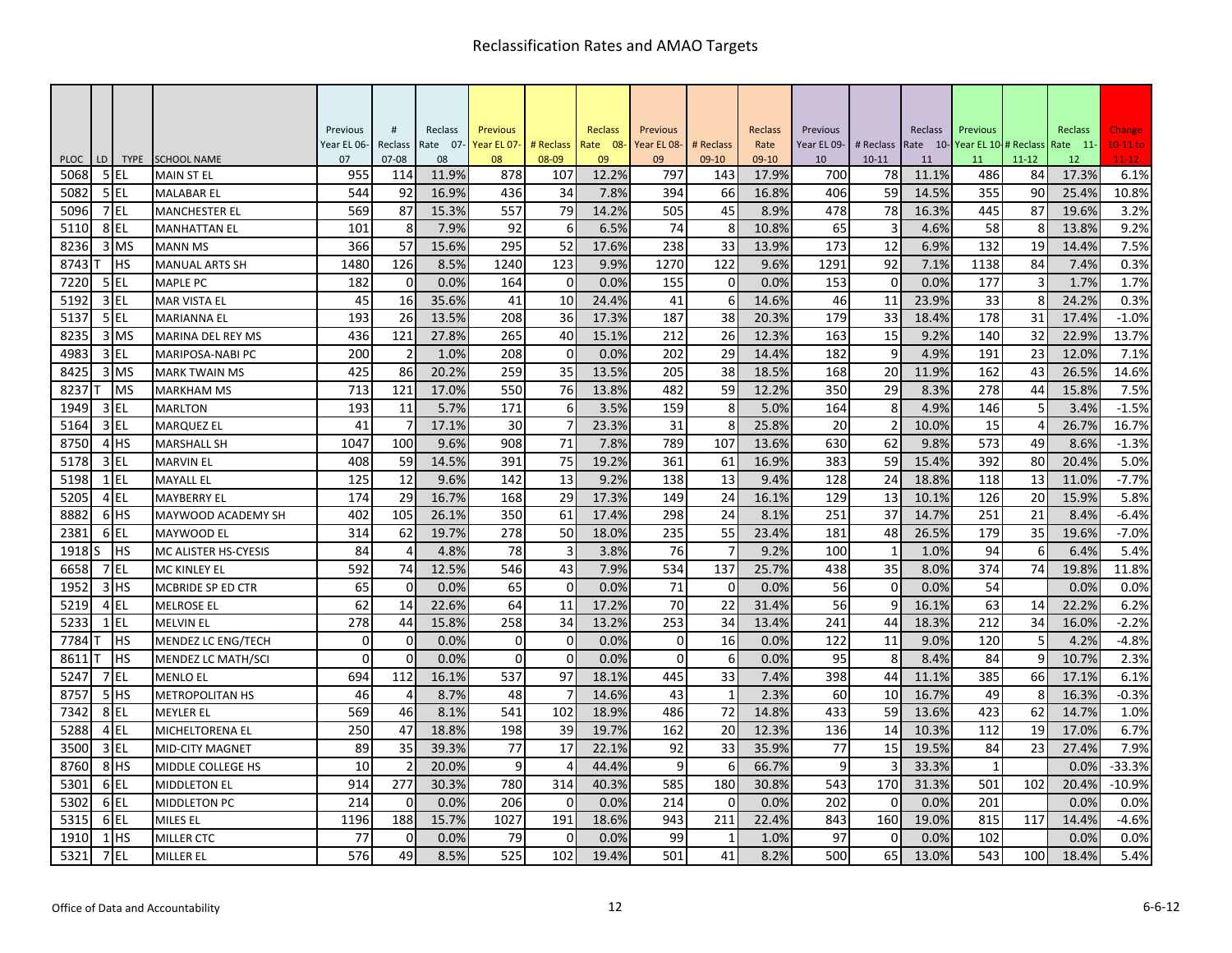|                     |    |                     |                                           | Previous       | #               | Reclass     | <b>Previous</b> |              | Reclass     | Previous    |                | Reclass       | Previous       |             | Reclass     | Previous   |                 | Reclass     | Change            |
|---------------------|----|---------------------|-------------------------------------------|----------------|-----------------|-------------|-----------------|--------------|-------------|-------------|----------------|---------------|----------------|-------------|-------------|------------|-----------------|-------------|-------------------|
|                     |    |                     |                                           | Year EL 06-    | Reclass         | Rate 07-    | Year EL 07-     | # Reclass    | Rate 08-    | Year EL 08- | # Reclass      | Rate          | Year EL 09-    | # Reclass   | Rate 10-    | Year EL 10 | # Reclass       | Rate 11-    | $10-11$ to        |
| <b>PLOC</b><br>8238 | LD | <b>TYPE</b><br>2 MS | <b>SCHOOL NAME</b>                        | 07<br>203      | $07 - 08$<br>83 | 08<br>40.9% | 08<br>177       | 08-09        | 09<br>29.4% | 09<br>140   | $09-10$        | 09-10         | 10<br>110      | $10 - 11$   | 11<br>22.7% | 11<br>113  | $11 - 12$<br>28 | 12<br>24.8% | $11 - 12$<br>2.1% |
| 5329                |    | 7 EL                | <b>MILLIKAN MS</b><br><b>MIRAMONTE EL</b> | 1140           | 117             | 10.3%       | 1012            | 52<br>127    | 12.5%       | 998         | 40<br>94       | 28.6%<br>9.4% | 930            | 25<br>96    | 10.3%       | 829        | 102             | 12.3%       | 2.0%              |
| 8845                |    | $2$ HS              | <b>MISSION HS</b>                         | 14             | $\mathbf{1}$    | 7.1%        | 18              | 0            | 0.0%        | 25          | 0              | 0.0%          | 35             | 1           | 2.9%        | 37         | -1              | 2.7%        | $-0.2%$           |
| 8666                |    | 8 <sup>HS</sup>     | <b>MONETA HS</b>                          | 8              | $\Omega$        | 0.0%        | $\overline{4}$  | $\mathbf{1}$ | 25.0%       | 14          | $\mathbf{1}$   | 7.1%          | 12             | $\mathbf 0$ | 0.0%        | 20         | $\overline{2}$  | 10.0%       | 10.0%             |
| 5342                |    | $2$ EL              | <b>MONLUX EL</b>                          | 345            | 57              | 16.5%       | 331             | 46           | 13.9%       | 314         | 53             | 16.9%         | 309            | 43          | 13.9%       | 305        | 96              | 31.5%       | 17.6%             |
| 8768                |    | $1$ HS              | <b>MONROE SH</b>                          | 1245           | 147             | 11.8%       | 979             | 113          | 11.5%       | 896         | 83             | 9.3%          | 845            | 85          | 10.1%       | 667        | 60              | 9.0%        | $-1.1%$           |
| 6878                |    | 6EL                 | <b>MONTARA AVE EL</b>                     | 405            | 67              | 16.5%       | 407             | 91           | 22.4%       | 351         | 89             | 25.4%         | 303            | 73          | 24.1%       | 297        | 50              | 16.8%       | $-7.3%$           |
| 5384                |    | $4$ EL              | <b>MONTE VISTA EL</b>                     | 297            | 35              | 11.8%       | 307             | 45           | 14.7%       | 288         | 119            | 41.3%         | 211            | 27          | 12.8%       | 254        | 53              | 20.9%       | 8.1%              |
| 8677                |    | $5$ HS              | <b>MONTEREY HS</b>                        | 23             | 6               | 26.1%       | 19              |              | 36.8%       | 17          | $\Omega$       | 0.0%          | 22             |             | 13.6%       | 21         | 5               | 23.8%       | 10.2%             |
| 5397                |    | $2$ EL              | <b>MORNINGSIDE EL</b>                     | 585            | 140             | 23.9%       | 443             | 68           | 15.3%       | 399         | 60             | 15.0%         | 402            | 52          | 12.9%       | 311        | 63              | 20.3%       | 7.3%              |
| 7402                |    | $1$ EL              | <b>MOSK EL</b>                            | $\Omega$       | $\Omega$        | 0.0%        | $\Omega$        | $\Omega$     | 0.0%        | $\Omega$    | $\Omega$       | 0.0%          | $\Omega$       | 11          | 0.0%        | 129        | 23              | 17.8%       | 17.8%             |
| 8240                |    | 2 MS                | <b>MOUNT GLEASON MS</b>                   | 319            | 73              | 22.9%       | 248             | 32           | 12.9%       | 209         | 42             | 20.1%         | 172            | 28          | 16.3%       | 144        | 18              | 12.5%       | $-3.8%$           |
| 5404                |    | 2 EL                | <b>MOUNTAIN VIEW EL</b>                   | 124            | 14              | 11.3%       | 121             | 27           | 22.3%       | 113         | 26             | 23.0%         | 106            | 29          | 27.4%       | 99         | 22              | 22.2%       | $-5.1%$           |
| 8916                |    | $2$ HS              | <b>MT LUKENS HS</b>                       | $\overline{2}$ | $\overline{0}$  | 0.0%        | 9               | $\mathbf{1}$ | 11.1%       | 14          | $\mathbf 0$    | 0.0%          | 25             |             | 4.0%        | 26         |                 | 0.0%        | $-4.0%$           |
| 5411                |    | 4 EL                | <b>MT WASHINGTON EL</b>                   | 11             | $\Omega$        | 0.0%        | 14              | 8            | 57.1%       | 7           | 3              | 42.9%         | $\overline{5}$ |             | 20.0%       | 7          |                 | 0.0%        | $-20.0%$          |
| 8255                |    | 7 MS                | <b>MUIR MS</b>                            | 1150           | 179             | 15.6%       | 904             | 144          | 15.9%       | 697         | 59             | 8.5%          | 579            | 31          | 5.4%        | 430        | 51              | 11.9%       | 6.5%              |
| 8259                |    | 1 MS                | <b>MULHOLLAND MS</b>                      | 699            | 233             | 33.3%       | 570             | 110          | 19.3%       | 468         | 25             | 5.3%          | 474            | 41          | 8.6%        | 360        | 74              | 20.6%       | 11.9%             |
| 5425                |    | 5EL                 | <b>MULTNOMAH EL</b>                       | 205            | 39              | 19.0%       | 166             | 18           | 10.8%       | 170         | 30             | 17.6%         | 143            | 23          | 16.1%       | 119        | 18              | 15.1%       | $-1.0%$           |
| 5438                |    | 5 <sub>EL</sub>     | <b>MURCHISON EL</b>                       | 373            | 63              | 16.9%       | 314             | 45           | 14.3%       | 270         | 55             | 20.4%         | 231            | 53          | 22.9%       | 203        | 33              | 16.3%       | $-6.7%$           |
| 5446                |    | $1$ EL              | <b>NAPA EL</b>                            | 464            | 67              | 14.4%       | 402             | 79           | 19.7%       | 356         | 74             | 20.8%         | 333            | 34          | 10.2%       | 316        | 55              | 17.4%       | 7.2%              |
| 8779                |    | 8 <sup>HS</sup>     | <b>NARBONNE SH</b>                        | 439            | 42              | 9.6%        | 465             | 43           | 9.2%        | 479         | 56             | 11.7%         | 471            | 46          | 9.8%        | 414        | 56              | 13.5%       | 3.8%              |
| 5173                |    | 5 MS                | <b>NAVA LA-BUS&amp;TECH SCH</b>           | $\Omega$       | $\overline{0}$  | 0.0%        | 0               | $\mathbf 0$  | 0.0%        | $\mathbf 0$ | 0              | 0.0%          | $\Omega$       | $\mathbf 0$ | 0.0%        |            | 27              |             | 0.0%              |
| 8070                |    | 5 MS                | <b>NAVA LA-SCH ART&amp;CULT</b>           | $\Omega$       | $\overline{0}$  | 0.0%        | 0               | $\mathbf{0}$ | 0.0%        | $\Omega$    | $\overline{0}$ | 0.0%          | $\Omega$       | $\mathbf 0$ | 0.0%        |            | 19              |             | 0.0%              |
| 5452                |    | $1$ EL              | <b>NESTLE EL</b>                          | 144            | 65              | 45.1%       | 143             | 15           | 10.5%       | 174         | 35             | 20.1%         | 159            | 53          | 33.3%       | 168        | 27              | 16.1%       | $-17.3%$          |
| 5459                |    | $1$ EL              | <b>NEVADA EL</b>                          | 245            | 57              | 23.3%       | 217             | 42           | 19.4%       | 208         | 33             | 15.9%         | 195            | 30          | 15.4%       | 196        | 31              | 15.8%       | 0.4%              |
| 5466                |    | $5$ EL              | <b>NEVIN EL</b>                           | 656            | 74              | 11.3%       | 566             | 87           | 15.4%       | 507         | 63             | 12.4%         | 494            | 59          | 11.9%       | 464        | 63              | 13.6%       | 1.6%              |
| 7783                |    | 4 EL                | <b>NEW OPEN WLD ACAD</b>                  | $\Omega$       | $\overline{0}$  | 0.0%        | $\mathbf 0$     | $\mathbf 0$  | 0.0%        | $\mathbf 0$ | 14             | 0.0%          | 351            | 46          | 13.1%       | 498        | 80              | 16.1%       | 3.0%              |
| 8771                |    | 5HS                 | NEW TECH SH @JEFF SH                      | 84             | 11              | 13.1%       | 71              | 12           | 16.9%       | 86          | 16             | 18.6%         | 81             | 13          | 16.0%       | 87         | 11              | 12.6%       | $-3.4%$           |
| 5479                |    | $1$ EL              | <b>NEWCASTLE EL</b>                       | 219            | 23              | 10.5%       | 171             | 29           | 17.0%       | 154         | 35             | 22.7%         | 146            | 19          | 13.0%       | 155        | 36              | 23.2%       | 10.2%             |
| 8545                |    | 4 <sup>HS</sup>     | <b>NEWMARK HS</b>                         | 28             | $\Omega$        | 0.0%        | 35              | $\mathbf{1}$ | 2.9%        | 29          | $\mathbf 0$    | 0.0%          | 39             | $\mathbf 0$ | 0.0%        | 37         |                 | 0.0%        | 0.0%              |
| 8264                |    | 5 MS                | <b>NIGHTINGALE MS</b>                     | 744            | 220             | 29.6%       | 582             | 152          | 26.1%       | 464         | 100            | 21.6%         | 348            | 45          | 12.9%       | 310        | 57              | 18.4%       | 5.5%              |
| 8268                |    | 6 MS                | NIMITZ MS                                 | 1383           | 297             | 21.5%       | 1068            | 159          | 14.9%       | 874         | 113            | 12.9%         | 684            | 60          | 8.8%        | 426        | 56              | 13.1%       | 4.4%              |
| 8786                |    | $2$ $HS$            | NO HOLLYWOOD SH                           | 803            | 37              | 4.6%        | 639             | 122          | 19.1%       | 497         | 59             | 11.9%         | 510            | 62          | 12.2%       | 460        | 48              | 10.4%       | $-1.7%$           |
| 8272                |    | 1 MS                | <b>NOBEL MS</b>                           | 152            | 57              | 37.5%       | 90              | 28           | 31.1%       | 73          | 32             | 43.8%         | 61             | 22          | 36.1%       | 50         | 26              | 52.0%       | 15.9%             |
| 5603                |    | $1$ EL              | <b>NOBLE EL</b>                           | 961            | 123             | 12.8%       | 880             | 107          | 12.2%       | 893         | 119            | 13.3%         | 813            | 76          | 9.3%        | 741        | 121             | 16.3%       | 7.0%              |
| 5630                |    | 7 <sub>EL</sub>     | <b>NORMANDIE EL</b>                       | 461            | 32              | 6.9%        | 429             | 42           | 9.8%        | 404         | 47             | 11.6%         | 415            | 30          | 7.2%        | 417        | 64              | 15.3%       | 8.1%              |
| 5644                |    | 8EL                 | <b>NORMONT EL</b>                         | 197            | 9               | 4.6%        | 220             | 37           | 16.8%       | 193         | 22             | 11.4%         | 178            | 29          | 16.3%       | 184        | 27              | 14.7%       | $-1.6%$           |
| 8513                |    | $1$ HS              | <b>NORTHRIDGE ACAD SH</b>                 | 107            | 23              | 21.5%       | 88              | 17           | 19.3%       | 115         | 23             | 20.0%         | 113            | 9           | 8.0%        | 107        | 29              | 27.1%       | 19.1%             |
| 8283                |    | 1 MS                | <b>NORTHRIDGE MS</b>                      | 498            | 104             | 20.9%       | 469             | 60           | 12.8%       | 404         | 69             | 17.1%         | 280            | 46          | 16.4%       | 222        | 39              | 17.6%       | 1.1%              |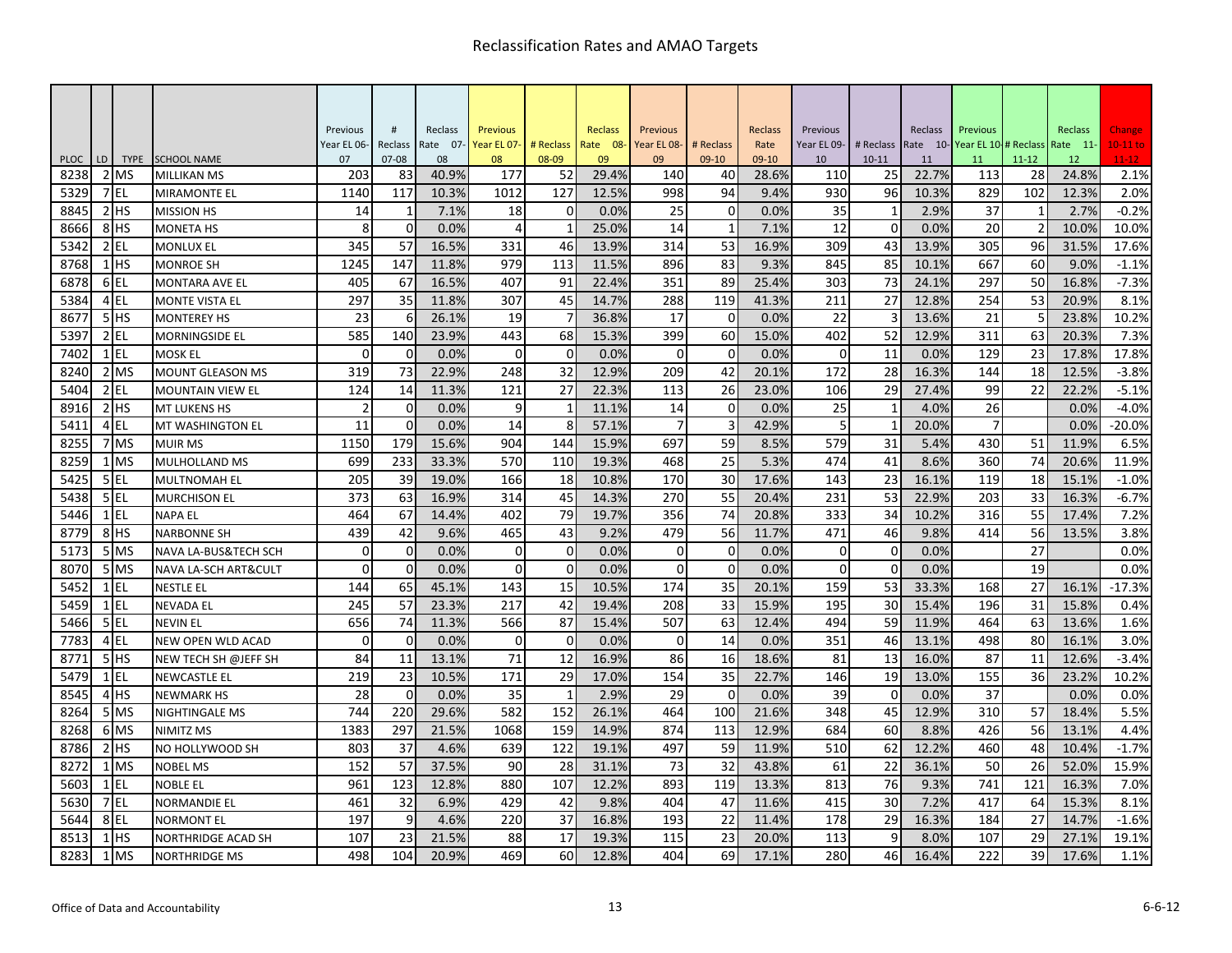|                     |    |                     |                                  | Previous       | #               | Reclass     | <b>Previous</b> |               | <b>Reclass</b> | Previous    |               | Reclass          | Previous    |                          | Reclass    | Previous    |                 | <b>Reclass</b> | Change            |
|---------------------|----|---------------------|----------------------------------|----------------|-----------------|-------------|-----------------|---------------|----------------|-------------|---------------|------------------|-------------|--------------------------|------------|-------------|-----------------|----------------|-------------------|
|                     |    |                     |                                  | Year EL 06-    | Reclass         | Rate 07-    | Year EL 07-     | # Reclass     | Rate 08-       | Year EL 08- | # Reclass     | Rate             | Year EL 09- | # Reclass                | Rate 10-   | Year EL 10- | # Reclass       | Rate 11-       | $10-11$ to        |
| <b>PLOC</b><br>5699 | LD | <b>TYPE</b><br>7 EL | <b>SCHOOL NAME</b><br>NORWOOD EL | 07<br>552      | $07 - 08$<br>95 | 08<br>17.2% | 08<br>447       | 08-09<br>75   | 09<br>16.8%    | 09<br>374   | $09-10$<br>94 | $09-10$<br>25.1% | 10<br>317   | $10 - 11$<br>25          | 11<br>7.9% | 11<br>363   | $11 - 12$<br>56 | 12<br>15.4%    | $11 - 12$<br>7.5% |
| 2378                |    | 6EL                 | <b>NUEVA VISTA EL</b>            | 497            | 198             | 39.8%       | 352             | 158           | 44.9%          | 212         | 30            | 14.2%            | 260         | 30                       | 11.5%      | 292         | 43              | 14.7%          | 3.2%              |
| 5726                |    | $2$ EL              | O MELVENY EL                     | 312            | 15              | 4.8%        | 288             | 41            | 14.2%          | 246         | 23            | 9.3%             | 239         | 41                       | 17.2%      | 245         | 52              | 21.2%          | 4.1%              |
| 6868                |    | 7 MS                | OBAMA GLBL PREP ACAD             | $\Omega$       | $\Omega$        | 0.0%        | $\Omega$        | $\mathbf 0$   | 0.0%           | $\Omega$    | $\Omega$      | 0.0%             | $\Omega$    | $\overline{1}$           | 0.0%       | 267         | 24              | 9.0%           | 9.0%              |
| 2372                |    | 6EL                 | OCHOA LC                         | 1105           | 189             | 17.1%       | 966             | 178           | 18.4%          | 892         | 137           | 15.4%            | 848         | 82                       | 9.7%       | 719         | 80              | 11.1%          | 1.5%              |
| 8873                |    | 6 <sup>HS</sup>     | <b>ODYSSEY HS</b>                | 20             | 5               | 25.0%       | 12              | $\mathbf{1}$  | 8.3%           | 13          | $\mathbf{1}$  | 7.7%             | 18          | $\mathbf 0$              | 0.0%       | 34          | 4               | 11.8%          | 11.8%             |
| 8306                |    | $2$ MS              | <b>OLIVE VISTA MS</b>            | 791            | 203             | 25.7%       | 659             | 169           | 25.6%          | 580         | 106           | 18.3%            | 425         | 85                       | 20.0%      | 352         | 83              | 23.6%          | 3.6%              |
| 2392                |    | 4EL                 | <b>OLYMPIC PC</b>                | 211            | $\overline{0}$  | 0.0%        | 204             | $\mathbf 0$   | 0.0%           | 178         | $\mathbf 0$   | 0.0%             | 168         | $\mathbf 0$              | 0.0%       | 168         |                 | 0.0%           | 0.0%              |
| 5889                |    | 3 EL                | <b>OPEN CHARTER MAGNET</b>       | 38             | 9               | 23.7%       | 37              | 8             | 21.6%          | 32          | 8             | 25.0%            | 36          | 13                       | 36.1%      | 24          |                 | 29.2%          | $-6.9%$           |
| 8853                |    | 5HS                 | <b>ORTHOPAEDIC HOSP MAG</b>      | 91             | 26              | 28.6%       | 54              | 13            | 24.1%          | 61          | 13            | 21.3%            | 67          | 38                       | 56.7%      | 74          | 10              | 13.5%          | $-43.2%$          |
| 5894                |    | $2$ EL              | <b>OSCEOLA EL</b>                | 168            | 25              | 14.9%       | 160             | 21            | 13.1%          | 176         | 9             | 5.1%             | 188         | 29                       | 15.4%      | 170         | 33              | 19.4%          | 4.0%              |
| 5904                |    | 3 EL                | <b>OVERLAND EL</b>               | 31             | 5               | 16.1%       | 19              | 1             | 5.3%           | 22          | 6             | 27.3%            | 19          | 8                        | 42.1%      | 11          | 1               | 9.1%           | $-33.0%$          |
| 8573                |    | $1$ HS              | <b>OWENSMOUTH HS</b>             | 14             | 4               | 28.6%       | 19              | 6             | 31.6%          | 27          | $\mathbf 0$   | 0.0%             | 27          | 5                        | 18.5%      | 48          | $\overline{4}$  | 8.3%           | $-10.2%$          |
| 5918                |    | $2$ EL              | <b>OXNARD EL</b>                 | 286            | 34              | 11.9%       | 308             | 54            | 17.5%          | 250         | 21            | 8.4%             | 225         | 26                       | 11.6%      | 187         | 47              | 25.1%          | 13.6%             |
| 4642                |    | 6EL                 | <b>PACIFIC BLVD SCHOOL</b>       | 417            | 59              | 14.1%       | 350             | 47            | 13.4%          | 328         | 67            | 20.4%            | 275         | 59                       | 21.5%      | 266         | 58              | 21.8%          | 0.3%              |
| 595 <sup>9</sup>    |    | 3 EL                | <b>PACIFIC PALISADES EL</b>      | 35             | 14              | 40.0%       | 22              | 3             | 13.6%          | 16          |               | 25.0%            | 14          | $\mathbf{1}$             | 7.1%       | 12          | $\Delta$        | 33.3%          | 26.2%             |
| 8321                |    | 2 MS                | PACOIMA MS                       | 822            | 176             | 21.4%       | 762             | 168           | 22.0%          | 585         | 108           | 18.5%            | 460         | 79                       | 17.2%      | 348         | 72              | 20.7%          | 3.5%              |
| 5986                |    | $3$ EL              | <b>PALMS EL</b>                  | 162            | 20              | 12.3%       | 160             | 9             | 5.6%           | 165         | 14            | 8.5%             | 168         | 19                       | 11.3%      | 186         | 19              | 10.2%          | $-1.1%$           |
| 8340                |    | 3 MS                | <b>PALMS MS</b>                  | 211            | 92              | 43.6%       | 166             | 47            | 28.3%          | 116         | 37            | 31.9%            | 100         | 21                       | 21.0%      | 113         | 26              | 23.0%          | 2.0%              |
| 5604                |    | 1 EL                | PANORAMA CITY EL                 | 497            | 104             | 20.9%       | 412             | 56            | 13.6%          | 398         | 48            | 12.1%            | 398         | 51                       | 12.8%      | 406         | 55              | 13.5%          | 0.7%              |
| 8610                |    | $1$ HS              | PANORAMA SH                      | 705            | 68              | 9.6%        | 880             | 114           | 13.0%          | 886         | 96            | 10.8%            | 834         | 76                       | 9.1%       | 701         | 133             | 19.0%          | 9.9%              |
| 6005                |    | 6EL                 | <b>PARK AVE EL</b>               | 411            | 64              | 15.6%       | 362             | 68            | 18.8%          | 294         | 37            | 12.6%            | 287         | 67                       | 23.3%      | 283         | 60              | 21.2%          | $-2.1%$           |
| 6013                |    | 8EL                 | <b>PARK WESTERN EL</b>           | 81             | 18              | 22.2%       | 85              | 27            | 31.8%          | 69          | 25            | 36.2%            | 62          | 8                        | 12.9%      | 73          | 21              | 28.8%          | 15.9%             |
| 3576                |    | $1$ EL              | <b>PARKS LRN CTR</b>             | 756            | 104             | 13.8%       | 726             | 86            | 11.8%          | 701         | 91            | 13.0%            | 658         | 56                       | 8.5%       | 463         | 46              | 9.9%           | 1.4%              |
| 602                 |    | 7EL                 | <b>PARMELEE EL</b>               | 844            | 129             | 15.3%       | 670             | 128           | 19.1%          | 532         | 106           | 19.9%            | 483         | 65                       | 13.5%      | 402         | 75              | 18.7%          | 5.2%              |
| 6027                |    | $1$ EL              | <b>PARTHENIA EL</b>              | 394            | 76              | 19.3%       | 362             | 48            | 13.3%          | 342         | 64            | 18.7%            | 362         | 55                       | 15.2%      | 327         | 72              | 22.0%          | 6.8%              |
| 6052                |    | 3 EL                | PASEO DEL REY NAT SC             | 54             | 6               | 11.1%       | 54              | 15            | 27.8%          | 50          | 14            | 28.0%            | 44          | 15                       | 34.1%      | 44          | 8               | 18.2%          | $-15.9%$          |
| 8781                |    | 8HS                 | <b>PATTON HS</b>                 | 6              | $\Omega$        | 0.0%        | $\overline{7}$  | $\Omega$      | 0.0%           | 6           | $\Omega$      | 0.0%             | 10          | $\Omega$                 | 0.0%       | 11          |                 | 0.0%           | 0.0%              |
| 8558                |    | $1$ $HS$            | PEARL JOURN/COMM MAG             | $\Omega$       | $\Omega$        | 0.0%        | $\Omega$        | $\Omega$      | 0.0%           | $\Omega$    | 8             | 0.0%             | 8           | $\Delta$                 | 50.0%      | 9           | 3               | 33.3%          | $-16.7%$          |
| 8352                |    | 8 MS                | <b>PEARY MS</b>                  | 594            | 130             | 21.9%       | 519             | 67            | 12.9%          | 421         | 64            | 15.2%            | 354         | 67                       | 18.9%      | 297         | 53              | 17.8%          | $-1.1%$           |
| 1953                |    | $5$ EL              | PEREZ SP ED CTR                  | 314            | $\mathbf{1}$    | 0.3%        | 316             | 9             | 2.8%           | 298         | 6             | 2.0%             | 287         |                          | 2.4%       | 270         | $\mathbf{1}$    | 0.4%           | $-2.1%$           |
| 8909                |    | $3$ $HS$            | <b>PHOENIX HS</b>                | $\overline{7}$ | $\mathbf{1}$    | 14.3%       | 7               | $\mathbf{1}$  | 14.3%          | 9           | $\Omega$      | 0.0%             | 13          |                          | 38.5%      | 11          | $\mathbf{1}$    | 9.1%           | $-29.4%$          |
| 6068                |    | $2$ EL              | PINEWOOD EL                      | 270            | 35              | 13.0%       | 264             | 39            | 14.8%          | 243         | 33            | 13.6%            | 206         | 17                       | 8.3%       | 206         | 48              | 23.3%          | 15.0%             |
| 4980                |    | $3$ EL              | <b>PIO PICO EL</b>               | 1054           | 202             | 19.2%       | 926             | 166           | 17.9%          | 836         | 171           | 20.5%            | 652         | 48                       | 7.4%       | 188         | 42              | 22.3%          | 15.0%             |
| 6096                |    | $2$ EL              | <b>PLAINVIEW EL</b>              | 107            | 25              | 23.4%       | 100             | 32            | 32.0%          | 78          | 15            | 19.2%            | 67          | 8                        | 11.9%      | 79          | 12              | 15.2%          | 3.2%              |
| 3247                |    | 4 EL                | <b>PLASENCIA EL</b>              | 552            | 90              | 16.3%       | 493             | 92            | 18.7%          | 384         | 70            | 18.2%            | 368         | 49                       | 13.3%      | 386         | 64              | 16.6%          | 3.3%              |
| 6110                |    | $3$ EL              | PLAYA DEL REY EL                 | 45             | $\overline{7}$  | 15.6%       | 36              | 5             | 13.9%          | 40          | 4             | 10.0%            | 38          | Δ                        | 10.5%      | 44          | 4               | 9.1%           | $-1.4%$           |
| 6123                |    | $1$ EL              | <b>PLUMMER EL</b>                | 679            | 97              | 14.3%       | 674             | 88            | 13.1%          | 648         | 102           | 15.7%            | 603         | 56                       | 9.3%       | 473         | 76              | 16.1%          | 6.8%              |
| 6137                |    | 8EL                 | POINT FERMIN EL                  | 14             | 4               | 28.6%       | 8               | $\mathcal{P}$ | 25.0%          | 7           |               | 28.6%            | 12          | $\overline{\phantom{0}}$ | 16.7%      | 8           | $\overline{7}$  | 87.5%          | 70.8%             |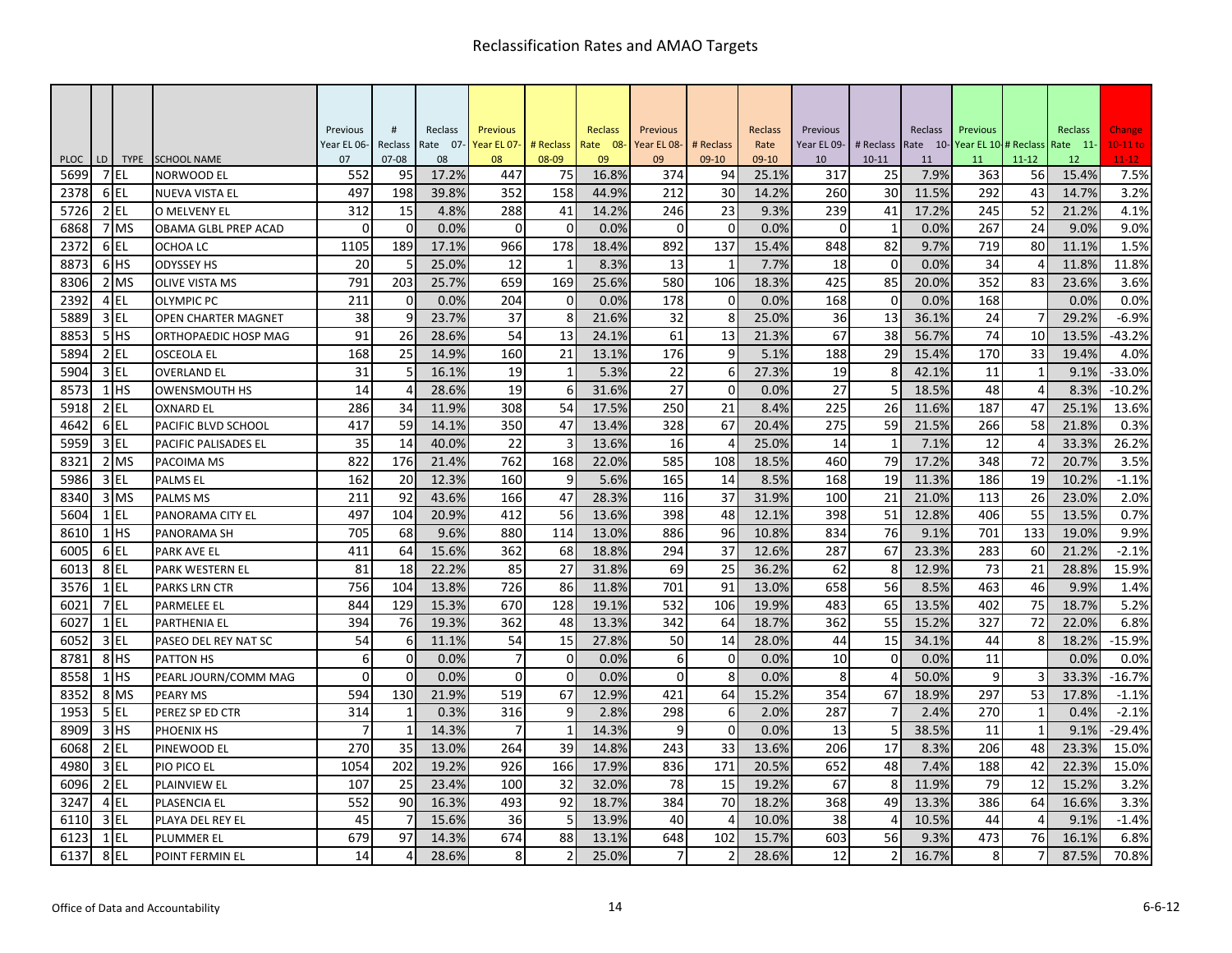|                     |                |                     |                                 | Previous    | $\#$             | Reclass     | <b>Previous</b> |                | Reclass       | Previous    |               | Reclass        | Previous    |             | Reclass    | Previous                     |                          | Reclass     | Change            |
|---------------------|----------------|---------------------|---------------------------------|-------------|------------------|-------------|-----------------|----------------|---------------|-------------|---------------|----------------|-------------|-------------|------------|------------------------------|--------------------------|-------------|-------------------|
|                     |                |                     |                                 | Year EL 06- | Reclass          | Rate 07-    | Year EL 07-     | # Reclass      | Rate 08-      | Year EL 08- | # Reclass     | Rate           | Year EL 09- | # Reclass   |            | Rate 10-Year EL 10-# Reclass |                          | Rate 11-    | $10-11$ to        |
| <b>PLOC</b><br>2384 | LD             | <b>TYPE</b><br>4 EL | <b>SCHOOL NAME</b><br>POLITI EL | 07<br>687   | $07 - 08$<br>132 | 08<br>19.2% | 08<br>547       | 08-09<br>103   | 09            | 09<br>471   | $09-10$       | 09-10<br>14.4% | 10<br>415   | $10 - 11$   | 11<br>7.2% | 11                           | $11 - 12$<br>67          | 12<br>15.3% | $11 - 12$<br>8.0% |
| 8636                | $\overline{2}$ | <b>IHS</b>          | POLYTECHNIC SH                  | 1427        | 123              | 8.6%        | 1237            | 101            | 18.8%<br>8.2% | 1223        | 68<br>69      | 5.6%           | 857         | 30<br>52    | 6.1%       | 439<br>797                   | 68                       | 8.5%        | 2.5%              |
| 6140                |                | $1$ EL              | POMELO EL                       | 25          | 8                | 32.0%       | 16              | 6              | 37.5%         | 11          | 3             | 27.3%          | 18          | 5           | 27.8%      | 20                           | $\overline{2}$           | 10.0%       | $-17.8%$          |
| 8354                |                | $1$ MS              | <b>PORTER MS</b>                | 221         | 60               | 27.1%       | 226             | 72             | 31.9%         | 191         | 29            | 15.2%          | 172         | 26          | 15.1%      | 150                          | 37                       | 24.7%       | 9.6%              |
| 8107                |                | $1$ MS              | PORTOLA MS                      | 296         | 105              | 35.5%       | 202             | 51             | 25.2%         | 198         | 44            | 22.2%          | 214         | 44          | 20.6%      | 163                          | 32                       | 19.6%       | $-0.9%$           |
| 6148                |                | 8EL                 | PRESIDENT EL                    | 73          | 6                | 8.2%        | 85              | 14             | 16.5%         | 88          | 11            | 12.5%          | 86          | 9           | 10.5%      | 78                           | 15                       | 19.2%       | 8.8%              |
| 4776                |                | 1 EL                | PRIMARY ACADEMY                 | 224         | $\Omega$         | 0.0%        | 144             | $\mathbf 0$    | 0.0%          | 167         | 3             | 1.8%           | 181         | 3           | 1.7%       | 174                          | 21                       | 12.1%       | 10.4%             |
| 8731                |                | 5 <sup>HS</sup>     | PUEBLO DE LA HS                 | 18          | $\mathbf{1}$     | 5.6%        | 15              | $\mathbf 0$    | 0.0%          | 13          | $\mathbf 0$   | 0.0%           | 13          | $\mathbf 0$ | 0.0%       | 22                           | $\mathbf{1}$             | 4.5%        | 4.5%              |
| 6158                |                | 8EL                 | <b>PURCHE EL</b>                | 60          | 10               | 16.7%       | 69              | 8              | 11.6%         | 58          | 10            | 17.2%          | 53          | 9           | 17.0%      | 48                           | 11                       | 22.9%       | 5.9%              |
| 6164                |                | 3 EL                | <b>QUEEN ANNE EL</b>            | 273         | 27               | 9.9%        | 271             | 51             | 18.8%         | 245         | 39            | 15.9%          | 228         | 27          | 11.8%      | 204                          | 19                       | 9.3%        | $-2.5%$           |
| 6178                |                | 4 EL                | <b>RAMONA EL</b>                | 480         | 81               | 16.9%       | 442             | 56             | 12.7%         | 436         | 51            | 11.7%          | 450         | 71          | 15.8%      | 454                          | 111                      | 24.4%       | 8.7%              |
| 8807                |                | 5H                  | RAMONA HS                       | 55          | $\mathbf 0$      | 0.0%        | 59              | 0              | 0.0%          | 57          | $\mathbf 0$   | 0.0%           | 71          | 1           | 1.4%       | 41                           |                          | 0.0%        | $-1.4%$           |
| 6192                | 1              | lel                 | <b>RANCHITO EL</b>              | 310         | 33               | 10.6%       | 258             | 41             | 15.9%         | 248         | 42            | 16.9%          | 236         | 22          | 9.3%       | 231                          | 45                       | 19.5%       | 10.2%             |
| 8868                |                | $8$ $HS$            | RANCHO DOMINGZ PREP             | $\mathbf 0$ | $\mathbf 0$      | 0.0%        | $\Omega$        | $\mathbf 0$    | 0.0%          | $\mathbf 0$ | $\mathbf 0$   | 0.0%           | 0           | $\mathbf 0$ | 0.0%       |                              | 9                        |             | 0.0%              |
| 6219                |                | 8EL                 | RAYMOND AVE EL                  | 295         | 25               | 8.5%        | 258             | 24             | 9.3%          | 247         | 35            | 14.2%          | 241         | 34          | 14.1%      | 209                          | 44                       | 21.1%       | 6.9%              |
| 8355                |                | 2 MS                | <b>REED MS</b>                  | 432         | 125              | 28.9%       | 377             | 94             | 24.9%         | 232         | 67            | 28.9%          | 192         | 47          | 24.5%      | 176                          | 43                       | 24.4%       | 0.0%              |
| 6233                |                | $1$ EL              | <b>RESEDA EL</b>                | 288         | 42               | 14.6%       | 273             | 24             | 8.8%          | 267         | 57            | 21.3%          | 249         | 19          | 7.6%       | 249                          | 38                       | 15.3%       | 7.6%              |
| 8814                | 1              | <b>HS</b>           | <b>RESEDA SH</b>                | 686         | 51               | 7.4%        | 569             | 89             | 15.6%         | 518         | 32            | 6.2%           | 474         | 57          | 12.0%      | 364                          | 39                       | 10.7%       | $-1.3%$           |
| 8356                |                | 3 MS                | <b>REVERE MS</b>                | 194         | 89               | 45.9%       | 112             | 37             | 33.0%         | 97          | 38            | 39.2%          | 86          | 31          | 36.0%      | 65                           | 25                       | 38.5%       | 2.4%              |
| 6260                |                | $3$ EL              | RICHLAND EL                     | 89          | 16               | 18.0%       | 75              | 4              | 5.3%          | 74          | 13            | 17.6%          | 66          | 7           | 10.6%      | 64                           | 11                       | 17.2%       | 6.6%              |
| 1917                |                | 7 <sup>HS</sup>     | RILEY HS-CYESIS                 | 65          | 8                | 12.3%       | 72              | 5              | 6.9%          | 81          | 6             | 7.4%           | 63          | 4           | 6.3%       | 75                           | 6                        | 8.0%        | 1.7%              |
| 6288                |                | 2 EL                | RIO VISTA EL                    | 91          | 8                | 8.8%        | 89              | 16             | 18.0%         | 58          | 6             | 10.3%          | 44          | 14          | 31.8%      | 39                           | 10                       | 25.6%       | $-6.2%$           |
| 5385                |                | 4 EL                | RIORDAN PC                      | 192         | $\mathbf{1}$     | 0.5%        | 218             | 5              | 2.3%          | 205         | 14            | 6.8%           | 191         | $\Omega$    | 0.0%       | 160                          | 12                       | 7.5%        | 7.5%              |
| 6301                |                | EL                  | RITTER EL                       | 210         | 5                | 2.4%        | 201             | 18             | 9.0%          | 201         | 12            | 6.0%           | 191         | 20          | 10.5%      | 178                          | 19                       | 10.7%       | 0.2%              |
| 6315                |                | $2$ EL              | <b>RIVERSIDE EL</b>             | 98          | 11               | 11.2%       | 91              | 16             | 17.6%         | 98          | 11            | 11.2%          | 75          | 11          | 14.7%      | 62                           | 11                       | 17.7%       | 3.1%              |
| 6329                |                | 4EL                 | ROCKDALE EL                     | 86          | 9                | 10.5%       | 74              | 10             | 13.5%         | 69          |               | 10.1%          | 65          | 16          | 24.6%      | 49                           | 10                       | 20.4%       | $-4.2%$           |
| 8723                |                | 7 <sup>HS</sup>     | <b>RODIA HS</b>                 | 13          | $\overline{0}$   | 0.0%        | 14              | $\mathbf 0$    | 0.0%          | 13          | 1             | 7.7%           | 16          | $\mathbf 0$ | 0.0%       | 17                           | $\mathbf{1}$             | 5.9%        | 5.9%              |
| 8895                |                | $2$ $HS$            | <b>ROGERS HS</b>                | 44          | $\Omega$         | 0.0%        | 40              | $\overline{2}$ | 5.0%          | 41          | $\Omega$      | 0.0%           | 55          |             | 12.7%      | 57                           | $\mathbf{1}$             | 1.8%        | $-11.0%$          |
| 8116                |                | <b>MS</b>           | ROMER MS                        | $\Omega$    | $\Omega$         | 0.0%        | $\Omega$        | 80             | 0.0%          | 435         | 81            | 18.6%          | 377         | 74          | 19.6%      | 281                          | 56                       | 19.9%       | 0.3%              |
| 7749                |                | <b>HS</b>           | ROOSEVELT HS CNMT               | 1879        | 142              | 7.6%        | 1695            | 159            | 9.4%          | 1559        | 179           | 11.5%          | 1192        | 16          | 1.3%       | 206                          | 11                       | 5.3%        | 4.0%              |
| 7750                |                | HS                  | ROOSEVELT HS ESP                | $\Omega$    | $\Omega$         | 0.0%        | 0               | $\mathbf 0$    | 0.0%          | $\Omega$    | $\mathbf 0$   | 0.0%           | $\Omega$    | 9           | 0.0%       | 70                           | $\overline{2}$           | 2.9%        | 2.9%              |
| 7746                |                | HS                  | ROOSEVELT HS HARTS              | $\Omega$    | $\Omega$         | 0.0%        | $\Omega$        | $\Omega$       | 0.0%          | $\Omega$    | $\mathbf 0$   | 0.0%           | $\Omega$    | 17          | 0.0%       | 159                          | $\overline{4}$           | 2.5%        | 2.5%              |
| 7745                |                | HS                  | ROOSEVELT HS LAW/GOV            | $\Omega$    | $\mathbf 0$      | 0.0%        | $\mathbf 0$     | $\mathbf 0$    | 0.0%          | $\mathbf 0$ | $\mathbf 0$   | 0.0%           | $\Omega$    | 19          | 0.0%       | 193                          | 19                       | 9.8%        | 9.8%              |
| 7751                |                | HS                  | ROOSEVELT HS MAGNET             | $\Omega$    | $\mathbf 0$      | 0.0%        | $\Omega$        | $\mathbf 0$    | 0.0%          | $\mathbf 0$ | $\mathbf{0}$  | 0.0%           | $\Omega$    | 11          | 0.0%       | 38                           | 7                        | 18.4%       | 18.4%             |
| 7748                |                | HS                  | ROOSEVELT HS MED                | $\Omega$    | $\mathbf 0$      | 0.0%        | $\mathbf 0$     | $\mathbf 0$    | 0.0%          | $\mathbf 0$ | $\mathbf 0$   | 0.0%           | 0           | 16          | 0.0%       | 148                          | 19                       | 12.8%       | 12.8%             |
| 7747                |                | <b>HS</b>           | ROOSEVELT HS STEM               | $\Omega$    | $\Omega$         | 0.0%        | $\Omega$        | $\Omega$       | 0.0%          | $\Omega$    | $\Omega$      | 0.0%           | $\Omega$    | 15          | 0.0%       | 118                          | 13                       | 11.0%       | 11.0%             |
| 6356                |                | $2$ EL              | ROSCOE EL                       | 625         | 88               | 14.1%       | 549             | 89             | 16.2%         | 477         | 99            | 20.8%          | 401         | 77          | 19.2%      | 360                          | 52                       | 14.4%       | $-4.8%$           |
| 6363                |                | 3 EL                | ROSCOMARE EL                    | q           |                  | 11.1%       | 5               |                | 20.0%         | 5           | $\mathcal{P}$ | 40.0%          | 6           | $\Omega$    | 0.0%       | 8                            | $\overline{\phantom{a}}$ | 25.0%       | 25.0%             |
| 6370                |                | 4 EL                | <b>ROSEMONT EL</b>              | 610         | 115              | 18.9%       | 524             | 100            | 19.1%         | 440         | 108           | 24.5%          | 333         | 69          | 20.7%      | 313                          | 95                       | 30.4%       | 9.6%              |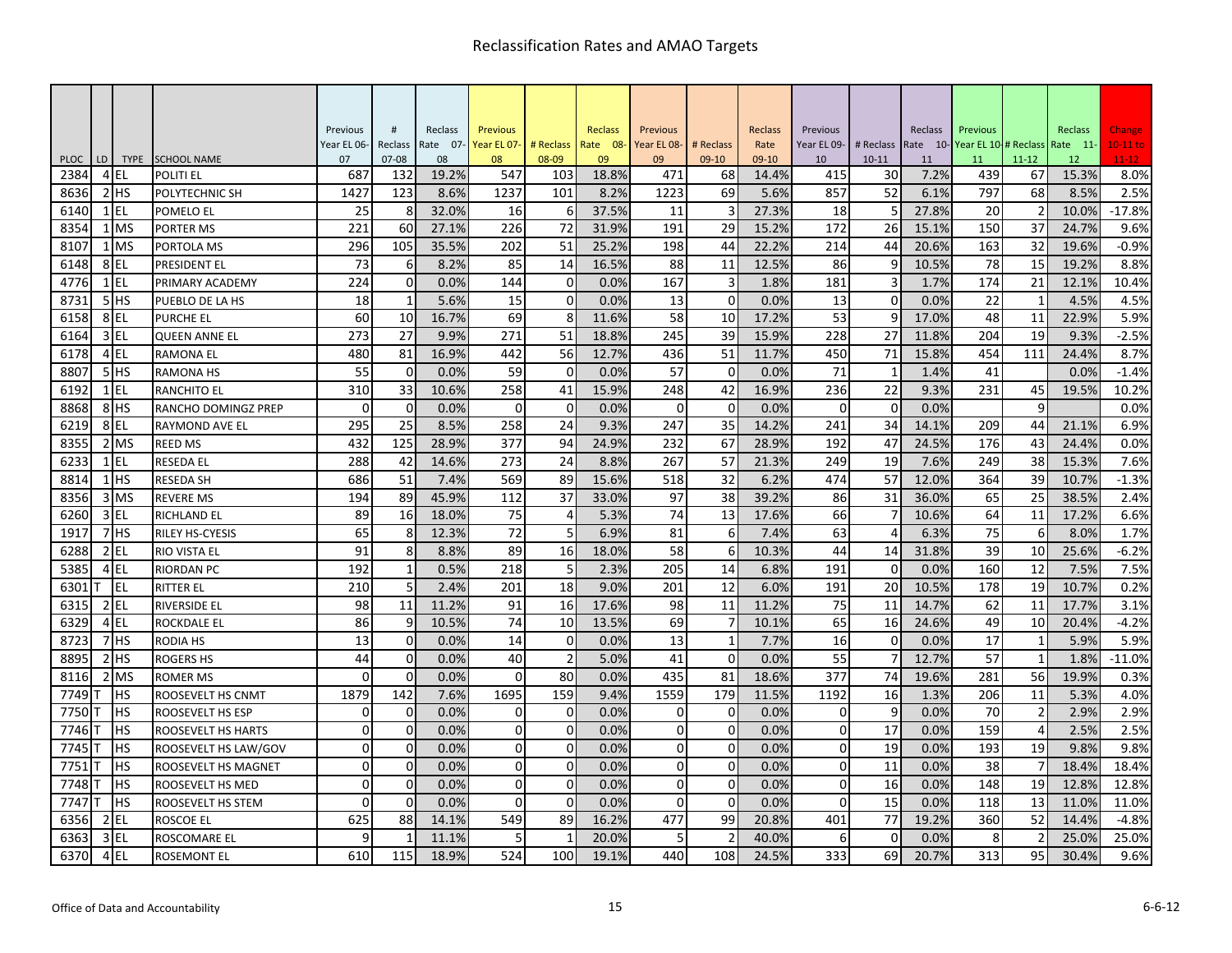|              |    |                  |                                       | Previous       | #              | Reclass     | <b>Previous</b> |                 | Reclass        | Previous    |             | Reclass        | Previous    |                | Reclass       | Previous    |                 | <b>Reclass</b> | Change            |
|--------------|----|------------------|---------------------------------------|----------------|----------------|-------------|-----------------|-----------------|----------------|-------------|-------------|----------------|-------------|----------------|---------------|-------------|-----------------|----------------|-------------------|
|              |    |                  |                                       | Year EL 06-    | Reclass        | Rate 07-    | Year EL 07-     | # Reclass       | Rate 08-       | Year EL 08- | # Reclass   | Rate           | Year EL 09- | # Reclass      | Rate 10-      | Year EL 10- | # Reclass       | Rate 11-       | $10-11$ to        |
| <b>PLOC</b>  | LD | TYPE             | <b>SCHOOL NAME</b>                    | 07<br>105      | $07 - 08$      | 08<br>17.1% | 08<br>71        | 08-09           | 09             | 09          | 09-10       | 09-10          | 10          | $10 - 11$<br>5 | 11            | 11          | $11 - 12$<br>12 | 12             | $11 - 12$<br>7.4% |
| 6384<br>6425 |    | 4 EL<br>5 EL     | <b>ROSEWOOD EL</b><br><b>ROWAN EL</b> | 616            | 18<br>141      | 22.9%       | 491             | 14<br>91        | 19.7%<br>18.5% | 61<br>449   | 91          | 11.5%<br>20.3% | 58<br>409   | 84             | 8.6%<br>20.5% | 75<br>397   | 121             | 16.0%<br>30.5% | 9.9%              |
| 8544         |    | 4 <sup>HS</sup>  | <b>ROYBAL LC</b>                      | $\overline{0}$ | $\overline{0}$ | 0.0%        | 0               | 58              | 0.0%           | 813         | 60          | 7.4%           | 678         | 49             | 7.2%          | 588         | 50              | 8.5%           | 1.3%              |
| 6438         |    | 7EL              | <b>RUSSELL EL</b>                     | 778            | 88             | 11.3%       | 743             | 81              | 10.9%          | 727         | 92          | 12.7%          | 652         | 67             | 10.3%         | 495         | 70              | 14.1%          | 3.9%              |
| 687C         |    | 8EL              | S SHORES PER ARTS MG                  | 20             | $\overline{7}$ | 35.0%       | 19              | 8               | 42.1%          | 13          |             | 15.4%          | 13          |                | 23.1%         | 16          | 6               | 37.5%          | 14.4%             |
| 1955         |    | 7EL              | SALVIN SP ED CTR                      | 163            | $\overline{0}$ | 0.0%        | 185             | $\mathbf{1}$    | 0.5%           | 176         | $\mathbf 0$ | 0.0%           | 165         | $\mathbf 0$    | 0.0%          | 159         |                 | 0.0%           | 0.0%              |
| 4641         |    | 6EL              | SAN ANTONIO ELEM                      | 354            | 75             | 21.2%       | 288             | 35              | 12.2%          | 292         | 65          | 22.3%          | 275         | 39             | 14.2%         | 280         | 46              | 16.4%          | 2.2%              |
| 8702         |    | 6 <sup>HS</sup>  | <b>SAN ANTONIO HS</b>                 | 22             | $\overline{0}$ | 0.0%        | 30              | $\mathbf{1}$    | 3.3%           | 27          | 5           | 18.5%          | 35          | 3              | 8.6%          | 35          | $\overline{2}$  | 5.7%           | $-2.9%$           |
| 6452         |    | $2$ EL           | <b>SAN FERNANDO EL</b>                | 389            | 36             | 9.3%        | 359             | 44              | 12.3%          | 350         | 44          | 12.6%          | 352         | 29             | 8.2%          | 343         | 68              | 19.8%          | 11.6%             |
| 8358         |    | 2 MS             | <b>SAN FERNANDO MS</b>                | 852            | 204            | 23.9%       | 657             | 145             | 22.1%          | 561         | 83          | 14.8%          | 458         | 62             | 13.5%         | 395         | 47              | 11.9%          | $-1.6%$           |
| 8843         |    | $2$ $HS$         | SAN FERNANDO SH                       | 1340           | 138            | 10.3%       | 1159            | 107             | 9.2%           | 1033        | 118         | 11.4%          | 925         | 79             | 8.5%          | 783         | 51              | 6.5%           | $-2.0%$           |
| 6466         |    | 6EL              | SAN GABRIEL EL                        | 430            | 74             | 17.2%       | 372             | 73              | 19.6%          | 328         | 58          | 17.7%          | 297         | 38             | 12.8%         | 245         | 40              | 16.3%          | 3.5%              |
| 6479         |    | $1$ EL           | <b>SAN JOSE EL</b>                    | 218            | 33             | 15.1%       | 224             | 32              | 14.3%          | 219         | 37          | 16.9%          | 187         | 29             | 15.5%         | 182         | 29              | 15.9%          | 0.4%              |
| 6875         |    | 6EL              | SAN MIGUEL EL                         | 556            | 61             | 11.0%       | 509             | 175             | 34.4%          | 329         | 77          | 23.4%          | 299         | 27             | 9.0%          | 354         | 44              | 12.4%          | 3.4%              |
| 6493         |    | 4 EL             | <b>SAN PASCUAL EL</b>                 | 80             | $\overline{7}$ | 8.8%        | 83              | 9               | 10.8%          | 75          | 11          | 14.7%          | 80          | 11             | 13.8%         | 79          | 14              | 17.7%          | 4.0%              |
| 6507         |    | 5 EL             | <b>SAN PEDRO EL</b>                   | 554            | 84             | 15.2%       | 485             | 87              | 17.9%          | 509         | 88          | 17.3%          | 448         | 54             | 12.1%         | 456         | 124             | 27.2%          | 15.1%             |
| 8850         |    | 8 <sup>HS</sup>  | <b>SAN PEDRO SH</b>                   | 351            | 59             | 16.8%       | 340             | 39              | 11.5%          | 319         | 46          | 14.4%          | 307         | 33             | 10.7%         | 255         | 40              | 15.7%          | 4.9%              |
| 8716         |    | IHS              | <b>SANTEE EDUC COMPLEX</b>            | 1566           | 89             | 5.7%        | 1562            | 105             | 6.7%           | 1478        | 77          | 5.2%           | 1361        | 63             | 4.6%          | 1073        | 60              | 5.6%           | 1.0%              |
| 6565         |    | $2$ EL           | <b>SATICOY EL</b>                     | 390            | 38             | 9.7%        | 378             | 34              | 9.0%           | 341         | 53          | 15.5%          | 306         | 25             | 8.2%          | 303         | 96              | 31.7%          | 23.5%             |
| 2644         |    | 3 <sub>IEL</sub> | <b>SATURN EL</b>                      | 269            | 26             | 9.7%        | 243             | 32              | 13.2%          | 214         | 18          | 8.4%           | 224         | 36             | 16.1%         | 211         | 52              | 24.6%          | 8.6%              |
| 8206         |    | 4 <sup>HS</sup>  | <b>SCH VIS ARTS &amp; HUM</b>         | $\Omega$       | $\Omega$       | 0.0%        | $\Omega$        | 8               | 0.0%           | 118         | 11          | 9.3%           | 134         | 14             | 10.4%         | 140         | 21              | 15.0%          | 4.6%              |
| 8497         |    | <b>IHS</b>       | <b>SECONDARY CDS</b>                  | 61             | $\mathbf{1}$   | 1.6%        | 58              | $\overline{2}$  | 3.4%           | 44          | $\mathbf 0$ | 0.0%           | 52          | $\mathbf 0$    | 0.0%          | 96          |                 | 0.0%           | 0.0%              |
| 1956         |    | 8 <sup>HS</sup>  | <b>SELLERY SP ED CTR</b>              | 34             | $\overline{0}$ | 0.0%        | 33              | $\mathbf{0}$    | 0.0%           | 30          | $\mathbf 0$ | 0.0%           | 86          | $\mathbf 0$    | 0.0%          | 99          |                 | 0.0%           | 0.0%              |
| 6589         |    | 4EL              | <b>SELMA EL</b>                       | 219            | 19             | 8.7%        | 197             | 20              | 10.2%          | 167         | 18          | 10.8%          | 146         | 10             | 6.8%          | 139         | 18              | 12.9%          | 6.1%              |
| 3574         |    | $2$ EL           | <b>SENDAK EL</b>                      | 407            | 34             | 8.4%        | 396             | 62              | 15.7%          | 360         | 61          | 16.9%          | 387         | 73             | 18.9%         | 372         | 67              | 18.0%          | $-0.9%$           |
| 8363         |    | 1 MS             | SEPULVEDA MS                          | 920            | 235            | 25.5%       | 708             | 171             | 24.2%          | 587         | 104         | 17.7%          | 512         | 71             | 13.9%         | 494         | 71              | 14.4%          | 0.5%              |
| 6606         |    | $1$ EL           | <b>SERRANIA EL</b>                    | 62             | $\overline{0}$ | 0.0%        | 52              | 24              | 46.2%          | 32          | 8           | 25.0%          | 42          | 11             | 26.2%         | 56          | 6               | 10.7%          | $-15.5%$          |
| 6665         |    | $2$ EL           | <b>SHARP EL</b>                       | 478            | 87             | 18.2%       | 472             | 65              | 13.8%          | 477         | 83          | 17.4%          | 451         | 49             | 10.9%         | 458         | 130             | 28.4%          | 17.5%             |
| 667          |    | 3 EL             | SHENANDOAH EL                         | 446            | 41             | 9.2%        | 407             | 28              | 6.9%           | 397         | 49          | 12.3%          | 364         | 45             | 12.4%         | 353         | 44              | 12.5%          | 0.1%              |
| 6685         |    | 5EL              | SHERIDAN ST EL                        | 709            | 97             | 13.7%       | 665             | 60              | 9.0%           | 713         | 119         | 16.7%          | 631         | 95             | 15.1%         | 603         | 133             | 22.1%          | 7.0%              |
| 6699         |    | $2$ EL           | SHERMAN OAKS EL                       | 99             | 18             | 18.2%       | 99              | 26              | 26.3%          | 101         | 25          | 24.8%          | 96          | 21             | 21.9%         | 99          | 8               | 8.1%           | $-13.8%$          |
| 6712         |    | $1$ EL           | <b>SHIRLEY EL</b>                     | 341            | 56             | 16.4%       | 309             | 64              | 20.7%          | 240         | 66          | 27.5%          | 199         | 19             | 9.5%          | 172         | 47              | 27.3%          | 17.8%             |
| 6740         |    | 3 EL             | <b>SHORT EL</b>                       | 73             | 3              | 4.1%        | 54              | 8               | 14.8%          | 47          |             | 14.9%          | 49          |                | 14.3%         | 50          | $\overline{3}$  | 6.0%           | $-8.3%$           |
| 6753         |    | 5EL              | SIERRA PARK EL                        | 249            | 61             | 24.5%       | 198             | $\overline{37}$ | 18.7%          | 171         | 30          | 17.5%          | 135         | 19             | 14.1%         | 137         | 19              | 13.9%          | $-0.2%$           |
| 6767         |    | $5$ EL           | SIERRA VISTA EL                       | 89             | 11             | 12.4%       | 90              | 31              | 34.4%          | 73          | 12          | 16.4%          | 65          | 9              | 13.8%         | 53          | 12              | 22.6%          | 8.8%              |
| 8842         |    | $1$ HS           | <b>SOCES MAG</b>                      | 115            | 50             | 43.5%       | 79              | 53              | 67.1%          | 50          | 25          | 50.0%          | 52          | 10             | 19.2%         | 50          | 14              | 28.0%          | 8.8%              |
| 6836         |    | $5$ EL           | <b>SOLANO EL</b>                      | 109            | 38             | 34.9%       | 94              | 20              | 21.3%          | 77          | 30          | 39.0%          | 58          | 13             | 22.4%         | 63          | 16              | 25.4%          | 3.0%              |
| 6849         |    | 5EL              | SOTO EL                               | 211            | 46             | 21.8%       | 168             | 20              | 11.9%          | 189         | 43          | 22.8%          | 159         | 29             | 18.2%         | 142         | 24              | 16.9%          | $-1.3%$           |
| 7708         |    | 4H <sub>S</sub>  | <b>SOTOMAYOR LA-ARTLAB</b>            | $\Omega$       | $\Omega$       | 0.0%        | $\Omega$        | $\Omega$        | 0.0%           | $\Omega$    | $\Omega$    | 0.0%           | $\Omega$    | $\mathbf 0$    | 0.0%          |             | $\overline{2}$  |                | 0.0%              |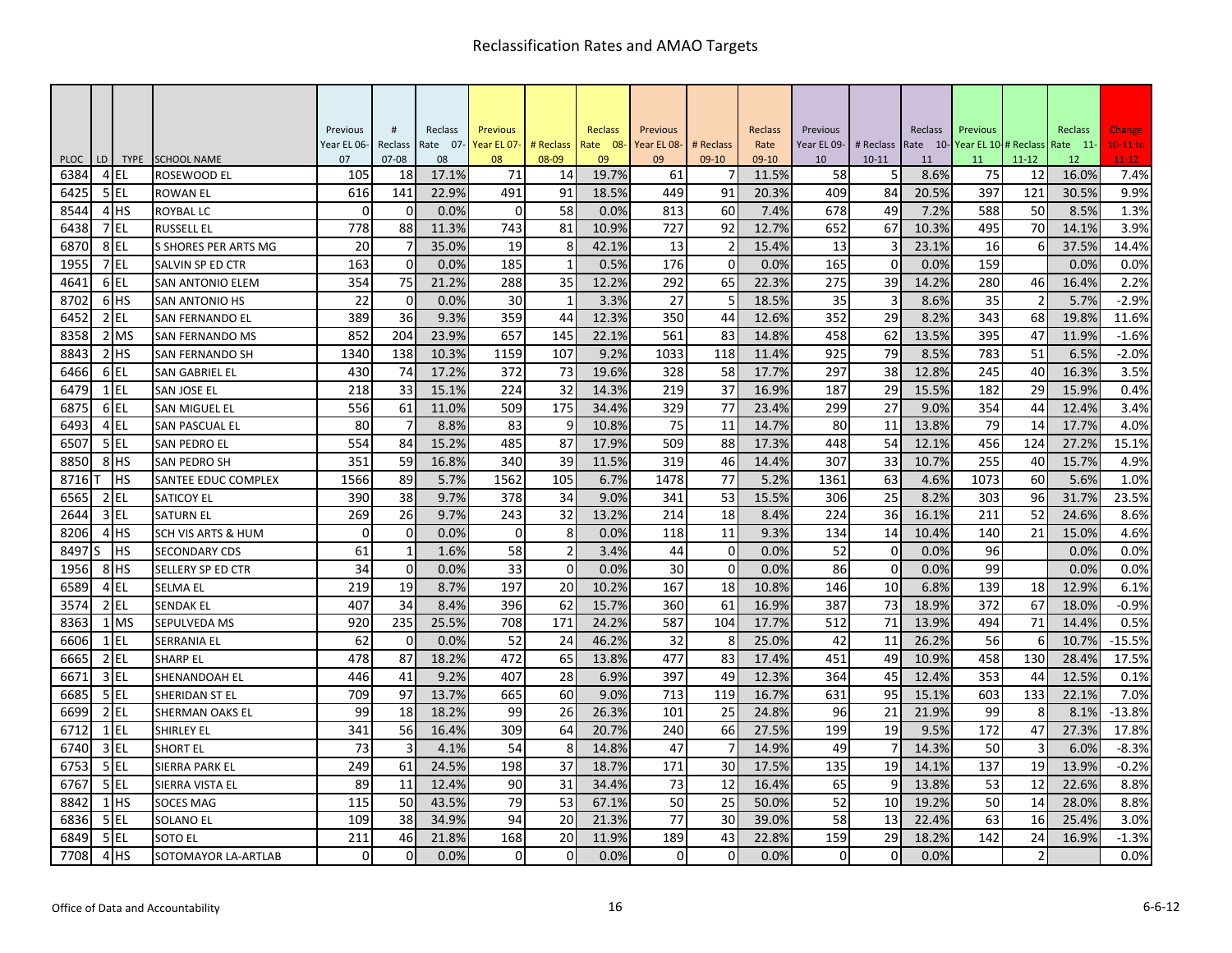|             |    |                 |                            | Previous    | #           | Reclass  | <b>Previous</b> |                | <b>Reclass</b> | Previous    |           | Reclass | Previous    |                | Reclass  | Previous             |                | Reclass  | Change     |
|-------------|----|-----------------|----------------------------|-------------|-------------|----------|-----------------|----------------|----------------|-------------|-----------|---------|-------------|----------------|----------|----------------------|----------------|----------|------------|
|             |    |                 |                            | Year EL 06- | Reclass     | Rate 07- | Year EL 07-     | # Reclass      | Rate 08-       | Year EL 08- | # Reclass | Rate    | Year EL 09- | # Reclass      | Rate 10- | Year EL 10-# Reclass |                | Rate 11- | $10-11$ to |
| <b>PLOC</b> | LD | <b>TYPE</b>     | <b>SCHOOL NAME</b>         | 07          | $07 - 08$   | 08       | 08              | 08-09          | 09             | 09          | 09-10     | 09-10   | 10          | $10 - 11$      | 11       | 11                   | $11 - 12$      | 12       | $11-12$    |
| 7707        |    | 4 HS            | SOTOMAYOR LA-HADA          | $\Omega$    | n           | 0.0%     | $\Omega$        | 0              | 0.0%           | $\Omega$    | O         | 0.0%    | 0           | 0              | 0.0%     |                      |                |          | 0.0%       |
| 8577        |    | 4H <sub>S</sub> | SOTOMAYOR LA-LARS          | $\Omega$    | $\Omega$    | 0.0%     | $\Omega$        | $\mathbf 0$    | 0.0%           | $\Omega$    | $\Omega$  | 0.0%    | $\Omega$    | $\mathbf 0$    | 0.0%     |                      | 6              |          | 0.0%       |
| 8881        |    | 6 <sup>HS</sup> | <b>SOUTH EAST SH</b>       | 942         | 105         | 11.1%    | 879             | 86             | 9.8%           | 820         | 81        | 9.9%    | 768         | 56             | 7.3%     | 798                  | 71             | 8.9%     | 1.6%       |
| 8377        |    | 6 MS            | <b>SOUTH GATE MS</b>       | 1051        | 257         | 24.5%    | 900             | 151            | 16.8%          | 794         | 121       | 15.2%   | 658         | 78             | 11.9%    | 543                  | 78             | 14.4%    | 2.5%       |
| 8871        |    | 6 <sup>HS</sup> | <b>SOUTH GATE SH</b>       | 855         | 109         | 12.7%    | 919             | 127            | 13.8%          | 891         | 114       | 12.8%   | 798         | 100            | 12.5%    | 745                  | 68             | 9.1%     | $-3.4%$    |
| 6863        |    | 7 EL            | <b>SOUTH PARK EL</b>       | 632         | 41          | 6.5%     | 594             | 83             | 14.0%          | 549         | 62        | 11.3%   | 534         | 51             | 9.6%     | 477                  | 75             | 15.7%    | 6.2%       |
| 6872        |    | 7EL             | SOUTH REG EL #2            | $\Omega$    | 0           | 0.0%     | $\Omega$        | 0              | 0.0%           | $\Omega$    | O         | 0.0%    | $\Omega$    | 13             | 0.0%     | 416                  | 51             | 12.3%    | 12.3%      |
| 6873        |    | 6 <sub>EL</sub> | <b>SOUTH REG EL #3</b>     | $\Omega$    | $\mathbf 0$ | 0.0%     | $\mathbf 0$     | $\mathbf 0$    | 0.0%           | $\Omega$    | 0         | 0.0%    | $\mathbf 0$ | 10             | 0.0%     | 328                  | 47             | 14.3%    | 14.3%      |
| 6886        |    | 7 EL            | <b>SOUTH REGION EL#7</b>   | $\Omega$    | 0           | 0.0%     | $\Omega$        | $\mathbf 0$    | 0.0%           | $\Omega$    | 0         | 0.0%    | 0           | $\overline{7}$ | 0.0%     | 349                  | 50             | 14.3%    | 14.3%      |
| 5153        |    | 6 MS            | <b>SOUTH REGION MS #2B</b> | $\Omega$    | $\mathbf 0$ | 0.0%     | $\Omega$        | $\mathbf 0$    | 0.0%           | $\Omega$    | 0         | 0.0%    | $\Omega$    | 6              | 0.0%     | 83                   | 9              | 10.8%    | 10.8%      |
| 5154        |    | 6 MS            | SOUTH REGION MS #2C        | $\Omega$    | $\Omega$    | 0.0%     | $\Omega$        | $\Omega$       | 0.0%           | $\Omega$    | $\Omega$  | 0.0%    | $\Omega$    | $\mathbf 1$    | 0.0%     | 108                  | 24             | 22.2%    | 22.2%      |
| 8153        |    | 6 MS            | <b>SOUTHEAST MS</b>        | 507         | 142         | 28.0%    | 411             | 89             | 21.7%          | 418         | 45        | 10.8%   | 358         | 15             | 4.2%     | 324                  | 37             | 11.4%    | 7.2%       |
| 7718        |    | 7 <sup>HS</sup> | SRHS #2 COMM & TECH        | $\Omega$    | $\mathbf 0$ | 0.0%     | $\mathbf 0$     | $\overline{0}$ | 0.0%           | $\mathbf 0$ | 0         | 0.0%    | $\mathbf 0$ | $\overline{0}$ | 0.0%     |                      | 3              |          | 0.0%       |
| 7719        |    | 7HS             | SRHS #2 GREEN DESIGN       | $\Omega$    | $\mathbf 0$ | 0.0%     | $\mathbf 0$     | $\mathbf 0$    | 0.0%           | $\Omega$    | 0         | 0.0%    | $\mathbf 0$ | $\mathbf 0$    | 0.0%     |                      | 8              |          | 0.0%       |
| 7723        |    | 7 <sup>HS</sup> | SRHS #2 PERF ARTS          | $\Omega$    | $\mathbf 0$ | 0.0%     | $\Omega$        | $\mathbf 0$    | 0.0%           | $\mathbf 0$ | 0         | 0.0%    | $\Omega$    | $\mathbf{0}$   | 0.0%     |                      | $\overline{a}$ |          | 0.0%       |
| 8867        |    | 7 <sup>HS</sup> | SRHS #2 PUB SRV COMM       | $\Omega$    | $\mathbf 0$ | 0.0%     | $\mathbf 0$     | $\mathbf 0$    | 0.0%           | $\Omega$    | 0         | 0.0%    | $\mathbf 0$ | $\mathbf 0$    | 0.0%     |                      | $\overline{2}$ |          | 0.0%       |
| 6890        |    | $1$ EL          | <b>STAGG EL</b>            | 158         | 23          | 14.6%    | 173             | 18             | 10.4%          | 166         | 18        | 10.8%   | 177         | 39             | 22.0%    | 176                  | 25             | 14.2%    | $-7.8%$    |
| 6904        |    | 6EL             | <b>STANFORD EL</b>         | 556         | 96          | 17.3%    | 480             | 95             | 19.8%          | 454         | 103       | 22.7%   | 423         | 77             | 18.2%    | 402                  | 102            | 25.4%    | 7.2%       |
| 6905        |    | 6EL             | <b>STANFORD PC</b>         | 125         | $\mathbf 0$ | 0.0%     | 133             | $\mathbf 0$    | 0.0%           | 124         | $\Omega$  | 0.0%    | 115         | $\mathbf 0$    | 0.0%     | 128                  |                | 0.0%     | 0.0%       |
| 6918        |    | 6EL             | <b>STATE EL</b>            | 615         | 86          | 14.0%    | 543             | 103            | 19.0%          | 422         | 58        | 13.7%   | 383         | 34             | 8.9%     | 310                  | 35             | 11.3%    | 2.4%       |
| 6932        |    | 3 EL            | <b>STERRY EL</b>           | 148         | 19          | 12.8%    | 159             | 20             | 12.6%          | 132         | 21        | 15.9%   | 133         | 21             | 15.8%    | 139                  | 18             | 12.9%    | $-2.8%$    |
| 8387        |    | <b>MS</b>       | <b>STEVENSON MS</b>        | 1132        | 198         | 17.5%    | 913             | 111            | 12.2%          | 776         | 73        | 9.4%    | 670         | 63             | 9.4%     | 555                  | 56             | 10.1%    | 0.7%       |
| 6945        |    | $2$ EL          | <b>STONEHURST EL</b>       | 110         | 9           | 8.2%     | 122             | 23             | 18.9%          | 125         | 11        | 8.8%    | 116         | 18             | 15.5%    | 105                  | 18             | 17.1%    | 1.6%       |
| 6952        |    | $3$ EL          | <b>STONER EL</b>           | 285         | 23          | 8.1%     | 278             | 23             | 8.3%           | 258         | 26        | 10.1%   | 220         | 19             | 8.6%     | 206                  | 26             | 12.6%    | 4.0%       |
| 8585        |    | $1$ HS          | <b>STONEY POINT HS</b>     | 17          | $\mathbf 0$ | 0.0%     | 19              | $\mathbf{1}$   | 5.3%           | 14          |           | 14.3%   | 20          | 3              | 15.0%    | 26                   | 3              | 11.5%    | $-3.5%$    |
| 6959        |    | $2$ EL          | STRATHERN EL               | 431         | 43          | 10.0%    | 368             | 43             | 11.7%          | 383         | 65        | 17.0%   | 330         | 39             | 11.8%    | 252                  | 85             | 33.7%    | 21.9%      |
| 8396        |    | 2 MS            | <b>SUN VALLEY MS</b>       | 1184        | 254         | 21.5%    | 1015            | 148            | 14.6%          | 585         | 124       | 21.2%   | 420         | 69             | 16.4%    | 397                  | 75             | 18.9%    | 2.5%       |
| 8093        |    | 2H <sub>5</sub> | <b>SUN VALLEY SH</b>       | $\Omega$    | $\Omega$    | 0.0%     | $\Omega$        | $\Omega$       | 0.0%           | $\Omega$    | 22        | 0.0%    | 289         | 26             | 9.0%     | 313                  | 17             | 5.4%     | $-3.6%$    |
| 6973        |    | $2$ EL          | <b>SUNLAND EL</b>          | 95          | 19          | 20.0%    | 109             | 22             | 20.2%          | 103         | 14        | 13.6%   | 109         | 19             | 17.4%    | 104                  | 26             | 25.0%    | 7.6%       |
| 6986        |    | $1$ EL          | <b>SUNNY BRAE EL</b>       | 473         | 50          | 10.6%    | 449             | 52             | 11.6%          | 428         | 74        | 17.3%   | 396         | 52             | 13.1%    | 370                  | 80             | 21.6%    | 8.5%       |
| 6988        |    | EL              | <b>SUNRISE EL</b>          | 367         | 62          | 16.9%    | 299             | 54             | 18.1%          | 273         | 38        | 13.9%   | 271         | 36             | 13.3%    | 298                  | 54             | 18.1%    | 4.8%       |
| 7007        |    | $1$ EL          | SUPERIOR EL                | 57          | 6           | 10.5%    | 67              | 20             | 29.9%          | 60          | q         | 15.0%   | 62          | 9              | 14.5%    | 62                   | 9              | 14.5%    | 0.0%       |
| 8406        |    | 1 MS            | <b>SUTTER MS</b>           | 528         | 165         | 31.3%    | 444             | 36             | 8.1%           | 457         | 135       | 29.5%   | 344         | 76             | 22.1%    | 278                  | 64             | 23.0%    | 0.9%       |
| 7014        |    | $2$ EL          | <b>SYLMAR EL</b>           | 498         | 53          | 10.6%    | 488             | 62             | 12.7%          | 443         | 94        | 21.2%   | 408         | 77             | 18.9%    | 346                  | 50             | 14.5%    | $-4.4%$    |
| 8878        |    | $2$ HS          | <b>SYLMAR SH</b>           | 1042        | 180         | 17.3%    | 919             | 110            | 12.0%          | 901         | 126       | 14.0%   | 832         | 108            | 13.0%    | 686                  | 56             | 8.2%     | $-4.8%$    |
| 7027        |    | $2$ EL          | <b>SYLVAN PARK EL</b>      | 624         | 87          | 13.9%    | 575             | 67             | 11.7%          | 521         | 66        | 12.7%   | 545         | 59             | 10.8%    | 538                  | 96             | 17.8%    | 7.0%       |
| 8880        |    | $1$ HS          | TAFT SH                    | 368         | 46          | 12.5%    | 288             | 41             | 14.2%          | 246         | 29        | 11.8%   | 228         | 36             | 15.8%    | 204                  | 26             | 12.7%    | $-3.0%$    |
| 7035        |    | 8EL             | TAPER EL                   | 15          | 3           | 20.0%    | 21              | 6              | 28.6%          | 22          |           | 9.1%    | 30          | 3              | 10.0%    | 27                   | 9              | 33.3%    | 23.3%      |
| 7041        |    | $1$ EL          | <b>TARZANA EL</b>          | 166         | 18          | 10.8%    | 193             | 36             | 18.7%          | 178         | 33        | 18.5%   | 158         | 26             | 16.5%    | 146                  | 26             | 17.8%    | 1.4%       |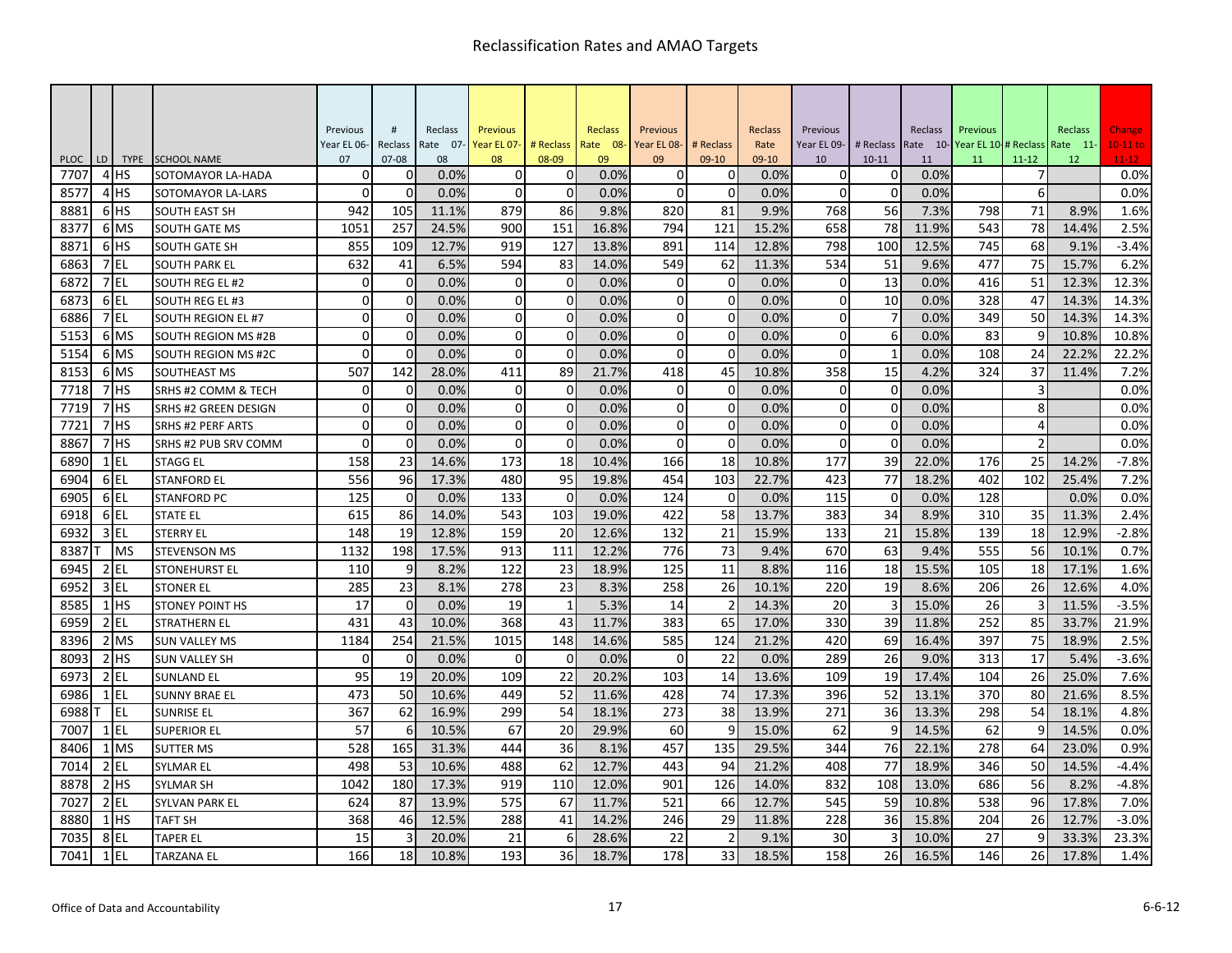|                  |    |                    |                             | Previous    | #                     | Reclass     | <b>Previous</b> |                    | Reclass       | Previous    |                  | Reclass       | Previous    |                      | Reclass       | Previous    |                      | Reclass        | Change            |
|------------------|----|--------------------|-----------------------------|-------------|-----------------------|-------------|-----------------|--------------------|---------------|-------------|------------------|---------------|-------------|----------------------|---------------|-------------|----------------------|----------------|-------------------|
|                  |    |                    |                             | Year EL 06- | Reclass               | Rate 07-    | Year EL 07-     | # Reclass          | Rate 08-      | Year EL 08- | # Reclass        | Rate          | Year EL 09- | # Reclass            | Rate 10-      | Year EL 10- | # Reclass            | Rate 11-       | $10-11$ to        |
| <b>PLOC</b>      | LD | <b>TYPE</b>        | <b>SCHOOL NAME</b>          | 07          | $07 - 08$             | 08<br>16.6% | 08              | 08-09              | 09            | 09          | $09-10$          | 09-10         | 10          | $10 - 11$            | 11            | 11          | $11 - 12$            | 12             | $11 - 12$         |
| 7068<br>8883     |    | $2$ EL<br>$1$ $HS$ | TELFAIR EL<br>THOREAU HS    | 645<br>14   | 107<br>$\overline{0}$ | 0.0%        | 590<br>17       | 76<br>$\mathbf{1}$ | 12.9%<br>5.9% | 574<br>15   | 103<br>1         | 17.9%<br>6.7% | 527<br>16   | 44<br>$\overline{4}$ | 8.3%<br>25.0% | 527<br>17   | 107<br>$\mathcal{P}$ | 20.3%<br>11.8% | 12.0%<br>$-13.2%$ |
| 7178             |    | 4EL                | TOLAND WAY EL               | 209         | 37                    | 17.7%       | 189             | 40                 | 21.2%         | 138         | 41               | 29.7%         | 97          | 17                   | 17.5%         | 90          | 13                   | 14.4%          | $-3.1%$           |
| 7192             |    | $2$ EL             | TOLUCA LAKE EL              | 228         | 28                    | 12.3%       | 187             | 33                 | 17.6%         | 158         | 22               | 13.9%         | 133         | 34                   | 25.6%         | 105         | 26                   | 24.8%          | $-0.8%$           |
| 7198             |    | $3$ EL             | TOPANGA EL                  | 10          | $\mathbf{1}$          | 10.0%       | $\overline{7}$  | $\Omega$           | 0.0%          | 12          | $\mathbf{1}$     | 8.3%          | 10          | $\Delta$             | 40.0%         | 10          | $\mathbf{1}$         | 10.0%          | $-30.0%$          |
| 7201             |    | $1$ EL             | TOPEKA DR EL                | 51          | 10                    | 19.6%       | 61              | 16                 | 26.2%         | 67          | 14               | 20.9%         | 77          | 12                   | 15.6%         | 94          | 22                   | 23.4%          | 7.8%              |
| 8606             |    | 5HS                | TORRES SH #1                | $\Omega$    | $\overline{0}$        | 0.0%        | $\Omega$        | $\mathbf 0$        | 0.0%          | $\Omega$    | $\Omega$         | 0.0%          | $\Omega$    | 10                   | 0.0%          | 111         | $\overline{7}$       | 6.3%           | 6.3%              |
| 7772             |    | $5$ HS             | TORRES SH #2                | $\Omega$    | $\overline{0}$        | 0.0%        | $\mathbf 0$     | $\mathbf 0$        | 0.0%          | $\mathbf 0$ | $\mathbf 0$      | 0.0%          | $\Omega$    | $\mathbf 0$          | 0.0%          | 93          | 10                   | 10.8%          | 10.8%             |
| 7773             |    | $5$ HS             | TORRES SH #3                | $\Omega$    | $\overline{0}$        | 0.0%        | $\Omega$        | $\mathbf 0$        | 0.0%          | $\Omega$    | $\overline{0}$   | 0.0%          | $\Omega$    | $\overline{7}$       | 0.0%          | 112         | 13                   | 11.6%          | 11.6%             |
| 7775             |    | 5HS                | TORRES SH #4                | $\Omega$    | $\overline{0}$        | 0.0%        | $\Omega$        | $\mathbf 0$        | 0.0%          | $\Omega$    | $\pmb{0}$        | 0.0%          | $\Omega$    | $\overline{4}$       | 0.0%          | 106         | 8                    | 7.5%           | 7.5%              |
| 7777             |    | 5H <sub>5</sub>    | TORRES SH #5                | $\Omega$    | $\Omega$              | 0.0%        | $\Omega$        | $\Omega$           | 0.0%          | $\Omega$    | $\Omega$         | 0.0%          | $\Omega$    | 8                    | 0.0%          | 94          | $\overline{5}$       | 5.3%           | 5.3%              |
| 7205             |    | 8EL                | TOWNE EL                    | 102         | 5                     | 4.9%        | 109             | 22                 | 20.2%         | 95          | 11               | 11.6%         | 87          | 18                   | 20.7%         | 84          | 11                   | 13.1%          | $-7.6%$           |
| 7219             |    | 5EL                | TRINITY EL                  | 599         | 69                    | 11.5%       | 574             | 76                 | 13.2%         | 493         | 72               | 14.6%         | 447         | 108                  | 24.2%         | 280         | 89                   | 31.8%          | 7.6%              |
| 7247             |    | $1$ EL             | TULSA EL                    | 154         | 23                    | 14.9%       | 128             | 31                 | 24.2%         | 122         | 24               | 19.7%         | 119         | 16                   | 13.4%         | 109         | 12                   | 11.0%          | $-2.4%$           |
| 7260             |    | 6EL                | <b>TWEEDY EL</b>            | 411         | 87                    | 21.2%       | 335             | 85                 | 25.4%         | 298         | 83               | 27.9%         | 230         | 36                   | 15.7%         | 219         | 40                   | 18.3%          | 2.6%              |
| 7780             |    | 4 EL               | <b>UCLA COMMUNITY SCH</b>   | $\Omega$    | $\mathbf 0$           | 0.0%        | $\mathbf 0$     | $\mathbf 0$        | 0.0%          | $\mathbf 0$ | 10               | 0.0%          | 256         | 16                   | 6.3%          | 450         | 27                   | 6.0%           | $-0.3%$           |
| 7356             |    | 4 EL               | <b>UNION EL</b>             | 831         | 132                   | 15.9%       | 733             | 109                | 14.9%         | 659         | 102              | 15.5%         | 648         | 55                   | 8.5%          | 709         | 147                  | 20.7%          | 12.2%             |
| 8886             |    | 3HS                | UNIVERSITY SH               | 503         | 54                    | 10.7%       | 480             | 71                 | 14.8%         | 446         | 113              | 25.3%         | 390         | 57                   | 14.6%         | 317         | 47                   | 14.8%          | 0.2%              |
| 7370             |    | 5EL                | <b>UTAH EL</b>              | 307         | 97                    | 31.6%       | 258             | 37                 | 14.3%         | 224         | 38               | 17.0%         | 179         | 20                   | 11.2%         | 168         | 21                   | 12.5%          | 1.3%              |
| 7384             |    | $2$ EL             | <b>VALERIO EL</b>           | 702         | 109                   | 15.5%       | 604             | 90                 | 14.9%         | 536         | 110              | 20.5%         | 556         | 64                   | 11.5%         | 529         | 92                   | 17.4%          | 5.9%              |
| 8898             |    | $1$ HS             | <b>VALLEY ACAD ARTS/SCI</b> | $\Omega$    | $\Omega$              | 0.0%        | $\Omega$        | $\Omega$           | 0.0%          | $\Omega$    | $\Omega$         | 0.0%          | $\Omega$    | $\mathbf 0$          | 0.0%          |             | 9                    |                | 0.0%              |
| 7390             |    | $1$ $EL$           | VALLEY ALTERN MAG           | 102         | 23                    | 22.5%       | 90              | 19                 | 21.1%         | 85          | 34               | 40.0%         | 83          | $\overline{7}$       | 8.4%          | 83          | 21                   | 25.3%          | 16.9%             |
| 7398             |    | $1$ EL             | VALLEY REG EL #6            | $\Omega$    | $\overline{0}$        | 0.0%        | $\mathbf 0$     | $\mathbf 0$        | 0.0%          | $\mathbf 0$ | $\mathbf 0$      | 0.0%          | $\Omega$    | 19                   | 0.0%          | 486         | 55                   | 11.3%          | 11.3%             |
| 7400             |    | $2$ EL             | VALLEY REG EL #8            | $\Omega$    | $\Omega$              | 0.0%        | $\Omega$        | $\Omega$           | 0.0%          | $\Omega$    | $\boldsymbol{0}$ | 0.0%          | $\Omega$    | 10                   | 0.0%          | 219         | 49                   | 22.4%          | 22.4%             |
| 7401             |    | $2$ EL             | VALLEY REG EL #9            | $\Omega$    | $\overline{0}$        | 0.0%        | $\mathbf 0$     | $\mathbf 0$        | 0.0%          | $\mathbf 0$ | $\mathbf 0$      | 0.0%          | $\Omega$    | $\overline{4}$       | 0.0%          | 275         | 39                   | 14.2%          | 14.2%             |
| 7404             |    | $1$ EL             | VALLEY REGION EL #12        | $\Omega$    | $\Omega$              | 0.0%        | $\Omega$        | $\Omega$           | 0.0%          | $\Omega$    | $\boldsymbol{0}$ | 0.0%          | $\Omega$    | 9                    | 0.0%          | 389         | 48                   | 12.3%          | 12.3%             |
| 7397             |    | 4 EL               | <b>VALLEY VIEW EL</b>       | 39          | 5                     | 12.8%       | 35              | 8                  | 22.9%         | 25          | 5                | 20.0%         | 29          | $\mathbf{1}$         | 3.4%          | 25          | 8                    | 32.0%          | 28.6%             |
| 7419             |    | 8EL                | <b>VAN DEENE EL</b>         | 129         | 23                    | 17.8%       | 105             | 28                 | 26.7%         | 84          | 8                | 9.5%          | 99          | 18                   | 18.2%         | 104         | 21                   | 20.2%          | 2.0%              |
| 7422             |    | $1$ EL             | VAN GOGH EL                 | 34          | 11                    | 32.4%       | 21              | 12                 | 57.1%         | 14          | 5                | 35.7%         | 13          | 8                    | 61.5%         | 18          | 6                    | 33.3%          | $-28.2%$          |
| 7425             |    | $4$ EL             | VAN NESS EL                 | 127         | 16                    | 12.6%       | 107             | 15                 | 14.0%         | 91          | 17               | 18.7%         | 86          | 13                   | 15.1%         | 76          | $\overline{7}$       | 9.2%           | $-5.9%$           |
| 7438             |    | $2$ EL             | <b>VAN NUYS EL</b>          | 480         | 97                    | 20.2%       | 396             | 66                 | 16.7%         | 317         | 40               | 12.6%         | 320         | 23                   | 7.2%          | 326         | 41                   | 12.6%          | 5.4%              |
| 8434             |    | 2 MS               | VAN NUYS MS                 | 601         | 164                   | 27.3%       | 528             | 103                | 19.5%         | 408         | 88               | 21.6%         | 355         | 68                   | 19.2%         | 313         | 57                   | 18.2%          | $-0.9%$           |
| 8893             |    | $2$ $HS$           | VAN NUYS SH                 | 843         | 113                   | 13.4%       | 602             | 65                 | 10.8%         | 648         | 60               | 9.3%          | 591         | 32                   | 5.4%          | 497         | 40                   | 8.0%           | 2.6%              |
| 7411             |    | $1$ EL             | <b>VANALDEN EL</b>          | 178         | 20                    | 11.2%       | 167             | 12                 | 7.2%          | 157         | 17               | 10.8%         | 165         | 19                   | 11.5%         | 149         | 19                   | 12.8%          | 1.2%              |
| 7466             |    | $2$ EL             | <b>VENA EL</b>              | 302         | 69                    | 22.8%       | 235             | 53                 | 22.6%         | 195         | 51               | 26.2%         | 160         | 24                   | 15.0%         | 161         | 44                   | 27.3%          | 12.3%             |
| 8907             |    | $3$ HS             | <b>VENICE SH</b>            | 715         | 97                    | 13.6%       | 498             | 79                 | 15.9%         | 454         | 67               | 14.8%         | 406         | 45                   | 11.1%         | 387         | 58                   | 15.0%          | 3.9%              |
| 8914             |    | $2$ HS             | <b>VERDUGO HILLS SH</b>     | 378         | 52                    | 13.8%       | 328             | 29                 | 8.8%          | 309         | 30               | 9.7%          | 269         | 33                   | 12.3%         | 227         | 24                   | 10.6%          | $-1.7%$           |
| 747 <sup>9</sup> |    | 7 EL               | <b>VERMONT EL</b>           | 573         | 109                   | 19.0%       | 506             | 110                | 21.7%         | 430         | 66               | 15.3%         | 412         | 64                   | 15.5%         | 364         | 45                   | 12.4%          | $-3.2%$           |
| 7493             |    | 6 <sub>EL</sub>    | <b>VERNON CITY EL</b>       | 148         | 22                    | 14.9%       | 116             | 24                 | 20.7%         | 124         | 37               | 29.8%         | 119         | 28                   | 23.5%         | 113         | 18                   | 15.9%          | $-7.6%$           |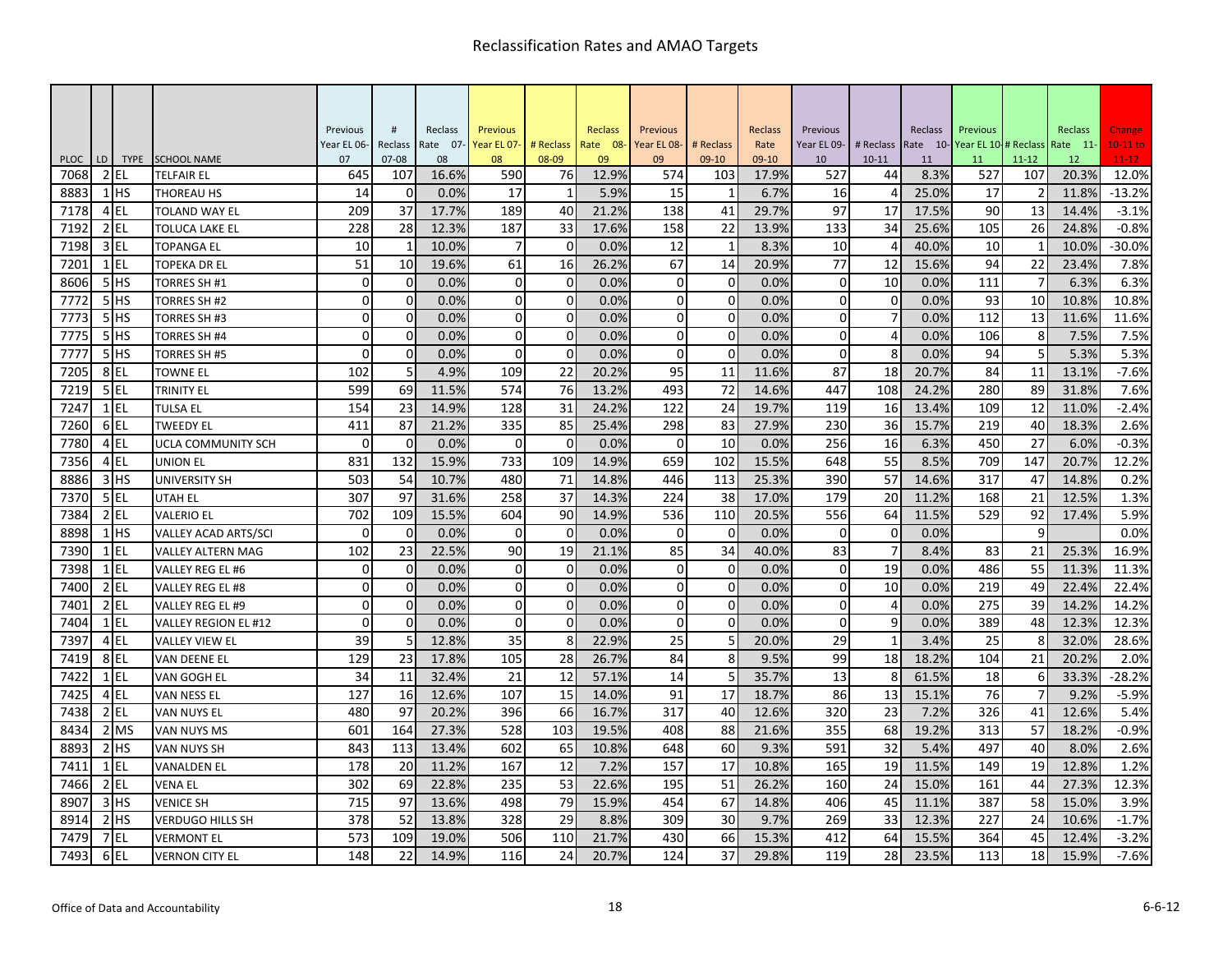|              |                |                 |                                         | Previous    | $\#$           | Reclass    | Previous    |                 | <b>Reclass</b> | Previous    |                | Reclass        | Previous    |                | Reclass        | Previous             |                          | <b>Reclass</b> | Change       |
|--------------|----------------|-----------------|-----------------------------------------|-------------|----------------|------------|-------------|-----------------|----------------|-------------|----------------|----------------|-------------|----------------|----------------|----------------------|--------------------------|----------------|--------------|
|              |                |                 |                                         | Year EL 06- | Reclass        | Rate 07-   | Year EL 07- | # Reclass       | Rate 08-       | Year EL 08- | # Reclass      | Rate           | Year EL 09- | # Reclass      | Rate 10-       | Year EL 10-# Reclass |                          | Rate 11-       | $10-11$ to   |
| <b>PLOC</b>  | LD<br>6        | <b>TYPE</b>     | <b>SCHOOL NAME</b>                      | 07          | $07 - 08$      | 08<br>8.7% | 08          | 08-09           | 09<br>18.7%    | 09          | $09-10$        | 09-10          | 10          | $10 - 11$      | 11             | 11                   | $11 - 12$                | 12             | $11 - 12$    |
| 7507<br>7521 |                | EL<br>$2$ EL    | <b>VICTORIA EL</b><br><b>VICTORY EL</b> | 554<br>528  | 48<br>115      | 21.8%      | 509<br>446  | 95<br>92        | 20.6%          | 447<br>426  | 78<br>73       | 17.4%<br>17.1% | 368<br>466  | 60<br>91       | 16.3%<br>19.5% | 370<br>419           | 61<br>101                | 16.5%<br>24.1% | 0.2%<br>4.6% |
| 8602         |                | 3H <sub>5</sub> | <b>VIEW PARK CONTN HS</b>               | 6           | $\mathbf 0$    | 0.0%       | 8           | 0               | 0.0%           | 12          | $\mathbf 0$    | 0.0%           | 12          | $\mathbf 0$    | 0.0%           | 8                    |                          | 0.0%           | 0.0%         |
| 7534         |                | $4$ EL          | VINE EL                                 | 439         | 64             | 14.6%      | 376         | 70              | 18.6%          | 339         | 38             | 11.2%          | 315         | 79             | 25.1%          | 280                  | 40                       | 14.3%          | $-10.8%$     |
| 7548         |                | $2$ EL          | <b>VINEDALE EL</b>                      | 185         | 19             | 10.3%      | 176         | 12              | 6.8%           | 175         | 29             | 16.6%          | 144         | 12             | 8.3%           | 144                  | 42                       | 29.2%          | 20.8%        |
| 7562         |                | $1$ EL          | VINTAGE MATH/SCI MAG                    | 105         | 21             | 20.0%      | 106         | 28              | 26.4%          | 98          | 33             | 33.7%          | 112         | 36             | 32.1%          | 84                   | 44                       | 52.4%          | 20.2%        |
| 8462         |                | 4 MS            | VIRGIL MS                               | 1258        | 156            | 12.4%      | 952         | 148             | 15.5%          | 816         | 109            | 13.4%          | 620         | 87             | 14.0%          | 425                  | 76                       | 17.9%          | 3.9%         |
| 7575         | $\overline{3}$ | EL              | <b>VIRGINIA EL</b>                      | 170         | 14             | 8.2%       | 170         | 34              | 20.0%          | 154         | 25             | 16.2%          | 144         | 13             | 9.0%           | 146                  | 21                       | 14.4%          | 5.4%         |
| 8117         |                | 1 MS            | <b>VISTA MS</b>                         | 1067        | 278            | 26.1%      | 912         | 170             | 18.6%          | 777         | 122            | 15.7%          | 665         | 109            | 16.4%          | 517                  | 90                       | 17.4%          | 1.0%         |
| 7589         |                | 5 EL            | <b>WADSWORTH EL</b>                     | 781         | 108            | 13.8%      | 661         | 88              | 13.3%          | 618         | 60             | 9.7%           | 595         | 53             | 8.9%           | 524                  | 86                       | 16.4%          | 7.5%         |
| 7603         |                | $3$ EL          | <b>WALGROVE EL</b>                      | 99          | 12             | 12.1%      | 68          | 6               | 8.8%           | 62          | 8              | 12.9%          | 53          | 11             | 20.8%          | 48                   | $\overline{4}$           | 8.3%           | $-12.4%$     |
| 4640         |                | 6EL             | <b>WALNUT PARK EL</b>                   | 569         | 125            | 22.0%      | 470         | 149             | 31.7%          | 335         | 47             | 14.0%          | 350         | 49             | 14.0%          | 356                  | 51                       | 14.3%          | 0.3%         |
| 7616         |                | $3$ EL          | <b>WARNER EL</b>                        | 20          | $\overline{2}$ | 10.0%      | 17          | 1               | 5.9%           | 39          | 8              | 20.5%          | 31          | 8              | 25.8%          | 21                   | 1                        | 4.8%           | $-21.0%$     |
| 7630         |                | 7EL             | WASHINGTON PC                           | 133         | $\mathbf 0$    | 0.0%       | 152         | 13              | 8.6%           | 130         | 15             | 11.5%          | 128         | 9              | 7.0%           | 143                  | 9                        | 6.3%           | $-0.7%$      |
| 8928         |                | 8 <sup>HS</sup> | <b>WASHINGTON PREP SH</b>               | 540         | 42             | 7.8%       | 430         | $\overline{32}$ | 7.4%           | 435         | 46             | 10.6%          | 430         | 35             | 8.1%           | 353                  | $\overline{23}$          | 6.5%           | $-1.6%$      |
| 8481         |                | 3 MS            | <b>WEBSTER MS</b>                       | 377         | 100            | 26.5%      | 239         | 49              | 20.5%          | 189         | 29             | 15.3%          | 132         | 21             | 15.9%          | 94                   | 11                       | 11.7%          | $-4.2%$      |
| 7151         |                | 7 EL            | <b>WEEMES EL</b>                        | 521         | 52             | 10.0%      | 475         | 63              | 13.3%          | 442         | 54             | 12.2%          | 414         | 70             | 16.9%          | 342                  | 65                       | 19.0%          | 2.1%         |
| 7634         |                | 7 EL            | WEIGAND EL                              | 252         | 19             | 7.5%       | 244         | 29              | 11.9%          | 217         | 22             | 10.1%          | 218         | 26             | 11.9%          | 220                  | 16                       | 7.3%           | $-4.7%$      |
| 7637         |                | <b>IEL</b>      | <b>WELBY EL</b>                         | 15          | $\overline{7}$ | 46.7%      | 22          | $\Delta$        | 18.2%          | 23          | 9              | 39.1%          | 18          |                | 16.7%          | 19                   | 5                        | 26.3%          | 9.6%         |
| 8748         |                | <b>HS</b>       | WEST ADAMS PREP SH                      | $\Omega$    | 26             | 0.0%       | 877         | 116             | 13.2%          | 966         | 83             | 8.6%           | 964         | 133            | 13.8%          | 772                  | 84                       | 10.9%          | $-2.9%$      |
| 7644         |                | 8EL             | <b>WEST ATHENS EL</b>                   | 505         | 41             | 8.1%       | 484         | 34              | 7.0%           | 439         | 56             | 12.8%          | 384         | 44             | 11.5%          | 363                  | 65                       | 17.9%          | 6.4%         |
| 7649         |                | 4 EL            | WEST HOLLYWOOD EL                       | 112         | 24             | 21.4%      | 78          | 18              | 23.1%          | 47          | 12             | 25.5%          | 40          |                | 17.5%          | 32                   | $\overline{3}$           | 9.4%           | $-8.1%$      |
| 7654         |                | $5$ EL          | <b>WEST VERNON EL</b>                   | 873         | 63             | 7.2%       | 773         | 50              | 6.5%           | 678         | 103            | 15.2%          | 648         | 95             | 14.7%          | 598                  | 113                      | 18.9%          | 4.2%         |
| 8943         |                | <b>HS</b>       | WESTCHESTER SH                          | 99          | 3              | 3.0%       | 83          | 14              | 16.9%          | 68          | 16             | 23.5%          | 49          | 3              | 6.1%           | 33                   | 3                        | 9.1%           | 3.0%         |
| 7671         |                | $3$ EL          | <b>WESTERN EL</b>                       | 403         | 45             | 11.2%      | 350         | 47              | 13.4%          | 292         | 15             | 5.1%           | 306         | 22             | 7.2%           | 297                  | 54                       | 18.2%          | 11.0%        |
| 7699         |                | $3$ EL          | WESTMINSTER EL                          | 227         | $\overline{7}$ | 3.1%       | 189         | 38              | 20.1%          | 172         | 34             | 19.8%          | 139         | 24             | 17.3%          | 123                  | 25                       | 20.3%          | 3.1%         |
| 7712         |                | EL.             | WESTPORT HTS EL                         | 49          | 5              | 10.2%      | 50          | $\overline{4}$  | 8.0%           | 45          | 6              | 13.3%          | 46          | $\overline{4}$ | 8.7%           | 40                   | 11                       | 27.5%          | 18.8%        |
| 3311         |                | 3 EL            | WESTSIDE LDRSHIP MAG                    | 92          | 38             | 41.3%      | 66          | 21              | 31.8%          | 63          | 23             | 36.5%          | 47          | 6              | 12.8%          | 59                   | 12                       | 20.3%          | 7.6%         |
| 7740         |                | 3 EL            | <b>WESTWOOD EL</b>                      | 62          | 27             | 43.5%      | 45          | 15              | 33.3%          | 44          | 14             | 31.8%          | 50          | 9              | 18.0%          | 52                   | 7                        | 13.5%          | $-4.5%$      |
| 2542         |                | 4EL             | WHITE EL                                | 414         | 68             | 16.4%      | 377         | 57              | 15.1%          | 348         | 66             | 19.0%          | 328         | 34             | 10.4%          | 316                  | 44                       | 13.9%          | 3.6%         |
| 8487         |                | 8 MS            | <b>WHITE MS</b>                         | 376         | 71             | 18.9%      | 339         | 81              | 23.9%          | 241         | 51             | 21.2%          | 190         | 37             | 19.5%          | 166                  | 38                       | 22.9%          | 3.4%         |
| 7767         |                | 8EL             | WHITE POINT EL                          | 10          | $\mathbf{1}$   | 10.0%      | 12          | $\overline{4}$  | 33.3%          | 12          | $\mathbf 0$    | 0.0%           | 10          | $\overline{2}$ | 20.0%          | 6                    | $\overline{\phantom{a}}$ | 33.3%          | 13.3%        |
| 8623         |                | 4H <sub>S</sub> | WHITMAN HS                              | 25          | 3              | 12.0%      | 16          | $\overline{2}$  | 12.5%          | 14          | $\overline{2}$ | 14.3%          | 17          | $\mathbf 0$    | 0.0%           | 9                    |                          | 0.0%           | 0.0%         |
| 1914         |                | 4 <sup>HS</sup> | <b>WIDNEY HS</b>                        | 177         | $\overline{0}$ | 0.0%       | 244         | 1               | 0.4%           | 243         | $\mathbf 0$    | 0.0%           | 165         | $\mathbf 0$    | 0.0%           | 160                  |                          | 0.0%           | 0.0%         |
| 7774         |                | $1$ EL          | <b>WILBUR EL</b>                        | 46          | $\overline{3}$ | 6.5%       | 54          | $\mathbf 0$     | 0.0%           | 66          | 13             | 19.7%          | 68          | 21             | 30.9%          | 62                   | 12                       | 19.4%          | $-11.5%$     |
| 1957         |                | 8 <sup>HS</sup> | WILLENBERG SP ED CTR                    | 96          | $\Omega$       | 0.0%       | 93          | $\mathbf 0$     | 0.0%           | 90          | $\Omega$       | 0.0%           | 93          | $\mathbf 0$    | 0.0%           | 81                   |                          | 0.0%           | 0.0%         |
| 8490         |                | 8 MS            | <b>WILMINGTON MS</b>                    | 788         | 183            | 23.2%      | 609         | 109             | 17.9%          | 567         | 104            | 18.3%          | 443         | 66             | 14.9%          | 393                  | 87                       | 22.1%          | 7.2%         |
| 7781         | 8              | EL              | <b>WILMINGTON PARK EL</b>               | 523         | 68             | 13.0%      | 495         | 55              | 11.1%          | 466         | 28             | 6.0%           | 474         | 92             | 19.4%          | 427                  | 96                       | 22.5%          | 3.1%         |
| 7795         |                | 3 EL            | <b>WILSHIRE CREST EL</b>                | 154         | 10             | 6.5%       | 127         | 28              | 22.0%          | 82          | 12             | 14.6%          | 80          | 8              | 10.0%          | 73                   | q                        | 12.3%          | 2.3%         |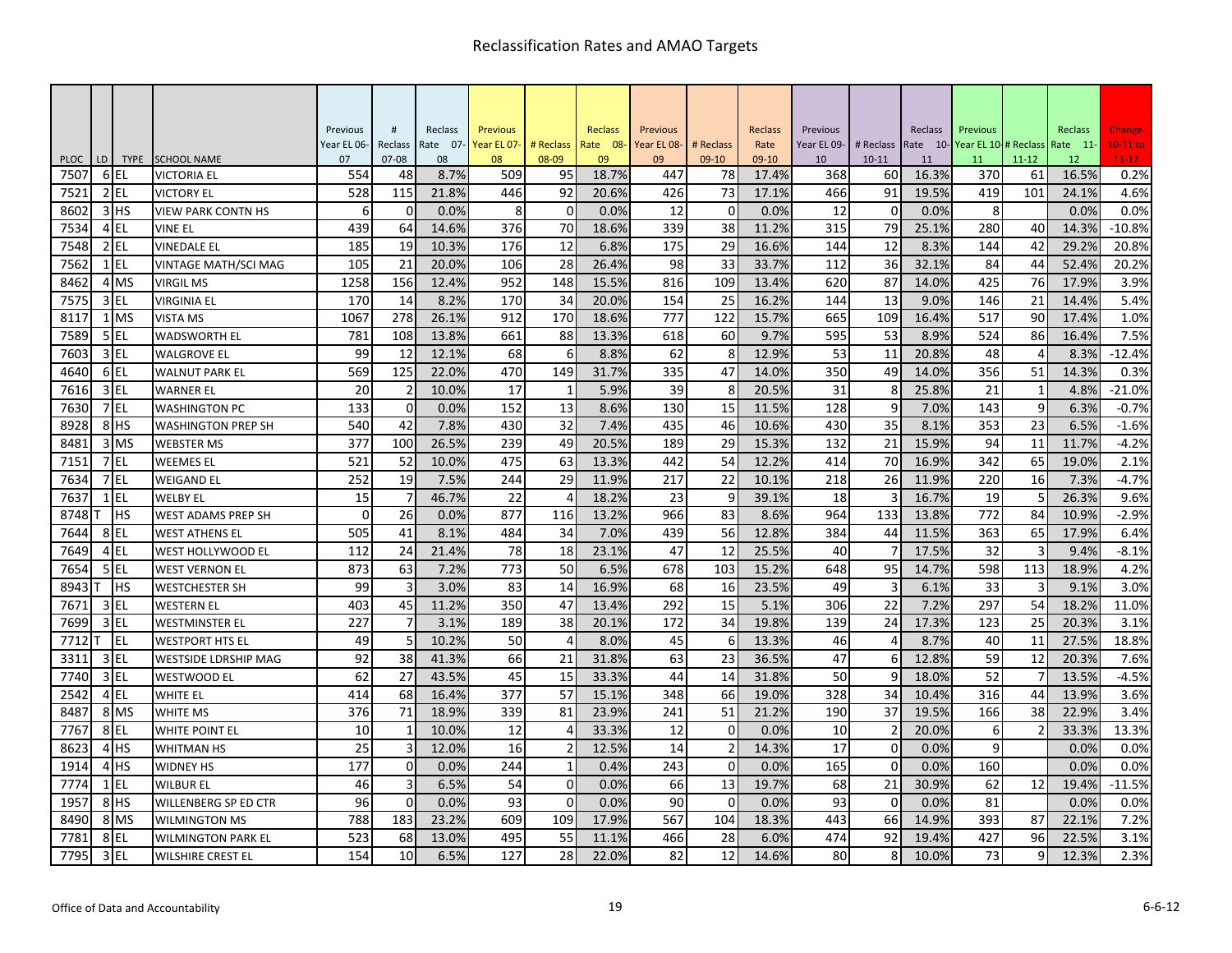|      |                 |                              | Previous            | #                        | Reclass | Previous                     |                  | Reclass  | Previous        |                 | Reclass | Previous        |                 | Reclass | Previous |                 | Reclass                                         | <b>Change</b> |
|------|-----------------|------------------------------|---------------------|--------------------------|---------|------------------------------|------------------|----------|-----------------|-----------------|---------|-----------------|-----------------|---------|----------|-----------------|-------------------------------------------------|---------------|
|      |                 |                              | Year EL 06- Reclass |                          |         | Rate 07-Year EL 07-# Reclass |                  | Rate 08- | Year EL 08-     | # Reclass       | Rate    | Year EL 09-     |                 |         |          |                 | # Reclass Rate 10-Year EL 10-# Reclass Rate 11- | $10-11$ to    |
|      |                 | PLOC   LD   TYPE SCHOOL NAME | 07                  | $07 - 08$                | 08      | 08                           | 08-09            | 09       | 09              | $09-10$         | 09-10   | 10              | $10 - 11$       | 11      | 11       | $11 - 12$       | 12                                              | $11 - 12$     |
| 2619 | $3$ EL          | <b>WILSHIRE PARK EL</b>      | 292                 | 39                       | 13.4%   | 292                          | 25 <sub>l</sub>  | 8.6%     | 300             | 46              | 15.3%   | 266             | 36              | 13.5%   | 263      | 36              | 13.7%                                           | 0.2%          |
| 8618 | 5HS             | <b>WILSON SH</b>             | 807                 | 83                       | 10.3%   | 658                          | 85I              | 12.9%    | 604             | <b>62</b>       | 10.3%   | 545             | <b>50</b>       | 9.2%    | 431      | 41              | 9.5%                                            | 0.3%          |
| 7808 | $3$ EL          | <b>WILTON PL EL</b>          | 580                 | 51                       | 8.8%    | 601                          | 100 <sup> </sup> | 16.6%    | 589             | <b>70</b>       | 11.9%   | 592             | 81              | 13.7%   | 612      | 108I            | 17.6%                                           | 4.0%          |
| 7822 | $3$ EL          | WINDSOR M/S AERO MAG         | 25                  | $\overline{\mathcal{L}}$ | 8.0%    | 23                           | 61               | 26.1%    | 17              |                 | 23.5%   | 18              |                 | 16.7%   | 26       |                 | 11.5%                                           | $-5.1%$       |
| 7836 | $1$ EL          | <b>WINNETKA EL</b>           | 318                 | 62                       | 19.5%   | 302                          | 34               | 11.3%    | 281             | 46              | 16.4%   | 239             | 32              | 13.4%   | 228      | 60I             | 26.3%                                           | 12.9%         |
| 7849 | 4EL             | <b>WONDERLAND EL</b>         | 26                  | 19                       | 73.1%   | 19                           | 16I              | 84.2%    | 18              | 12              | 66.7%   | 29              | 14              | 48.3%   | 29       | 18 <sup>1</sup> | 62.1%                                           | 13.8%         |
| 7863 | 8EL             | <b>WOODCREST EL</b>          | 536                 | 23                       | 4.3%    | 493                          | 20               | 4.1%     | 455             | 46              | 10.1%   | 422             | 35 <sub>l</sub> | 8.3%    | 420      | <b>64</b>       | 15.2%                                           | 6.9%          |
| 8591 | $1$ HS          | <b>WOODEN HS</b>             |                     | $\Omega$                 | 0.0%    |                              | $\Omega$         | 0.0%     | 18 <sub>l</sub> | ΩI              | 0.0%    | 22              |                 | 4.5%    | 34       |                 | 5.9%                                            | 1.3%          |
| 7877 | $1$ EL          | <b>WOODLAKE EL</b>           | 63                  | 12                       | 19.0%   | 65                           |                  | 7.7%     | 63              | 11              | 17.5%   | 69              | <b>16</b>       | 23.2%   | 64       | 22              | 34.4%                                           | 11.2%         |
| 8344 | <b>IMS</b>      | WOODLAND HILLS ACAD          | 205                 | <b>26</b>                | 12.7%   | 181                          | 60 <sup>I</sup>  | 33.1%    | 123             | 30 <sup>l</sup> | 24.4%   | 147             | 36              | 24.5%   | 128      | 14              | 10.9%                                           | $-13.6%$      |
| 7890 | $1$ $EL$        | <b>WOODLAND HILLS EL</b>     |                     |                          | 25.0%   | <b>16</b>                    |                  | 43.8%    | 15              | 51              | 33.3%   | 10 <sup>1</sup> | 31              | 30.0%   | 8        |                 | 25.0%                                           | $-5.0%$       |
| 7904 | 6 EL            | <b>WOODLAWN EL</b>           | 599                 | 145I                     | 24.2%   | 502                          | 95 <sub>l</sub>  | 18.9%    | 453             | 57I             | 12.6%   | 444             | 78I             | 17.6%   | 450      | <b>50</b>       | 11.1%                                           | $-6.5%$       |
| 8493 | <b>IMS</b>      | <b>WRIGHT MS</b>             | 72                  | 15 <sub>l</sub>          | 20.8%   | 76                           | 23 <sub>1</sub>  | 30.3%    | 65              | 13              | 20.0%   | 46              | 91              | 19.6%   | 28       |                 | 28.6%                                           | 9.0%          |
| 7959 | $4$ EL          | YORKDALE EL                  | 215                 | 40                       | 18.6%   | 216                          | 34               | 15.7%    | 175             | 37              | 21.1%   | 157             | 12              | 7.6%    | 137      | 31              | 22.6%                                           | 15.0%         |
| 8598 | $3$ HS          | YOUNG HS                     |                     | $\Omega$                 | 0.0%    |                              | $\Omega$         | 0.0%     |                 | οI              | 0.0%    |                 | ΩI              | 0.0%    | 6        |                 | 0.0%                                            | 0.0%          |
| 8948 | 7H <sub>5</sub> | YTH OPP UNLTD ALT HS         | 44                  |                          | 2.3%    | 68                           |                  | 1.5%     | 123             | 51              | 4.1%    | 132             | 12              | 9.1%    | 124      | 51              | 4.0%                                            | $-5.1%$       |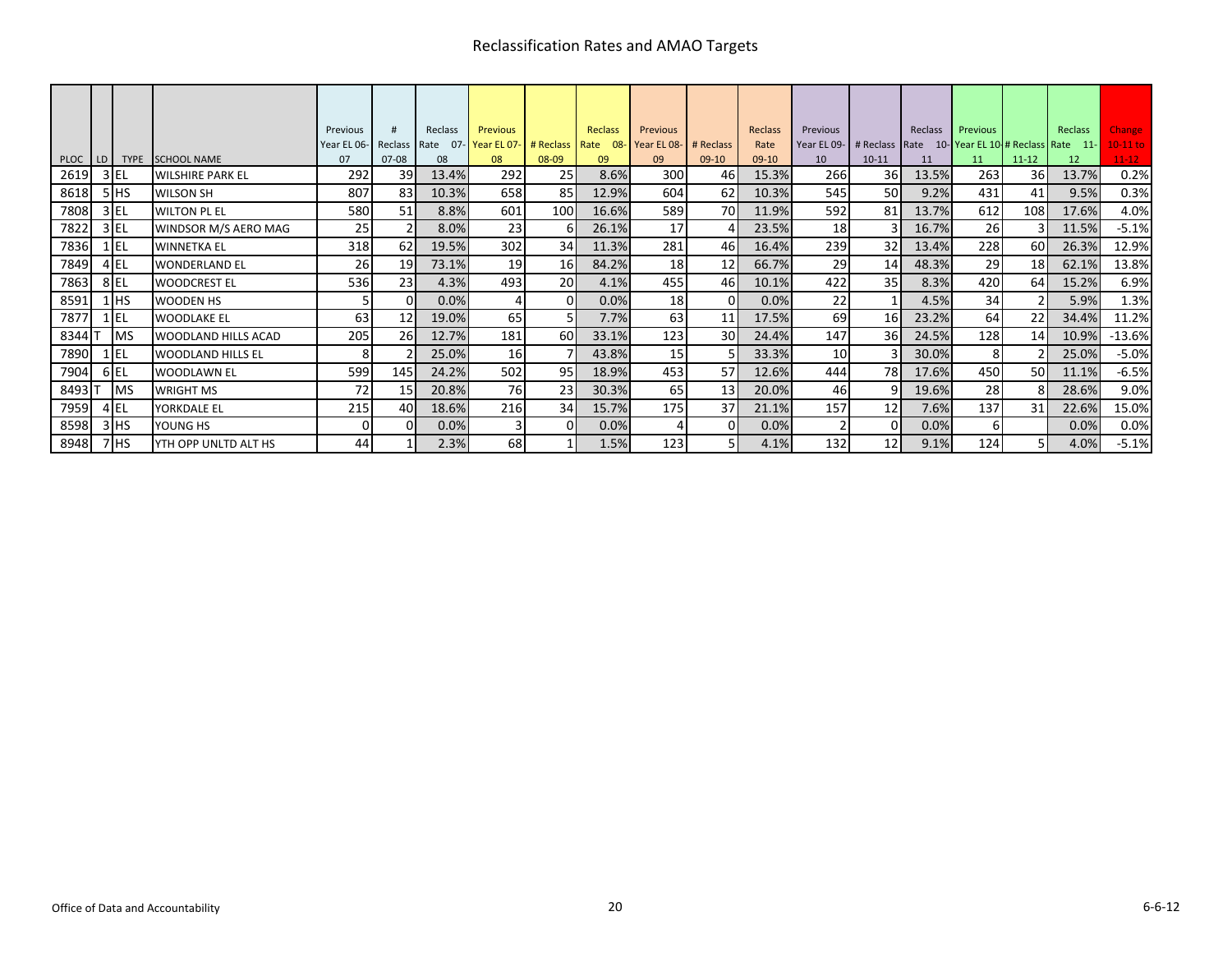|             |         |           |                              |                  |       |                         | AMAO <sub>2</sub>  |                             |    |       |             |       |
|-------------|---------|-----------|------------------------------|------------------|-------|-------------------------|--------------------|-----------------------------|----|-------|-------------|-------|
|             |         |           |                              |                  |       |                         | $<$ 5 $\gamma$ rs  | $AMAO2$ >=                  |    |       |             |       |
|             |         |           |                              |                  |       | AMA01                   |                    | %Attain Eng 5yrs % Attain   |    |       |             |       |
| <b>PLOC</b> |         |           | TYPE SCHOOL NAME             | # Enroll         | 12    | % EL 11- %Met 11-<br>12 | Prof. Level        | Eng Prof.                   |    |       | Partnershi  |       |
| 5857        | LD<br>7 | EL        | 107TH ST EL                  | $11 - 12$<br>916 | 49.9% | 46.2%                   | $11 - 12$<br>15.5% | Level 11-12 ESC<br>33.3% XP |    | Pilot | p           | Recon |
| 5836        | 7       | EL        | 109TH ST EL                  | 480              | 44.0% | 53.8%                   | 16.9%              |                             | S  |       |             |       |
| 7082        | 4       | <b>EL</b> | 10TH ST EL                   | 848              | 69.8% | 61.5%                   | 27.8%              | 31.5% E                     |    |       |             |       |
| 5884        | 7       | EL        | 112TH ST EL                  | 510              | 43.3% | 56.4%                   | 20.2%              |                             | S  |       |             |       |
| 5863        | 7       | lel.      | 116TH ST EL                  | 445              | 32.4% | 54.8%                   | 26.1%              |                             | S  |       |             |       |
| 5740        | 7       | EL        | 118TH ST EL                  | 592              | 50.5% | 54.0%                   | 21.0%              | 40.4% S                     |    |       |             |       |
| 5887        | 7       | EL        | 122ND ST EL                  | 679              | 46.5% | 74.7%                   | 40.8%              | 53.0%                       | ls |       |             |       |
| 5877        | 8       | EL        | 135TH ST EL                  | 753              | 48.6% | 64.7%                   | 26.4%              | 26.9% S                     |    |       |             |       |
| 5822        |         | 8EL       | 153RD ST EL                  | 378              | 32.5% | 53.8%                   | 20.0%              |                             | ХP |       |             |       |
| 5808        |         | 8EL       | 156TH ST EL                  | 388              | 11.3% | 61.0%                   | 36.5%              |                             | S  |       |             |       |
| 3767        |         | 8EL       | 15TH ST EL                   | 622              | 31.2% | 64.9%                   | 34.0%              | 44.4% S                     |    |       |             |       |
| 5753        | 8       | EL        | 186TH ST EL                  | 771              | 32.0% | 63.7%                   | 32.2%              | 62.5% S                     |    |       |             |       |
| 3836        | 5       | <b>EL</b> | <b>1ST ST EL</b>             | 830              | 44.9% | 60.7%                   | 26.6%              | 46.5% E                     |    |       |             |       |
| 7274        | 5       | l EL      | 20TH ST EL                   | 649              | 47.1% | 62.5%                   | 26.7%              | 39.7% E                     |    |       |             |       |
| 7329        | 8       | EL        | 232ND PL EL                  | 473              | 12.9% | 72.7%                   | 40.0%              |                             | S  |       |             |       |
| 7301        |         | $3$ EL    | 24TH ST EL                   | 613              | 47.8% | 55.6%                   | 20.5%              |                             | XP |       |             |       |
| 7288        | 5       | EL        | 28TH ST EL                   | 797              | 64.9% | 60.9%                   | 18.7%              | 36.0% E                     |    |       |             |       |
| 6575        |         | $5$ EL    | 2ND ST EL                    | 429              | 49.0% | 56.9%                   | 23.6%              | 35.8% E                     |    |       |             |       |
| 7137        | 7       | EL        | 32ND/USC PER ART MAG         | 1061             | 10.6% | 47.4%                   | 20.3%              | 50.0% W                     |    |       |             |       |
| 7110        | 3       | <b>EL</b> | 3RD ST EL                    | 743              | 33.6% | 83.5%                   | 48.4%              |                             | W  |       |             |       |
| 3959        | 3       | EL        | 42ND ST EL                   | 320              | 13.1% | 60.0%                   | 34.3%              |                             | XP |       |             |       |
| 3932        | 5       | I EL      | 49TH ST EL                   | 972              | 54.3% | 52.9%                   | 21.1%              | 31.8% E                     |    |       |             |       |
| 3973        | 5       | EL        | 4TH ST EL                    | 1009             | 40.8% | 63.2%                   | 28.9%              | 47.2% E                     |    |       |             |       |
| 3808        | 7       | EL        | 52ND ST EL                   | 819              | 50.8% | 53.2%                   | 19.2%              | 44.4% W                     |    |       |             |       |
| 3781        | 3       | EL        | 54TH ST EL                   | 371              | 6.5%  |                         |                    |                             | W  |       |             |       |
| 3795        | 3       | <b>EL</b> | 59TH ST EL                   | 382              | 29.8% | 54.9%                   | 15.3%              |                             | W  |       |             |       |
| 6808        | 7       | <b>EL</b> | 61ST ST EL                   | 561              | 46.2% | 64.2%                   | 32.8%              | 38.8%                       | W  |       |             |       |
| 6822        | 7       | EL        | 66TH ST EL                   | 926              | 51.4% | 56.0%                   | 19.2%              | 32.3% S                     |    |       |             |       |
| 6795        | 7       | EL.       | 68TH ST EL                   | 1044             | 43.1% | 58.9%                   | 23.2%              | 37.1% S                     |    |       |             |       |
| 6781        | 3       | l EL      | <b>6TH AVE EL</b>            | 743              | 44.5% | 49.4%                   | 13.6%              | 27.9% W                     |    |       |             |       |
| 6644        | 3       | EL        | 74TH ST EL                   | 560              | 8.0%  | 61.1%                   | 36.4%              |                             | W  |       |             |       |
| 6630        | 7       | lel.      | 75TH ST EL                   | 1194             | 48.6% | 62.3%                   | 25.4%              | 50.0% S                     |    |       |             |       |
| 6616        | 8       | EL        | 7TH ST EL                    | 474              | 3.8%  |                         |                    |                             | S  |       |             |       |
| 5548        | 7       | <b>EL</b> | 92ND ST EL                   | 859              | 41.9% | 60.9%                   | 19.9%              | 40.0% S                     |    |       |             |       |
| 5582        | 7       | EL        | 93RD ST EL                   | 1097             | 47.6% | 56.2%                   | 17.7%              | 45.3% S                     |    |       |             |       |
| 5521        | 8       | EL        | 95TH ST EL                   | 967              | 41.4% | 66.8%                   | 27.4%              | 47.5% W                     |    |       |             |       |
| 5575        | 7       | EL        | 96TH ST EL                   | 892              | 37.3% | 58.6%                   | 17.6%              | 46.0% S                     |    |       |             |       |
| 5534 IT     |         | <b>EL</b> | 99TH ST EL                   | 612              | 37.7% | 49.2%                   | 16.6%              | 30.3% XP                    |    |       | <b>PLAS</b> |       |
| 2250        | 1       | EL        | <b>ACAD FOR ENRICHED SCI</b> | 103              | 5.8%  |                         | ц,                 | $\overline{a}$              | N  |       |             |       |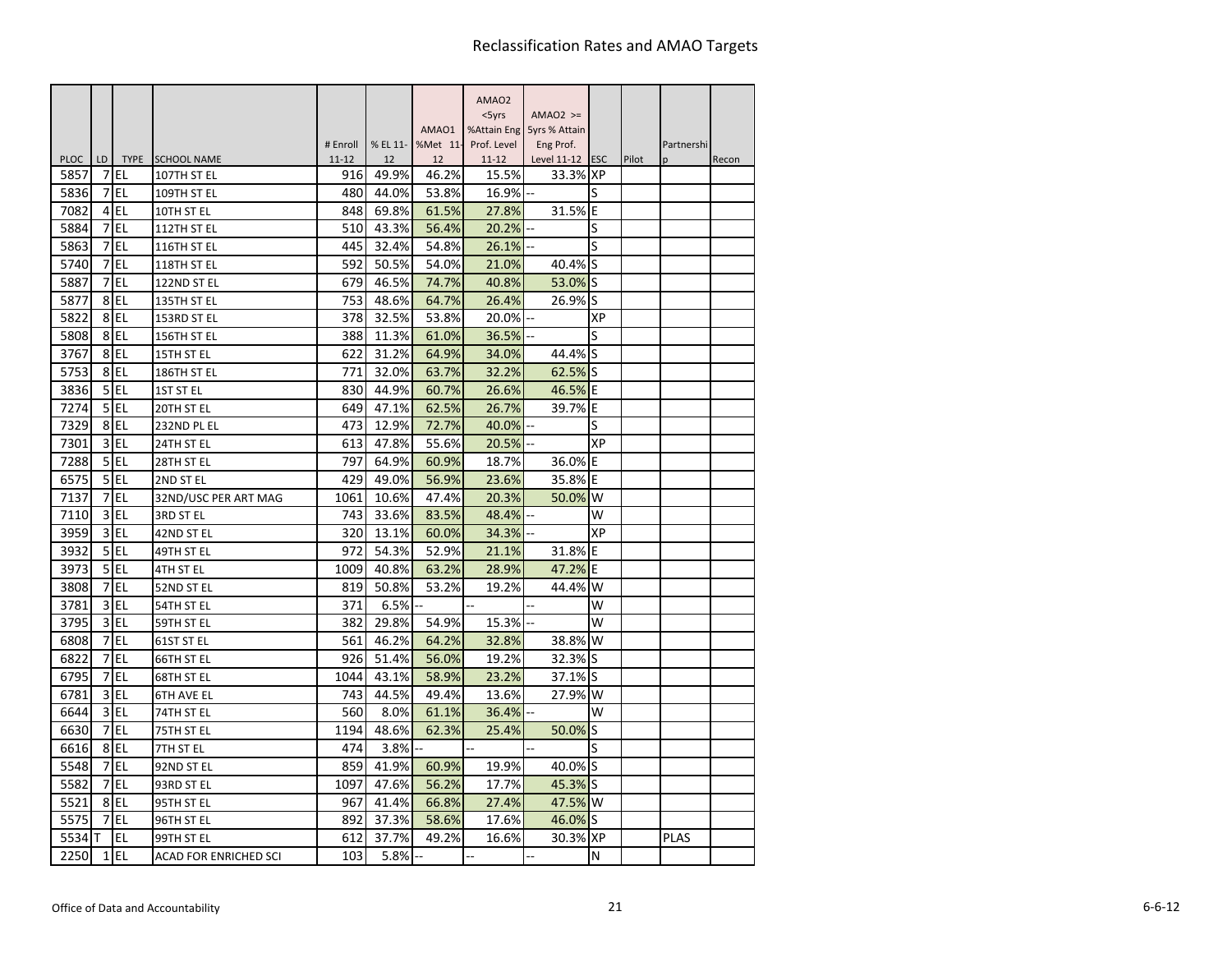|             |                         |                 |                          |                       |                |                | AMAO <sub>2</sub> |                             |    |               |                  |       |
|-------------|-------------------------|-----------------|--------------------------|-----------------------|----------------|----------------|-------------------|-----------------------------|----|---------------|------------------|-------|
|             |                         |                 |                          |                       |                |                | $<$ 5 $\gamma$ rs | $AMAO2$ >=                  |    |               |                  |       |
|             |                         |                 |                          |                       |                | AMAO1          | %Attain Eng       | 5yrs % Attain               |    |               |                  |       |
| <b>PLOC</b> | LD                      |                 | TYPE SCHOOL NAME         | # Enroll<br>$11 - 12$ | % EL 11-<br>12 | %Met 11-<br>12 | Prof. Level       | Eng Prof.                   |    |               | Partnershi<br>n. |       |
| 8207        | 4                       | HS              | ACAD LDSHP COMMUN        | 414                   | 30.9%          | 41.7%          | $11 - 12$         | Level 11-12 ESC<br>29.0% XP |    | Pilot<br>2008 |                  | Recon |
| 8009        | 5                       | <b>MS</b>       | <b>ADAMS MS</b>          | 1081                  | 21.5%          | 44.7%          |                   | 27.0% E                     |    |               |                  |       |
| 8726        | 1                       | <b>HS</b>       | ADDAMS HS                | 208                   | 20.2%          |                |                   |                             | N  |               |                  |       |
| 8507        | 1                       | HS              | <b>AGGELER HS</b>        | 62                    | 59.7%          |                |                   |                             | N  |               |                  |       |
| 2014        | 5                       | <b>EL</b>       | <b>ALBION EL</b>         | 350                   | 41.4%          | 56.9%          | 20.3%             | 50.0% E                     |    |               |                  |       |
| 2027        | $\overline{4}$          | EL              | ALDAMA EL                | 674                   | 39.3%          | 44.5%          | 18.2%             | 34.4%                       | E  |               |                  |       |
| 5111        | 7                       | EL              | ALEXANDER SCI CTR SC     | 642                   | 27.6%          | 64.9%          | 29.3%             |                             | W  |               |                  |       |
| 2041        | 4                       | EL              | ALEXANDRIA EL            | 794                   | 58.2%          | 53.0%          | 15.9%             | 36.1%                       | E  |               |                  |       |
| 2068        | 4                       | EL              | ALLESANDRO EL            | 454                   | 24.9%          | 51.6%          | 26.4%             |                             | E  |               |                  |       |
| 2082        | 3                       | EL              | ALTA LOMA EL             | 699                   | 51.2%          | 56.8%          | 22.7%             | 14.3%                       | W  |               |                  |       |
| 6426        |                         | 5 EL            | <b>AMANECER PC</b>       | 251                   | 66.9%          | 68.0%          | 21.7%             |                             | E  |               |                  |       |
| 2089        | 8                       | <b>EL</b>       | AMBLER EL                | 454                   | 5.3%           |                |                   |                             | S  |               |                  |       |
| 2369        | $\overline{4}$          | <b>EL</b>       | AMBSDR-GLOBAL EDUC       | 376                   | 69.4%          | 49.2%          | 14.8%             |                             | ХP | 2010          |                  |       |
| 7771        | $\overline{4}$          | <b>IHS</b>      | AMBSDR-GLOBAL LDSHP      | 663                   | 28.2%          | 51.2%          | 15.6%             | 34.3% XP                    |    | 2010          |                  |       |
| 2096        | 8                       | EL              | <b>AMESTOY EL</b>        | 798                   | 31.7%          | 74.1%          | 36.1%             | 47.6%                       | S  |               |                  |       |
| 2110        | $\mathbf{1}$            | <b>EL</b>       | <b>ANATOLA EL</b>        | 446                   | 41.3%          | 44.9%          | 17.1%             |                             | N  |               |                  |       |
| 2117        |                         | $1$ EL          | ANDASOL EL               | 450                   | 18.4%          | 72.4%          | 41.0%             |                             | N  |               |                  |       |
| 2123        | $\overline{\mathsf{3}}$ | EL              | ANGELES MESA EL          | 425                   | 24.9%          | 64.6%          | 29.9%             |                             | W  |               |                  |       |
| 8852        | 8                       | <b>HS</b>       | <b>ANGEL'S GATE HS</b>   | 82                    | 11.0%          |                |                   |                             | S  |               |                  |       |
| 2137        |                         | $5$ EL          | ANN EL                   | 150                   | 41.3%          | 50.0%          | 18.0%             |                             | E  |               |                  |       |
| 2146        |                         | 8EL             | <b>ANNALEE EL</b>        | 377                   | 3.7%           |                |                   |                             | S  |               |                  |       |
| 2151        | 4                       | EL              | <b>ANNANDALE EL</b>      | 333                   | 21.9%          | 55.4%          | 22.7%             |                             | E  |               |                  |       |
| 8690        | 4                       | <b>HS</b>       | <b>APEX ACADEMY</b>      | 331                   | 27.8%          | 52.3%          |                   | 43.8%                       | W  |               |                  |       |
| 2164        | $\overline{2}$          | EL              | APPERSON EL              | 433                   | 10.4%          | 55.0%          | 29.2%             |                             | N  |               |                  |       |
| 2178        |                         | 4EL             | <b>ARAGON EL</b>         | 455                   | 48.8%          | 63.8%          | 24.7%             | 51.5%                       | E  |               |                  |       |
| 8609        | $\overline{2}$          | <b>HS</b>       | ARLETA SH                | 1661                  | 17.2%          | 49.7%          | 13.6%             | 31.0% N                     |    |               |                  |       |
| 2192        | $\overline{3}$          | EL              | ARLINGTON HTS EL         | 634                   | 59.0%          | 57.5%          | 25.9%             | 30.8%                       | W  |               |                  |       |
| 2205        | $\overline{2}$          | EL              | <b>ARMINTA EL</b>        | 536                   | 31.3%          | 65.8%          | 27.1%             | 50.0% N                     |    |               |                  |       |
| 4322        | $\overline{4}$          | EL              | ARROYO SECO MUSM SCI     | 557                   | 21.4%          | 54.4%          | 28.4%             | 51.6% E                     |    |               |                  |       |
| 2219        |                         | 5 EL            | ASCOT EL                 | 1018                  | 52.2%          | 59.2%          | 19.3%             | 56.9% E                     |    |               |                  |       |
| 2233        | $\overline{4}$          | EL              | ATWATER EL               | 360                   | 30.3%          | 57.4%          | 25.2%             |                             | E  |               |                  |       |
| 8028        | 3                       | <b>MS</b>       | <b>AUDUBON MS</b>        | 825                   | 11.6%          | 70.0%          |                   | 50.6%                       | W  |               |                  |       |
| 4685        | 5 <sub>l</sub>          | EL              | <b>AURORA EL</b>         | 500                   | 50.0%          | 62.3%          | 24.1%             | 47.7%                       | E  |               |                  |       |
| 2247        |                         | 8EL             | <b>AVALON GARDENS EL</b> | 215                   | 17.2%          |                | 15.2%             |                             | S  |               |                  |       |
| 8531        |                         | 8 <sup>HS</sup> | AVALON HS                | 137                   | 21.2%          |                |                   |                             | S  |               |                  |       |
| 4020        | 7                       | EL              | <b>BAKEWELL PC</b>       | 206                   | 60.7%          | Ξ.             | 0.0%              |                             | S  |               |                  |       |
| 2269        | $\mathbf{1}$            | <b>EL</b>       | BALBOA G/HA MAG          | 748                   | 1.9%           | ä.             | ä,                |                             | N  |               |                  |       |
| 2274        | 3                       | <b>EL</b>       | <b>BALDWIN HILLS EL</b>  | 415                   | 2.7%           |                |                   |                             | W  |               |                  |       |
| 8038        | 4                       | MS              | <b>BANCROFT MS</b>       | 961                   | 15.0%          | 52.6%          |                   | 41.3%                       | W  |               |                  |       |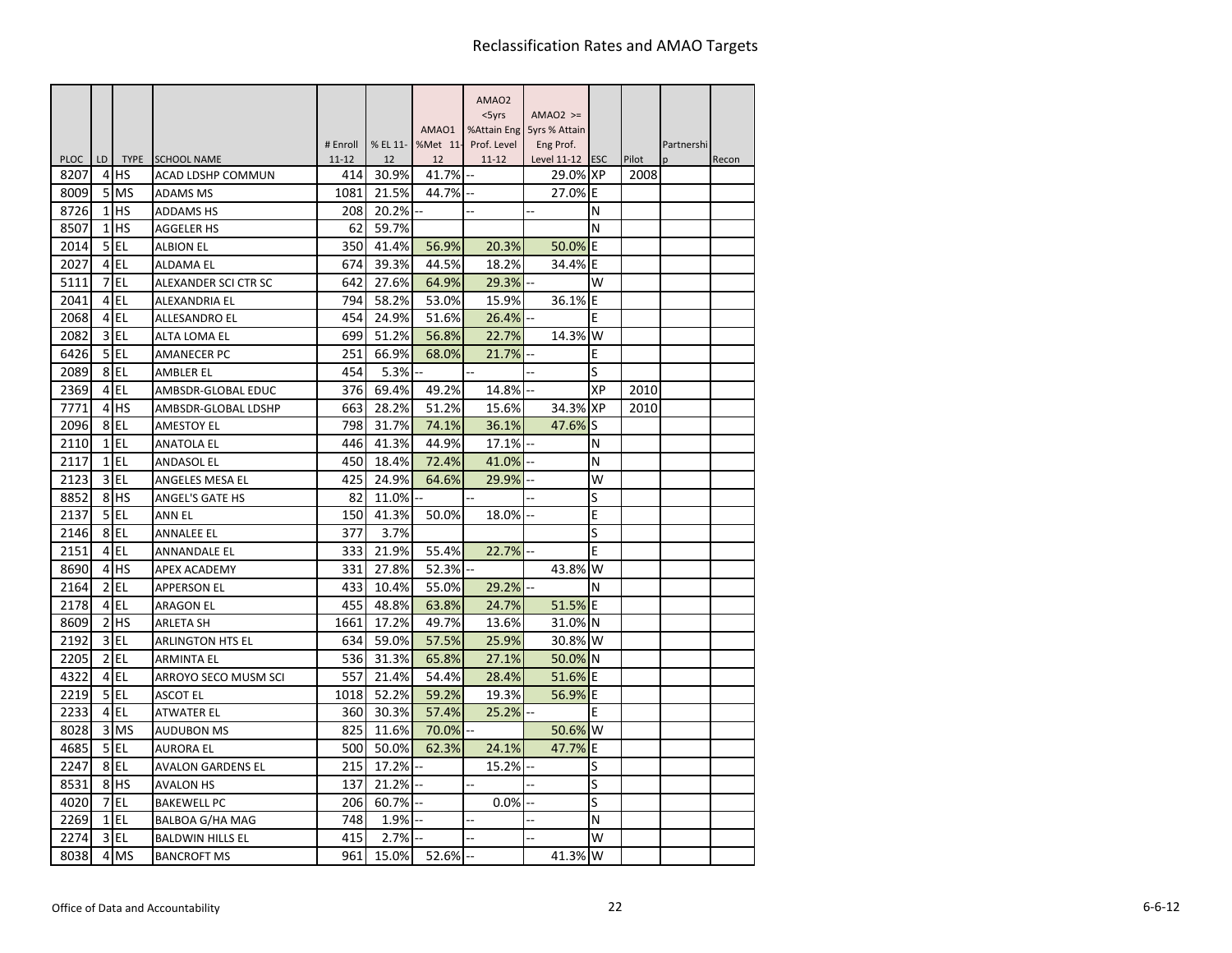|             |                |                 |                                         |                  |                |                | AMAO <sub>2</sub>  |                           |     |       |                 |       |
|-------------|----------------|-----------------|-----------------------------------------|------------------|----------------|----------------|--------------------|---------------------------|-----|-------|-----------------|-------|
|             |                |                 |                                         |                  |                |                | $<$ 5yrs           | $AMAO2$ >=                |     |       |                 |       |
|             |                |                 |                                         |                  |                | AMAO1          |                    | %Attain Eng 5yrs % Attain |     |       |                 |       |
| <b>PLOC</b> | LD.            | <b>TYPE</b>     |                                         | # Enroll         | % EL 11-<br>12 | %Met 11-<br>12 | Prof. Level        | Eng Prof.                 |     | Pilot | Partnershi<br>n |       |
| 2288        | 8              | l EL            | <b>SCHOOL NAME</b><br><b>BANDINI EL</b> | $11 - 12$<br>386 | 29.5%          | 39.6%          | $11 - 12$<br>12.9% | Level 11-12 ESC           | S   |       |                 | Recon |
| 1941        |                | 8 <sup>HS</sup> | <b>BANNEKER SP ED CTR</b>               | 310              | 58.7%          | 0.0%           | 0.0%               | 0.0%                      | lS  |       |                 |       |
| 8529        |                | 8 <sup>HS</sup> | <b>BANNING SH</b>                       | 3058             | 16.2%          | 47.4%          | 13.3%              | 24.0% XP                  |     |       |                 |       |
| 5562        | 7              | l EL            | <b>BARRETT EL</b>                       | 1071             | 36.8%          | 54.6%          | 16.3%              | 38.5%                     | lS. |       |                 |       |
| 2315        | 8              | l EL            | <b>BARTON HILL EL</b>                   | 765              | 32.3%          | 60.6%          | 29.7%              | 38.2% S                   |     |       |                 |       |
| 2323        |                | $1$ EL          | <b>BASSETT EL</b>                       | 895              | 47.3%          | 69.2%          | 32.2%              | 39.2%                     | N   |       |                 |       |
| 2329        |                | $2$ EL          | <b>BEACHY EL</b>                        | 563              | 38.0%          | 68.5%          | 30.6%              | 66.7%                     | N   |       |                 |       |
| 2335        | $\mathbf{1}$   | EL              | <b>BECKFORD EL</b>                      | 590              | 8.0%           | 66.7%          | 25.6%              |                           | N   |       |                 |       |
| 2342        | $\overline{3}$ | EL              | <b>BEETHOVEN EL</b>                     | 349              | 24.1%          | 71.0%          | 36.3%              |                           | W   |       |                 |       |
| 8536        |                | 6 <sup>HS</sup> | <b>BELL SH</b>                          | 4290             | 22.4%          | 39.0%          | 21.6%              | 29.4%                     | S   |       |                 |       |
| 3577        |                | $2$ EL          | <b>BELLINGHAM PC</b>                    | 161              | 68.3%          |                | $0.0\%$            |                           | N   |       |                 |       |
| 8543        | 4              | <b>HS</b>       | <b>BELMONT SH</b>                       | 1212             | 29.6%          | 40.5%          | 10.3%              | 29.5% XP                  |     |       |                 | X     |
| 2397        | 5 <sup>1</sup> | l EL            | <b>BELVEDERE EL</b>                     | 916              | 48.1%          | 64.4%          | 29.4%              | 42.0%                     | E   |       |                 |       |
| 8047        |                | 5 MS            | <b>BELVEDERE MS</b>                     | 1510             | 21.5%          | 48.5%          | 6.5%               | 30.2% E                   |     |       |                 |       |
| 8057        | 4              | <b>MS</b>       | <b>BERENDO MS</b>                       | 1175             | 31.8%          | 49.6%          | 15.4%              | 30.8%                     | ΙE  |       |                 |       |
| 8696        | $\overline{4}$ | <b>HS</b>       | <b>BERNSTEIN SH</b>                     | 985              | 37.3%          | 60.7%          | 13.1%              | 44.7% XP                  |     |       |                 |       |
| 2438        |                | $1$ EL          | <b>BERTRAND EL</b>                      | 399              | 38.1%          | 66.9%          | 37.5%              |                           | N   |       |                 |       |
| 8060        |                | 7 MS            | <b>BETHUNE MS</b>                       | 1294             | 25.0%          | 53.7%          | 22.5%              | 39.9%                     | S   |       |                 |       |
| 1943        |                | 4 EL            | <b>BLEND EL</b>                         | 55               | 63.6%          |                |                    |                           | W   |       |                 |       |
| 2470        |                | $1$ EL          | <b>BLYTHE EL</b>                        | 452              | 52.0%          | 49.7%          | 11.1%              | ä,                        | N   |       |                 |       |
| 2473        |                | 8EL             | <b>BONITA EL</b>                        | 480              | 19.4%          | 54.4%          | 23.0%              |                           | S   |       |                 |       |
| 8831        | 5              | lhs             | <b>BOYLE HEIGHTS HS</b>                 | 76               | 39.5%          |                |                    | ä,                        | E   |       |                 |       |
| 2479        | $\overline{3}$ | l EL            | <b>BRADDOCK DRIVE EL</b>                | 404              | 30.0%          | 62.7%          | 33.6%              |                           | W   |       |                 |       |
| 7123        |                | $3$ EL          | <b>BRADLEY ENV/HUMAN MG</b>             | 399              | 9.8%           | 61.1%          | 33.3%              |                           | W   |       |                 |       |
| 2486        | $\overline{2}$ | EL              | <b>BRAINARD EL</b>                      | 233              | 24.0%          | 49.0%          | 20.8%              |                           | N   |       |                 |       |
| 8754        | 5 <sup>1</sup> | <b>HS</b>       | <b>BRAVO MEDICAL MAG</b>                | 1861             | 2.3%           | 67.3%          |                    | 60.9%                     | E   |       |                 |       |
| 2493        | 5 <sup>1</sup> | EL              | <b>BREED EL</b>                         | 483              | 48.7%          | 49.5%          | 17.7%              | 31.6%                     | Ε   |       |                 |       |
| 2507        |                | $3$ EL          | <b>BRENTWOOD SCI MAG</b>                | 1261             | 22.3%          | 56.5%          | 38.2%              | 52.9%                     | W   |       |                 |       |
| 2521        | 5 <sup>1</sup> | EL              | <b>BRIDGE EL</b>                        | 316              | 46.5%          | 65.9%          | 23.2%              |                           | E   |       |                 |       |
| 7164        | $\overline{7}$ | EL              | <b>BRIGHT EL</b>                        | 713              | 31.6%          | 57.8%          | 26.6%              |                           | W   |       |                 |       |
| 2527        | 8              | EL              | <b>BROAD AVE EL</b>                     | 826              | 23.6%          | 55.0%          | 27.1%              |                           | S   |       |                 |       |
| 2530        | 8              | EL              | <b>BROADACRES EL</b>                    | 263              | 1.5%           |                |                    |                           | S   |       |                 |       |
| 3829        | $\overline{2}$ | EL              | <b>BROADOUS EL</b>                      | 777              | 52.1%          | 54.7%          | 21.3%              | 40.5%                     | N   |       |                 |       |
| 2534        | $\overline{3}$ | EL              | <b>BROADWAY EL</b>                      | 329              | 22.5%          | 76.5%          | 43.5%              |                           | w   |       |                 |       |
| 2548        |                | 3 EL            | <b>BROCKTON EL</b>                      | 253              | 52.6%          | 59.0%          | 26.9%              |                           | W   |       |                 |       |
| 2562        | 5 <sup>1</sup> | l EL            | <b>BROOKLYN AVE EL</b>                  | 583              | 36.4%          | 53.1%          | 20.8%              | 38.6%                     | E   |       |                 |       |
| 2589        |                | 6EL             | <b>BRYSON EL</b>                        | 810              | 27.5%          | 59.4%          | 29.4%              |                           | S   |       |                 |       |
| 2603        |                | 4 EL            | <b>BUCHANAN EL</b>                      | 531              | 24.9%          | 57.9%          | 40.9%              |                           | E   |       |                 |       |
| 2616        | 7              | EL              | <b>BUDLONG EL</b>                       | 981              | 45.2%          | 56.4%          | 18.8%              | 25.9%                     | W   |       |                 |       |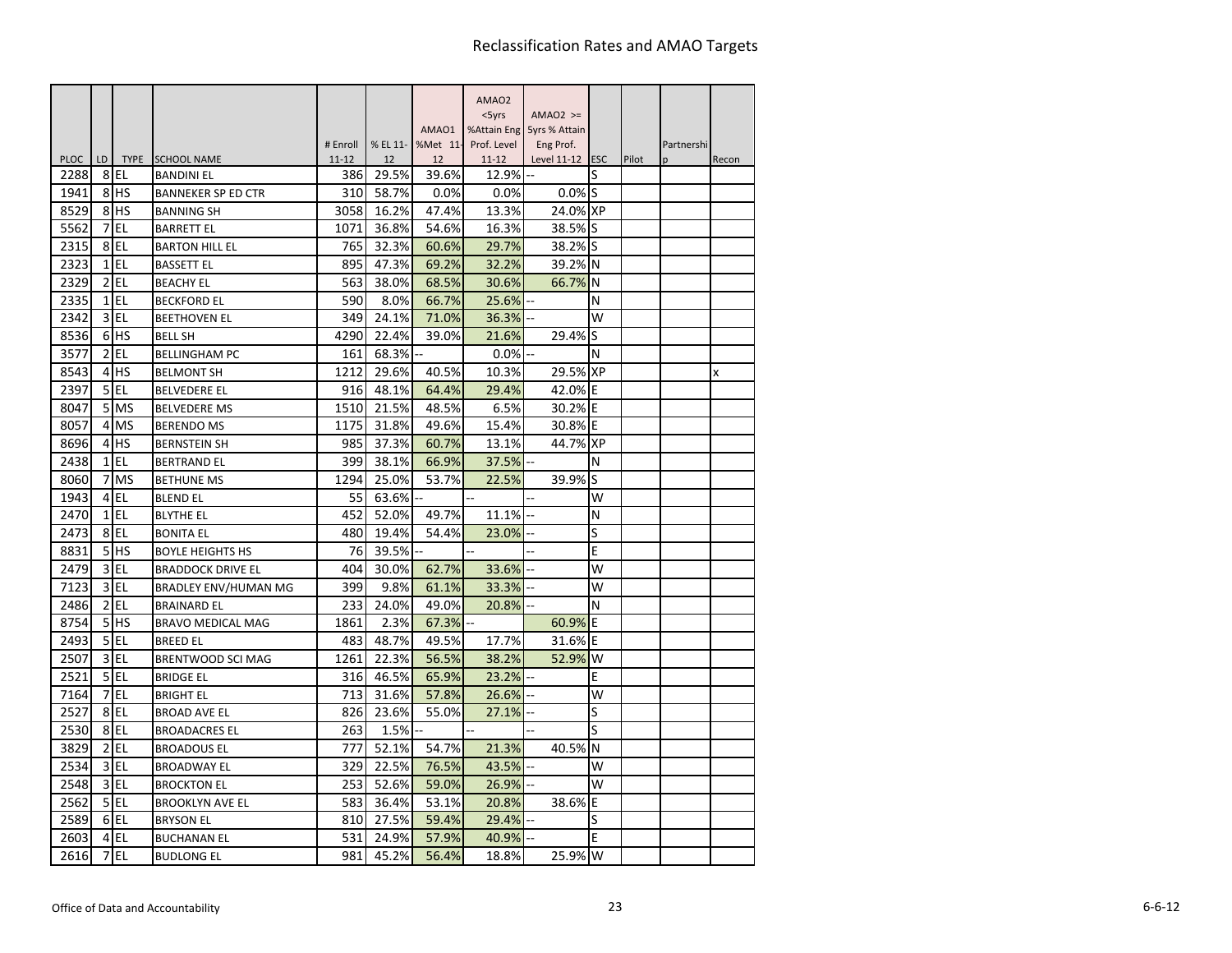|                     |                      |                     |                                                |                  |                |                | AMAO <sub>2</sub>  |                           |           |       |            |       |
|---------------------|----------------------|---------------------|------------------------------------------------|------------------|----------------|----------------|--------------------|---------------------------|-----------|-------|------------|-------|
|                     |                      |                     |                                                |                  |                |                | $<$ 5yrs           | $AMAO2$ >=                |           |       |            |       |
|                     |                      |                     |                                                |                  |                | AMAO1          |                    | %Attain Eng 5yrs % Attain |           |       |            |       |
|                     |                      |                     |                                                | # Enroll         | % EL 11-       | %Met 11-       | Prof. Level        | Eng Prof.                 |           |       | Partnershi |       |
| <b>PLOC</b><br>2630 | LD<br>$\overline{2}$ | <b>TYPE</b><br>IEL. | <b>SCHOOL NAME</b><br><b>BURBANK EL</b>        | $11 - 12$<br>408 | 12<br>33.1%    | 12<br>64.8%    | $11 - 12$<br>37.2% | Level 11-12 ESC           | N         | Pilot | p          | Recon |
| 8066                |                      | 4 MS                | <b>BURBANK MS</b>                              | 847              | 14.4%          | 54.4%          |                    | 42.7% E                   |           |       |            | X     |
| 8612                |                      | $1$ HS              | <b>BURKE HS</b>                                | 194              | 37.6%          | 68.3%          |                    | 60.0% N                   |           |       |            |       |
| 8075                |                      | 3 MS                | <b>BURROUGHS MS</b>                            | 1973             | 10.0%          | 60.7%          | 29.0%              | 42.1% W                   |           |       |            |       |
| 2658                |                      | $1$ EL              | <b>BURTON EL</b>                               | 586              | 56.3%          | 61.5%          | 24.5%              | 39.2% N                   |           |       |            |       |
| 2671                |                      | 4 EL                | <b>BUSHNELL WAY EL</b>                         | 436              | 38.1%          | 62.3%          | 25.4%              | 55.6%                     | ΙE        |       |            |       |
| 8080                |                      | 2 MS                | <b>BYRD MS</b>                                 | 1684             | 20.3%          | 57.9%          | 27.5%              | 42.2% N                   |           |       |            |       |
| 2685                |                      | 8EL                 | <b>CABRILLO EL</b>                             | 429              | 28.0%          | 62.0%          | 23.7%              |                           | S         |       |            |       |
| 2699                |                      | 4 EL                | <b>CAHUENGA EL</b>                             | 846              | 54.3%          | 72.4%          | 37.8%              | 35.3%                     | E         |       |            |       |
| 2704                |                      | $1$ EL              | CALABASH EL                                    | 404              | 7.7%           |                | 30.6%              |                           | N         |       |            |       |
| 2706                |                      | $1$ EL              | <b>CALAHAN EL</b>                              | 565              | 13.6%          | 71.9%          | 35.2%              |                           | N         |       |            |       |
| 2712                |                      | $1$ $EL$            | <b>CALVERT EL</b>                              | 416              | 12.7%          | 40.0%          | 18.0%              |                           | N         |       |            |       |
| 2726                |                      | $2$ EL              | CAMELLIA EL                                    | 807              | 53.2%          | 64.0%          | 34.9%              | 36.7%                     | ΙN        |       |            |       |
| 2740                |                      | $3$ EL              | <b>CANFIELD EL</b>                             | 416              | 13.9%          | 69.2%          | 29.8%              |                           | W         |       |            |       |
| 2753                | 1                    | EL                  | <b>CANOGA PARK EL</b>                          | 862              | 52.4%          | 63.5%          | 27.1%              | 40.0%                     | ΙN        |       |            |       |
| 8571                |                      | $1$ HS              | <b>CANOGA PARK SH</b>                          | 1731             | 21.8%          | 60.2%          | 20.6%              | 38.1% N                   |           |       |            |       |
| 2767                |                      | $1$ EL              | CANTARA EL                                     | 594              | 47.6%          | 60.3%          | 26.9%              | 64.7% N                   |           |       |            |       |
| 2781                | $\overline{2}$       | EL                  | <b>CANTERBURY EL</b>                           | 1107             | 30.2%          | 67.9%          | 29.5%              | 46.3%                     | N         |       |            |       |
| 2795                | $\overline{3}$       | EL                  | <b>CANYON EL</b>                               | 407              | 0.7%           |                |                    |                           | W         |       |            |       |
| 2802                |                      | $1$ EL              | <b>CAPISTRANO EL</b>                           | 387              | 32.6%          | 60.4%          | 34.4%              |                           | N         |       |            |       |
| 1944                | 2                    | <b>IHS</b>          |                                                | 310              | 43.9%          | 31.8%          | 8.8%               | 23.2%                     | <b>XS</b> |       |            |       |
| 8090                | 8                    | <b>MS</b>           | CARLSON HOSP (K-12)                            | 963              |                |                |                    | 42.6%                     | lS        |       |            |       |
| 2815                |                      | 8EL                 | <b>CARNEGIE MS</b><br>CAROLDALE LRNG COMM      | 1001             | 7.5%           | 62.2%<br>63.0% | 36.6%              |                           | S         |       |            |       |
| 2822                |                      | $2$ EL              |                                                | 906              | 14.1%<br>4.7%  | 70.6%          |                    |                           | N         |       |            |       |
| 2836                | 8                    | EL                  | CARPENTER EL                                   | 667              | 10.5%          |                | 33.3%              |                           | S         |       |            |       |
| 2939                | $\overline{3}$       | l EL                | <b>CARSON EL</b>                               |                  |                | 72.0%          | 48.0%              |                           | W         |       |            |       |
| 8575                |                      | 8 <sup>HS</sup>     | <b>CARSON GORE ENV STD</b><br><b>CARSON SH</b> | 635<br>2821      | 53.2%<br>7.4%  | 60.7%<br>51.8% | 28.4%<br>32.9%     | 50.0%<br>31.6%            | <b>XP</b> |       |            |       |
| 2849                | $\overline{4}$       | l EL                |                                                | 378              | 20.1%          | 73.2%          | 31.0%              |                           | W         |       |            |       |
| 8094                | 5                    | <b>MS</b>           | <b>CARTHAY CENTER EL</b>                       | 1128             |                |                |                    | 29.6% XP                  |           |       |            |       |
| 2863                |                      | $4$ EL              | <b>CARVER MS</b>                               | 636              | 31.5%<br>53.3% | 44.0%<br>67.3% | 14.3%<br>30.3%     | 50.0%                     | ΙE        |       | LA PRMS    |       |
| 2877                | $\overline{3}$       | l EL                | CASTELAR EL                                    | 574              | 14.3%          | 65.2%          | 35.3%              |                           | W         |       |            |       |
| 2881                | $1\overline{ }$      | EL                  | CASTLE HTS EL                                  | 804              | 7.3%           |                | 39.7%              |                           | N         |       |            |       |
|                     |                      |                     | <b>CASTLEBAY LN EL</b>                         |                  |                | 75.7%          |                    |                           |           |       |            |       |
| 8045                | $\overline{4}$       | <b>MS</b>           | <b>CASTRO MS</b>                               | 510              | 26.9%          | 51.1%          |                    | 25.0% XP                  |           |       |            |       |
| 2890                |                      | 8EL                 | CATSKILL EL                                    | 644              | 26.7%          | 61.5%          | 25.0%              |                           | S<br>N    |       |            |       |
| 8506                |                      | $1$ $HS$            | <b>CDS AGGELER</b>                             | 83               | 24.1%          |                |                    |                           |           |       |            |       |
| 8589                | 8                    | <b>HS</b>           | <b>CDS COOPER</b>                              | 158              | 22.8%          | 77.1%          |                    | 70.3% S                   |           |       |            |       |
| 8670                |                      | 5H <sub>S</sub>     | <b>CDS JOHNSON</b>                             | 219              | 36.5%          | 68.4%          |                    | 60.0%                     | W         |       |            |       |
| 7761                | 7                    | lhs                 | CDS JOHNSON                                    | 65               | 30.8%          |                |                    |                           | S         |       |            |       |
| 8092                | $\overline{2}$       | <b>HS</b>           | <b>CDS LONDON</b>                              | 70               | 44.3%          |                | ä,                 |                           | N         |       |            |       |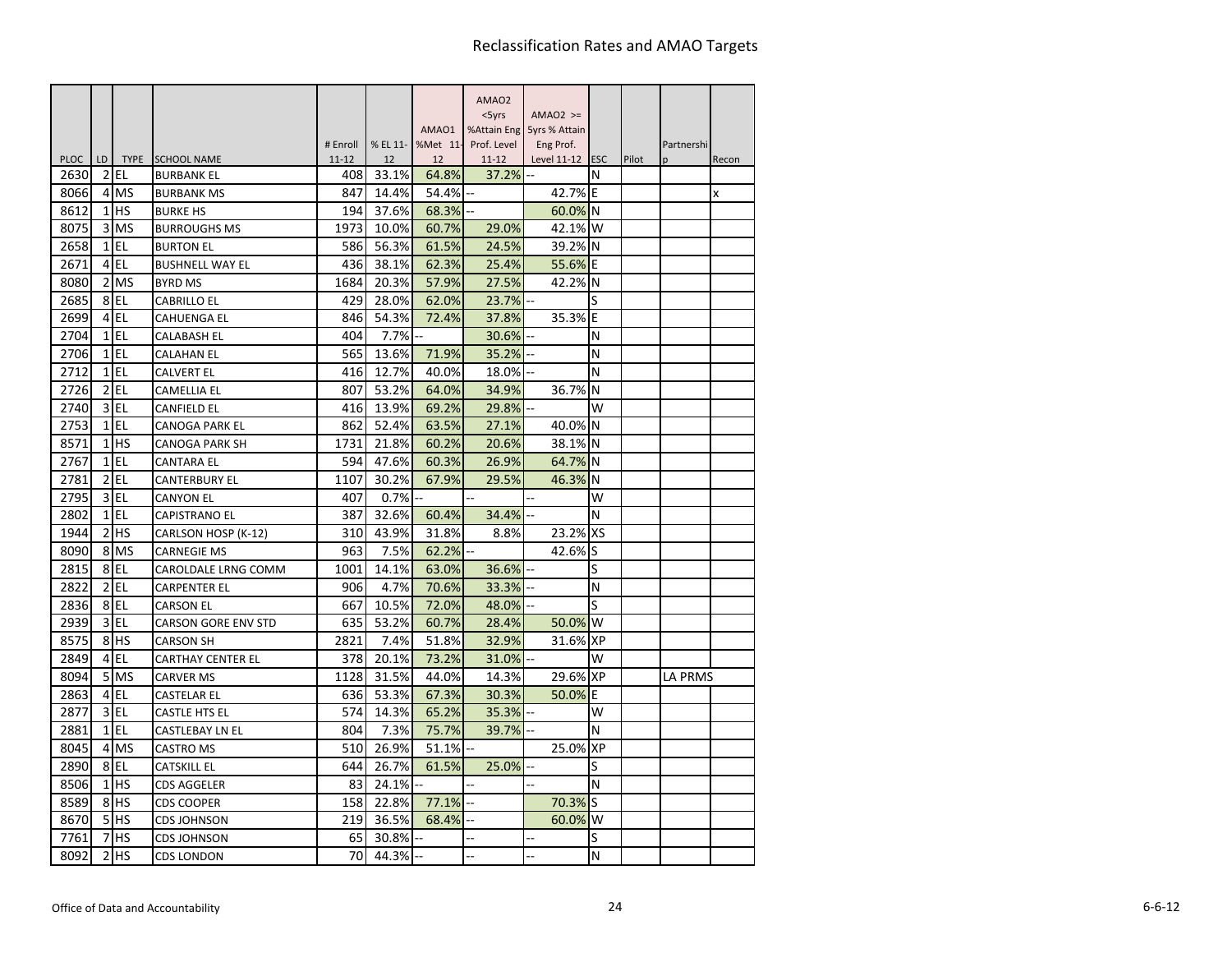|             |                |                 |                             |                  |             |          | AMAO <sub>2</sub> |                  |                  |       |            |       |
|-------------|----------------|-----------------|-----------------------------|------------------|-------------|----------|-------------------|------------------|------------------|-------|------------|-------|
|             |                |                 |                             |                  |             |          | $<$ 5yrs          | $AMAO2$ >=       |                  |       |            |       |
|             |                |                 |                             |                  |             | AMAO1    | %Attain Eng       | 5yrs % Attain    |                  |       |            |       |
| <b>PLOC</b> |                | <b>TYPE</b>     | <b>SCHOOL NAME</b>          | # Enroll         | % EL 11-    | %Met 11- | Prof. Level       | Eng Prof.        |                  |       | Partnershi |       |
| 8991        | LD<br>S        | HS              | <b>CDS TRI-C</b>            | $11 - 12$<br>173 | 12<br>35.8% | 12       | $11 - 12$         | Level 11-12<br>4 | <b>ESC</b><br>XS | Pilot | p          | Recon |
| 8730        | lS             | HS              | <b>CDS WEST HOLLYWOOD</b>   | 93               | 30.1%       |          |                   | ÷.               | W                |       |            |       |
| 8580        | lS             | HS              | <b>CENTRAL HS</b>           | 553              | 36.3%       | 58.0%    |                   | 39.7%            | XS               |       |            |       |
| 8516        | $\overline{4}$ | lhs             | <b>CENTRAL LA NEW HS #9</b> | 1524             | 9.5%        | 57.5%    | 15.6%             | 43.2%            | <b>XP</b>        | 2009  |            |       |
| 2942        | 5 <sub>l</sub> | <b>EL</b>       | <b>CENTRAL REG EL #16</b>   | 494              | 56.9%       | 53.6%    | 18.5%             | 28.2%            | ΙE               |       |            |       |
| 2945        |                | 8EL             | <b>CENTURY PARK EL</b>      | 423              | 10.4%       | 82.6%    | 62.3%             |                  | W                |       |            |       |
| 2959        |                | $2$ EL          | CHANDLER EL                 | 519              | 24.3%       | 51.7%    | 22.0%             |                  | N                |       |            |       |
| 2986        |                | 8EL             | <b>CHAPMAN EL</b>           | 420              | 29.0%       | 67.6%    | 41.6%             |                  | S                |       |            |       |
| 3002        |                | 3 EL            | <b>CHARNOCK ROAD EL</b>     | 362              | 42.8%       | 63.5%    | 23.6%             | 45.5%            | W                |       |            |       |
| 3014        |                | $1$ EL          | <b>CHASE EL</b>             | 694              | 53.9%       | 57.9%    | 28.8%             | 32.2%            | N                |       |            |       |
| 3027        |                | $1$ EL          | <b>CHATSWORTH PARK EL</b>   | 396              | 9.1%        | 59.4%    | 23.8%             |                  | N                |       |            |       |
| 8583        |                | $1$ HS          | <b>CHATSWORTH SH</b>        | 2738             | 10.8%       | 49.6%    | 21.2%             | 38.0%            | N                |       |            |       |
| 7640        |                | 5 EL            | <b>CHAVEZ EL</b>            | 345              | 25.2%       | 55.4%    | 27.3%             |                  | E                |       |            |       |
| 7715        |                | $2$ $HS$        | <b>CHAVEZ LA-ARTES</b>      | 346              | 22.0%       | 50.0%    |                   | 44.3%            | <b>XP</b>        | 2011  |            |       |
| 7717        | $\overline{2}$ | <b>HS</b>       | CHAVEZ LA-ASE               | 304              | 21.7%       |          |                   |                  | XP               | 2011  |            |       |
| 7716        | 2              | <b>HS</b>       | CHAVEZ LA-SJ HUM ACAD       | 458              | 13.3%       |          |                   | 76.8%            | <b>XP</b>        | 2011  |            |       |
| 8901        | $\overline{2}$ | <b>HS</b>       | CHAVEZ LA-TCHR PRP AC       | 346              | 25.4%       | 37.9%    |                   | 27.1%            | N                |       |            |       |
| 3041        |                | 4EL             | <b>CHEREMOYA EL</b>         | 288              | 33.0%       | 69.9%    | 30.4%             |                  | W                |       |            |       |
| 8688        | $\overline{3}$ | <b>HS</b>       | <b>CHEVIOT HILLS HS</b>     | 73               | 16.4%       |          |                   |                  | W                |       |            |       |
| 3068        |                | 3 EL            | <b>CIENEGA EL</b>           | 725              | 46.8%       | 59.9%    | 29.9%             | 28.1%            | W                |       |            |       |
| 3082        |                | 8EL             | <b>CIMARRON EL</b>          | 320              | 3.8%        |          |                   |                  | W                |       |            |       |
| 8801        | S              | HS              | <b>CITY OF ANGELS</b>       | 1704             | 13.0%       | 60.2%    |                   | 51.3%            | XS               |       |            |       |
| 3096        |                | 5 EL            | <b>CITY TERRACE EL</b>      | 465              | 22.4%       | 62.7%    | 33.3%             |                  | E                |       |            |       |
| 8500        |                | 4 <sup>HS</sup> | <b>CIVITAS LEADERSHIP</b>   | 364              | 38.5%       | 53.5%    | 12.9%             | 25.5%            | <b>XP</b>        | 2007  |            |       |
| 8590        |                | $1$ $HS$        | <b>CLEVELAND SH</b>         | 3654             | 15.0%       | 46.4%    | 21.0%             | 27.2%            | N                |       |            |       |
| 3110        | 4              | <b>EL</b>       | <b>CLIFFORD EL</b>          | 184              | 19.0%       | 61.8%    | 33.3%             |                  | E                |       |            |       |
| 8062        | 5 <sub>l</sub> | <b>MS</b>       | <b>CLINTON MS</b>           | 978              | 31.2%       | 39.9%    | 16.7%             | 20.5%            | Ε                |       |            | x     |
| 3123        |                | 3 EL            | <b>CLOVER EL</b>            | 578              | 15.7%       | 66.7%    | 29.4%             |                  | w                |       |            |       |
| 8245        |                | 3 MS            | <b>COCHRAN MS</b>           | 1156             | 26.6%       | 43.8%    | 16.4%             | 29.8%            | W                |       |            |       |
| 6342        |                | 3 EL            | <b>COEUR D ALENE EL</b>     | 489              | 4.9%        |          | 21.9%             |                  | W                |       |            |       |
| 3137        |                | $1$ EL          | <b>COHASSET EL</b>          | 607              | 53.4%       | 57.9%    | 20.8%             | 44.2%            | N                |       |            |       |
| 3151        | $\overline{2}$ | EL              | <b>COLDWATER CYN EL</b>     | 731              | 46.6%       | 67.9%    | 29.9%             | 47.2%            | N                |       |            |       |
| 3164        |                | 2 EL            | <b>COLFAX EL</b>            | 637              | 8.6%        | 75.6%    | 45.1%             |                  | N                |       |            |       |
| 3178        |                | 3EL             | <b>COLISEUM EL</b>          | 286              | 25.9%       | 57.8%    | 14.3%             |                  | XP               |       |            |       |
| 7432        |                | 2 EL            | <b>COLUMBUS AVE EL</b>      | 564              | 48.4%       | 60.5%    | 25.1%             | 57.8%            | N                |       |            |       |
| 8102        | 1 <sup>1</sup> | <b>MS</b>       | <b>COLUMBUS MS</b>          | 854              | 22.7%       | 61.3%    | 26.2%             | 41.5%            | N                |       |            |       |
| 3192        |                | 4 EL            | <b>COMMONWEALTH EL</b>      | 874              | 51.5%       | 63.6%    | 37.5%             | 42.9%            | E                |       |            |       |
| 2741        |                | 3 EL            | <b>COMMUNITY MAG CHT SC</b> | 470              | 5.1%        |          |                   |                  | W                |       |            |       |
| 3205        |                | 7 EL            | <b>COMPTON EL</b>           | 365              | 42.7%       | 59.1%    | 19.5%             |                  | S                |       |            |       |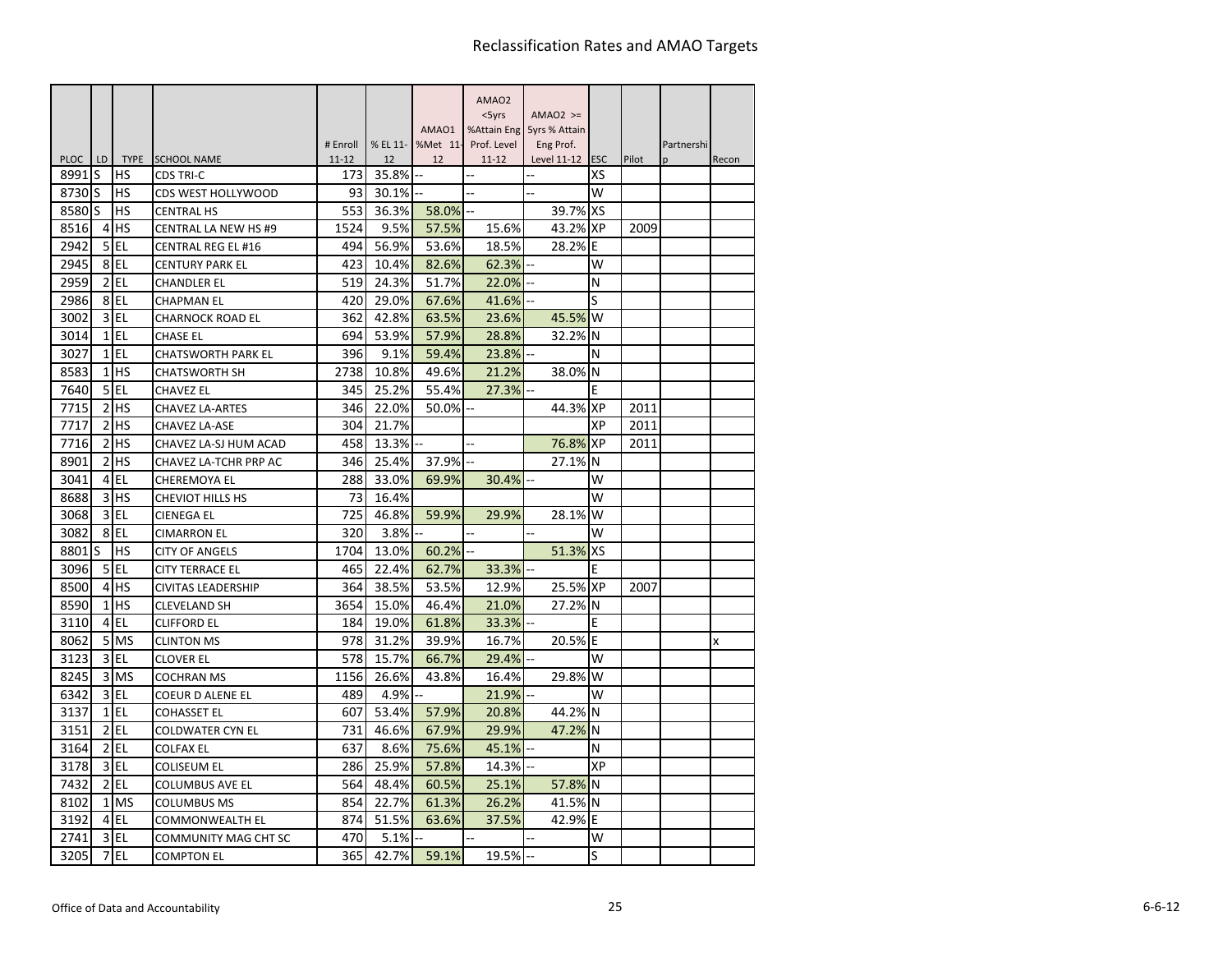|             |                |             |                                           |                  |             |             | AMAO <sub>2</sub>  |                            |           |       |            |       |
|-------------|----------------|-------------|-------------------------------------------|------------------|-------------|-------------|--------------------|----------------------------|-----------|-------|------------|-------|
|             |                |             |                                           |                  |             |             | $<$ 5yrs           | $AMAO2$ >=                 |           |       |            |       |
|             |                |             |                                           |                  |             | AMAO1       |                    | %Attain Eng 5yrs % Attain  |           |       |            |       |
| <b>PLOC</b> | LD             | <b>TYPE</b> |                                           | # Enroll         | % EL 11-    | %Met 11-    | Prof. Level        | Eng Prof.                  |           |       | Partnershi |       |
| 8517        | 4              | <b>IHS</b>  | <b>SCHOOL NAME</b><br><b>CONTRERAS LC</b> | $11 - 12$<br>940 | 12<br>27.0% | 12<br>47.9% | $11 - 12$<br>17.4% | Level 11-12 ESC<br>35.4% E |           | Pilot | p          | Recon |
| 3219        | 6              | EL          | <b>CORONA EL</b>                          | 1023             | 39.4%       | 58.2%       | 34.2%              | 48.6% S                    |           |       |            |       |
| 5016        |                | $2$ EL      | <b>COUGHLIN EL</b>                        | 668              | 49.7%       | 63.9%       | 28.9%              | 49.1% N                    |           |       |            |       |
| 3260        | т              | EL          | <b>COWAN EL</b>                           | 331              | 0.6%        |             |                    |                            | w         |       |            |       |
| 8596        | т              | HS          | <b>CRENSHAW SH</b>                        | 1454             | 10.9%       | 77.3%       | 19.6%              | 38.6%                      | <b>XP</b> |       | GR CREN    |       |
| 3288        | 3              | <b>EL</b>   | CRESCENT HTS L/A/S/J                      | 376              | 18.1%       | 87.1%       | 40.0%              |                            | W         |       |            |       |
| 3302        |                | 8EL         | <b>CRESTWOOD ST EL</b>                    | 531              | 1.3%        |             |                    |                            | S         |       |            |       |
| 7722        | 5 <sup>1</sup> | <b>HS</b>   | CRHS #16 SJ: FINE ART                     | 485              | 31.5%       | 28.7%       |                    | 15.6%                      | E         |       |            |       |
| 8563        | 5 <sup>1</sup> | <b>HS</b>   | CRHS #16 SJ:GLOB ISS                      | 476              | 39.7%       | 29.7%       |                    | 17.6%                      | E         |       |            |       |
| 8103        |                | 8 MS        | <b>CURTISS MS</b>                         | 697              | 4.6%        | 68.4%       |                    | 66.7%                      | lS        |       |            |       |
| 3329        | $\overline{4}$ | EL          | <b>DAHLIA HTS EL</b>                      | 379              | 9.2%        | 63.6%       |                    | ÷.                         | E         |       |            |       |
| 8104        | 8              | <b>MS</b>   | DANA MS                                   | 1529             | 7.6%        | 58.6%       |                    | 40.4%                      | S         |       |            |       |
| 3335        |                | $1$ EL      | <b>DANUBE EL</b>                          | 451              | 19.1%       | 55.6%       | 30.3%              |                            | N         |       |            |       |
| 3340        |                | $1$ EL      | <b>DARBY EL</b>                           | 470              | 6.6%        | 72.7%       | 46.2%              |                            | N         |       |            |       |
| 3356        | $\overline{4}$ | EL          | <b>DAYTON HEIGHTS EL</b>                  | 601              | 43.6%       | 61.1%       | 23.5%              |                            | E         |       |            |       |
| 3377        |                | $1$ $EL$    | <b>DEARBORN EL</b>                        | 509              | 14.5%       | 65.5%       | 37.1%              |                            | N         |       |            |       |
| 3384        |                | 8EL         | DEL AMO EL                                | 413              | 23.5%       | 71.6%       | 37.1%              |                            |           |       |            |       |
| 2386        |                | 4 EL        | DEL OLMO EL                               | 865              | 56.4%       | 64.5%       | 36.7%              | 49.0%                      | ΙE        |       |            |       |
| 3397        |                | 4 EL        | DELEVAN DRIVE EL                          | 479              | 9.8%        | 72.5%       | 38.8%              |                            | E         |       |            |       |
| 3315        |                | 5 EL        | <b>DENA EL</b>                            | 482              | 39.8%       | 61.7%       | 38.3%              | 39.1%                      | E         |       |            |       |
| 3425        |                | 8 EL        | <b>DENKER EL</b>                          | 774              | 38.8%       | 69.5%       | 31.1%              | 51.4%                      | lS        |       |            |       |
| 3438        | $\overline{2}$ | EL          | DIXIE CANYON EL                           | 663              | 8.6%        | 61.2%       | 25.0%              |                            | N         |       |            |       |
| 8110        |                | 8 MS        | <b>DODSON MS</b>                          | 1800             | 5.1%        | 66.0%       |                    | 45.1%                      | lS        |       |            |       |
| 3452        | 8              | EL          | <b>DOLORES EL</b>                         | 613              | 11.7%       | 62.9%       | 35.6%              |                            | S         |       |            |       |
| 3466        | 8              | l EL        | <b>DOMINGUEZ EL</b>                       | 618              | 25.1%       | 68.3%       | 37.6%              |                            | S         |       |            |       |
| 3479        |                | 4 EL        | <b>DORRIS PLACE EL</b>                    | 303              | 31.4%       | 46.1%       | 21.1%              |                            | E         |       |            |       |
| 8600        | 3              | lhs         | <b>DORSEY SH</b>                          | 1380             | 16.7%       | 54.6%       | 24.6%              | 35.2%                      | <b>XP</b> |       |            |       |
| 8738        | $\overline{4}$ | <b>HS</b>   | DOWNTWN BUSINESS MAG                      | 1052             | 8.3%        | 44.7%       |                    | 40.5%                      | E         |       |            |       |
| 8112        | 7              | <b>MS</b>   | <b>DREW MS</b>                            | 1170             | 28.0%       | 49.2%       |                    | 30.4% XP                   |           |       |            |       |
| 3493        | 2              | EL          | DYER EL                                   | 775              | 49.0%       | 63.5%       | 33.9%              | 39.6% N                    |           |       |            |       |
| 3507        | $\overline{4}$ | l EL        | <b>EAGLE ROCK EL</b>                      | 904              | 12.9%       | 71.7%       | 40.4%              | 51.4%                      | E         |       |            |       |
| 8614        | 4              | lhs         | <b>EAGLE ROCK HS</b>                      | 2655             | 8.5%        | 53.1%       | 25.0%              | 39.2%                      | E         |       |            |       |
| 8578        | 8              | <b>HS</b>   | <b>EAGLE TREE CONTN HS</b>                | 131              | 14.5%       |             |                    |                            | S         |       |            |       |
| 8788        | $\overline{2}$ | <b>HS</b>   | <b>EARHART HS</b>                         | 111              | 38.7%       |             |                    | 60.0% N                    |           |       |            |       |
| 8607        | $\overline{2}$ | lhs         | <b>EAST VALLEY SH</b>                     | 1004             | 26.3%       | 47.0%       | 9.5%               | 35.7% XP                   |           |       |            |       |
| 3521        | 5 <sub>l</sub> | EL          | <b>EASTMAN EL</b>                         | 1150             | 47.7%       | 61.0%       | 23.8%              | 30.5% E                    |           |       |            |       |
| 8113        | 7              | <b>MS</b>   | <b>EDISON MS</b>                          | 1166             | 24.5%       | 54.4%       |                    | 40.6% S                    |           |       |            |       |
| 8770        | 1              | <b>IHS</b>  | <b>EINSTEIN HS</b>                        | 108              | 49.1%       |             |                    | 61.1% N                    |           |       |            |       |
| 3541        | $\overline{2}$ | EL          | EL DORADO EL                              | 570              | 48.8%       | 54.5%       | 20.2%              | 31.3% N                    |           |       |            |       |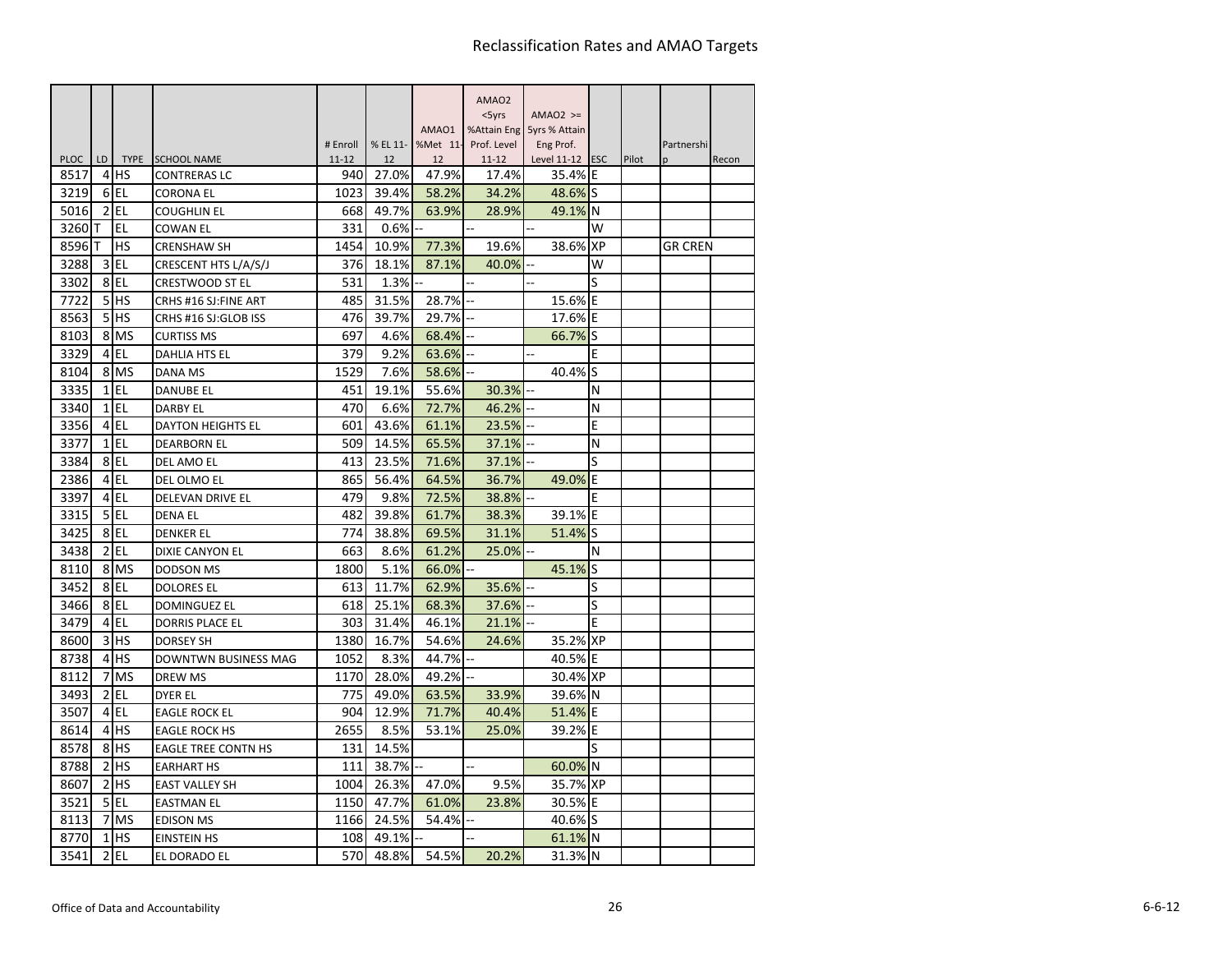|             |                |           |                            |                       |                |                | AMAO <sub>2</sub>        |                           |            |       |             |       |
|-------------|----------------|-----------|----------------------------|-----------------------|----------------|----------------|--------------------------|---------------------------|------------|-------|-------------|-------|
|             |                |           |                            |                       |                |                | $<$ 5yrs                 | $AMAO2$ >=                |            |       |             |       |
|             |                |           |                            |                       |                | AMAO1          |                          | %Attain Eng 5yrs % Attain |            |       |             |       |
| <b>PLOC</b> | LD             | TYPE      | <b>SCHOOL NAME</b>         | # Enroll<br>$11 - 12$ | % EL 11-<br>12 | %Met 11-<br>12 | Prof. Level<br>$11 - 12$ | Eng Prof.                 | <b>ESC</b> | Pilot | Partnershi  |       |
| 3545        | 1              | EL        | EL ORO EL                  | 488                   | 11.1%          | 66.7%          | 41.9%                    | Level 11-12<br>ä,         | N          |       | p           | Recon |
| 3562        | 5              | EL        | EL SERENO EL               | 437                   | 31.8%          | 47.1%          | 32.3%                    |                           | Ε          |       |             |       |
| 8118        | 5              | <b>MS</b> | EL SERENO MS               | 1437                  | 14.4%          | 62.3%          | 28.1%                    | 43.3%                     | E          |       |             |       |
| 2680        | S.             | EL        | <b>ELEMENTARY CDS</b>      | 3                     | 66.7%          |                |                          |                           | XS         |       |             |       |
| 3548        | 6              | EL        | <b>ELIZABETH LC</b>        | 1774                  | 33.0%          | 58.9%          | 26.1%                    | 44.8%                     | S          |       |             |       |
| 8930        | 8              | <b>HS</b> | ELLINGTON HS               | 105                   | 19.0%          |                |                          |                           | W          |       |             |       |
| 3575        | 4              | EL        | ELYSIAN HEIGHTS EL         | 237                   | 25.3%          | 84.9%          | 37.7%                    |                           | E          |       |             |       |
| 3589        | $\mathbf{1}$   | EL        | <b>EMELITA EL</b>          | 422                   | 24.9%          | 62.9%          | 22.2%                    | Ц.                        | N          |       |             |       |
| 8123        | 3              | MS        | <b>EMERSON MS</b>          | 819                   | 11.1%          | 59.2%          |                          | 39.1%                     | W          |       |             |       |
| 3610        | 1              | EL        | <b>ENADIA EL</b>           | 221                   | 14.5%          |                |                          |                           | N          |       |             |       |
| 3616        | 1              | EL        | <b>ENCINO EL</b>           | 544                   | 7.2%           | 82.9%          | 56.8%                    |                           | N          |       |             |       |
| 3630        | 2              | EL        | ERWIN EL                   | 816                   | 38.2%          | 58.2%          | 24.3%                    | 24.4%                     | N          |       |             |       |
| 3220        |                | 6EL       | <b>ESCUTIA PC</b>          | 241                   | 51.0%          |                | 0.0%                     |                           | S          |       |             |       |
| 3640        |                | 8EL       | <b>ESHELMAN EL</b>         | 660                   | 22.9%          | 64.3%          | 31.4%                    |                           | S          |       |             |       |
| 2383        | 4              | EL        | <b>ESPERANZA EL</b>        | 835                   | 70.7%          | 54.9%          | 15.8%                    | 34.9%                     | E          |       |             |       |
| 3671        | 5 <sup>1</sup> | EL        | <b>EUCLID EL</b>           | 1040                  | 46.5%          | 62.8%          | 25.9%                    | 33.3% E                   |            |       |             |       |
| 3699        | 5              | EL        | <b>EVERGREEN EL</b>        | 899                   | 44.9%          | 59.7%          | 24.9%                    | 50.0%                     | E          |       |             |       |
| 8876        | 2              | <b>HS</b> | <b>EVERGREEN HS</b>        | 101                   | 43.6%          |                |                          |                           | N          |       |             |       |
| 3712        | 2              | EL        | <b>FAIR EL</b>             | 1205                  | 44.9%          | 65.7%          | 34.4%                    | 57.1%                     | N          |       |             |       |
| 3726        | 3              | EL        | <b>FAIRBURN EL</b>         | 459                   | 10.0%          |                | 26.0%                    |                           | W          |       |             |       |
| 8621        | 4              | <b>HS</b> | <b>FAIRFAX SH</b>          | 2407                  | 11.4%          | 51.4%          | 28.6%                    | 31.9%                     | W          |       |             |       |
| 3740        | 5              | EL        | <b>FARMDALE EL</b>         | 518                   | 39.8%          | 45.2%          | 17.1%                    | 44.2%                     | E          |       |             |       |
| 3753        | 2              | EL        | <b>FERNANGELES EL</b>      | 737                   | 57.1%          | 58.5%          | 20.4%                    | 46.7% N                   |            |       |             |       |
| 3822        |                | EL        | <b>FIGUEROA EL</b>         | 443                   | 44.0%          | 47.7%          | 26.3%                    | 47.5%                     | <b>XP</b>  |       | <b>PLAS</b> |       |
| 3849        | 6              | EL        | <b>FISHBURN EL</b>         | 654                   | 47.1%          | 66.8%          | 33.6%                    | 50.0%                     | lS         |       |             |       |
| 8127        | 8              | <b>MS</b> | <b>FLEMING MS</b>          | 1679                  | 10.7%          | 51.3%          | 28.6%                    | 41.8%                     | lS         |       |             |       |
| 3877        | 4              | EL        | FLETCHER DR EL             | 495                   | 48.5%          | 48.6%          | 22.4%                    | 35.5%                     | E          |       |             |       |
| 3890        | 6              | EL        | <b>FLORENCE EL</b>         | 846                   | 43.0%          | 58.6%          | 25.0%                    | 41.3%                     | S          |       |             |       |
| 5781        | 7              | EL        | <b>FLOURNOY EL</b>         | 698                   | 44.7%          | 61.5%          | 29.9%                    | 46.0% XP                  |            |       |             |       |
| 3918        | 5              | <b>EL</b> | <b>FORD BLVD EL</b>        | 1243                  | 45.4%          | 53.3%          | 21.4%                    | 34.9%                     | ΙE         |       |             |       |
| 8132        | 7              | <b>MS</b> | <b>FOSHAY LC</b>           | 2040                  | 16.8%          | 37.7%          | 19.3%                    | 21.7%                     | W          |       |             |       |
| 3986        | 4              | EL.       | <b>FRANKLIN EL</b>         | 480                   | 13.5%          | 76.1%          | 37.9%                    |                           | E          |       |             |       |
| 8643        | 4              | <b>HS</b> | <b>FRANKLIN SH</b>         | 1862                  | 17.0%          | 46.5%          | 13.2%                    | 30.5% XP                  |            |       |             |       |
| 8650        |                | HS        | <b>FREMONT SH</b>          | 3488                  | 33.1%          | 46.0%          | 13.7%                    | 28.0% XP                  |            |       |             |       |
| 4014        | 8              | <b>EL</b> | <b>FRIES EL</b>            | 718                   | 40.9%          | 58.3%          | 25.2%                    | 26.7%                     | lS         |       |             |       |
| 8137        | 1              | MS        | <b>FROST MS</b>            | 1604                  | 4.2%           | 62.0%          |                          | 45.3%                     | N          |       |             |       |
| 4027        | $\mathbf{1}$   | <b>EL</b> | <b>FULLBRIGHT EL</b>       | 475                   | 45.9%          | 71.8%          | 29.4%                    |                           | N          |       |             |       |
| 8142        | 2              | <b>MS</b> | <b>FULTON COLLEGE PREP</b> | 2215                  | 26.5%          | 45.7%          | 22.2%                    | 34.9% XP                  |            |       |             |       |
| 8151        | 6              | <b>MS</b> | <b>GAGE MS</b>             | 2528                  | 21.2%          | 38.6%          | 27.1%                    | 25.3% S                   |            |       |             |       |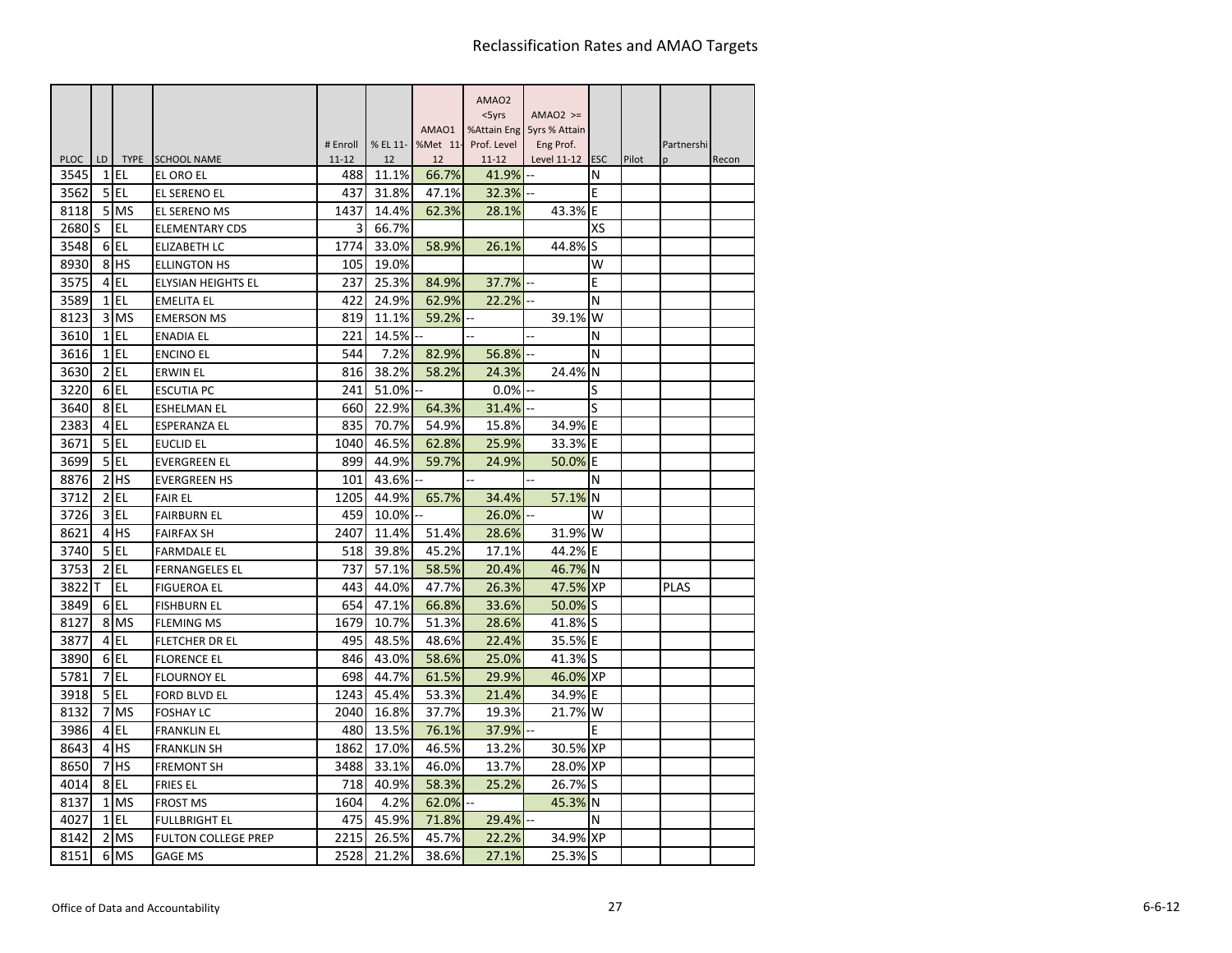|                     |                |                   |                                             |                  |                |                   | AMAO <sub>2</sub> |                            |           |       |              |       |
|---------------------|----------------|-------------------|---------------------------------------------|------------------|----------------|-------------------|-------------------|----------------------------|-----------|-------|--------------|-------|
|                     |                |                   |                                             |                  |                |                   | $<$ 5yrs          | $AMAO2$ >=                 |           |       |              |       |
|                     |                |                   |                                             |                  |                | AMAO1             | %Attain Eng       | 5yrs % Attain              |           |       |              |       |
|                     |                |                   |                                             | # Enroll         |                | % EL 11- %Met 11- | Prof. Level       | Eng Prof.                  |           |       | Partnershi   |       |
| <b>PLOC</b><br>4055 | LD<br>1        | <b>TYPE</b><br>EL | <b>SCHOOL NAME</b>                          | $11 - 12$<br>430 | 12<br>36.5%    | 12<br>60.6%       | $11 - 12$         | Level 11-12 ESC<br>66.7% N |           | Pilot | <sub>n</sub> | Recon |
| 4041                | 8              | EL                | <b>GARDEN GROVE EL</b><br><b>GARDENA EL</b> | 617              | 55.8%          | 67.2%             | 31.6%<br>20.3%    | 59.6% S                    |           |       |              |       |
| 8664                | 8              | <b>HS</b>         |                                             | 1895             | 14.5%          | 54.5%             | 13.6%             | 35.2%l                     | <b>XP</b> |       |              |       |
|                     | 4              | EL                | GARDENA SH                                  |                  |                |                   |                   |                            | W         |       |              |       |
| 4068<br>8679        | 5              | <b>HS</b>         | <b>GARDNER EL</b>                           | 436<br>2535      | 34.9%<br>18.9% | 67.7%<br>47.4%    | 36.2%<br>20.6%    |                            |           |       |              |       |
|                     |                |                   | <b>GARFIELD SH</b>                          |                  |                |                   |                   | 31.7% E                    |           |       |              |       |
| 4082                | 4              | EL                | <b>GARVANZA EL</b>                          | 474              | 31.4%          | 67.8%             | 35.9%             | 57.1%                      | ΙE        |       |              |       |
| 3426                | 5              | EL                | <b>GARZA PC</b>                             | 139              | 77.7%          | 54.7%             | 17.7%             |                            | E         |       |              |       |
| 4096                | 5              | <b>EL</b>         | <b>GATES EL</b>                             | 712              | 40.9%          | 60.9%             | 27.7%             | 47.2%                      | E         |       |              |       |
| 4110                | 1              | EL                | <b>GAULT EL</b>                             | 431              | 49.0%          | 51.3%             | 14.3%             | 50.0%                      | N         |       |              |       |
| 4117                | 1              | EL                | <b>GERMAIN EL</b>                           | 627              | 14.0%          | 61.9%             | 26.2%             |                            | N         |       |              |       |
| 4123                | 4              | EL                | GLASSELL PARK EL                            | 561              | 56.9%          | 54.9%             | 26.1%             | 37.9%                      | E         |       |              |       |
| 4130                | $\mathbf{1}$   | EL                | <b>GLEDHILL EL</b>                          | 586              | 32.6%          | 64.8%             | 31.3%             | 39.4%                      | N         |       |              |       |
| 4137                | 5              | EL                | GLEN ALTA EL                                | 312              | 21.5%          | 54.2%             | 18.4%             |                            | E         |       |              |       |
| 4164                | 4              | EL                | GLENFELIZ BLVD EL                           | 427              | 17.6%          | 61.9%             | 35.7%             |                            | E         |       |              |       |
| 4192                | $\overline{2}$ | EL                | <b>GLENWOOD EL</b>                          | 483              | 44.9%          | 57.6%             | 28.0%             |                            | N         |       |              |       |
| 8160                | т              | MS                | <b>GOMPERS MS</b>                           | 1064             | 26.4%          | 48.6%             | 25.7%             | 30.5% XP                   |           |       | <b>PLAS</b>  |       |
| 4219                | 7              | EL                | <b>GRAHAM EL</b>                            | 830              | 52.3%          | 62.0%             | 26.5%             | 42.6%                      | S         |       |              |       |
| 4233                | 1              | EL                | <b>GRANADA EL</b>                           | 445              | 20.4%          | 45.7%             | 18.3%             |                            | N         |       |              |       |
| 4247                | 3              | EL                | <b>GRAND VIEW EL</b>                        | 535              | 51.8%          | 60.2%             | 23.5%             | 38.1% W                    |           |       |              |       |
| 4260                | 4              | EL                | <b>GRANT EL</b>                             | 685              | 40.6%          | 65.8%             | 30.3%             | 55.9%                      | W         |       |              |       |
| 8683                | 2              | HS                | <b>GRANT SH</b>                             | 2433             | 17.3%          | 61.6%             | 26.0%             | 45.3%                      | N         |       |              |       |
| 4274                | 7              | EL                | <b>GRAPE EL</b>                             | 628              | 35.8%          | 50.3%             | 16.9%             |                            | S         |       |              |       |
| 2385                | 4              | EL                | <b>GRATTS EL</b>                            | 623              | 57.1%          | 71.2%             | 23.5%             | 48.4%                      | <b>XP</b> | 2007  |              |       |
| 8816                | 1              | <b>HS</b>         | <b>GREY HS</b>                              | 166              | 34.9%          |                   |                   |                            | N         |       |              |       |
| 4295                | 2              | EL                | <b>GRIDLEY EL</b>                           | 750              | 38.9%          | 61.7%             | 29.2%             | 56.8% N                    |           |       |              |       |
| 4301                | 5              | EL                | <b>GRIFFIN EL</b>                           | 602              | 56.8%          | 60.3%             | 26.9%             | 36.4% E                    |           |       |              |       |
| 5849                | 7              | EL                | <b>GRIFFITH JOYNER EL</b>                   | 806              | 40.1%          | 60.5%             | 21.0%             | 51.7% XP                   |           |       | <b>PLAS</b>  |       |
| 8168                | 5              | <b>MS</b>         | <b>GRIFFITH MS</b>                          | 1421             | 18.5%          | 56.6%             | 28.1%             | 41.2% E                    |           |       |              |       |
| 4315                | 8              | <b>EL</b>         | <b>GULF EL</b>                              | 952              | 44.9%          | 61.3%             | 21.3%             | 44.6%                      | lS        |       |              |       |
| 4329                | $\overline{2}$ | EL                | <b>HADDON EL</b>                            | 891              | 45.2%          | 56.5%             | 22.1%             | 49.0% N                    |           |       |              |       |
| 8169                | $\mathbf{1}$   | <b>MS</b>         | <b>HALE MS</b>                              | 1905             | 3.5%           | 59.7%             |                   | 50.8%                      | N         |       |              |       |
| 4342                | 8              | <b>EL</b>         | <b>HALLDALE EL</b>                          | 595              | 27.7%          | 81.8%             | 52.0%             |                            | S         |       |              |       |
| 6274                | 5              | EL                | HAMASAKI EL                                 | 427              | 29.0%          | 41.2%             | 19.0%             | 35.9% E                    |           |       |              |       |
| 8686                | 3              | HS                | <b>HAMILTON SH-COMPLEX</b>                  | 2995             | 8.8%           | 54.0%             | 13.8%             | 39.0%                      | W         |       |              |       |
| 4349                | $\mathbf{1}$   | EL                | HAMLIN EL                                   | 427              | 26.9%          | 74.1%             | 32.4%             |                            | N         |       |              |       |
| 4356                | 5              | EL                | <b>HAMMEL EL</b>                            | 939              | 38.2%          | 61.3%             | 29.0%             | 38.2% E                    |           |       |              |       |
| 4397                | 4              | EL                | <b>HANCOCK PARK EL</b>                      | 803              | 24.5%          | 75.7%             | 34.9%             |                            | W         |       |              |       |
| 4425                | 8              | <b>EL</b>         | <b>HARBOR CITY EL</b>                       | 503              | 50.5%          | 65.5%             | 26.8%             | 55.9%                      | S         |       |              |       |
| 8518                | 8              | HS                |                                             | 404              | 0.0%           |                   |                   |                            | S         |       |              |       |
|                     |                |                   | <b>HARBOR TCHR PREP ACD</b>                 |                  |                |                   |                   |                            |           |       |              |       |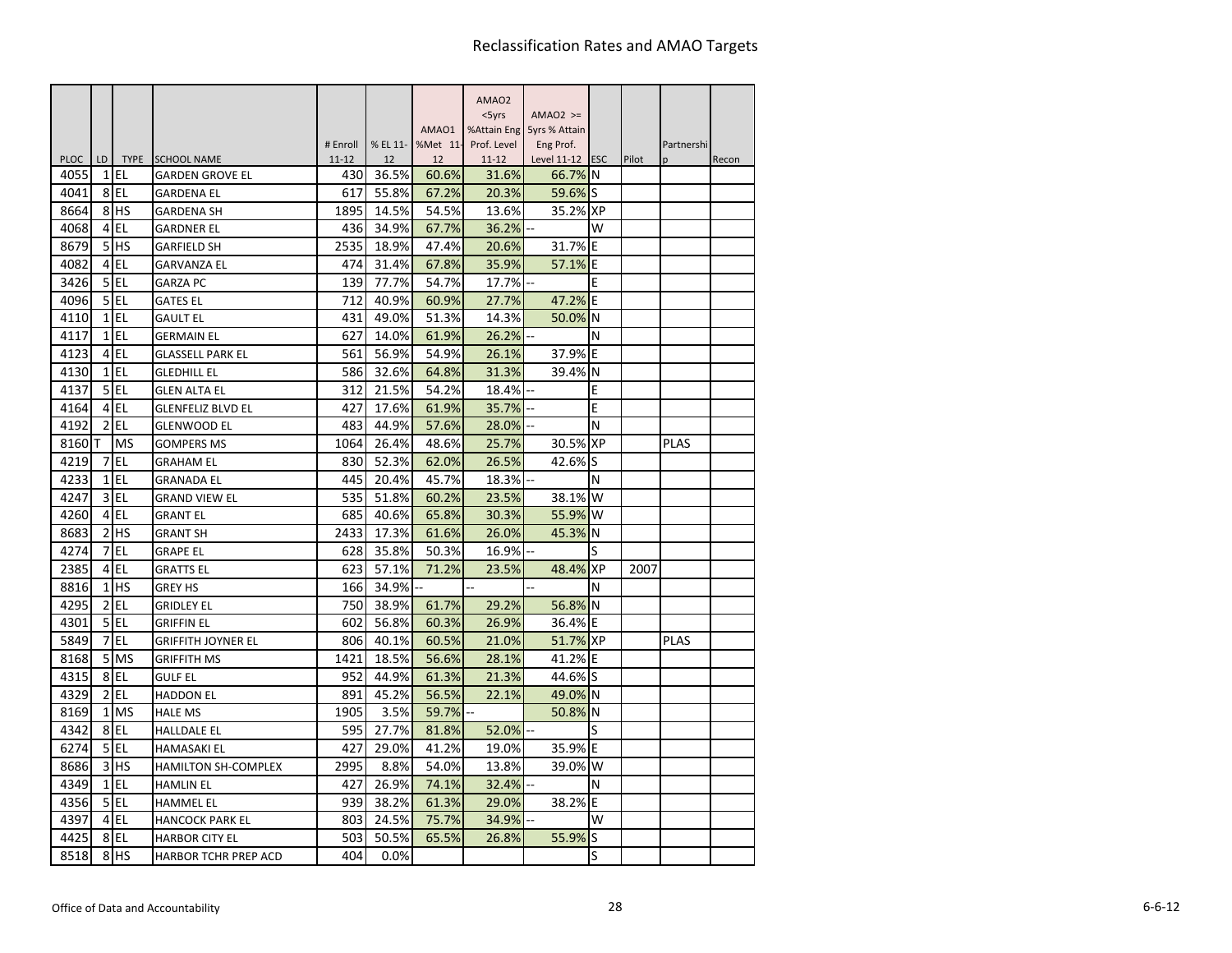|                     |                |                   |                                         |                  |             |                   | AMAO <sub>2</sub>  |                           |    |       |             |       |
|---------------------|----------------|-------------------|-----------------------------------------|------------------|-------------|-------------------|--------------------|---------------------------|----|-------|-------------|-------|
|                     |                |                   |                                         |                  |             |                   | $<$ 5yrs           | $AMAO2$ >=                |    |       |             |       |
|                     |                |                   |                                         |                  |             | AMA01             |                    | %Attain Eng 5yrs % Attain |    |       |             |       |
|                     |                |                   |                                         | # Enroll         |             | % EL 11- %Met 11- | Prof. Level        | Eng Prof.                 |    |       | Partnershi  |       |
| <b>PLOC</b><br>4431 | LD<br>2        | <b>TYPE</b><br>EL | <b>SCHOOL NAME</b><br><b>HARDING EL</b> | $11 - 12$<br>529 | 12<br>20.2% | 12<br>70.0%       | $11 - 12$<br>28.3% | Level $11-12$ ESC         | N  | Pilot | n           | Recon |
| 4681                | 5              | EL                | <b>HARMONY EL</b>                       | 816              | 55.3%       | 55.5%             | 23.2%              | 37.9% E                   |    |       |             |       |
| 4438                | 5              | <b>EL</b>         | <b>HARRISON EL</b>                      | 576              | 45.7%       | 60.2%             | 21.5%              | 29.2% E                   |    |       |             |       |
| 4445                | 1              | EL                | <b>HART ST EL</b>                       | 815              | 54.6%       | 52.4%             | 15.6%              | 19.6% N                   |    |       |             |       |
| 8170                | 8              | MS                | <b>HARTE PREP MS</b>                    | 1043             | 21.2%       | 61.3%             | 20.0%              | 42.9% XP                  |    |       |             |       |
| 2042                | 4              | EL                | <b>HARVARD EL</b>                       | 504              | 56.9%       | 60.3%             | 25.7%              | 46.2%                     | W  |       |             |       |
| 4452                | 1              | EL                | <b>HASKELL EL</b>                       | 566              | 23.3%       | 72.4%             | 42.2%              |                           | N  |       |             |       |
| 4466                | 8              | EL                | <b>HAWAIIAN EL</b>                      | 925              | 40.9%       | 62.3%             | 30.0%              | 54.4%                     | ls |       |             |       |
| 4473                | 1              | EL                | <b>HAYNES EL</b>                        | 427              | 4.2%        |                   |                    |                           | N  |       |             |       |
| 4493                | 2              | EL                | <b>HAZELTINE EL</b>                     | 756              | 54.9%       | 60.8%             | 19.0%              | 41.5%                     | N  |       |             |       |
| 4507                | 6              | EL                | <b>HELIOTROPE EL</b>                    | 814              | 33.9%       | 55.3%             | 24.1%              |                           | S  |       |             |       |
| 8174                | 1              | <b>MS</b>         | <b>HENRY MS</b>                         | 1142             | 8.8%        | 66.7%             | 21.2%              | 46.7%                     | ΙN |       |             |       |
| 4515                | $\overline{2}$ | <b>EL</b>         | <b>HERRICK EL</b>                       | 702              | 36.9%       | 61.7%             | 29.9%              | 56.8%                     | ΙN |       |             |       |
| 4521                | $\mathbf{1}$   | l EL              | <b>HESBY OAKS SCHOOL</b>                | 519              | 5.2%        |                   |                    |                           | N  |       |             |       |
| 8645                | 4              | HS                | <b>HIGHLAND PARK HS</b>                 | 85               | 23.5%       |                   |                    |                           | E  |       |             |       |
| 4528                | 3              | EL                | HILLCREST DR EL                         | 750              | 37.6%       | 48.9%             | 11.7%              | 35.9% XP                  |    |       |             |       |
| 4534                | 5              | EL                | HILLSIDE EL                             | 392              | 33.9%       | 66.2%             | 36.4%              |                           | E  |       |             |       |
| 4548                | 3              | EL                | <b>HOBART BLVD EL</b>                   | 797              | 53.7%       | 52.0%             | 21.4%              | 34.3%                     | E  |       |             |       |
| 8179                | т              | <b>MS</b>         | <b>HOLLENBECK MS</b>                    | 1364             | 19.7%       | 87.9%             |                    | 78.6% XP                  |    |       | <b>PLAS</b> |       |
| 6549                | 4              | EL                | HOLLYWOOD PC                            | 202              | 55.9%       | 59.2%             | 22.0%              |                           | W  |       |             |       |
| 8693                |                | 4 <sub>HS</sub>   | HOLLYWOOD SH                            | 1682             | 12.6%       | 45.1%             | 17.3%              | 33.5%                     | W  |       |             |       |
| 4562                | 6              | EL                | <b>HOLMES EL</b>                        | 374              | 34.5%       | 59.0%             | 24.6%              |                           | S  |       |             |       |
| 8182                | 1              | MS                | <b>HOLMES MS</b>                        | 1592             | 8.3%        | 45.7%             |                    | 39.1% N                   |    |       |             |       |
| 4575                | 5              | EL                | <b>HOOPER EL</b>                        | 1238             | 53.3%       | 65.2%             | 31.3%              | 41.4%                     | ΙE |       |             |       |
| 4576                | 5              | EL                |                                         | 289              | 79.9%       |                   | 0.0%               |                           | E  |       |             |       |
| 4589                | 4              | EL                | <b>HOOPER PC</b>                        | 795              | 73.6%       | 58.8%             | 11.6%              | 50.6%                     | ΙE |       |             |       |
| 6920                |                | $6$ EL            | <b>HOOVER EL</b><br>HOPE EL             | 632              | 41.9%       | 57.9%             | 23.4%              | 45.2% S                   |    |       |             |       |
| 8652                |                | 7 HS              | HOPE HS                                 | 78               | 51.3%       |                   |                    |                           | S  |       |             |       |
| 4603                | $\overline{2}$ | EL                | <b>HUBBARD EL</b>                       | 959              | 35.2%       | 61.0%             | 33.4%              | 64.2% N                   |    |       |             |       |
| 2944                |                | EL                | <b>HUERTA EL</b>                        | 422              | 67.3%       | 63.5%             | 25.0%              | 32.5% XP                  |    |       | <b>PLAS</b> |       |
| 2375                | 6              | EL                | <b>HUGHES EL</b>                        | 879              | 35.8%       | 47.6%             | 16.5%              | 35.3%                     | lS |       |             |       |
| 4616                | 5              | EL                | <b>HUMPHREYS EL</b>                     | 824              | 49.5%       | 59.6%             | 18.3%              | 41.3% E                   |    |       |             |       |
|                     |                |                   |                                         |                  |             |                   |                    |                           |    |       |             |       |
| 4630                | 5              | EL<br>EL          | <b>HUNTINGTON DR EL</b>                 | 527<br>548       | 37.8%       | 54.2%             | 16.0%              | 50.0% E                   |    |       |             |       |
| 2391                | 6              |                   | <b>HUNTINGTON PARK EL</b>               |                  | 41.8%       | 61.5%             | 23.4%              | $51.5\%$ S<br>32.2% XP    |    |       |             |       |
| 8700                |                | 6 <sup>HS</sup>   | <b>HUNTINGTON PARK SH</b>               | 3531             | 27.4%       | 52.2%             | 20.2%              |                           |    |       |             | X     |
| 4658                | 3              | EL                | <b>HYDE PARK EL</b>                     | 655              | 36.0%       | 51.1%             | 17.0%              | 50.0% XP                  |    |       |             |       |
| 6880                |                | 6EL               | INDEPENDENCE EL                         | 770              | 42.9%       | 64.7%             | 29.5%              | 55.0% S                   |    |       |             |       |
| 8559                |                | $1$ $HS$          | <b>INDEPENDENCE HS</b>                  | 122              | 15.6%       |                   |                    |                           | N  |       |             |       |
| 8701                | 6              | HS                | <b>INTERNATIONAL ST LC</b>              | 863              | 13.8%       | 60.4%             |                    | 41.7% S                   |    |       |             |       |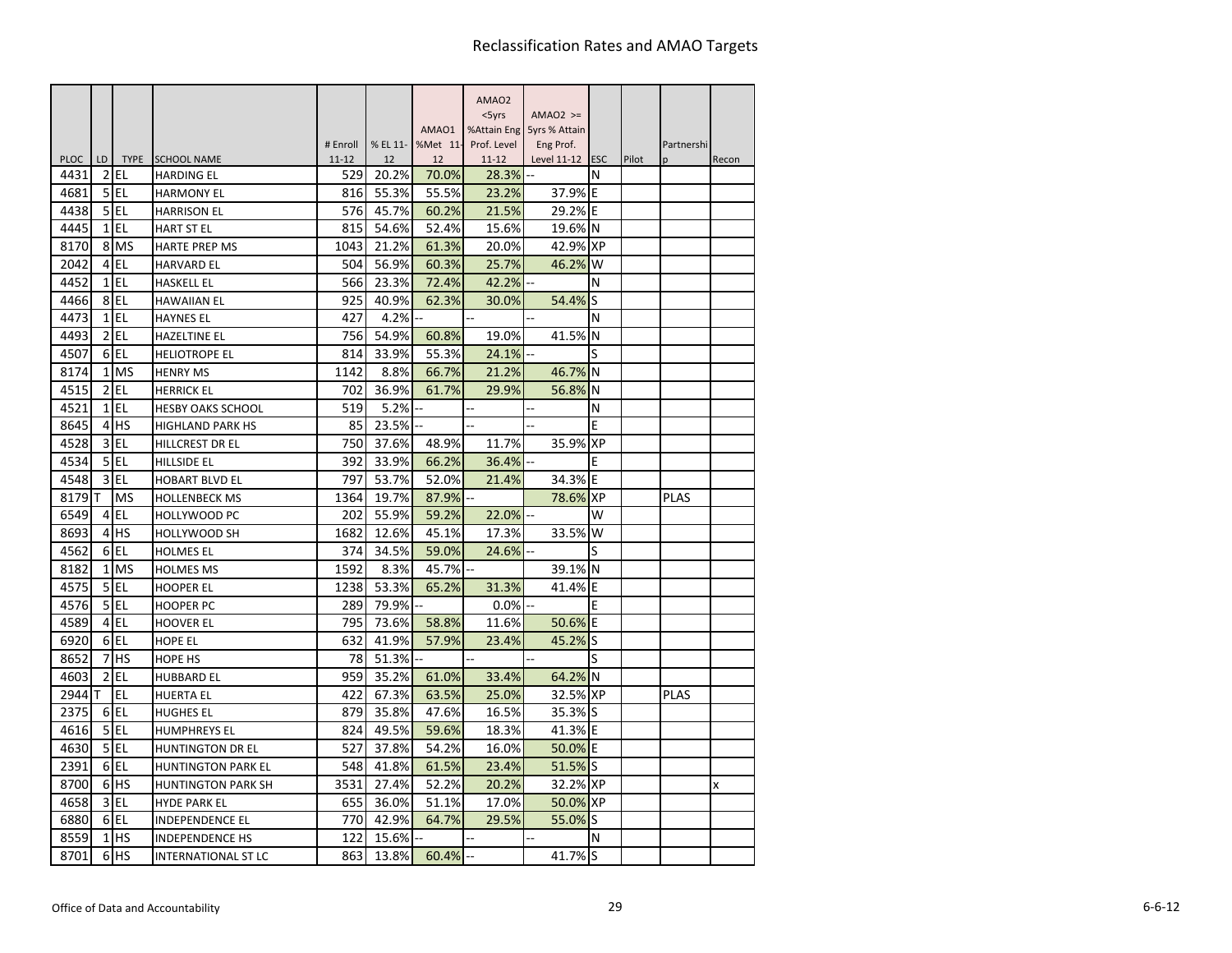|             |                |             |                         |                       |                |                | AMAO <sub>2</sub>        |                              |           |       |                  |       |
|-------------|----------------|-------------|-------------------------|-----------------------|----------------|----------------|--------------------------|------------------------------|-----------|-------|------------------|-------|
|             |                |             |                         |                       |                |                | $<$ 5yrs                 | $AMAO2$ >=                   |           |       |                  |       |
|             |                |             |                         |                       |                | AMAO1          |                          | %Attain Eng 5yrs % Attain    |           |       |                  |       |
| <b>PLOC</b> | LD             | <b>TYPE</b> | <b>SCHOOL NAME</b>      | # Enroll<br>$11 - 12$ | % EL 11-<br>12 | %Met 11-<br>12 | Prof. Level<br>$11 - 12$ | Eng Prof.<br>Level 11-12 ESC |           | Pilot | Partnershi<br>p. | Recon |
| 8189        | 4              | MS          | <b>IRVING MS</b>        | 659                   | 19.4%          | 51.1%          | 44                       | 34.7% E                      |           |       |                  |       |
| 2301        | 8              | EL          | <b>ISLAND EL</b>        | 795                   | 48.8%          | 61.4%          | 23.6%                    | 55.3%                        | S         |       |                  |       |
| 4671        | $\overline{4}$ | EL          | <b>IVANHOE EL</b>       | 412                   | 3.6%           |                |                          |                              | E         |       |                  |       |
| 8714        | 5              | <b>HS</b>   | <b>JEFFERSON SH</b>     | 1619                  | 34.7%          | 39.5%          | 10.7%                    | 22.2% XP                     |           |       |                  |       |
| 2943        | 5              | EL          | <b>JONES ES</b>         | 330                   | 64.5%          | 58.7%          | 23.5%                    | 22.2%                        | ΙE        |       |                  |       |
| 5112        | 7              | EL          | <b>JONES PC</b>         | 176                   | 59.7%          | 65.3%          | 24.6%                    |                              | W         |       |                  |       |
| 8721        | 7              | <b>HS</b>   | <b>JORDAN SH</b>        | 945                   | 25.4%          | 55.3%          |                          | 37.9%                        | <b>XP</b> |       | <b>PLAS</b>      | x     |
| 4692        | $\mathbf{1}$   | EL          | <b>JUSTICE EL</b>       | 391                   | 2.8%           |                |                          | Щ.                           | N         |       |                  |       |
| 8777        | 5              | <b>HS</b>   | <b>KAHLO HS</b>         | 159                   | 23.9%          | 66.0%          |                          | 56.3%                        | E         |       |                  |       |
| 4696        | 5              | <b>EL</b>   | <b>KENNEDY EL</b>       | 454                   | 42.7%          | 63.1%          | 21.1%                    | 46.9%                        | E         |       |                  |       |
| 8725        | $\mathbf{1}$   | HS          | <b>KENNEDY SH</b>       | 2494                  | 9.7%           | 48.2%          | 14.3%                    | 36.3%                        | N         |       |                  |       |
| 4699        | 3              | EL          | <b>KENTER CANYON EL</b> | 549                   | 1.8%           |                |                          | ä.                           | W         |       |                  |       |
| 4712        | т              | EL          | <b>KENTWOOD EL</b>      | 379                   | 5.8%           |                |                          | ÷.                           | W         |       |                  |       |
| 4726        | 2              | EL          | <b>KESTER EL</b>        | 957                   | 17.8%          | 72.9%          | 51.7%                    |                              | N         |       |                  |       |
| 8064        | $\overline{a}$ | <b>MS</b>   | <b>KIM ACADEMY</b>      | 881                   | 25.1%          | 46.7%          | 29.0%                    | 30.4%                        | E         |       |                  |       |
| 2701        | 4 <sub>l</sub> | EL          | KIM EL                  | 632                   | 50.0%          | 64.9%          | 31.9%                    | 42.1%                        | ΙE        |       |                  |       |
| 6534        | 7              | <b>EL</b>   | KING JR EL              | 537                   | 37.8%          | 57.7%          | 21.0%                    |                              | XP        |       |                  |       |
| 8208        | $\overline{4}$ | <b>MS</b>   | <b>KING MS</b>          | 1503                  | 13.8%          | 54.9%          | 23.2%                    | 32.5%                        | ΙE        |       |                  |       |
| 8727        | 7              | HS          | KING-DREW MED MAG       | 1633                  | 2.0%           | 58.1%          |                          | 48.8%                        | lS        |       |                  |       |
| 6179        | 4              | EL          | KINGSLEY EL             | 552                   | 56.5%          | 53.7%          | 34.8%                    | 34.9%                        | W         |       |                  |       |
| 4760        | 2              | EL          | <b>KITTRIDGE EL</b>     | 799                   | 56.4%          | 65.7%          | 24.6%                    | 45.2%                        | N         |       |                  |       |
| 4762        | $\mathbf{1}$   | EL          | KNOLLWOOD EL            | 390                   | 11.8%          | 59.5%          | 22.7%                    |                              | N         |       |                  |       |
| 6869        | 7              | EL          | <b>KNOX EL</b>          | 840                   | 46.1%          | 53.2%          | 26.4%                    | 31.9%                        | lS        |       |                  |       |
| 7399        | 2              | EL          | <b>KORENSTEIN EL</b>    | 575                   | 52.7%          | 56.6%          | 23.5%                    | 44.9%                        | N         |       |                  |       |
| 8774        | 4              | HS          | LA GLOBAL STUDIES       | 370                   | 19.2%          | 67.2%          |                          | 53.2%                        | E         |       |                  |       |
| 8501        | 4              | <b>HS</b>   | LA HS FOR THE ARTS      | 412                   | 25.7%          | 37.8%          | 18.8%                    | 25.0% XP                     |           | 2007  |                  |       |
| 4786        | 8              | EL          | LA SALLE EL             | 565                   | 20.5%          | 75.0%          | 25.3%                    |                              | XP        |       |                  |       |
| 8210        | 4              | HS          | LA TEACHER PREP ACAD    | 268                   | 53.4%          | 64.5%          | 14.4%                    | 41.3%                        | <b>XP</b> | 2008  |                  |       |
| 8741        | 3              | <b>HS</b>   | <b>LACES MAG</b>        | 1630                  | 0.4%           |                |                          |                              | W         |       |                  |       |
| 2543        | 4              | EL          | LAFAYETTE PARK PC       | 134                   | 77.6%          |                | 2.8%                     |                              | E         |       |                  |       |
| 2393        | 4              | EL          | <b>LAKE ST PRIMARY</b>  | 209                   | 50.2%          | 88.2%          | 11.7%                    |                              | E         |       |                  |       |
| 4764        | $\mathbf{1}$   | EL          | LANAI EL                | 550                   | 7.5%           | 83.3%          | 46.3%                    |                              | N         |       |                  |       |
| 4767        | 5              | EL          | LANE EL                 | 403                   | 19.9%          | 52.5%          | 18.5%                    |                              | Е         |       |                  |       |
| 4775        | $\mathbf{1}$   | EL          | LANGDON EL              | 570                   | 64.9%          | 61.5%          | 28.1%                    | 35.3%                        | N         |       |                  |       |
| 4781        | $\overline{2}$ | EL          | LANKERSHIM EL           | 474                   | 40.1%          | 63.6%          | 31.0%                    |                              | N         |       |                  |       |
| 1919        | 7              | HS          | <b>LANTERMAN HS</b>     | 223                   | 78.0%          | 0.0%           |                          | 0.0%                         | E         |       |                  |       |
| 4790        | $\mathbf{1}$   | <b>EL</b>   | LASSEN EL               | 550                   | 36.9%          | 60.2%          | 26.8%                    |                              | N         |       |                  |       |
| 4795        | 5              | EL          | LATONA EL               | 300                   | 29.7%          | 47.8%          | 21.4%                    |                              | E         |       |                  |       |
| 4808        | 4              | EL          | <b>LAUREL EL</b>        | 400                   | 22.0%          | 55.2%          | 23.3%                    |                              | W         |       |                  |       |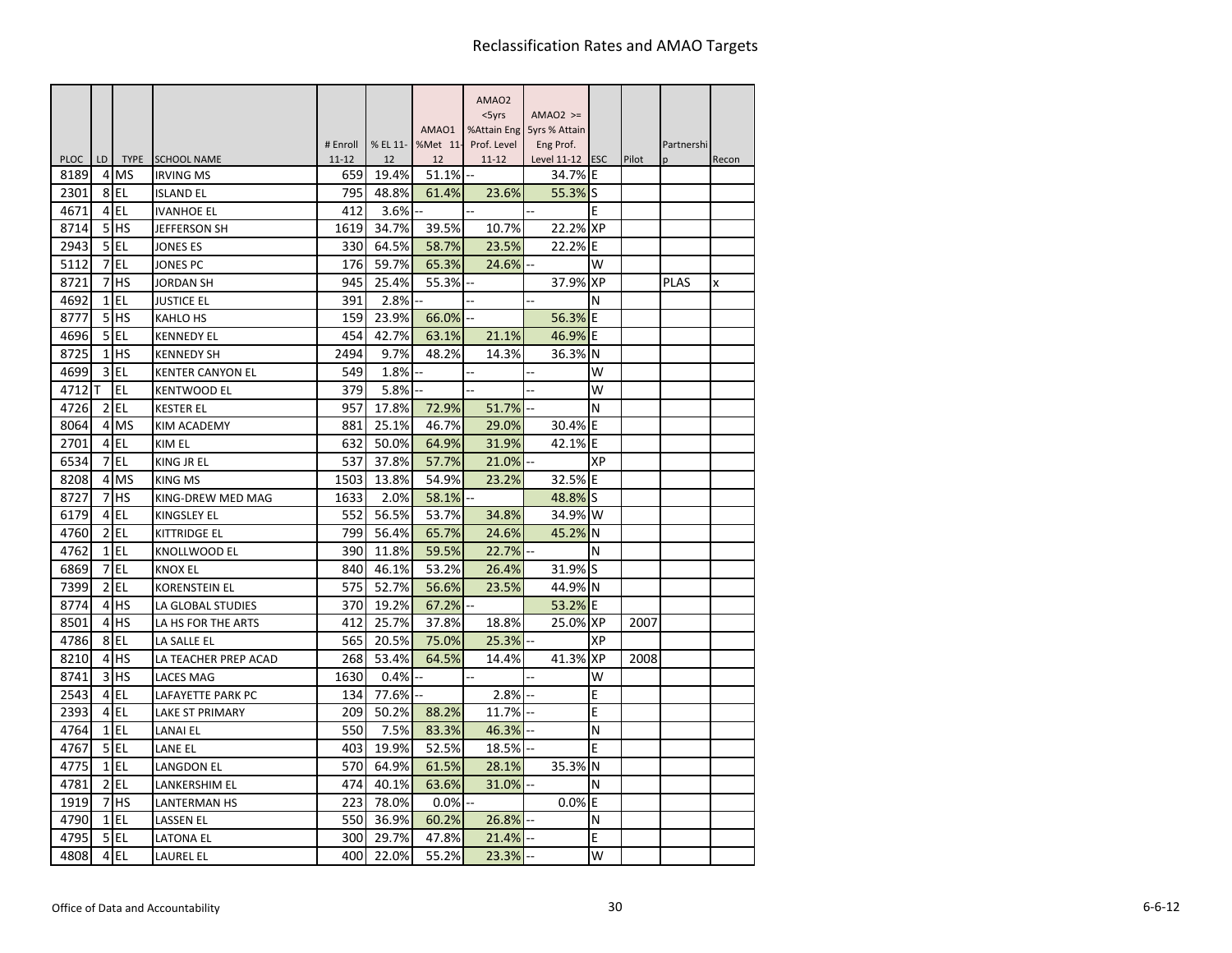|                     |                 |                          |                                   |                   |            |             | AMAO <sub>2</sub> |                           |          |       |            |       |
|---------------------|-----------------|--------------------------|-----------------------------------|-------------------|------------|-------------|-------------------|---------------------------|----------|-------|------------|-------|
|                     |                 |                          |                                   |                   |            |             | $<$ 5yrs          | $AMAO2$ >=                |          |       |            |       |
|                     |                 |                          |                                   |                   |            | AMAO1       |                   | %Attain Eng 5yrs % Attain |          |       |            |       |
|                     |                 |                          |                                   | # Enroll          | % EL 11-   | %Met 11-    | Prof. Level       | Eng Prof.                 |          |       | Partnershi |       |
| <b>PLOC</b><br>8217 | LD<br>1         | <b>TYPE</b><br><b>MS</b> | <b>SCHOOL NAME</b><br>LAWRENCE MS | $11 - 12$<br>1649 | 12<br>9.2% | 12<br>63.4% | $11 - 12$         | Level 11-12 ESC<br>43.6%  | N        | Pilot | n          | Recon |
| 8226                | $\overline{4}$  | <b>MS</b>                | LE CONTE MS                       | 917               | 23.0%      | 50.2%       | 20.8%             | 37.4%                     | W        |       |            |       |
| 4829                |                 | 8EL                      | LEAPWOOD EL                       | 304               | 4.3%       |             |                   |                           | S        |       |            |       |
| 1908                | 1               | <b>HS</b>                | LEICHMAN SP ED CTR                | 207               | 48.8%      | 0.0%        |                   | 0.0%                      | N        |       |            |       |
| 4836                | 8               | l EL                     | <b>LELAND EL</b>                  | 596               | 13.3%      | 60.0%       | 24.3%             |                           | S        |       |            |       |
| 4849                | $\mathbf{1}$    | EL                       | <b>LEMAY EL</b>                   | 390               | 25.1%      | 67.0%       | 35.3%             |                           | N        |       |            |       |
| 8620                | $1\vert$        | <b>HS</b>                | <b>LEONIS HS</b>                  | 94                | 28.7%      |             |                   |                           | N        |       |            |       |
| 8638                | $\overline{2}$  | lhs                      | LEWIS HS                          | 110               | 40.0%      | 52.8%       |                   | 48.6%                     | N        |       |            |       |
| 5170                | $\overline{4}$  | EL                       | LEXINGTON AVE PC                  | 221               | 52.9%      | 75.7%       | 32.2%             |                           | Ε        |       |            |       |
| 4863                |                 | $6$ EL                   | <b>LIBERTY EL</b>                 | 685               | 43.1%      | 63.5%       | 24.7%             | 50.0%                     | S        |       |            |       |
| 8058                |                 | 4 MS                     | LIECHTY MS                        | 1310              | 36.2%      | 44.4%       | 12.7%             | 29.9% E                   |          |       |            |       |
| 4870                |                 | $1$ EL                   | LIGGETT EL                        | 764               | 51.3%      | 63.6%       | 26.8%             | 36.1%                     | <b>N</b> |       |            |       |
| 4877                |                 | 6 <sub>EL</sub>          | LILLIAN EL                        | 768               | 49.1%      | 57.1%       | 19.2%             | 22.2%                     | lS       |       |            |       |
| 4881                |                 | $1$ EL                   | LIMERICK EL                       | 928               | 46.1%      | 56.7%       | 22.9%             | 40.8% N                   |          |       |            |       |
| 8729                | 5               | <b>HS</b>                | LINCOLN SH                        | 2045              | 22.8%      | 39.1%       | 4.3%              | 23.4%                     | ΙE       |       |            |       |
| 4680                | 5 <sub>l</sub>  | EL                       | LIZARRAGA EL                      | 718               | 59.9%      | 54.5%       | 17.3%             | 30.2%                     | E        |       |            |       |
| 4887                |                 | $1$ EL                   | <b>LOCKHURST EL</b>               | 302               | 10.6%      |             | 25.8%             |                           | N        |       |            |       |
| 4890                |                 | 4 EL                     | LOCKWOOD EL                       | 512               | 42.8%      | 67.6%       | 28.5%             | 47.5%                     | E        |       |            |       |
| 4904                | $\overline{4}$  | EL                       | <b>LOGAN EL</b>                   | 484               | 42.6%      | 55.6%       | 26.1%             | 44.8%                     | E        |       |            |       |
| 1947                |                 | $1$ EL                   | <b>LOKRANTZ SP ED CTR</b>         | 161               | 60.2%      | 0.0%        | 0.0%              |                           | N        |       |            |       |
| 4918                |                 | 6EL                      | LOMA VISTA EL                     | 898               | 54.5%      | 58.5%       | 23.1%             | 44.1%                     | S        |       |            |       |
| 4932                | 8               | <b>EL</b>                | LOMITA MATH/SCI MAG               | 952               | 15.8%      | 68.4%       | 42.8%             |                           | S        |       |            |       |
| 8685                | $\overline{2}$  | <b>HS</b>                | <b>LONDON HS</b>                  | 127               | 35.4%      |             |                   |                           | N        |       |            |       |
| 4945                | 5               | EL                       | LORENA EL                         | 757               | 41.9%      | 64.8%       | 24.6%             | 51.1%                     | E        |       |            |       |
| 4959                | 5 <sup>1</sup>  | EL                       | <b>LORETO EL</b>                  | 386               | 47.9%      | 66.0%       | 27.7%             | 45.7%                     | E        |       |            |       |
| 4973                | $1\overline{ }$ | l EL                     | <b>LORNE EL</b>                   | 667               | 14.5%      | 57.0%       | 23.7%             |                           | N        |       |            |       |
| 8200                | 5 <sup>1</sup>  | <b>MS</b>                | LOS ANGELES ACAD MS               | 1767              | 26.2%      | 47.3%       | 28.9%             | 32.9%                     | E        |       |            |       |
| 4982                | $\overline{3}$  | EL                       | <b>LOS ANGELES EL</b>             | 856               | 52.8%      | 60.3%       | 27.3%             | 42.3%                     | E        |       |            |       |
| 8736                | 3               | <b>HS</b>                | LOS ANGELES SH                    | 1947              | 25.3%      | 52.9%       | 16.4%             | 37.1% XP                  |          |       |            |       |
| 4986                |                 | 4 EL                     | <b>LOS FELIZ EL</b>               | 376               | 37.2%      | 64.9%       | 36.6%             |                           | E        |       |            |       |
| 1948                | $\overline{2}$  | <b>HS</b>                | LOWMAN SP ED CTR                  | 248               | 58.5%      | 0.0%        | 0.0%              | 0.0%                      | N        |       |            |       |
| 5014                | $\overline{3}$  | l EL                     | LOYOLA VILLAGE EL                 | 478               | 3.8%       |             |                   |                           | W        |       |            |       |
| 1959                | $\mathbf{1}$    | <b>MS</b>                | LULL SP ED CTR                    | 165               | 53.9%      | $0.0\%$     |                   | 0.0%                      | N        |       |            |       |
| 2544                | $\overline{4}$  | EL                       | <b>MACARTHUR PARK PC</b>          | 177               | 85.9%      | 89.8%       | 9.1%              |                           | E        |       |            |       |
| 5113                |                 | 7 EL                     | <b>MACK EL</b>                    | 400               | 43.0%      | 65.1%       | 24.0%             |                           | W        |       |            |       |
| 8228                |                 | 2 MS                     | <b>MACLAY MS</b>                  | 883               | 28.1%      | 56.6%       |                   | 42.2% XP                  |          |       |            |       |
| 3210                |                 | 6EL                      | <b>MADISON EL</b>                 | 585               | 28.7%      | 54.8%       | 35.8%             | 32.3% S                   |          |       |            |       |
| 8230                | $\overline{2}$  | <b>MS</b>                | <b>MADISON MS</b>                 | 1598              | 24.2%      | 49.1%       | 33.9%             | 30.4%                     | IN.      |       |            |       |
| 5055                | $\overline{4}$  | <b>EL</b>                | <b>MAGNOLIA EL</b>                | 1175              | 63.1%      | 54.4%       | 18.1%             | 39.9%                     | IΕ       |       |            |       |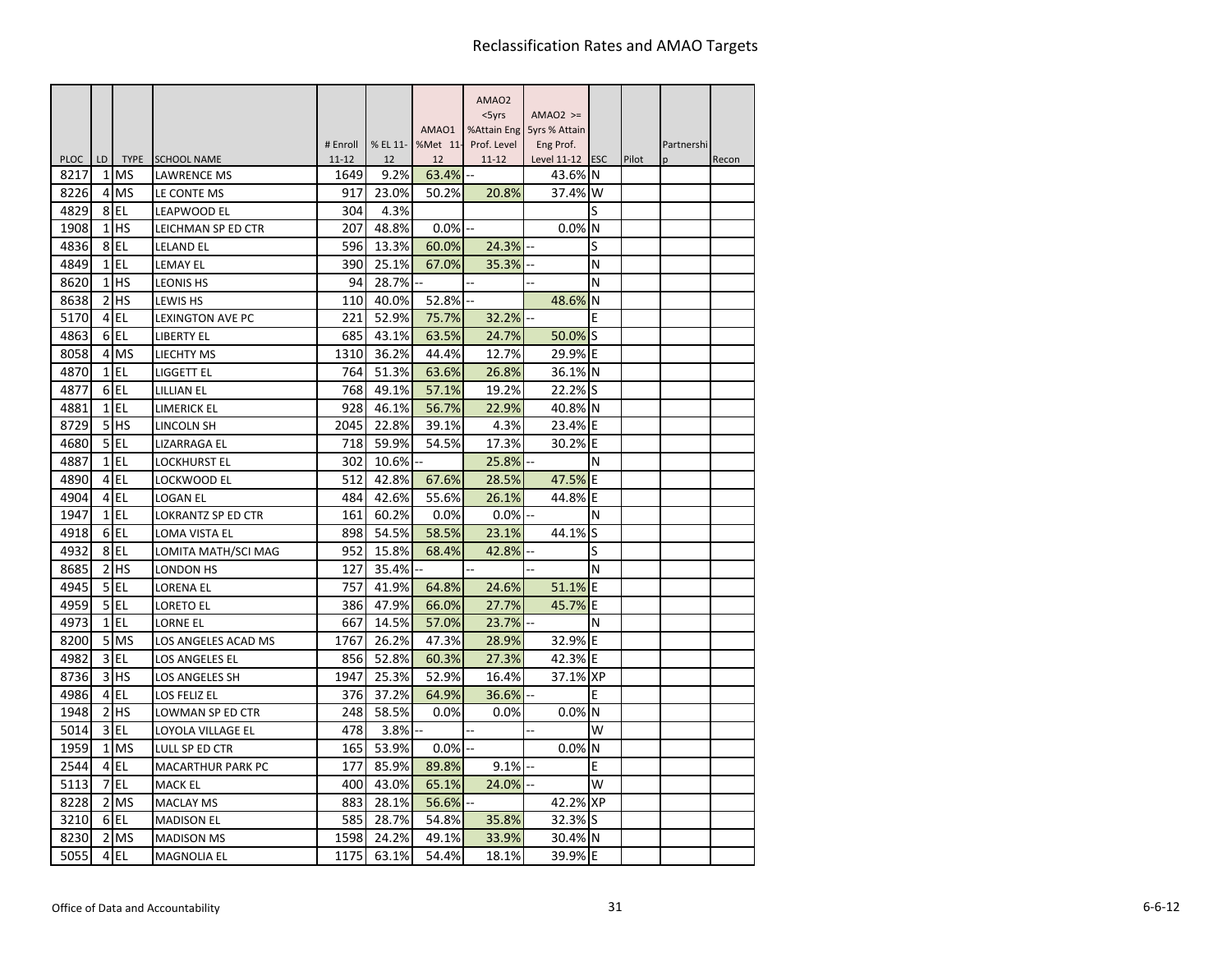|             |                |             |                        |                       |                |                | AMAO <sub>2</sub>        |                                |            |       |                            |       |
|-------------|----------------|-------------|------------------------|-----------------------|----------------|----------------|--------------------------|--------------------------------|------------|-------|----------------------------|-------|
|             |                |             |                        |                       |                |                | $<$ 5 $\gamma$ rs        | $AMAO2$ >=                     |            |       |                            |       |
|             |                |             |                        |                       |                | AMAO1          |                          | %Attain Eng 5yrs % Attain      |            |       |                            |       |
| <b>PLOC</b> | LD.            | <b>TYPE</b> | <b>SCHOOL NAME</b>     | # Enroll<br>$11 - 12$ | % EL 11-<br>12 | %Met 11-<br>12 | Prof. Level<br>$11 - 12$ | Eng Prof.<br>Level $11-12$ ESC |            | Pilot | Partnershi<br><sub>n</sub> | Recon |
| 5068        | 5              | EL          | <b>MAIN ST EL</b>      | 787                   | 57.9%          | 54.1%          | 19.5%                    | 25.7% E                        |            |       |                            |       |
| 5082        |                | 5 EL        | <b>MALABAR EL</b>      | 775                   | 40.0%          | 56.5%          | 25.2%                    | 51.4% E                        |            |       |                            |       |
| 5096        | 7              | EL          | <b>MANCHESTER EL</b>   | 929                   | 42.4%          | 59.7%          | 28.1%                    | 48.4%                          | lS         |       |                            |       |
| 5110        |                | 8EL         | <b>MANHATTAN EL</b>    | 381                   | 17.1%          | 58.8%          | 17.5%                    |                                | W          |       |                            |       |
| 8236        | 3              | <b>MS</b>   | <b>MANN MS</b>         | 579                   | 15.5%          | 59.2%          |                          | 42.1% XP                       |            |       |                            | X     |
| 8743        | т              | <b>HS</b>   | <b>MANUAL ARTS SH</b>  | 3132                  | 28.7%          | 57.5%          | 14.1%                    | 30.8% XP                       |            |       | <b>LA PRMS</b>             |       |
| 7220        | 5              | EL          | <b>MAPLE PC</b>        | 215                   | 81.4%          | 84.8%          | 19.0%                    |                                | E          |       |                            |       |
| 5192        | 3              | EL          | MAR VISTA EL           | 624                   | 5.9%           |                | 41.2%                    |                                | W          |       |                            |       |
| 5137        | 5 <sub>l</sub> | EL          | <b>MARIANNA EL</b>     | 449                   | 38.8%          | 57.5%          | 19.0%                    |                                | Ε          |       |                            |       |
| 8235        | 3              | <b>MS</b>   | MARINA DEL REY MS      | 870                   | 14.0%          | 58.7%          |                          | 39.0%                          | W          |       |                            |       |
| 4983        | $\overline{3}$ | l EL        | MARIPOSA-NABI PC       | 292                   | 66.8%          | 58.6%          | 19.3%                    |                                | E          |       |                            |       |
| 8425        | 3              | <b>MS</b>   | <b>MARK TWAIN MS</b>   | 700                   | 17.0%          | 59.1%          |                          | 42.6%                          | lW         |       |                            |       |
| 8237        | т              | <b>MS</b>   | <b>MARKHAM MS</b>      | 1164                  | 26.2%          | 46.9%          |                          | 25.3%                          | <b>IXP</b> |       | <b>PLAS</b>                |       |
| 1949        | $\overline{3}$ | EL          | <b>MARLTON</b>         | 312                   | 46.2%          | 13.3%          | 7.7%                     | 3.2% W                         |            |       |                            |       |
| 5164        | $\overline{3}$ | l EL        | <b>MARQUEZ EL</b>      | 587                   | 2.0%           |                | ä.                       | ÷.                             | W          |       |                            |       |
| 8750        | $\overline{4}$ | <b>HS</b>   | <b>MARSHALL SH</b>     | 2893                  | 15.3%          | 36.6%          | 15.4%                    | 26.6%                          | ΙE         |       |                            |       |
| 5178        |                | $3$ EL      | <b>MARVIN EL</b>       | 859                   | 46.1%          | 61.2%          | 26.4%                    | 43.1%                          | W          |       |                            |       |
| 5198        |                | $1$ EL      | <b>MAYALL EL</b>       | 441                   | 29.9%          | 57.1%          | 27.0%                    |                                | N          |       |                            |       |
| 5205        |                | 4 EL        | <b>MAYBERRY EL</b>     | 342                   | 31.0%          | 49.5%          | 21.4%                    |                                | Ε          |       |                            |       |
| 8882        |                | 6 HS        | MAYWOOD ACADEMY SH     | 1275                  | 18.7%          | 40.7%          |                          | 26.0%                          | lS         |       |                            |       |
| 2381        |                | 6EL         | MAYWOOD EL             | 452                   | 40.5%          | 72.1%          | 31.7%                    |                                | S          |       |                            |       |
| 1918        | lS             | <b>HS</b>   | MC ALISTER HS-CYESIS   | 192                   | 38.0%          | 45.5%          |                          | 39.4% XS                       |            |       |                            |       |
| 6658        | 7              | <b>EL</b>   | MC KINLEY EL           | 773                   | 45.1%          | 50.5%          | 12.7%                    | 26.1%                          | lS         |       |                            |       |
| 1952        | 3              | <b>HS</b>   | MCBRIDE SP ED CTR      | 145                   | 33.8%          | 0.0%           |                          | $0.0\%$ W                      |            |       |                            |       |
| 5219        | $\overline{4}$ | EL          | <b>MELROSE EL</b>      | 336                   | 16.7%          | 66.0%          | 28.6%                    |                                | w          |       |                            |       |
| 5233        | $\mathbf{1}$   | l EL        | <b>MELVIN EL</b>       | 523                   | 37.1%          | 63.9%          | 29.6%                    |                                | N          |       |                            |       |
| 7784        |                | HS          | MENDEZ LC ENG/TECH     | 440                   | 23.2%          | 44.7%          |                          | 26.6%                          | <b>XP</b>  |       | <b>PLAS</b>                |       |
| 8611        | т              | HS          | MENDEZ LC MATH/SCI     | 359                   | 17.0%          | 54.5%          |                          | 30.4% XP                       |            |       | <b>PLAS</b>                |       |
| 5247        | 7              | <b>EL</b>   | <b>MENLO EL</b>        | 778                   | 47.6%          | 51.9%          | 13.2%                    | 41.2%                          | W          |       |                            |       |
| 8757        | 5 <sup>1</sup> | <b>I</b> HS | <b>METROPOLITAN HS</b> | 156                   | 36.5%          | 76.7%          |                          | 71.4%                          | E          |       |                            |       |
| 7342        |                | 8EL         | <b>MEYLER EL</b>       | 818                   | 47.8%          | 55.9%          | 21.8%                    | 44.6%                          | S          |       |                            |       |
| 5288        | $\overline{4}$ | EL          | MICHELTORENA EL        | 278                   | 28.4%          | 46.8%          | 12.1%                    |                                | E          |       |                            |       |
| 3500        | $\overline{3}$ | EL          | <b>MID-CITY MAGNET</b> | 285                   | 21.1%          | 63.8%          | 50.0%                    |                                | W          |       |                            |       |
| 8760        | 8              | <b>HS</b>   | MIDDLE COLLEGE HS      | 393                   | 0.5%           |                |                          |                                | W          |       |                            |       |
| 5301        |                | 6EL         | <b>MIDDLETON EL</b>    | 1276                  | 41.5%          | 69.8%          | 44.4%                    | 40.6%                          | lS         |       |                            |       |
| 5302        |                | 6 EL        | MIDDLETON PC           | 236                   | 75.4%          |                | 0.5%                     |                                | S          |       |                            |       |
| 5315        |                | 6EL         | MILES EL               | 1524                  | 50.7%          | 70.4%          | 30.0%                    | 50.7% S                        |            |       |                            |       |
| 1910        | $1\vert$       | <b>I</b> HS | <b>MILLER CTC</b>      | 224                   | 53.6%          | 10.2%          |                          | 1.0% N                         |            |       |                            |       |
| 5321        | 7              | <b>EL</b>   | <b>MILLER EL</b>       | 1068                  | 41.9%          | 53.6%          | 29.9%                    | 28.4% S                        |            |       |                            |       |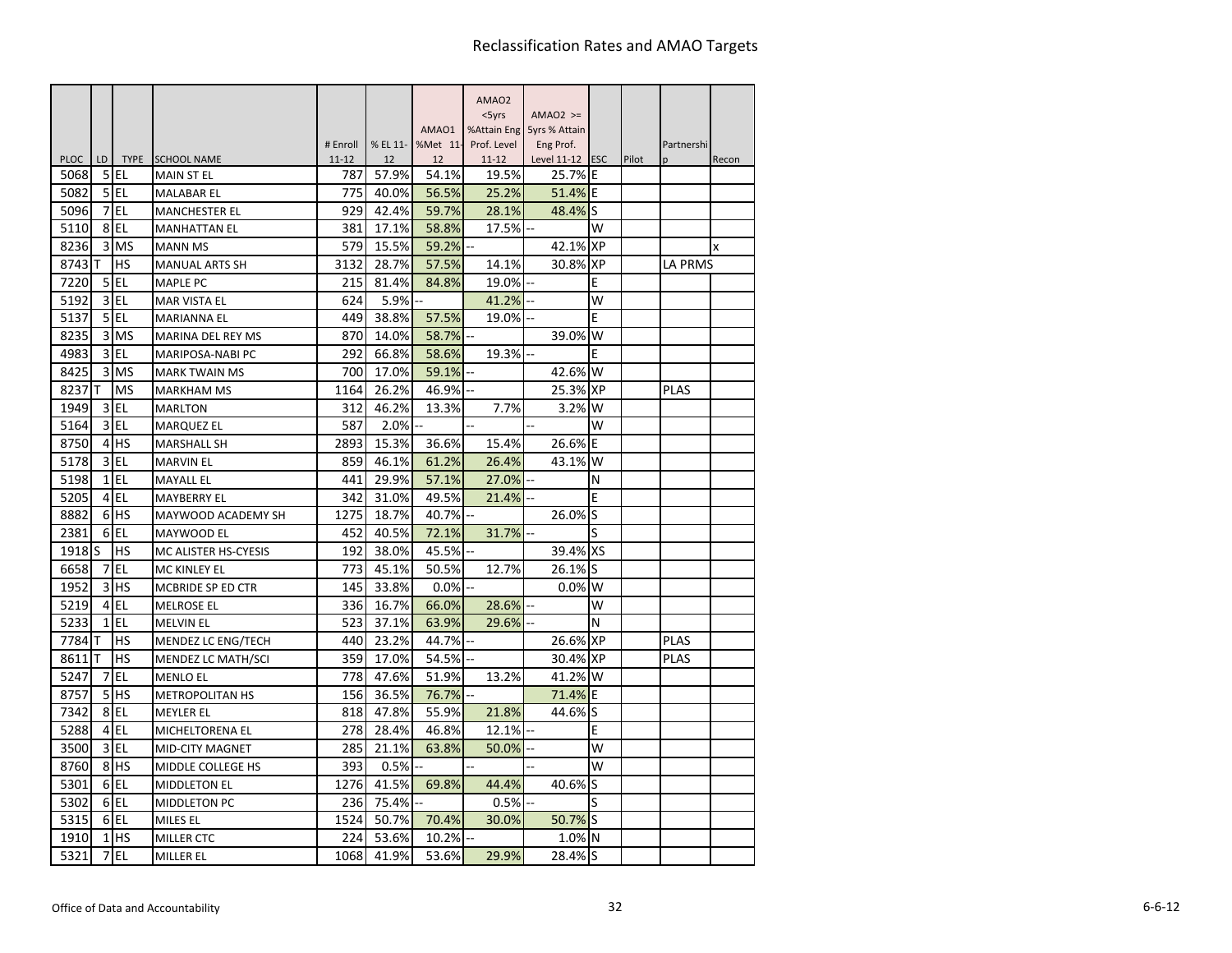|                     |                |                           |                                   |                   |            |             | AMAO <sub>2</sub> |                            |           |       |            |       |
|---------------------|----------------|---------------------------|-----------------------------------|-------------------|------------|-------------|-------------------|----------------------------|-----------|-------|------------|-------|
|                     |                |                           |                                   |                   |            |             | $<$ 5yrs          | $AMAO2$ >=                 |           |       |            |       |
|                     |                |                           |                                   |                   |            | AMAO1       |                   | %Attain Eng 5yrs % Attain  |           |       |            |       |
|                     |                |                           |                                   | # Enroll          | % EL 11-   | %Met 11-    | Prof. Level       | Eng Prof.                  |           |       | Partnershi |       |
| <b>PLOC</b><br>8238 | LD<br>2        | <b>TYPE</b><br><b>IMS</b> | <b>SCHOOL NAME</b><br>MILLIKAN MS | $11 - 12$<br>2180 | 12<br>4.4% | 12<br>64.1% | $11 - 12$<br>$-$  | Level 11-12 ESC<br>47.3% N |           | Pilot | D          | Recon |
| 5329                | 7              | EL                        | <b>MIRAMONTE EL</b>               | 1382              | 53.0%      | 56.3%       | 15.3%             | 35.0%                      | lS        |       |            |       |
| 8845                |                | $2$ HS                    | <b>MISSION HS</b>                 | 100               | 47.0%      | 51.5%       |                   | 41.2%                      | N         |       |            |       |
| 8666                |                | 8 <sup>HS</sup>           | <b>MONETA HS</b>                  | 73                | 32.9%      |             |                   |                            | S         |       |            |       |
| 5342                | $\overline{2}$ | EL                        | <b>MONLUX EL</b>                  | 767               | 28.6%      | 63.0%       | 31.5%             | 55.9%                      | N         |       |            |       |
| 8768                | $1\vert$       | <b>I</b> HS               | <b>MONROE SH</b>                  | 2513              | 23.3%      | 43.2%       | 12.8%             | 28.5%                      | <b>XP</b> |       |            |       |
| 6878                |                | 6EL                       | <b>MONTARA AVE EL</b>             | 873               | 39.4%      | 54.4%       | 19.5%             | 31.8%                      | lS        |       |            |       |
| 5384                | $\overline{4}$ | EL                        | <b>MONTE VISTA EL</b>             | 559               | 41.3%      | 46.5%       | 20.9%             | 42.5%                      | E         |       |            |       |
| 8677                |                | 5H                        | <b>MONTEREY HS</b>                | 88                | 25.0%      |             |                   |                            | E         |       |            |       |
| 5397                |                | $2$ EL                    | <b>MORNINGSIDE EL</b>             | 715               | 38.2%      | 62.3%       | 27.0%             | 51.6%                      | N         |       |            |       |
| 7402                |                | $1$ $EL$                  | <b>MOSK EL</b>                    | 421               | 37.8%      | 53.5%       | 26.2%             |                            | N         |       |            |       |
| 8240                | $\overline{2}$ | <b>MS</b>                 | <b>MOUNT GLEASON MS</b>           | 1169              | 11.5%      | 54.5%       |                   | 33.6%                      | N         |       |            |       |
| 5404                | $\overline{2}$ | <b>EL</b>                 | <b>MOUNTAIN VIEW EL</b>           | 425               | 20.9%      | 52.7%       | 27.8%             |                            | N         |       |            |       |
| 8916                | $\overline{2}$ | <b>HS</b>                 | <b>MT LUKENS HS</b>               | 99                | 29.3%      |             |                   |                            | N         |       |            |       |
| 5411                | 4              | <b>EL</b>                 | MT WASHINGTON EL                  | 346               | 2.9%       |             |                   |                            | E         |       |            |       |
| 8255                |                | 7 MS                      | <b>MUIR MS</b>                    | 1273              | 30.8%      | 52.8%       | 16.1%             | 34.9% XP                   |           |       | LA PRMS x  |       |
| 8259                | $\mathbf{1}$   | <b>MS</b>                 | MULHOLLAND MS                     | 1602              | 19.1%      | 56.4%       | 29.4%             | 39.0%                      | N         |       |            |       |
| 5425                | 5              | l EL                      | <b>MULTNOMAH EL</b>               | 514               | 18.7%      | 51.6%       | 31.2%             |                            | E         |       |            |       |
| 5438                | 5 <sub>l</sub> | EL                        | <b>MURCHISON EL</b>               | 554               | 35.4%      | 61.4%       | 40.8%             | 18.2%                      | E         |       |            |       |
| 5446                |                | $1$ EL                    | <b>NAPA EL</b>                    | 476               | 57.4%      | 60.1%       | 17.9%             | 42.3%                      | N         |       |            |       |
| 8779                |                | 8 <sub>IHS</sub>          | <b>NARBONNE SH</b>                | 3304              | 9.9%       | 52.5%       | 26.5%             | 34.3%                      | lS        |       |            |       |
| 5173                | 5              | <b>MS</b>                 | NAVA LA-BUS&TECH SCH              | 368               | 40.5%      | 50.6%       |                   | 39.3% XP                   |           | 2011  |            |       |
| 8070                |                | 5 MS                      | NAVA LA-SCH ART&CULT              | 366               | 32.8%      | 53.8%       |                   | 37.3%                      | <b>XP</b> | 2011  |            |       |
| 5452                | $\mathbf{1}$   | EL                        | <b>NESTLE EL</b>                  | 563               | 29.5%      | 76.8%       | 38.8%             |                            | N         |       |            |       |
| 5459                | $\mathbf{1}$   | EL                        | <b>NEVADA EL</b>                  | 519               | 36.4%      | 61.5%       | 29.8%             |                            | N         |       |            |       |
| 5466                | 5 <sub>l</sub> | l EL                      | <b>NEVIN EL</b>                   | 698               | 62.8%      | 51.2%       | 15.4%             | 42.4%                      | E         |       |            |       |
| 7783                | $\overline{4}$ | EL                        | NEW OPEN WLD ACAD                 | 1030              | 50.7%      | 58.0%       | 19.2%             | 37.4%                      | <b>XP</b> | 2009  |            |       |
| 8771                | 5              | <b>HS</b>                 | NEW TECH SH @JEFF SH              | 341               | 21.1%      | 57.6%       |                   | 44.8%                      | Ε         |       |            |       |
| 5479                | $\mathbf{1}$   | EL                        | <b>NEWCASTLE EL</b>               | 381               | 37.5%      | 66.9%       | 29.1%             |                            | N         |       |            |       |
| 8545                |                | 4 <sub>HS</sub>           | <b>NEWMARK HS</b>                 | 78                | 46.2%      |             |                   |                            | E         |       |            |       |
| 8264                | 5              | <b>MS</b>                 | <b>NIGHTINGALE MS</b>             | 1063              | 26.2%      | 50.4%       | 21.2%             | 36.1%                      | E         |       |            |       |
| 8268                |                | 6 MS                      | NIMITZ MS                         | 1984              | 16.6%      | 44.9%       | 21.4%             | 32.4% XP                   |           |       |            |       |
| 8786                | $\overline{2}$ | <b>HS</b>                 | NO HOLLYWOOD SH                   | 3077              | 12.9%      | 44.5%       | 20.9%             | 34.4%                      | <b>N</b>  |       |            |       |
| 8272                | 1              | <b>MS</b>                 | <b>NOBEL MS</b>                   | 2427              | 2.2%       | 66.1%       |                   | 60.5%                      | N         |       |            |       |
| 5603                | 1              | l EL                      | <b>NOBLE EL</b>                   | 1130              | 62.1%      | 66.2%       | 27.5%             | 46.4%                      | N         |       |            |       |
| 5630                | 7              | <b>EL</b>                 | <b>NORMANDIE EL</b>               | 984               | 43.4%      | 52.0%       | 16.4%             | 36.1%                      | W         |       |            |       |
| 5644                |                | 8EL                       | <b>NORMONT EL</b>                 | 417               | 42.7%      | 56.4%       | 23.1%             |                            | S         |       |            |       |
| 8513                |                | 1 <sub>HS</sub>           | <b>NORTHRIDGE ACAD SH</b>         | 1057              | 8.0%       | 68.0%       |                   | 53.7%                      | N         |       |            |       |
| 8283                | 1              | <b>MS</b>                 | <b>NORTHRIDGE MS</b>              | 798               | 23.9%      | 44.9%       | 20.0%             | 30.1%                      | ΙN        |       |            |       |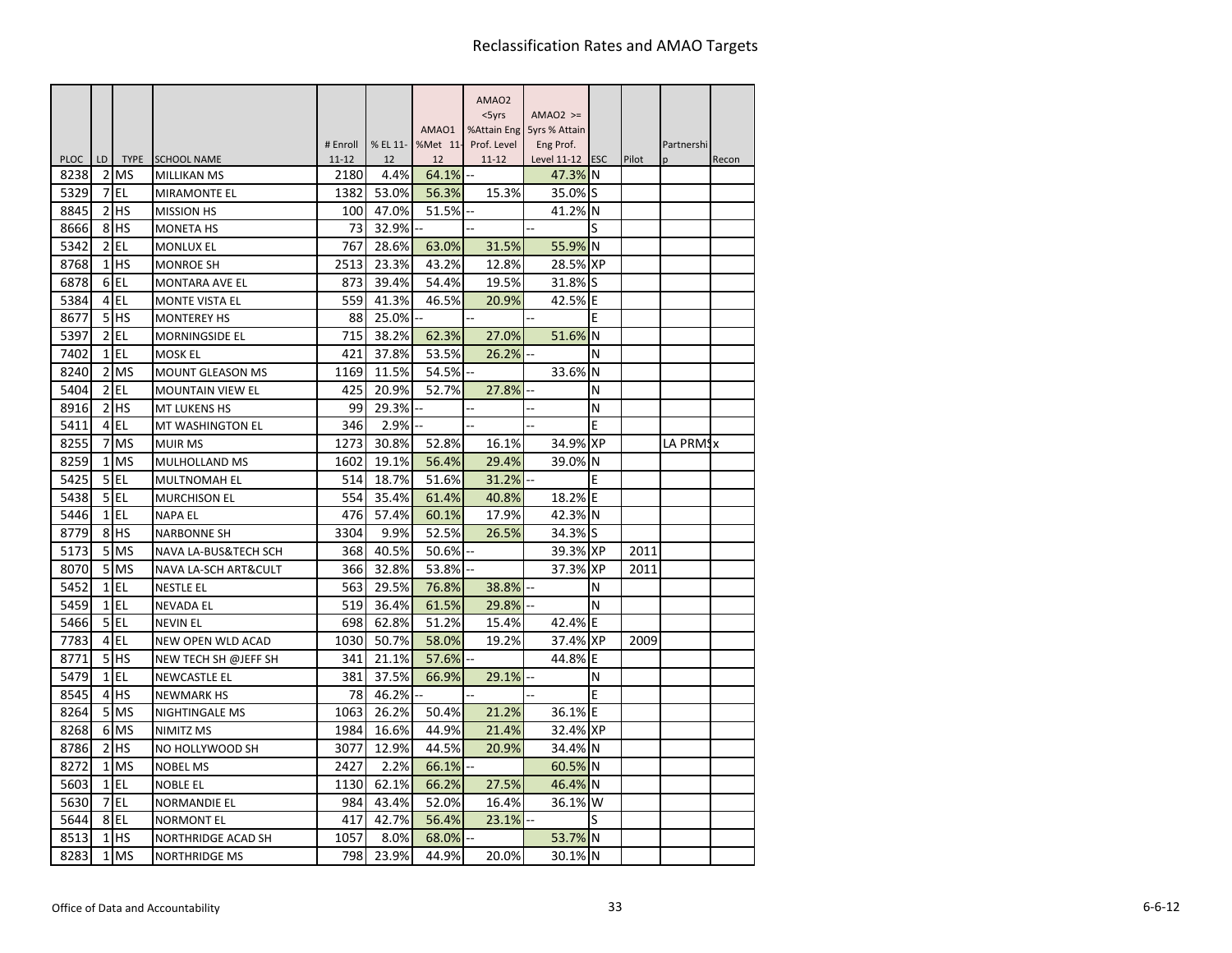|                                 |                          |                                  |                  |             |             | AMAO <sub>2</sub>  |                            |    |       |            |       |
|---------------------------------|--------------------------|----------------------------------|------------------|-------------|-------------|--------------------|----------------------------|----|-------|------------|-------|
|                                 |                          |                                  |                  |             |             | $<$ 5yrs           | $AMAO2$ >=                 |    |       |            |       |
|                                 |                          |                                  |                  |             | AMAO1       |                    | %Attain Eng 5yrs % Attain  |    |       |            |       |
|                                 |                          |                                  | # Enroll         | % EL 11-    | %Met 11-    | Prof. Level        | Eng Prof.                  |    |       | Partnershi |       |
| <b>PLOC</b><br>LD.<br>5699<br>7 | <b>TYPE</b><br><b>EL</b> | <b>SCHOOL NAME</b><br>NORWOOD EL | $11 - 12$<br>734 | 12<br>45.8% | 12<br>55.3% | $11 - 12$<br>25.0% | Level $11-12$ ESC<br>46.4% | ΙE | Pilot | n          | Recon |
| 2378                            | 6 <sub>IEL</sub>         | NUEVA VISTA EL                   | 1096             | 30.4%       | 61.0%       | 26.1%              | 36.5% S                    |    |       |            |       |
| 5726                            | $2$ EL                   | O MELVENY EL                     | 530              | 45.5%       | 60.0%       | 30.0%              | 51.1% N                    |    |       |            |       |
| 6868<br>7                       | <b>IMS</b>               | OBAMA GLBL PREP ACAD             | 1162             | 23.8%       | 54.1%       | 25.0%              | 40.6% XP                   |    |       |            |       |
| 2372<br>6                       | EL                       | OCHOA LC                         | 1539             | 43.7%       | 58.4%       | 25.2%              | 47.3% S                    |    |       |            |       |
| 8873                            | 6 <sup>HS</sup>          | <b>ODYSSEY HS</b>                | 124              | 32.3%       |             |                    | 71.0%                      | lS |       |            |       |
| 8306<br>$\overline{2}$          | <b>MS</b>                | <b>OLIVE VISTA MS</b>            | 1391             | 19.0%       | 50.0%       | 20.6%              | 40.1%                      | N  |       |            |       |
| 2392<br>$\overline{4}$          | EL                       | <b>OLYMPIC PC</b>                | 202              | 81.2%       |             | 0.0%               |                            | E  |       |            |       |
| 5889<br>$\overline{3}$          | EL                       | OPEN CHARTER MAGNET              | 407              | 4.7%        |             |                    |                            | W  |       |            |       |
| 5 <sup>1</sup><br>8853          | <b>HS</b>                | ORTHOPAEDIC HOSP MAG             | 840              | 6.8%        | 44.8%       |                    | 33.3%                      | E  |       |            |       |
| $\overline{2}$<br>5894          | l EL                     | OSCEOLA EL                       | 385              | 37.9%       | 54.7%       | 22.0%              |                            | N  |       |            |       |
| 3<br>5904                       | EL                       | <b>OVERLAND EL</b>               | 469              | 0.9%        |             |                    | Ξ.                         | W  |       |            |       |
| 8573<br>$\mathbf{1}$            | lhs                      | <b>OWENSMOUTH HS</b>             | 113              | 46.9%       |             |                    |                            | N  |       |            |       |
| 5918                            | $2$ EL                   | <b>OXNARD EL</b>                 | 497              | 33.2%       | 52.3%       | 11.9%              |                            | N  |       |            |       |
| 4642                            | 6EL                      | PACIFIC BLVD SCHOOL              | 590              | 46.8%       | 43.4%       | 34.4%              | 17.4%                      | S  |       |            |       |
| 5959<br>$\overline{3}$          | l EL                     | PACIFIC PALISADES EL             | 496              | 1.6%        |             |                    |                            | w  |       |            |       |
| 8321                            | 2 MS                     | PACOIMA MS                       | 1625             | 20.9%       | 52.2%       | 7.5%               | 36.9%                      | N  |       |            |       |
| 5986                            | 3 EL                     | <b>PALMSEL</b>                   | 412              | 40.3%       | 64.5%       | 28.0%              |                            | W  |       |            |       |
| 8340<br>3                       | <b>MS</b>                | <b>PALMS MS</b>                  | 1717             | 5.4%        | 50.0%       |                    | 40.7%                      | W  |       |            |       |
| 5604                            | $1$ EL                   | PANORAMA CITY EL                 | 722              | 56.6%       | 50.7%       | 21.1%              | 37.8% N                    |    |       |            |       |
| 8610                            | $1$ HS                   | PANORAMA SH                      | 2005             | 23.8%       | 66.7%       | 25.7%              | 46.5% XP                   |    |       |            |       |
| 6005<br>6                       | EL                       | <b>PARK AVE EL</b>               | 605              | 39.8%       | 57.7%       | 16.5%              | 46.7%                      | lS |       |            |       |
| 6013                            | 8EL                      | PARK WESTERN EL                  | 697              | 11.3%       | 66.2%       | 55.9%              |                            | S  |       |            |       |
| 3576                            | $1$ EL                   | <b>PARKS LRN CTR</b>             | 719              | 63.7%       | 57.8%       | 24.0%              | 46.8% N                    |    |       |            |       |
| 6021<br>7                       | EL                       | <b>PARMELEE EL</b>               | 953              | 42.0%       | 50.6%       | 15.1%              | 41.3%                      | S  |       |            |       |
| 6027<br>$1\overline{ }$         | EL                       | <b>PARTHENIA EL</b>              | 693              | 45.3%       | 61.0%       | 22.9%              | 32.4%                      | N  |       |            |       |
| 6052                            | 3 EL                     | PASEO DEL REY NAT SC             | 506              | 9.1%        | 73.3%       | 55.1%              |                            | W  |       |            |       |
| 8781                            | 8 <sup>HS</sup>          | <b>PATTON HS</b>                 | 79               | 20.3%       |             |                    |                            | S  |       |            |       |
| $\mathbf{1}$<br>8558            | lhs                      | PEARL JOURN/COMM MAG             | 341              | 2.6%        |             |                    |                            | N  |       |            |       |
| 8352                            | 8 MS                     | <b>PEARY MS</b>                  | 1811             | 13.9%       | 50.6%       | 15.4%              | 35.7%                      | S  |       |            |       |
| 1953<br>5                       | l EL                     | PEREZ SP ED CTR                  | 352              | 70.2%       | 3.6%        | 3.2%               | 0.0%                       | E  |       |            |       |
| 8909<br>3                       | lhs                      | PHOENIX HS                       | 80               | 7.5%        |             |                    |                            | W  |       |            |       |
| $\overline{2}$<br>6068          | EL                       | PINEWOOD EL                      | 378              | 46.0%       | 72.9%       | 33.0%              |                            | N  |       |            |       |
| 4980<br>$\overline{3}$          | EL                       | PIO PICO EL                      | 671              | 25.0%       | 45.8%       | 18.9%              | 30.0%                      | W  |       |            |       |
| 6096                            | $2$ EL                   | <b>PLAINVIEW EL</b>              | 323              | 22.9%       | 44.1%       | 20.3%              |                            | N  |       |            |       |
| 3247<br>4                       | l EL                     | PLASENCIA EL                     | 790              | 38.0%       | 68.2%       | 30.6%              | 64.2%                      | E  |       |            |       |
| 6110                            | $3$ EL                   | PLAYA DEL REY EL                 | 221              | 19.9%       | 50.0%       | 20.5%              |                            | W  |       |            |       |
| 6123                            | $1$ $EL$                 | <b>PLUMMER EL</b>                | 888              | 57.5%       | 68.4%       | 28.3%              | 57.6%                      | N  |       |            |       |
| 6137                            | 8EL                      | POINT FERMIN EL                  | 310              | 3.9%        |             |                    | ä,                         | S  |       |            |       |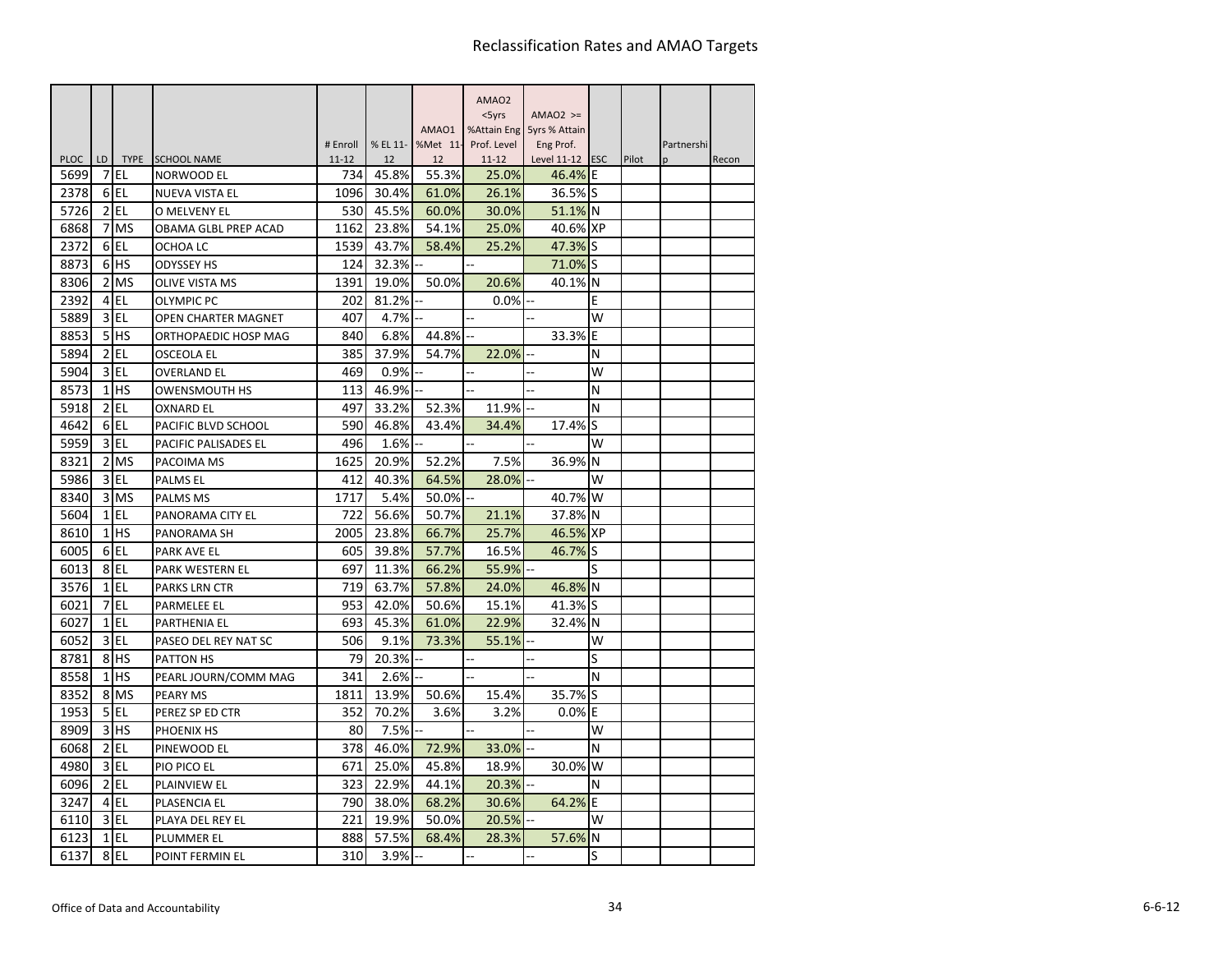|                     |                      |                 |                               |                  |             |             | AMAO <sub>2</sub>  |                           |           |       |             |       |
|---------------------|----------------------|-----------------|-------------------------------|------------------|-------------|-------------|--------------------|---------------------------|-----------|-------|-------------|-------|
|                     |                      |                 |                               |                  |             |             | $<$ 5yrs           | $AMAO2$ >=                |           |       |             |       |
|                     |                      |                 |                               |                  |             | AMAO1       |                    | %Attain Eng 5yrs % Attain |           |       |             |       |
|                     |                      |                 |                               | # Enroll         | % EL 11-    | %Met 11-    | Prof. Level        | Eng Prof.                 |           |       | Partnershi  |       |
| <b>PLOC</b><br>2384 | LD<br>$\overline{4}$ | l EL            | TYPE SCHOOL NAME<br>POLITI EL | $11 - 12$<br>696 | 12<br>58.6% | 12<br>51.7% | $11 - 12$<br>18.2% | Level 11-12 ESC<br>24.5%  | E         | Pilot | n           | Recon |
| 8636                | 2                    | <b>IHS</b>      | POLYTECHNIC SH                | 2990             | 20.6%       | 49.8%       | 16.7%              | 24.7% N                   |           |       |             |       |
| 6140                |                      | $1$ $EL$        | POMELO EL                     | 649              | 3.4%        |             |                    |                           | N         |       |             |       |
| 8354                |                      | 1 MS            | PORTER MS                     | 1699             | 7.2%        | 59.3%       |                    | 39.2%                     | N         |       |             |       |
| 8107                | $1\overline{ }$      | <b>MS</b>       | PORTOLA MS                    | 1899             | 7.1%        | 66.2%       | 40.5%              | 47.5% N                   |           |       |             |       |
| 6148                |                      | 8EL             | <b>PRESIDENT EL</b>           | 487              | 14.2%       | 61.2%       | 28.6%              |                           | S         |       |             |       |
| 4776                |                      | $1$ EL          | PRIMARY ACADEMY               | 262              | 75.2%       | 68.1%       | 18.0%              |                           | N         |       |             |       |
| 8731                |                      | 5 <sup>HS</sup> | PUEBLO DE LA HS               | 83               | 30.1%       |             |                    |                           | E         |       |             |       |
| 6158                |                      | 8EL             | <b>PURCHE EL</b>              | 547              | 10.8%       | 35.1%       | 15.1%              |                           | S         |       |             |       |
| 6164                | $\overline{3}$       | EL              | <b>QUEEN ANNE EL</b>          | 356              | 49.2%       | 67.3%       | 28.0%              |                           | W         |       |             |       |
| 6178                |                      | 4 EL            | <b>RAMONA EL</b>              | 730              | 55.3%       | 62.2%       | 25.5%              | 35.2%                     | W         |       |             |       |
| 8807                | 5                    | <b>HS</b>       | <b>RAMONA HS</b>              | 117              | 37.6%       |             |                    | 29.0%                     | E         |       |             |       |
| 6192                | $\mathbf{1}$         | l EL            | <b>RANCHITO EL</b>            | 535              | 39.6%       | 55.4%       | 27.5%              |                           | N         |       |             |       |
| 8868                |                      | 8 <sub>HS</sub> | RANCHO DOMINGZ PREP           | 1104             | 7.1%        | 63.2%       |                    | 43.4%                     | lS        |       |             |       |
| 6219                |                      | 8EL             | RAYMOND AVE EL                | 558              | 32.4%       | 62.7%       | 24.7%              | 30.8%                     | W         |       |             |       |
| 8355                | $\overline{2}$       | <b>IMS</b>      | <b>REED MS</b>                | 1661             | 8.7%        | 59.0%       | 37.1%              | 43.7%                     | N         |       |             |       |
| 6233                |                      | $1$ EL          | <b>RESEDA EL</b>              | 419              | 50.6%       | 66.1%       | 31.0%              |                           | N         |       |             |       |
| 8814                |                      | $1$ $HS$        | <b>RESEDA SH</b>              | 1962             | 15.0%       | 48.0%       | 18.1%              | 33.1%                     | N         |       |             |       |
| 8356                | $\overline{3}$       | <b>MS</b>       | <b>REVERE MS</b>              | 2080             | 3.1%        | 43.9%       |                    | 29.3%                     | W         |       |             |       |
| 6260                |                      | $3$ EL          | RICHLAND EL                   | 262              | 26.7%       | 50.9%       | 17.9%              |                           | W         |       |             |       |
| 1917                |                      | 7 <sup>HS</sup> | RILEY HS-CYESIS               | 180              | 42.8%       | 51.1%       |                    | 32.7%                     | S         |       |             |       |
| 6288                | $\overline{2}$       | <b>EL</b>       | <b>RIO VISTA EL</b>           | 408              | 6.1%        |             |                    |                           | N         |       |             |       |
| 5385                | 4                    | EL              | <b>RIORDAN PC</b>             | 257              | 58.0%       | 93.1%       | 26.9%              |                           | E         |       |             |       |
| 6301                |                      | <b>EL</b>       | <b>RITTER EL</b>              | 387              | 45.2%       | 52.5%       | 11.4%              | 46.9%                     | <b>XP</b> |       | <b>PLAS</b> |       |
| 6315                | 2                    | EL              | <b>RIVERSIDE EL</b>           | 541              | 14.0%       | 50.9%       | 19.0%              |                           | N         |       |             |       |
| 6329                | $\overline{4}$       | EL              | <b>ROCKDALE EL</b>            | 270              | 14.1%       | 38.2%       | 21.9%              |                           | E         |       |             |       |
| 8723                | 7                    | <b>HS</b>       | RODIA HS                      | 64               | 29.7%       |             |                    |                           | S         |       |             |       |
| 8895                | 2                    | <b>HS</b>       | <b>ROGERS HS</b>              | 179              | 21.2%       |             |                    |                           | N         |       |             |       |
| 8116                | $\overline{2}$       | <b>MS</b>       | <b>ROMER MS</b>               | 1261             | 18.0%       | 47.6%       | 21.1%              | 38.8% N                   |           |       |             |       |
| 7749                | IΤ                   | <b>HS</b>       | ROOSEVELT HS CNMT             | 480              | 35.2%       | 47.5%       | 11.9%              | 28.0% XP                  |           |       | <b>PLAS</b> |       |
| 7750                | ΙT                   | <b>HS</b>       | ROOSEVELT HS ESP              | 337              | 21.7%       | 50.7%       |                    | 36.0% XP                  |           |       | <b>PLAS</b> |       |
| 7746                |                      | <b>HS</b>       | ROOSEVELT HS HARTS            | 489              | 27.6%       | 33.3%       |                    | 23.1% XP                  |           |       | <b>PLAS</b> |       |
| 7745                | lΤ                   | HS              | ROOSEVELT HS LAW/GOV          | 478              | 34.7%       | 47.2%       | 13.3%              | 30.6% XP                  |           |       | <b>PLAS</b> |       |
| 7751                | т                    | HS              | ROOSEVELT HS MAGNET           | 376              | 5.3%        |             |                    |                           | XP        |       | <b>PLAS</b> |       |
| 7748                | lΤ                   | <b>HS</b>       | ROOSEVELT HS MED              | 482              | 28.0%       | 48.0%       |                    | 35.7% XP                  |           |       | <b>PLAS</b> |       |
| 7747                | т                    | HS              | ROOSEVELT HS STEM             | 484              | 17.1%       | 53.7%       |                    | 32.5% XP                  |           |       | <b>PLAS</b> |       |
| 6356                | 2                    | l EL            | ROSCOE EL                     | 722              | 45.2%       | 56.8%       | 31.3%              | 36.2%                     | N         |       |             |       |
| 6363                | 3                    | l EL            | ROSCOMARE EL                  | 466              | 1.9%        |             |                    |                           | W         |       |             |       |
| 6370                |                      | $4$ EL          | <b>ROSEMONT EL</b>            | 577              | 40.7%       | 56.6%       | 36.2%              | 34.3%                     | ΙE        |       |             |       |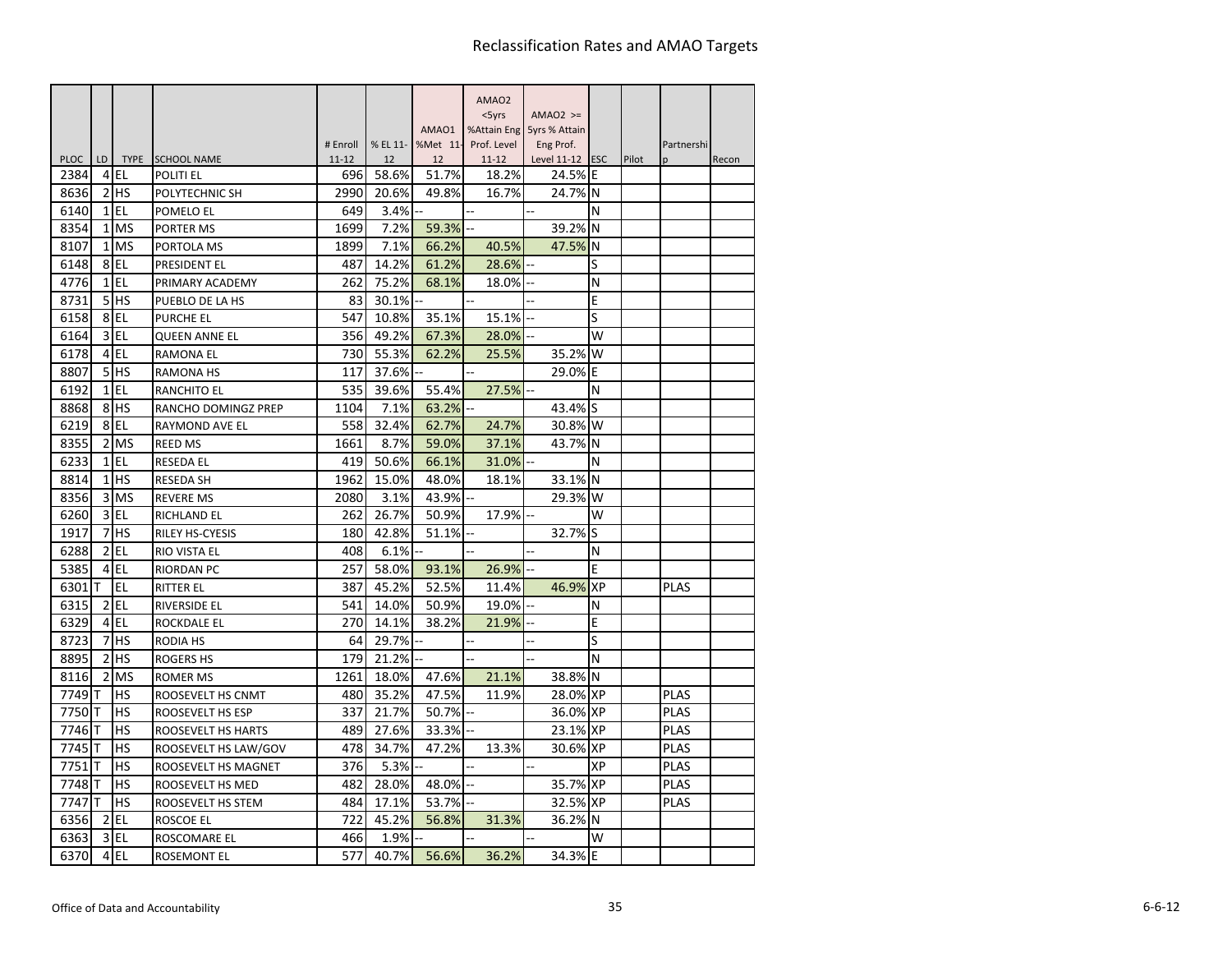| $<$ 5yrs<br>$AMAO2$ >=<br>AMAO1<br>%Attain Eng 5yrs % Attain<br># Enroll<br>% EL 11-<br>%Met 11-<br>Prof. Level<br>Eng Prof.<br>Partnershi<br><b>PLOC</b><br><b>TYPE</b><br>LD<br><b>SCHOOL NAME</b><br>$11 - 12$<br>12<br>$11 - 12$<br>Level 11-12<br><b>ESC</b><br>Pilot<br>12<br>Recon<br>n<br>W<br>6384<br>l EL<br>17.3%<br>46.8%<br>10.3%<br>4<br>381<br>ROSEWOOD EL<br>45.7%<br>6425<br>5<br>l El<br>976<br>36.4%<br>56.8%<br>25.3%<br>ΙE<br><b>ROWAN EL</b><br>lhs<br>8544<br>1568<br>32.2%<br><b>XP</b><br>4<br>28.8%<br>48.7%<br>12.4%<br>ROYBAL LC<br>l EL<br>6438<br>7<br>957<br>51.5%<br>46.7%<br>15.8%<br>14.6%<br>lS<br><b>RUSSELL EL</b><br>8<br>l EL<br>6870<br>483<br>2.5%<br>S<br>S SHORES PER ARTS MG<br>1955<br>EL<br>0.0%<br>7<br>239<br>69.0%<br>0.0%<br>0.0%<br>ΙE<br>SALVIN SP ED CTR<br>EL<br>4641<br>6<br>686<br>42.7%<br>52.8%<br>lS<br>64.3%<br>21.9%<br><b>SAN ANTONIO ELEM</b><br>8702<br><b>HS</b><br>6<br>124<br>27.4%<br>54.1%<br>45.7% S<br><b>SAN ANTONIO HS</b><br><b>EL</b><br>6452<br>2<br>621<br>49.8%<br>45.7% N<br>SAN FERNANDO EL<br>56.3%<br>18.0%<br>$\overline{2}$<br><b>MS</b><br>8358<br>1424<br>26.5%<br>35.9%<br>14.6%<br>28.2%<br>N<br><b>SAN FERNANDO MS</b><br>lhs<br>$\overline{2}$<br>31.9% XP<br>8843<br><b>SAN FERNANDO SH</b><br>2749<br>19.9%<br>50.5%<br>15.4%<br>EL<br>6466<br>6<br>671<br>35.0%<br>50.8%<br>22.4%<br>40.6%<br>S<br>SAN GABRIEL EL<br>6479<br>$1\overline{ }$<br>EL<br>679<br>25.8%<br>54.7%<br>24.8%<br>N<br>SAN JOSE EL<br>6875<br>6 <sub>IEL</sub><br>25.5%<br>40.7%<br>S<br>1078<br>34.7%<br>62.0%<br><b>SAN MIGUEL EL</b><br>EL<br>6493<br>249<br>29.7%<br>19.7%<br>4<br><b>SAN PASCUAL EL</b><br>55.8%<br>E<br>l EL<br>51.0%<br>6507<br>5 <sub>l</sub><br>668<br>58.4%<br>70.4%<br>31.9%<br>E<br>SAN PEDRO EL<br>8 <sup>HS</sup><br>2958<br>6.2%<br>32.5%<br>38.2%<br>S<br>8850<br>52.5%<br>SAN PEDRO SH<br><b>HS</b><br><b>PLAS</b><br>8716<br>2160<br>30.3%<br>51.9%<br>8.5%<br>32.1% XP<br>SANTEE EDUC COMPLEX<br>l EL<br>42.7%<br>35.0%<br>53.2%<br>6565<br>2<br>583<br>69.3%<br><b>SATICOY EL</b><br>IN<br>$3$ EL<br>2644<br>501<br>35.1%<br>57.4%<br>23.8%<br>W<br><b>SATURN EL</b><br><b>HS</b><br>435<br>32.0%<br>40.0%<br><b>XP</b><br>8206<br>$\overline{4}$<br>51.3%<br>2008<br><b>SCH VIS ARTS &amp; HUM</b><br><b>HS</b><br>8497<br>S<br>278<br>35.6%<br>XS<br>SECONDARY CDS<br><b>HS</b><br>1956<br>8<br>108<br>S<br>SELLERY SP ED CTR<br>0.0%<br>EL<br>W<br>6589<br>262<br>41.2%<br>22.2%<br>$\overline{4}$<br>69.4%<br><b>SELMA EL</b><br>EL<br>47.8%<br>50.9%<br>3574<br>2<br>701<br>55.5%<br>N<br><b>SENDAK EL</b><br>21.1%<br>8363<br><b>MS</b><br>1627<br>22.8%<br>35.0%<br>$\mathbf{1}$<br>49.6%<br>22.4%<br>N<br>SEPULVEDA MS<br>6606<br>l EL<br>616<br>9.4%<br>$\mathbf{1}$<br>66.7%<br>38.6%<br>N<br>SERRANIA EL<br>EL<br>40.7%<br>N<br>6665<br>$\overline{2}$<br>830<br>43.6%<br>69.3%<br>41.5%<br><b>SHARP EL</b><br><b>EL</b><br>3<br>33.9%<br>6671<br>SHENANDOAH EL<br>562<br>55.5%<br>62.8%<br>27.4%<br>W<br>5 <sub>EL</sub><br>52.6%<br>1085<br>45.2%<br>56.3%<br>19.5%<br>E<br>6685<br>SHERIDAN ST EL<br>$\overline{2}$<br>EL<br>6699<br>891<br>10.4%<br>67.5%<br>38.6%<br>N<br>SHERMAN OAKS EL<br>EL<br>6712<br>$\mathbf{1}$<br>595<br>30.8%<br>42.1%<br>19.9%<br>N<br><b>SHIRLEY EL</b><br>$\overline{3}$<br>EL<br>379<br>w<br>6740<br><b>SHORT EL</b><br>17.2%<br>61.1%<br>EL<br>5 <sup>1</sup><br>6753<br>554<br>22.0%<br>62.9%<br>22.1%<br>E<br><b>SIERRA PARK EL</b><br>5 EL<br>E<br>6767<br>SIERRA VISTA EL<br>227<br>22.5%<br>71.8%<br>34.3%<br>$\mathbf{1}$<br><b>HS</b><br>8842<br>2072<br>2.4%<br>51.9%<br>N<br><b>SOCES MAG</b><br>32.6%<br>$5$ EL<br>256<br>26.2%<br>75.9%<br>42.9%<br>6836<br><b>SOLANO EL</b><br>E<br>6849<br>l EL<br>273<br>48.0%<br>14.8%<br>E<br>5<br>43.7%<br>SOTO EL |  |  |  | AMAO <sub>2</sub> |  |  |  |
|---------------------------------------------------------------------------------------------------------------------------------------------------------------------------------------------------------------------------------------------------------------------------------------------------------------------------------------------------------------------------------------------------------------------------------------------------------------------------------------------------------------------------------------------------------------------------------------------------------------------------------------------------------------------------------------------------------------------------------------------------------------------------------------------------------------------------------------------------------------------------------------------------------------------------------------------------------------------------------------------------------------------------------------------------------------------------------------------------------------------------------------------------------------------------------------------------------------------------------------------------------------------------------------------------------------------------------------------------------------------------------------------------------------------------------------------------------------------------------------------------------------------------------------------------------------------------------------------------------------------------------------------------------------------------------------------------------------------------------------------------------------------------------------------------------------------------------------------------------------------------------------------------------------------------------------------------------------------------------------------------------------------------------------------------------------------------------------------------------------------------------------------------------------------------------------------------------------------------------------------------------------------------------------------------------------------------------------------------------------------------------------------------------------------------------------------------------------------------------------------------------------------------------------------------------------------------------------------------------------------------------------------------------------------------------------------------------------------------------------------------------------------------------------------------------------------------------------------------------------------------------------------------------------------------------------------------------------------------------------------------------------------------------------------------------------------------------------------------------------------------------------------------------------------------------------------------------------------------------------------------------------------------------------------------------------------------------------------------------------------------------------------------------------------------------------------------------------------------------------------------------------------------------------------------------------------------------------------------------------------------------------------------------------------------------------------------------------------------------------------------------------------------------------------------------------------------|--|--|--|-------------------|--|--|--|
|                                                                                                                                                                                                                                                                                                                                                                                                                                                                                                                                                                                                                                                                                                                                                                                                                                                                                                                                                                                                                                                                                                                                                                                                                                                                                                                                                                                                                                                                                                                                                                                                                                                                                                                                                                                                                                                                                                                                                                                                                                                                                                                                                                                                                                                                                                                                                                                                                                                                                                                                                                                                                                                                                                                                                                                                                                                                                                                                                                                                                                                                                                                                                                                                                                                                                                                                                                                                                                                                                                                                                                                                                                                                                                                                                                                                                           |  |  |  |                   |  |  |  |
|                                                                                                                                                                                                                                                                                                                                                                                                                                                                                                                                                                                                                                                                                                                                                                                                                                                                                                                                                                                                                                                                                                                                                                                                                                                                                                                                                                                                                                                                                                                                                                                                                                                                                                                                                                                                                                                                                                                                                                                                                                                                                                                                                                                                                                                                                                                                                                                                                                                                                                                                                                                                                                                                                                                                                                                                                                                                                                                                                                                                                                                                                                                                                                                                                                                                                                                                                                                                                                                                                                                                                                                                                                                                                                                                                                                                                           |  |  |  |                   |  |  |  |
|                                                                                                                                                                                                                                                                                                                                                                                                                                                                                                                                                                                                                                                                                                                                                                                                                                                                                                                                                                                                                                                                                                                                                                                                                                                                                                                                                                                                                                                                                                                                                                                                                                                                                                                                                                                                                                                                                                                                                                                                                                                                                                                                                                                                                                                                                                                                                                                                                                                                                                                                                                                                                                                                                                                                                                                                                                                                                                                                                                                                                                                                                                                                                                                                                                                                                                                                                                                                                                                                                                                                                                                                                                                                                                                                                                                                                           |  |  |  |                   |  |  |  |
|                                                                                                                                                                                                                                                                                                                                                                                                                                                                                                                                                                                                                                                                                                                                                                                                                                                                                                                                                                                                                                                                                                                                                                                                                                                                                                                                                                                                                                                                                                                                                                                                                                                                                                                                                                                                                                                                                                                                                                                                                                                                                                                                                                                                                                                                                                                                                                                                                                                                                                                                                                                                                                                                                                                                                                                                                                                                                                                                                                                                                                                                                                                                                                                                                                                                                                                                                                                                                                                                                                                                                                                                                                                                                                                                                                                                                           |  |  |  |                   |  |  |  |
|                                                                                                                                                                                                                                                                                                                                                                                                                                                                                                                                                                                                                                                                                                                                                                                                                                                                                                                                                                                                                                                                                                                                                                                                                                                                                                                                                                                                                                                                                                                                                                                                                                                                                                                                                                                                                                                                                                                                                                                                                                                                                                                                                                                                                                                                                                                                                                                                                                                                                                                                                                                                                                                                                                                                                                                                                                                                                                                                                                                                                                                                                                                                                                                                                                                                                                                                                                                                                                                                                                                                                                                                                                                                                                                                                                                                                           |  |  |  |                   |  |  |  |
|                                                                                                                                                                                                                                                                                                                                                                                                                                                                                                                                                                                                                                                                                                                                                                                                                                                                                                                                                                                                                                                                                                                                                                                                                                                                                                                                                                                                                                                                                                                                                                                                                                                                                                                                                                                                                                                                                                                                                                                                                                                                                                                                                                                                                                                                                                                                                                                                                                                                                                                                                                                                                                                                                                                                                                                                                                                                                                                                                                                                                                                                                                                                                                                                                                                                                                                                                                                                                                                                                                                                                                                                                                                                                                                                                                                                                           |  |  |  |                   |  |  |  |
|                                                                                                                                                                                                                                                                                                                                                                                                                                                                                                                                                                                                                                                                                                                                                                                                                                                                                                                                                                                                                                                                                                                                                                                                                                                                                                                                                                                                                                                                                                                                                                                                                                                                                                                                                                                                                                                                                                                                                                                                                                                                                                                                                                                                                                                                                                                                                                                                                                                                                                                                                                                                                                                                                                                                                                                                                                                                                                                                                                                                                                                                                                                                                                                                                                                                                                                                                                                                                                                                                                                                                                                                                                                                                                                                                                                                                           |  |  |  |                   |  |  |  |
|                                                                                                                                                                                                                                                                                                                                                                                                                                                                                                                                                                                                                                                                                                                                                                                                                                                                                                                                                                                                                                                                                                                                                                                                                                                                                                                                                                                                                                                                                                                                                                                                                                                                                                                                                                                                                                                                                                                                                                                                                                                                                                                                                                                                                                                                                                                                                                                                                                                                                                                                                                                                                                                                                                                                                                                                                                                                                                                                                                                                                                                                                                                                                                                                                                                                                                                                                                                                                                                                                                                                                                                                                                                                                                                                                                                                                           |  |  |  |                   |  |  |  |
|                                                                                                                                                                                                                                                                                                                                                                                                                                                                                                                                                                                                                                                                                                                                                                                                                                                                                                                                                                                                                                                                                                                                                                                                                                                                                                                                                                                                                                                                                                                                                                                                                                                                                                                                                                                                                                                                                                                                                                                                                                                                                                                                                                                                                                                                                                                                                                                                                                                                                                                                                                                                                                                                                                                                                                                                                                                                                                                                                                                                                                                                                                                                                                                                                                                                                                                                                                                                                                                                                                                                                                                                                                                                                                                                                                                                                           |  |  |  |                   |  |  |  |
|                                                                                                                                                                                                                                                                                                                                                                                                                                                                                                                                                                                                                                                                                                                                                                                                                                                                                                                                                                                                                                                                                                                                                                                                                                                                                                                                                                                                                                                                                                                                                                                                                                                                                                                                                                                                                                                                                                                                                                                                                                                                                                                                                                                                                                                                                                                                                                                                                                                                                                                                                                                                                                                                                                                                                                                                                                                                                                                                                                                                                                                                                                                                                                                                                                                                                                                                                                                                                                                                                                                                                                                                                                                                                                                                                                                                                           |  |  |  |                   |  |  |  |
|                                                                                                                                                                                                                                                                                                                                                                                                                                                                                                                                                                                                                                                                                                                                                                                                                                                                                                                                                                                                                                                                                                                                                                                                                                                                                                                                                                                                                                                                                                                                                                                                                                                                                                                                                                                                                                                                                                                                                                                                                                                                                                                                                                                                                                                                                                                                                                                                                                                                                                                                                                                                                                                                                                                                                                                                                                                                                                                                                                                                                                                                                                                                                                                                                                                                                                                                                                                                                                                                                                                                                                                                                                                                                                                                                                                                                           |  |  |  |                   |  |  |  |
|                                                                                                                                                                                                                                                                                                                                                                                                                                                                                                                                                                                                                                                                                                                                                                                                                                                                                                                                                                                                                                                                                                                                                                                                                                                                                                                                                                                                                                                                                                                                                                                                                                                                                                                                                                                                                                                                                                                                                                                                                                                                                                                                                                                                                                                                                                                                                                                                                                                                                                                                                                                                                                                                                                                                                                                                                                                                                                                                                                                                                                                                                                                                                                                                                                                                                                                                                                                                                                                                                                                                                                                                                                                                                                                                                                                                                           |  |  |  |                   |  |  |  |
|                                                                                                                                                                                                                                                                                                                                                                                                                                                                                                                                                                                                                                                                                                                                                                                                                                                                                                                                                                                                                                                                                                                                                                                                                                                                                                                                                                                                                                                                                                                                                                                                                                                                                                                                                                                                                                                                                                                                                                                                                                                                                                                                                                                                                                                                                                                                                                                                                                                                                                                                                                                                                                                                                                                                                                                                                                                                                                                                                                                                                                                                                                                                                                                                                                                                                                                                                                                                                                                                                                                                                                                                                                                                                                                                                                                                                           |  |  |  |                   |  |  |  |
|                                                                                                                                                                                                                                                                                                                                                                                                                                                                                                                                                                                                                                                                                                                                                                                                                                                                                                                                                                                                                                                                                                                                                                                                                                                                                                                                                                                                                                                                                                                                                                                                                                                                                                                                                                                                                                                                                                                                                                                                                                                                                                                                                                                                                                                                                                                                                                                                                                                                                                                                                                                                                                                                                                                                                                                                                                                                                                                                                                                                                                                                                                                                                                                                                                                                                                                                                                                                                                                                                                                                                                                                                                                                                                                                                                                                                           |  |  |  |                   |  |  |  |
|                                                                                                                                                                                                                                                                                                                                                                                                                                                                                                                                                                                                                                                                                                                                                                                                                                                                                                                                                                                                                                                                                                                                                                                                                                                                                                                                                                                                                                                                                                                                                                                                                                                                                                                                                                                                                                                                                                                                                                                                                                                                                                                                                                                                                                                                                                                                                                                                                                                                                                                                                                                                                                                                                                                                                                                                                                                                                                                                                                                                                                                                                                                                                                                                                                                                                                                                                                                                                                                                                                                                                                                                                                                                                                                                                                                                                           |  |  |  |                   |  |  |  |
|                                                                                                                                                                                                                                                                                                                                                                                                                                                                                                                                                                                                                                                                                                                                                                                                                                                                                                                                                                                                                                                                                                                                                                                                                                                                                                                                                                                                                                                                                                                                                                                                                                                                                                                                                                                                                                                                                                                                                                                                                                                                                                                                                                                                                                                                                                                                                                                                                                                                                                                                                                                                                                                                                                                                                                                                                                                                                                                                                                                                                                                                                                                                                                                                                                                                                                                                                                                                                                                                                                                                                                                                                                                                                                                                                                                                                           |  |  |  |                   |  |  |  |
|                                                                                                                                                                                                                                                                                                                                                                                                                                                                                                                                                                                                                                                                                                                                                                                                                                                                                                                                                                                                                                                                                                                                                                                                                                                                                                                                                                                                                                                                                                                                                                                                                                                                                                                                                                                                                                                                                                                                                                                                                                                                                                                                                                                                                                                                                                                                                                                                                                                                                                                                                                                                                                                                                                                                                                                                                                                                                                                                                                                                                                                                                                                                                                                                                                                                                                                                                                                                                                                                                                                                                                                                                                                                                                                                                                                                                           |  |  |  |                   |  |  |  |
|                                                                                                                                                                                                                                                                                                                                                                                                                                                                                                                                                                                                                                                                                                                                                                                                                                                                                                                                                                                                                                                                                                                                                                                                                                                                                                                                                                                                                                                                                                                                                                                                                                                                                                                                                                                                                                                                                                                                                                                                                                                                                                                                                                                                                                                                                                                                                                                                                                                                                                                                                                                                                                                                                                                                                                                                                                                                                                                                                                                                                                                                                                                                                                                                                                                                                                                                                                                                                                                                                                                                                                                                                                                                                                                                                                                                                           |  |  |  |                   |  |  |  |
|                                                                                                                                                                                                                                                                                                                                                                                                                                                                                                                                                                                                                                                                                                                                                                                                                                                                                                                                                                                                                                                                                                                                                                                                                                                                                                                                                                                                                                                                                                                                                                                                                                                                                                                                                                                                                                                                                                                                                                                                                                                                                                                                                                                                                                                                                                                                                                                                                                                                                                                                                                                                                                                                                                                                                                                                                                                                                                                                                                                                                                                                                                                                                                                                                                                                                                                                                                                                                                                                                                                                                                                                                                                                                                                                                                                                                           |  |  |  |                   |  |  |  |
|                                                                                                                                                                                                                                                                                                                                                                                                                                                                                                                                                                                                                                                                                                                                                                                                                                                                                                                                                                                                                                                                                                                                                                                                                                                                                                                                                                                                                                                                                                                                                                                                                                                                                                                                                                                                                                                                                                                                                                                                                                                                                                                                                                                                                                                                                                                                                                                                                                                                                                                                                                                                                                                                                                                                                                                                                                                                                                                                                                                                                                                                                                                                                                                                                                                                                                                                                                                                                                                                                                                                                                                                                                                                                                                                                                                                                           |  |  |  |                   |  |  |  |
|                                                                                                                                                                                                                                                                                                                                                                                                                                                                                                                                                                                                                                                                                                                                                                                                                                                                                                                                                                                                                                                                                                                                                                                                                                                                                                                                                                                                                                                                                                                                                                                                                                                                                                                                                                                                                                                                                                                                                                                                                                                                                                                                                                                                                                                                                                                                                                                                                                                                                                                                                                                                                                                                                                                                                                                                                                                                                                                                                                                                                                                                                                                                                                                                                                                                                                                                                                                                                                                                                                                                                                                                                                                                                                                                                                                                                           |  |  |  |                   |  |  |  |
|                                                                                                                                                                                                                                                                                                                                                                                                                                                                                                                                                                                                                                                                                                                                                                                                                                                                                                                                                                                                                                                                                                                                                                                                                                                                                                                                                                                                                                                                                                                                                                                                                                                                                                                                                                                                                                                                                                                                                                                                                                                                                                                                                                                                                                                                                                                                                                                                                                                                                                                                                                                                                                                                                                                                                                                                                                                                                                                                                                                                                                                                                                                                                                                                                                                                                                                                                                                                                                                                                                                                                                                                                                                                                                                                                                                                                           |  |  |  |                   |  |  |  |
|                                                                                                                                                                                                                                                                                                                                                                                                                                                                                                                                                                                                                                                                                                                                                                                                                                                                                                                                                                                                                                                                                                                                                                                                                                                                                                                                                                                                                                                                                                                                                                                                                                                                                                                                                                                                                                                                                                                                                                                                                                                                                                                                                                                                                                                                                                                                                                                                                                                                                                                                                                                                                                                                                                                                                                                                                                                                                                                                                                                                                                                                                                                                                                                                                                                                                                                                                                                                                                                                                                                                                                                                                                                                                                                                                                                                                           |  |  |  |                   |  |  |  |
|                                                                                                                                                                                                                                                                                                                                                                                                                                                                                                                                                                                                                                                                                                                                                                                                                                                                                                                                                                                                                                                                                                                                                                                                                                                                                                                                                                                                                                                                                                                                                                                                                                                                                                                                                                                                                                                                                                                                                                                                                                                                                                                                                                                                                                                                                                                                                                                                                                                                                                                                                                                                                                                                                                                                                                                                                                                                                                                                                                                                                                                                                                                                                                                                                                                                                                                                                                                                                                                                                                                                                                                                                                                                                                                                                                                                                           |  |  |  |                   |  |  |  |
|                                                                                                                                                                                                                                                                                                                                                                                                                                                                                                                                                                                                                                                                                                                                                                                                                                                                                                                                                                                                                                                                                                                                                                                                                                                                                                                                                                                                                                                                                                                                                                                                                                                                                                                                                                                                                                                                                                                                                                                                                                                                                                                                                                                                                                                                                                                                                                                                                                                                                                                                                                                                                                                                                                                                                                                                                                                                                                                                                                                                                                                                                                                                                                                                                                                                                                                                                                                                                                                                                                                                                                                                                                                                                                                                                                                                                           |  |  |  |                   |  |  |  |
|                                                                                                                                                                                                                                                                                                                                                                                                                                                                                                                                                                                                                                                                                                                                                                                                                                                                                                                                                                                                                                                                                                                                                                                                                                                                                                                                                                                                                                                                                                                                                                                                                                                                                                                                                                                                                                                                                                                                                                                                                                                                                                                                                                                                                                                                                                                                                                                                                                                                                                                                                                                                                                                                                                                                                                                                                                                                                                                                                                                                                                                                                                                                                                                                                                                                                                                                                                                                                                                                                                                                                                                                                                                                                                                                                                                                                           |  |  |  |                   |  |  |  |
|                                                                                                                                                                                                                                                                                                                                                                                                                                                                                                                                                                                                                                                                                                                                                                                                                                                                                                                                                                                                                                                                                                                                                                                                                                                                                                                                                                                                                                                                                                                                                                                                                                                                                                                                                                                                                                                                                                                                                                                                                                                                                                                                                                                                                                                                                                                                                                                                                                                                                                                                                                                                                                                                                                                                                                                                                                                                                                                                                                                                                                                                                                                                                                                                                                                                                                                                                                                                                                                                                                                                                                                                                                                                                                                                                                                                                           |  |  |  |                   |  |  |  |
|                                                                                                                                                                                                                                                                                                                                                                                                                                                                                                                                                                                                                                                                                                                                                                                                                                                                                                                                                                                                                                                                                                                                                                                                                                                                                                                                                                                                                                                                                                                                                                                                                                                                                                                                                                                                                                                                                                                                                                                                                                                                                                                                                                                                                                                                                                                                                                                                                                                                                                                                                                                                                                                                                                                                                                                                                                                                                                                                                                                                                                                                                                                                                                                                                                                                                                                                                                                                                                                                                                                                                                                                                                                                                                                                                                                                                           |  |  |  |                   |  |  |  |
|                                                                                                                                                                                                                                                                                                                                                                                                                                                                                                                                                                                                                                                                                                                                                                                                                                                                                                                                                                                                                                                                                                                                                                                                                                                                                                                                                                                                                                                                                                                                                                                                                                                                                                                                                                                                                                                                                                                                                                                                                                                                                                                                                                                                                                                                                                                                                                                                                                                                                                                                                                                                                                                                                                                                                                                                                                                                                                                                                                                                                                                                                                                                                                                                                                                                                                                                                                                                                                                                                                                                                                                                                                                                                                                                                                                                                           |  |  |  |                   |  |  |  |
|                                                                                                                                                                                                                                                                                                                                                                                                                                                                                                                                                                                                                                                                                                                                                                                                                                                                                                                                                                                                                                                                                                                                                                                                                                                                                                                                                                                                                                                                                                                                                                                                                                                                                                                                                                                                                                                                                                                                                                                                                                                                                                                                                                                                                                                                                                                                                                                                                                                                                                                                                                                                                                                                                                                                                                                                                                                                                                                                                                                                                                                                                                                                                                                                                                                                                                                                                                                                                                                                                                                                                                                                                                                                                                                                                                                                                           |  |  |  |                   |  |  |  |
|                                                                                                                                                                                                                                                                                                                                                                                                                                                                                                                                                                                                                                                                                                                                                                                                                                                                                                                                                                                                                                                                                                                                                                                                                                                                                                                                                                                                                                                                                                                                                                                                                                                                                                                                                                                                                                                                                                                                                                                                                                                                                                                                                                                                                                                                                                                                                                                                                                                                                                                                                                                                                                                                                                                                                                                                                                                                                                                                                                                                                                                                                                                                                                                                                                                                                                                                                                                                                                                                                                                                                                                                                                                                                                                                                                                                                           |  |  |  |                   |  |  |  |
|                                                                                                                                                                                                                                                                                                                                                                                                                                                                                                                                                                                                                                                                                                                                                                                                                                                                                                                                                                                                                                                                                                                                                                                                                                                                                                                                                                                                                                                                                                                                                                                                                                                                                                                                                                                                                                                                                                                                                                                                                                                                                                                                                                                                                                                                                                                                                                                                                                                                                                                                                                                                                                                                                                                                                                                                                                                                                                                                                                                                                                                                                                                                                                                                                                                                                                                                                                                                                                                                                                                                                                                                                                                                                                                                                                                                                           |  |  |  |                   |  |  |  |
|                                                                                                                                                                                                                                                                                                                                                                                                                                                                                                                                                                                                                                                                                                                                                                                                                                                                                                                                                                                                                                                                                                                                                                                                                                                                                                                                                                                                                                                                                                                                                                                                                                                                                                                                                                                                                                                                                                                                                                                                                                                                                                                                                                                                                                                                                                                                                                                                                                                                                                                                                                                                                                                                                                                                                                                                                                                                                                                                                                                                                                                                                                                                                                                                                                                                                                                                                                                                                                                                                                                                                                                                                                                                                                                                                                                                                           |  |  |  |                   |  |  |  |
|                                                                                                                                                                                                                                                                                                                                                                                                                                                                                                                                                                                                                                                                                                                                                                                                                                                                                                                                                                                                                                                                                                                                                                                                                                                                                                                                                                                                                                                                                                                                                                                                                                                                                                                                                                                                                                                                                                                                                                                                                                                                                                                                                                                                                                                                                                                                                                                                                                                                                                                                                                                                                                                                                                                                                                                                                                                                                                                                                                                                                                                                                                                                                                                                                                                                                                                                                                                                                                                                                                                                                                                                                                                                                                                                                                                                                           |  |  |  |                   |  |  |  |
|                                                                                                                                                                                                                                                                                                                                                                                                                                                                                                                                                                                                                                                                                                                                                                                                                                                                                                                                                                                                                                                                                                                                                                                                                                                                                                                                                                                                                                                                                                                                                                                                                                                                                                                                                                                                                                                                                                                                                                                                                                                                                                                                                                                                                                                                                                                                                                                                                                                                                                                                                                                                                                                                                                                                                                                                                                                                                                                                                                                                                                                                                                                                                                                                                                                                                                                                                                                                                                                                                                                                                                                                                                                                                                                                                                                                                           |  |  |  |                   |  |  |  |
|                                                                                                                                                                                                                                                                                                                                                                                                                                                                                                                                                                                                                                                                                                                                                                                                                                                                                                                                                                                                                                                                                                                                                                                                                                                                                                                                                                                                                                                                                                                                                                                                                                                                                                                                                                                                                                                                                                                                                                                                                                                                                                                                                                                                                                                                                                                                                                                                                                                                                                                                                                                                                                                                                                                                                                                                                                                                                                                                                                                                                                                                                                                                                                                                                                                                                                                                                                                                                                                                                                                                                                                                                                                                                                                                                                                                                           |  |  |  |                   |  |  |  |
|                                                                                                                                                                                                                                                                                                                                                                                                                                                                                                                                                                                                                                                                                                                                                                                                                                                                                                                                                                                                                                                                                                                                                                                                                                                                                                                                                                                                                                                                                                                                                                                                                                                                                                                                                                                                                                                                                                                                                                                                                                                                                                                                                                                                                                                                                                                                                                                                                                                                                                                                                                                                                                                                                                                                                                                                                                                                                                                                                                                                                                                                                                                                                                                                                                                                                                                                                                                                                                                                                                                                                                                                                                                                                                                                                                                                                           |  |  |  |                   |  |  |  |
|                                                                                                                                                                                                                                                                                                                                                                                                                                                                                                                                                                                                                                                                                                                                                                                                                                                                                                                                                                                                                                                                                                                                                                                                                                                                                                                                                                                                                                                                                                                                                                                                                                                                                                                                                                                                                                                                                                                                                                                                                                                                                                                                                                                                                                                                                                                                                                                                                                                                                                                                                                                                                                                                                                                                                                                                                                                                                                                                                                                                                                                                                                                                                                                                                                                                                                                                                                                                                                                                                                                                                                                                                                                                                                                                                                                                                           |  |  |  |                   |  |  |  |
|                                                                                                                                                                                                                                                                                                                                                                                                                                                                                                                                                                                                                                                                                                                                                                                                                                                                                                                                                                                                                                                                                                                                                                                                                                                                                                                                                                                                                                                                                                                                                                                                                                                                                                                                                                                                                                                                                                                                                                                                                                                                                                                                                                                                                                                                                                                                                                                                                                                                                                                                                                                                                                                                                                                                                                                                                                                                                                                                                                                                                                                                                                                                                                                                                                                                                                                                                                                                                                                                                                                                                                                                                                                                                                                                                                                                                           |  |  |  |                   |  |  |  |
|                                                                                                                                                                                                                                                                                                                                                                                                                                                                                                                                                                                                                                                                                                                                                                                                                                                                                                                                                                                                                                                                                                                                                                                                                                                                                                                                                                                                                                                                                                                                                                                                                                                                                                                                                                                                                                                                                                                                                                                                                                                                                                                                                                                                                                                                                                                                                                                                                                                                                                                                                                                                                                                                                                                                                                                                                                                                                                                                                                                                                                                                                                                                                                                                                                                                                                                                                                                                                                                                                                                                                                                                                                                                                                                                                                                                                           |  |  |  |                   |  |  |  |
|                                                                                                                                                                                                                                                                                                                                                                                                                                                                                                                                                                                                                                                                                                                                                                                                                                                                                                                                                                                                                                                                                                                                                                                                                                                                                                                                                                                                                                                                                                                                                                                                                                                                                                                                                                                                                                                                                                                                                                                                                                                                                                                                                                                                                                                                                                                                                                                                                                                                                                                                                                                                                                                                                                                                                                                                                                                                                                                                                                                                                                                                                                                                                                                                                                                                                                                                                                                                                                                                                                                                                                                                                                                                                                                                                                                                                           |  |  |  |                   |  |  |  |
| 7708<br><b>HS</b><br>240<br>20.0%<br>33.3%<br><b>XP</b><br>4<br>52.7%<br>2011<br>SOTOMAYOR LA-ARTLAB                                                                                                                                                                                                                                                                                                                                                                                                                                                                                                                                                                                                                                                                                                                                                                                                                                                                                                                                                                                                                                                                                                                                                                                                                                                                                                                                                                                                                                                                                                                                                                                                                                                                                                                                                                                                                                                                                                                                                                                                                                                                                                                                                                                                                                                                                                                                                                                                                                                                                                                                                                                                                                                                                                                                                                                                                                                                                                                                                                                                                                                                                                                                                                                                                                                                                                                                                                                                                                                                                                                                                                                                                                                                                                                      |  |  |  |                   |  |  |  |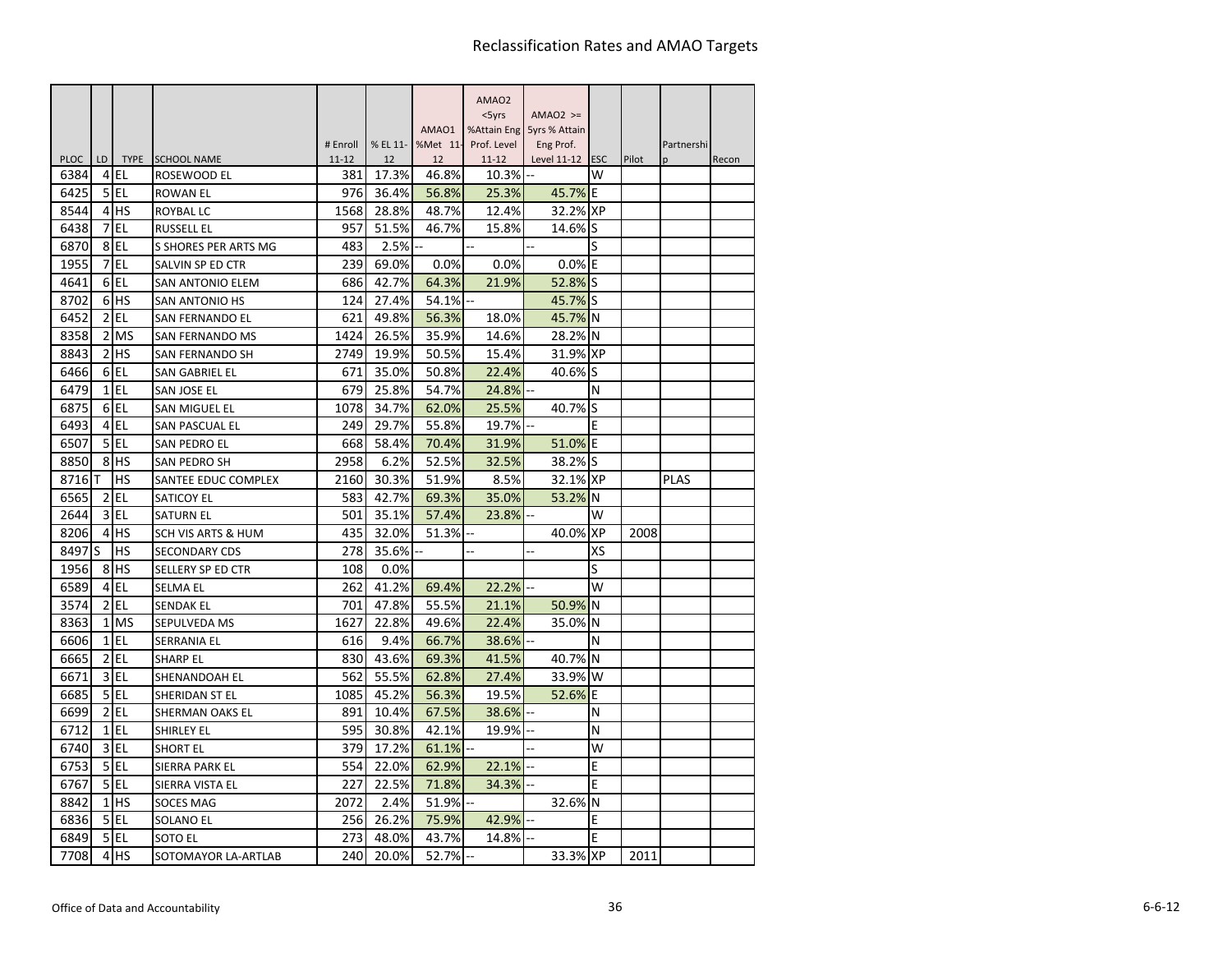|                     |                 |                          |                                         |                  |             |             | AMAO <sub>2</sub> |                             |           |               |                 |       |
|---------------------|-----------------|--------------------------|-----------------------------------------|------------------|-------------|-------------|-------------------|-----------------------------|-----------|---------------|-----------------|-------|
|                     |                 |                          |                                         |                  |             |             | $<$ 5yrs          | $AMAO2$ >=                  |           |               |                 |       |
|                     |                 |                          |                                         |                  |             | AMA01       | %Attain Eng       | 5yrs % Attain               |           |               |                 |       |
|                     |                 |                          |                                         | # Enroll         | % EL 11-    | %Met 11-    | Prof. Level       | Eng Prof.                   |           |               | Partnershi<br>n |       |
| <b>PLOC</b><br>7707 | LD<br>4         | <b>TYPE</b><br><b>HS</b> | <b>SCHOOL NAME</b><br>SOTOMAYOR LA-HADA | $11 - 12$<br>245 | 12<br>17.6% | 12<br>63.2% | $11 - 12$<br>--   | Level 11-12 ESC<br>45.9% XP |           | Pilot<br>2011 |                 | Recon |
| 8577                | $\overline{4}$  | <b>IHS</b>               | SOTOMAYOR LA-LARS                       | 279              | 17.2%       | 50.0%       |                   | 39.6% XP                    |           | 2011          |                 |       |
| 8881                |                 | 6 <sup>HS</sup>          | SOUTH EAST SH                           | 2892             | 22.9%       | 51.3%       | 21.7%             | 38.1% S                     |           |               |                 |       |
| 8377                |                 | 6 MS                     | <b>SOUTH GATE MS</b>                    | 2608             | 18.9%       | 54.9%       | 15.9%             | 39.2% S                     |           |               |                 |       |
| 8871                | 6               | <b>HS</b>                | <b>SOUTH GATE SH</b>                    | 3320             | 21.2%       | 40.5%       | 8.4%              | 27.7% S                     |           |               |                 |       |
| 6863                | 7               | l EL                     | <b>SOUTH PARK EL</b>                    | 964              | 47.8%       | 52.3%       | 23.7%             | 29.5% S                     |           |               |                 |       |
| 6872                | 7               | EL                       | SOUTH REG EL #2                         | 872              | 51.0%       | 48.6%       | 19.1%             | 27.2%                       | ls        |               |                 |       |
| 6873                | 6               | EL                       | <b>SOUTH REG EL #3</b>                  | 622              | 52.3%       | 52.7%       | 18.7%             | 34.8% S                     |           |               |                 |       |
| 6886                | 7               | EL                       | SOUTH REGION EL #7                      | 652              | 52.5%       | 55.1%       | 21.6%             | 40.0% S                     |           |               |                 |       |
| 5153                | 6               | <b>MS</b>                | SOUTH REGION MS #2B                     | 441              | 22.2%       | 40.8%       |                   | 25.7% S                     |           |               |                 |       |
| 5154                | 6               | <b>MS</b>                | SOUTH REGION MS #2C                     | 427              | 23.4%       | 59.1%       |                   | 40.0%                       | IS        |               |                 |       |
| 8153                | 6               | <b>MS</b>                | <b>SOUTHEAST MS</b>                     | 1327             | 21.6%       | 33.1%       |                   | 21.3% S                     |           |               |                 |       |
| 7718                | 7               | <b>HS</b>                | SRHS #2 COMM & TECH                     | 307              | 27.4%       | 23.8%       |                   | 10.8% XP                    |           | 2011          |                 | X     |
| 7719                | 7               | <b>HS</b>                | <b>SRHS #2 GREEN DESIGN</b>             | 317              | 32.2%       | 32.1%       |                   | 16.8% XP                    |           | 2011          |                 | x     |
| 7721                | 7               | <b>HS</b>                | <b>SRHS #2 PERF ARTS</b>                | 319              | 29.5%       | 22.2%       |                   | 10.3% XP                    |           | 2011          |                 | x     |
| 8867                | 7               | <b>IHS</b>               | SRHS #2 PUB SRV COMM                    | 297              | 30.3%       | 42.1%       |                   | 21.2% XP                    |           | 2011          |                 | X     |
| 6890                | $1\overline{ }$ | EL                       | <b>STAGG EL</b>                         | 446              | 36.8%       | 69.0%       | 29.7%             |                             | N         |               |                 |       |
| 6904                |                 | 6 <sub>IEL</sub>         | <b>STANFORD EL</b>                      | 844              | 41.9%       | 65.4%       | 39.1%             | 56.1%                       | lS        |               |                 |       |
| 6905                | 6               | EL                       | <b>STANFORD PC</b>                      | 196              | 53.6%       |             | 5.5%              |                             | S         |               |                 |       |
| 6918                |                 | 6EL                      | <b>STATE EL</b>                         | 678              | 45.7%       | 55.0%       | 16.5%             | 31.4% S                     |           |               |                 |       |
| 6932                | $\overline{3}$  | EL                       | <b>STERRY EL</b>                        | 370              | 41.6%       | 73.9%       | 30.1%             |                             | W         |               |                 |       |
| 8387                |                 | <b>MS</b>                | <b>STEVENSON MS</b>                     | 1942             | 24.2%       | 47.3%       | 36.4%             | 30.9%                       | <b>XP</b> |               | <b>PLAS</b>     |       |
| 6945                | $\overline{2}$  | EL                       | STONEHURST EL                           | 333              | 27.0%       | 52.3%       | 27.3%             |                             | N         |               |                 |       |
| 6952                |                 | $3$ EL                   | <b>STONER EL</b>                        | 354              | 59.0%       | 53.8%       | 16.8%             |                             | W         |               |                 |       |
| 8585                | $\mathbf{1}$    | <b>HS</b>                | <b>STONEY POINT HS</b>                  | 131              | 26.7%       |             |                   |                             | N         |               |                 |       |
| 6959                | $\overline{2}$  | EL                       | <b>STRATHERN EL</b>                     | 704              | 31.3%       | 63.1%       | 28.2%             | 43.9%                       | ΙN        |               |                 |       |
| 8396                | $\overline{2}$  | <b>MS</b>                | <b>SUN VALLEY MS</b>                    | 1203             | 27.4%       | 47.3%       | 28.3%             | 35.5%                       | <b>XP</b> |               |                 |       |
| 8093                | 2               | <b>HS</b>                | <b>SUN VALLEY SH</b>                    | 920              | 29.5%       | 47.4%       | 11.6%             | 24.1% XP                    |           |               |                 |       |
| 6973                | $\overline{2}$  | EL                       | <b>SUNLAND EL</b>                       | 562              | 15.8%       | 63.8%       | 24.7%             |                             | N         |               |                 |       |
| 6986                | 1               | EL                       | <b>SUNNY BRAE EL</b>                    | 693              | 46.3%       | 62.2%       | 27.6%             | 43.6%                       | ΙN        |               |                 |       |
| 6988                |                 | EL                       | <b>SUNRISE EL</b>                       | 486              | 52.7%       | 61.1%       | 16.2%             | 44.7%                       | <b>XP</b> |               | <b>PLAS</b>     |       |
| 7007                | $\mathbf{1}$    | <b>EL</b>                | <b>SUPERIOR EL</b>                      | 574              | 10.3%       | 64.0%       | 36.2%             |                             | N         |               |                 |       |
| 8406                |                 | 1 MS                     | <b>SUTTER MS</b>                        | 1384             | 18.9%       | 57.4%       | 17.0%             | 43.1% N                     |           |               |                 |       |
| 7014                | $\overline{2}$  | <b>EL</b>                | <b>SYLMAR EL</b>                        | 803              | 36.9%       | 65.7%       | 36.7%             | 43.2% N                     |           |               |                 |       |
| 8878                |                 | $2$ $HS$                 | <b>SYLMAR SH</b>                        | 2666             | 16.8%       | 50.9%       | 11.8%             | 32.7% XP                    |           |               |                 |       |
| 7027                | $\overline{2}$  | EL                       | SYLVAN PARK EL                          | 861              | 56.2%       | 62.0%       | 22.7%             | 48.5% N                     |           |               |                 |       |
| 8880                |                 | $1$ $HS$                 | <b>TAFT SH</b>                          | 2593             | 7.6%        | 56.6%       | 21.8%             | 39.7% N                     |           |               |                 |       |
| 7035                |                 | 8EL                      | <b>TAPER EL</b>                         | 625              | 3.2%        |             |                   |                             | S         |               |                 |       |
| 7041                | $1\overline{ }$ | EL                       | <b>TARZANA EL</b>                       | 493              | 28.8%       | 51.6%       | 28.8%             |                             | N         |               |                 |       |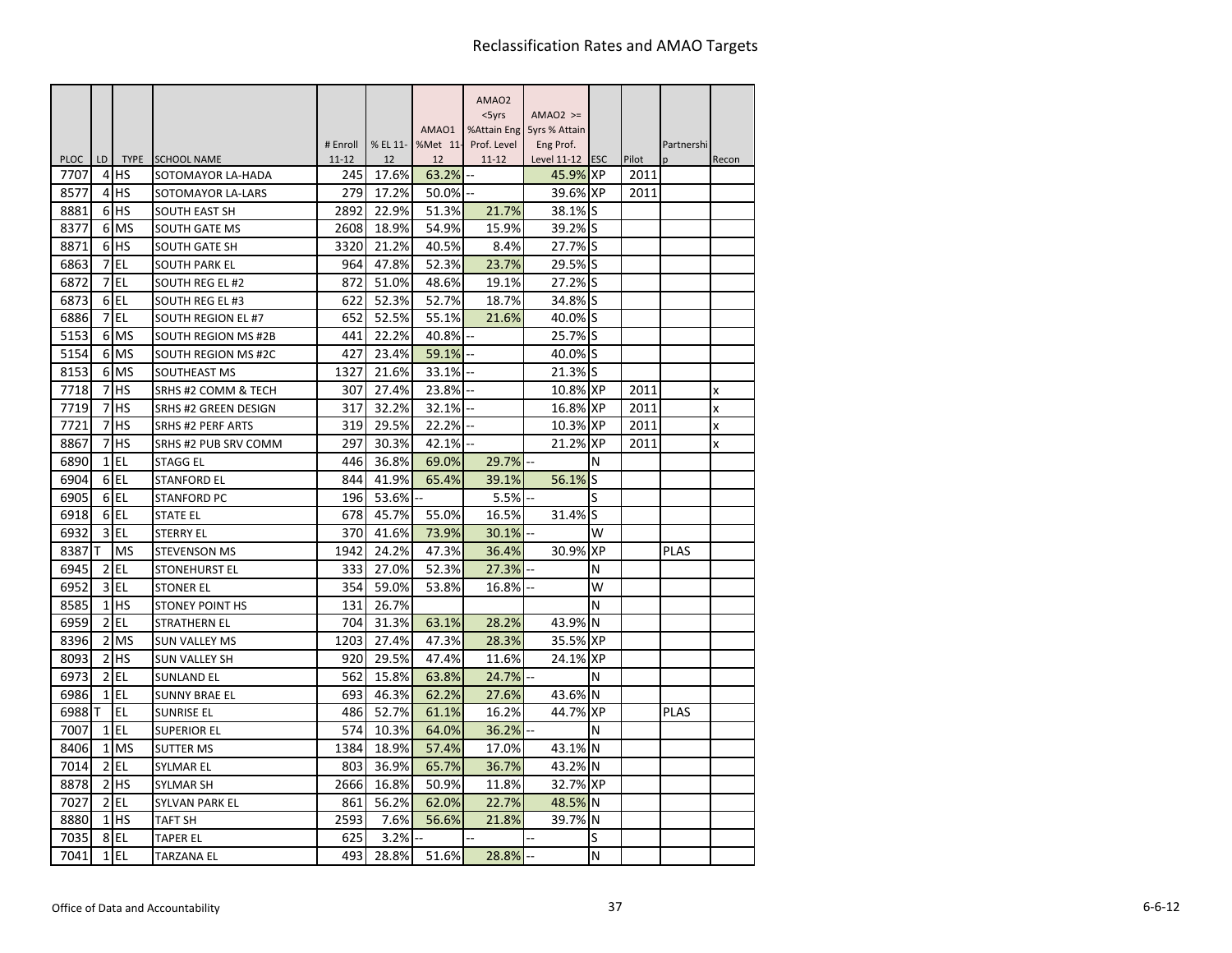|                     |                |                 |                                       |                  |             |                   | AMAO <sub>2</sub>  |                            |    |       |            |       |
|---------------------|----------------|-----------------|---------------------------------------|------------------|-------------|-------------------|--------------------|----------------------------|----|-------|------------|-------|
|                     |                |                 |                                       |                  |             |                   | $<$ 5yrs           | $AMAO2$ >=                 |    |       |            |       |
|                     |                |                 |                                       |                  |             | AMAO1             |                    | %Attain Eng 5yrs % Attain  |    |       |            |       |
|                     | LD.            |                 |                                       | # Enroll         |             | % EL 11- %Met 11- | Prof. Level        | Eng Prof.                  |    |       | Partnershi |       |
| <b>PLOC</b><br>7068 | 2              | <b>EL</b>       | TYPE SCHOOL NAME<br><b>TELFAIR EL</b> | $11 - 12$<br>986 | 12<br>46.7% | 12<br>66.7%       | $11 - 12$<br>28.5% | Level 11-12 ESC<br>44.8% N |    | Pilot | n          | Recon |
| 8883                |                | $1$ HS          | <b>THOREAU HS</b>                     | 89               | 13.5%       |                   |                    |                            | N  |       |            |       |
| 7178                | $\overline{4}$ | EL              | <b>TOLAND WAY EL</b>                  | 366              | 26.2%       | 69.2%             | 26.3%              |                            | E  |       |            |       |
| 7192                | $\overline{2}$ | l EL            | <b>TOLUCA LAKE EL</b>                 | 439              | 22.1%       | 60.3%             | 24.2%              |                            | N  |       |            |       |
| 7198                | 3              | l EL            | <b>TOPANGA EL</b>                     | 322              | 4.3%        |                   |                    |                            | W  |       |            |       |
| 7201                | $\mathbf{1}$   | <b>EL</b>       | <b>TOPEKA DR EL</b>                   | 596              | 16.3%       | 52.1%             | 31.3%              |                            | N  |       |            |       |
| 8606                | 5 <sub>l</sub> | lhs             | <b>TORRES SH #1</b>                   | 508              | 21.1%       | 40.4%             |                    | 31.9% XP                   |    | 2010  |            |       |
| 7772                | 5 <sup>1</sup> | lhs             | TORRES SH #2                          | 472              | 23.7%       | 53.7%             | Ξ.                 | 29.5% XP                   |    | 2010  |            |       |
| 7773                | 5              | <b>HS</b>       | TORRES SH #3                          | 484              | 23.8%       | 59.3%             |                    | 36.3% XP                   |    | 2010  |            |       |
| 7775                | 5 <sub>l</sub> | <b>HS</b>       | <b>TORRES SH #4</b>                   | 493              | 26.2%       | 40.0%             |                    | 26.4% XP                   |    | 2010  |            |       |
| 7777                | 5 <sup>1</sup> | <b>HS</b>       | <b>TORRES SH #5</b>                   | 490              | 22.4%       | 33.7%             |                    | 21.4% XP                   |    | 2010  |            |       |
| 7205                | 8              | EL              | <b>TOWNE EL</b>                       | 351              | 22.8%       | 71.9%             | 28.1%              |                            | S  |       |            |       |
| 7219                | 5 <sub>l</sub> | EL              | TRINITY EL                            | 473              | 46.9%       | 40.0%             | 24.8%              | 23.4%                      | ΙE |       |            |       |
| 7247                |                | $1$ EL          | <b>TULSA EL</b>                       | 509              | 20.2%       | 58.4%             | 28.9%              |                            | N  |       |            |       |
| 7260                |                | $6$ EL          | <b>TWEEDY EL</b>                      | 653              | 31.7%       | 63.7%             | 22.7%              |                            | S  |       |            |       |
| 7780                |                | 4 EL            | UCLA COMMUNITY SCH                    | 978              | 55.1%       | 62.1%             | 20.9%              | 40.6% XP                   |    | 2009  |            |       |
| 7356                |                | $4$ EL          | UNION EL                              | 1092             | 55.9%       | 62.1%             | 23.2%              | 39.8% E                    |    |       |            |       |
| 8886                |                | 3H <sub>5</sub> | UNIVERSITY SH                         | 2023             | 11.0%       | 74.1%             | 31.8%              | 63.6% W                    |    |       |            |       |
| 7370                | 5 <sub>l</sub> | EL              | UTAH EL                               | 439              | 41.5%       | 56.7%             | 25.9%              | 37.7% E                    |    |       |            |       |
| 7384                |                | $2$ EL          | <b>VALERIO EL</b>                     | 1040             | 44.6%       | 60.1%             | 22.3%              | 41.1% N                    |    |       |            |       |
| 8898                |                | $1$ HS          | VALLEY ACAD ARTS/SCI                  | 931              | 7.9%        | 50.7%             |                    | 39.1% N                    |    |       |            |       |
| 7390                | $\mathbf{1}$   | EL              | VALLEY ALTERN MAG                     | 602              | 11.0%       | 61.1%             | 20.8%              |                            | N  |       |            |       |
| 7398                | $\mathbf{1}$   | l EL            | VALLEY REG EL #6                      | 811              | 66.3%       | 56.7%             | 22.7%              | 40.7% N                    |    |       |            |       |
| 7400                |                | $2$ EL          | VALLEY REG EL #8                      | 441              | 42.6%       | 63.2%             | 29.1%              | 62.5% N                    |    |       |            |       |
| 7401                | $\overline{2}$ | EL              | VALLEY REG EL #9                      | 536              | 59.7%       | 58.8%             | 20.3%              | 61.3% N                    |    |       |            |       |
| 7404                |                | $1$ EL          | VALLEY REGION EL #12                  | 568              | 65.5%       | 54.8%             | 14.8%              | 23.2% N                    |    |       |            |       |
| 7397                |                | 4 EL            | VALLEY VIEW EL                        | 245              | 7.3%        |                   |                    |                            | W  |       |            |       |
| 7419                |                | 8EL             | VAN DEENE EL                          | 405              | 24.7%       | 52.9%             | 23.1%              |                            | S  |       |            |       |
| 7422                | 1              | EL              | VAN GOGH EL                           | 481              | 3.5%        |                   |                    |                            | N  |       |            |       |
| 7425                |                | $4$ EL          | VAN NESS EL                           | 245              | 34.3%       | 68.5%             | 31.8%              |                            | W  |       |            |       |
| 7438                |                | $2$ EL          | VAN NUYS EL                           | 544              | 58.8%       | 59.1%             | 17.1%              | 48.0%                      | ΙN |       |            |       |
| 8434                |                | 2 MS            | VAN NUYS MS                           | 1337             | 21.6%       | 50.0%             | 22.0%              | 33.8% N                    |    |       |            |       |
| 8893                |                | $2$ $HS$        | VAN NUYS SH                           | 2846             | 16.1%       | 47.5%             | 13.0%              | 32.2% N                    |    |       |            |       |
| 7411                | $\mathbf{1}$   | <b>EL</b>       | VANALDEN EL                           | 410              | 35.6%       | 42.1%             | 18.0%              |                            | N  |       |            |       |
| 7466                |                | $2$ EL          | <b>VENA EL</b>                        | 563              | 24.0%       | 59.2%             | 43.2%              |                            | N  |       |            |       |
| 8907                |                | $3$ HS          | <b>VENICE SH</b>                      | 2289             | 12.4%       | 62.7%             | 21.1%              | 50.4% W                    |    |       |            |       |
| 8914                |                | $2$ $HS$        | <b>VERDUGO HILLS SH</b>               | 1783             | 9.8%        | 55.6%             | 16.7%              | 37.3% N                    |    |       |            |       |
| 7479                | 7              | <b>EL</b>       | VERMONT EL                            | 741              | 51.0%       | 57.5%             | 20.1%              | 38.7% E                    |    |       |            |       |
| 7493                |                | 6EL             | <b>VERNON CITY EL</b>                 | 254              | 48.0%       | 66.7%             | 25.0%              |                            | S  |       |            |       |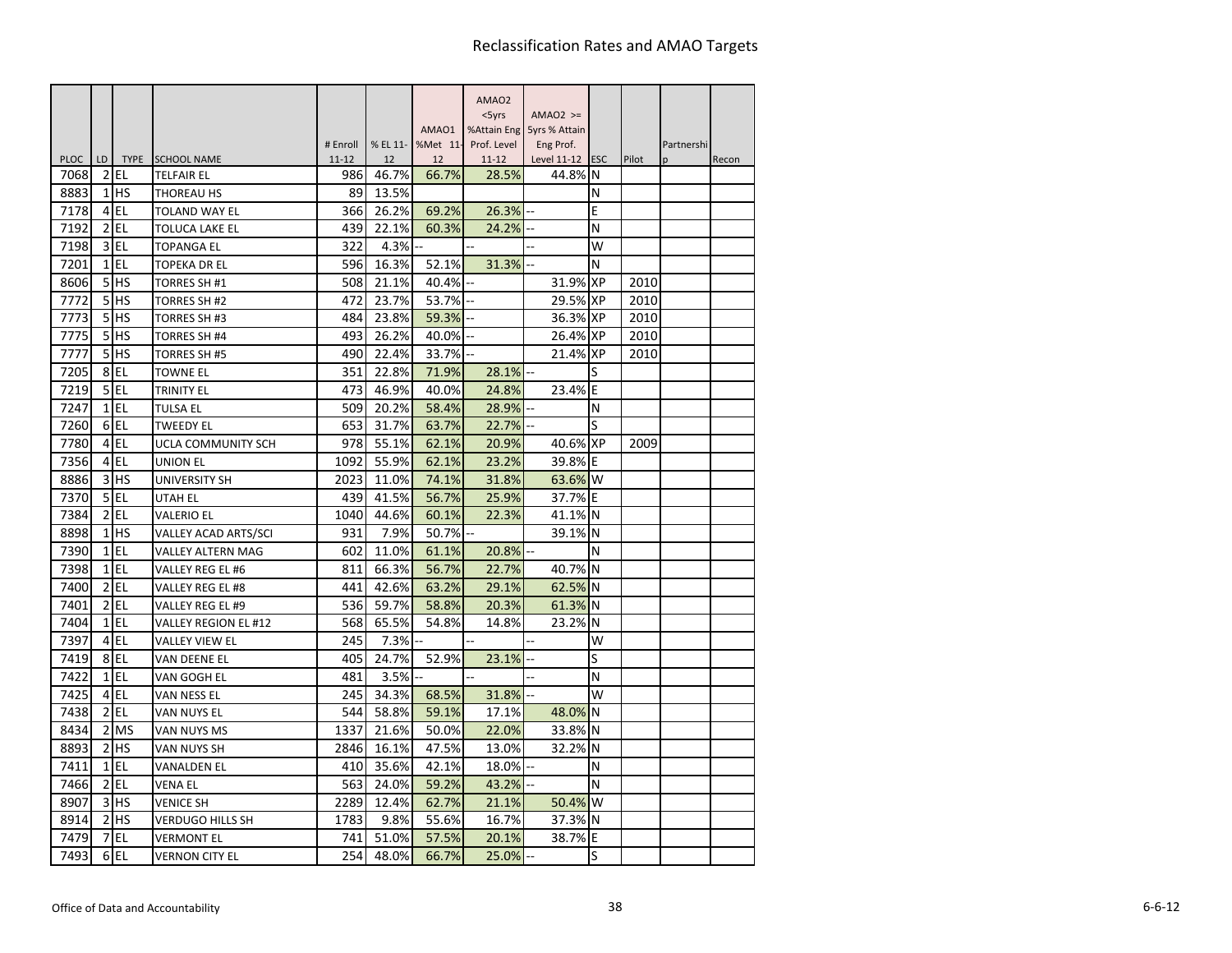|                     |                 |                   |                                          |                  |                |                | AMAO <sub>2</sub>  |                            |           |       |            |       |
|---------------------|-----------------|-------------------|------------------------------------------|------------------|----------------|----------------|--------------------|----------------------------|-----------|-------|------------|-------|
|                     |                 |                   |                                          |                  |                |                | $<$ 5 $\gamma$ rs  | $AMAO2$ >=                 |           |       |            |       |
|                     |                 |                   |                                          |                  |                | AMAO1          |                    | %Attain Eng 5yrs % Attain  |           |       |            |       |
|                     |                 |                   |                                          | # Enroll         | % EL 11-       | %Met 11-       | Prof. Level        | Eng Prof.                  |           |       | Partnershi |       |
| <b>PLOC</b><br>7507 | LD.<br>6        | <b>TYPE</b><br>EL | <b>SCHOOL NAME</b><br><b>VICTORIA EL</b> | $11 - 12$<br>719 | 12<br>48.3%    | 12<br>57.7%    | $11 - 12$<br>31.7% | Level 11-12 ESC<br>23.8% S |           | Pilot | n          | Recon |
| 7521                | $\overline{2}$  | EL                | <b>VICTORY EL</b>                        | 755              | 44.0%          | 62.6%          | 41.6%              | 43.1% N                    |           |       |            |       |
| 8602                | 3               | lhs               |                                          | 65               | 15.4%          |                |                    |                            | W         |       |            |       |
|                     | $\overline{4}$  | EL                | VIEW PARK CONTN HS                       |                  |                |                | 24.5%              | 30.3%                      | W         |       |            |       |
| 7534<br>7548        | $\overline{2}$  | l EL              | <b>VINE EL</b><br><b>VINEDALE EL</b>     | 596<br>276       | 48.0%<br>42.4% | 54.1%<br>65.7% | 39.1%              |                            | N         |       |            |       |
|                     |                 | $1$ EL            |                                          | 790              | 7.5%           |                |                    |                            | N         |       |            |       |
| 7562                |                 |                   | VINTAGE MATH/SCI MAG                     |                  |                | 74.0%          | 51.6%              |                            |           |       |            |       |
| 8462                | $\overline{4}$  | <b>MS</b>         | <b>VIRGIL MS</b>                         | 1215             | 29.4%          | 50.7%          | 14.9%              | 37.0%                      | E         |       |            |       |
| 7575                | 3               | <b>EL</b>         | VIRGINIA EL                              | 431              | 32.5%          | 50.4%          | 19.0%              |                            | W         |       |            |       |
| 8117                | 1               | <b>MS</b>         | VISTA MS                                 | 1549             | 28.2%          | 56.0%          | 47.5%              | 39.0% XP                   |           |       |            |       |
| 7589                | 5               | EL                | <b>WADSWORTH EL</b>                      | 813              | 60.9%          | 58.3%          | 23.7%              | 44.9%                      | E         |       |            |       |
| 7603                | $\overline{3}$  | l EL              | <b>WALGROVE EL</b>                       | 342              | 12.6%          | 69.4%          | 28.1%              |                            | W         |       |            |       |
| 4640                | 6               | EL                | <b>WALNUT PARK EL</b>                    | 930              | 38.1%          | 62.8%          | 26.2%              | 66.0%                      | S         |       |            |       |
| 7616                | $\overline{3}$  | <b>EL</b>         | WARNER EL                                | 679              | 4.3%           |                | 16.7%              |                            | W         |       |            |       |
| 7630                |                 | 7EL               | <b>WASHINGTON PC</b>                     | 220              | 55.9%          | 88.3%          | 16.7%              |                            | S         |       |            |       |
| 8928                | 8               | <b>HS</b>         | <b>WASHINGTON PREP SH</b>                | 1674             | 16.1%          | 41.5%          | 16.4%              | 32.9% XP                   |           |       |            |       |
| 8481                | 3               | <b>MS</b>         | <b>WEBSTER MS</b>                        | 697              | 13.6%          | 46.0%          |                    | 33.7%                      | W         |       |            |       |
| 7151                | 7               | <b>EL</b>         | <b>WEEMES EL</b>                         | 909              | 33.3%          | 57.5%          | 30.0%              | 29.4%                      | W         |       |            |       |
| 7634                | 7               | EL                | <b>WEIGAND EL</b>                        | 416              | 54.8%          | 57.8%          | 27.1%              | 28.2% XP                   |           |       |            |       |
| 7637                | $\mathbf{1}$    | l EL              | <b>WELBY EL</b>                          | 776              | 1.8%           |                |                    |                            | N         |       |            |       |
| 8748                | т               | HS                | <b>WEST ADAMS PREP SH</b>                | 2351             | 30.9%          | 44.6%          | 8.6%               | 31.7%                      | <b>XP</b> |       | LA PRMS    |       |
| 7644                |                 | 8EL               | <b>WEST ATHENS EL</b>                    | 785              | 41.8%          | 47.4%          | 17.4%              | 41.2%                      | W         |       |            |       |
| 7649                | 4               | <b>EL</b>         | <b>WEST HOLLYWOOD EL</b>                 | 363              | 8.8%           |                |                    |                            | W         |       |            |       |
| 7654                | 5               | EL                | <b>WEST VERNON EL</b>                    | 954              | 60.6%          | 61.1%          | 25.1%              | 36.5%                      | E         |       |            |       |
| 8943                |                 | <b>HS</b>         | <b>WESTCHESTER SH</b>                    | 1187             | 1.9%           |                |                    |                            | W         |       |            | x     |
| 7671                | 3               | <b>EL</b>         | <b>WESTERN EL</b>                        | 597              | 39.5%          | 45.7%          | 12.8%              | 27.5%                      | W         |       |            |       |
| 7699                | 3               | <b>EL</b>         | <b>WESTMINSTER EL</b>                    | 350              | 30.6%          | 70.6%          | 35.4%              |                            | W         |       |            |       |
| 7712                |                 | EL                | <b>WESTPORT HTS EL</b>                   | 413              | 8.2%           | 68.8%          | 46.9%              |                            | W         |       |            |       |
| 3311                | $\overline{3}$  | EL                | <b>WESTSIDE LDRSHIP MAG</b>              | 381              | 15.5%          | 66.7%          | 33.3%              | 48.6%                      | W         |       |            |       |
| 7740                | 3               | <b>EL</b>         | <b>WESTWOOD EL</b>                       | 798              | 7.8%           | 79.6%          | 39.1%              |                            | W         |       |            |       |
| 2542                |                 | 4 EL              | <b>WHITE EL</b>                          | 445              | 63.1%          | 56.7%          | 21.8%              | 50.0%                      | E         |       |            |       |
| 8487                |                 | 8 MS              | <b>WHITE MS</b>                          | 1867             | 8.9%           | 57.7%          | 46.7%              | 38.5%                      | lS        |       |            |       |
| 7767                | 8               | l EL              | <b>WHITE POINT EL</b>                    | 418              | 1.4%           |                | L.                 |                            | S         |       |            |       |
| 8623                | $\overline{4}$  | <b>IHS</b>        | <b>WHITMAN HS</b>                        | 58               | 22.4%          |                |                    |                            | w         |       |            |       |
| 1914                | 4               | <b>HS</b>         | <b>WIDNEY HS</b>                         | 203              | 39.9%          | $0.0\%$        |                    | $0.0\%$                    | E         |       |            |       |
| 7774                | $1\overline{ }$ | l EL              | <b>WILBUR EL</b>                         | 650              | 9.7%           | 78.0%          | 47.5%              |                            | N         |       |            |       |
| 1957                | 8               | <b>HS</b>         | WILLENBERG SP ED CTR                     | 216              | 36.1%          | $0.0\%$        |                    | $0.0\%$ S                  |           |       |            |       |
| 8490                |                 | 8 MS              | <b>WILMINGTON MS</b>                     | 1923             | 17.6%          | 55.6%          | 37.5%              | 39.8% S                    |           |       |            |       |
| 7781                | 8               | l EL              | WILMINGTON PARK EL                       | 972              | 38.5%          | 57.8%          | 26.4%              | 41.5%                      | lS        |       |            |       |
| 7795                |                 | $3$ EL            | <b>WILSHIRE CREST EL</b>                 | 271              | 26.9%          | 51.6%          | 23.8%              |                            | W         |       |            |       |
|                     |                 |                   |                                          |                  |                |                |                    |                            |           |       |            |       |